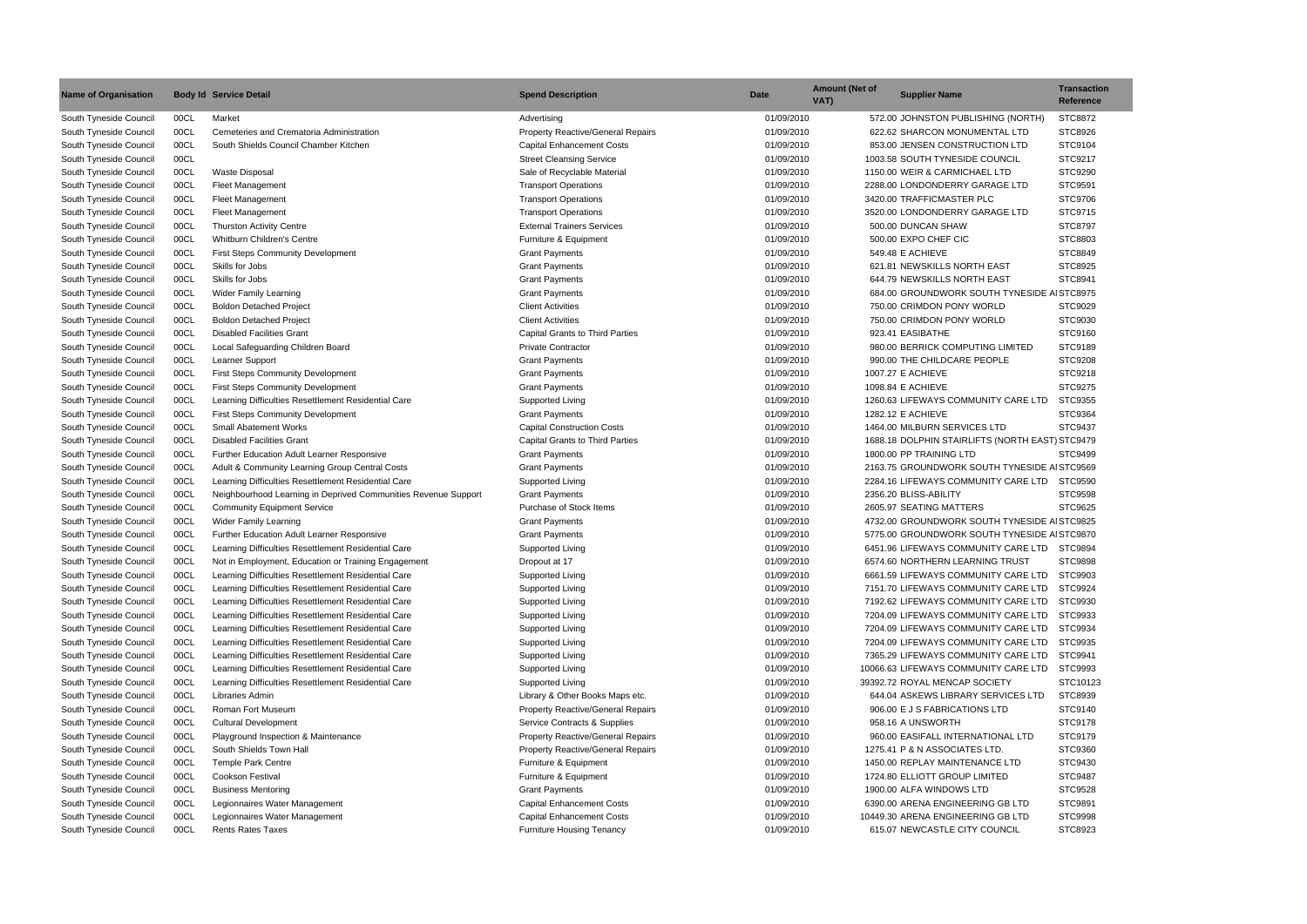| ЭMES                        | STC10195 |
|-----------------------------|----------|
| <b>SYSTEMS LTD</b>          | STC8952  |
| <b>AS LTD</b>               | STC9255  |
| <b>AS LTD</b>               | STC9387  |
| /CASTLE UPON STC9964        |          |
|                             | STC8801  |
| <b>CIETY</b>                | STC8841  |
|                             | STC8976  |
|                             |          |
| <b>CIETY</b>                | STC9041  |
| <b>SERVICES</b>             | STC9234  |
| <b>CIETY</b>                | STC9247  |
| <b>CIETY</b>                | STC9248  |
| <b>CIETY</b>                | STC9249  |
| <b>CIETY</b>                | STC9250  |
| CIETY                       | STC9258  |
| <b>CIETY</b>                | STC9324  |
| <b>CIETY</b>                | STC9325  |
| <b>CIETY</b>                | STC9326  |
| <b>CIETY</b>                | STC9327  |
| <b>CIETY</b>                | STC9328  |
| <b>CIETY</b>                | STC9377  |
| <b>CIETY</b>                | STC9413  |
| <b>CIETY</b>                | STC9414  |
| <b>CIETY</b>                | STC9415  |
| <b>CIETY</b>                | STC9533  |
| TYNE AND WEA STC9762        |          |
|                             |          |
| ITY CARE LTD STC10127       |          |
| <b>NAGEMENT LTI STC9026</b> |          |
| LTD                         | STC9027  |
| <b>NTRACTS LTD</b>          | STC9043  |
|                             | STC9063  |
| G GB LTD                    | STC9224  |
|                             | STC9375  |
|                             | STC9425  |
| <b>NAGEMENT LTI STC9657</b> |          |
| <b>NG COM.</b>              | STC9855  |
| <b>NG COM.</b>              | STC9876  |
| G SERVICES LTI STC9038      |          |
| TH TYNESIDE AI STC9548      |          |
| TH TYNESIDE AI STC9566      |          |
|                             | STC9701  |
|                             | STC9840  |
|                             | STC9843  |
|                             | STC8989  |
|                             | STC9075  |
| SЕ                          | STC9511  |
| <b>XIS AGENCY</b>           | STC8826  |
| <b>XIS AGENCY</b>           | STC8892  |
| ٩D                          | STC8935  |
| <b>ENGINEERING (STC8942</b> |          |
| ENTS LTD                    | STC9058  |
| २VICES                      | STC9190  |
| <b>GARTEN</b>               | STC9350  |
| <b>IONS LTD</b>             | STC9396  |
|                             |          |
|                             | STC9420  |
| NDERGARTEN                  | STC9480  |
|                             | STC9522  |

| South Tyneside Council | 00CL | Housing Revenue Account Balance Sheet                | ST Homes Invoice Holding Account         | 01/09/2010 | 384215.69 SOUTH TYNESIDE HOMES                 | STC10195 |
|------------------------|------|------------------------------------------------------|------------------------------------------|------------|------------------------------------------------|----------|
| South Tyneside Council | 00CL | Middlefield's Depot                                  | <b>Property Reactive/General Repairs</b> | 02/09/2010 | 659.36 HEPSCOTT WATER SYSTEMS LTD              | STC8952  |
| South Tyneside Council | 00CL | <b>CCTV Costs</b>                                    | Servicing/Electric Testing of Equipment  | 02/09/2010 | 1081.98 20:20 VISION SYSTEMS LTD               | STC9255  |
| South Tyneside Council | 00CL | <b>CCTV Costs</b>                                    | Servicing/Electric Testing of Equipment  | 02/09/2010 | 1336.05 20:20 VISION SYSTEMS LTD               | STC9387  |
| South Tyneside Council | 00CL | <b>Coroners Service</b>                              | <b>Specialist Consultants</b>            | 02/09/2010 | 8770.92 UNIVERSITY OF NEWCASTLE UPON STC9964   |          |
| South Tyneside Council | 00CL | <b>Making Good Progress</b>                          | <b>Private Contractor</b>                | 02/09/2010 | 500.00 DR D M HAYNES                           | STC8801  |
| South Tyneside Council | 00CL | Learning Difficulties Resettlement Residential Care  | Supported Living                         | 02/09/2010 | 544.00 ROYAL MENCAP SOCIETY                    | STC8841  |
| South Tyneside Council | 00CL | <b>Hearing Impaired Service</b>                      | <b>Agency Staff</b>                      | 02/09/2010 | 684.95 J B SKILLCARE LTD                       | STC8976  |
| South Tyneside Council | 00CL | Learning Difficulties Resettlement Residential Care  | Supported Living                         | 02/09/2010 | 761.60 ROYAL MENCAP SOCIETY                    | STC9041  |
| South Tyneside Council | 00CL | <b>Support Staff Development</b>                     | <b>Staff &amp; Members Training</b>      | 02/09/2010 | 1050.00 CHAYTOR TRAINING SERVICES              | STC9234  |
| South Tyneside Council | 00CL | Learning Difficulties Resettlement Residential Care  | Supported Living                         | 02/09/2010 | 1073.76 ROYAL MENCAP SOCIETY                   | STC9247  |
| South Tyneside Council | 00CL | Learning Difficulties Resettlement Residential Care  | Supported Living                         | 02/09/2010 | 1073.76 ROYAL MENCAP SOCIETY                   | STC9248  |
| South Tyneside Council | 00CL | Learning Difficulties Resettlement Residential Care  | Supported Living                         | 02/09/2010 | 1073.76 ROYAL MENCAP SOCIETY                   | STC9249  |
| South Tyneside Council | 00CL | Learning Difficulties Resettlement Residential Care  | Supported Living                         | 02/09/2010 | 1073.76 ROYAL MENCAP SOCIETY                   | STC9250  |
| South Tyneside Council | 00CL | Learning Difficulties Resettlement Residential Care  | Supported Living                         | 02/09/2010 | 1088.00 ROYAL MENCAP SOCIETY                   | STC9258  |
| South Tyneside Council | 00CL | Learning Difficulties Resettlement Residential Care  | Supported Living                         | 02/09/2010 | 1197.84 ROYAL MENCAP SOCIETY                   | STC9324  |
| South Tyneside Council | 00CL | Learning Difficulties Resettlement Residential Care  | Supported Living                         | 02/09/2010 | 1197.84 ROYAL MENCAP SOCIETY                   | STC9325  |
|                        |      |                                                      |                                          |            | 1197.84 ROYAL MENCAP SOCIETY                   |          |
| South Tyneside Council | 00CL | Learning Difficulties Resettlement Residential Care  | Supported Living                         | 02/09/2010 |                                                | STC9326  |
| South Tyneside Council | 00CL | Learning Difficulties Resettlement Residential Care  | Supported Living                         | 02/09/2010 | 1197.84 ROYAL MENCAP SOCIETY                   | STC9327  |
| South Tyneside Council | 00CL | Learning Difficulties Resettlement Residential Care  | Supported Living                         | 02/09/2010 | 1197.84 ROYAL MENCAP SOCIETY                   | STC9328  |
| South Tyneside Council | 00CL | Learning Difficulties Resettlement Residential Care  | Supported Living                         | 02/09/2010 | 1297.66 ROYAL MENCAP SOCIETY                   | STC9377  |
| South Tyneside Council | 00CL | Learning Difficulties Resettlement Residential Care  | Supported Living                         | 02/09/2010 | 1398.32 ROYAL MENCAP SOCIETY                   | STC9413  |
| South Tyneside Council | 00CL | Learning Difficulties Resettlement Residential Care  | Supported Living                         | 02/09/2010 | 1398.32 ROYAL MENCAP SOCIETY                   | STC9414  |
| South Tyneside Council | 00CL | Learning Difficulties Resettlement Residential Care  | Supported Living                         | 02/09/2010 | 1398.32 ROYAL MENCAP SOCIETY                   | STC9415  |
| South Tyneside Council | 00CL | Learning Difficulties Commissioned Day Care          | Supported Living                         | 02/09/2010 | 1918.96 ROYAL MENCAP SOCIETY                   | STC9533  |
| South Tyneside Council | 00CL | <b>Child &amp; Adolescent Mental Health Services</b> | <b>Private Contractor</b>                | 02/09/2010 | 3900.00 NORTHUMBERLAND TYNE AND WEA STC9762    |          |
| South Tyneside Council | 00CL | Learning Difficulties Resettlement Residential Care  | Supported Living                         | 02/09/2010 | 40757.87 LIFEWAYS COMMUNITY CARE LTD           | STC10127 |
| South Tyneside Council | 00CL | Mouth of the Tyne Festival                           | Furniture & Equipment                    | 02/09/2010 | 749.00 HATTON TRAFFIC MANAGEMENT LTI STC9026   |          |
| South Tyneside Council | 00CL | High Risk Asbestos in Civic Buildings                | <b>Capital Construction Costs</b>        | 02/09/2010 | 750.00 MILBURN SERVICES LTD                    | STC9027  |
| South Tyneside Council | 00CL | Bedeburn Primary School                              | Schools Maintenance Non                  | 02/09/2010 | 762.58 AIKEN FLOORING CONTRACTS LTD STC9043    |          |
| South Tyneside Council | 00CL | Asbestos in Civic Buildings                          | <b>Capital Enhancement Costs</b>         | 02/09/2010 | 800.00 PYEROY LIMITED                          | STC9063  |
| South Tyneside Council | 00CL | <b>Tyneside Economic Development Company</b>         | <b>Property Reactive/General Repairs</b> | 02/09/2010 | 1020.00 ARENA ENGINEERING GB LTD               | STC9224  |
| South Tyneside Council | 00CL | <b>Boldon Children's Centre</b>                      | Letting of Premises                      | 02/09/2010 | 1296.50 MITIE PFI LTD                          | STC9375  |
| South Tyneside Council | 00CL | <b>Boldon Children's Centre</b>                      | Letting of Premises                      | 02/09/2010 | 1426.50 MITIE PFI LTD                          | STC9425  |
| South Tyneside Council | 00CL | Cookson Festival                                     | Furniture & Equipment                    | 02/09/2010 | 2884.00 HATTON TRAFFIC MANAGEMENT LTI STC9657  |          |
| South Tyneside Council | 00CL | <b>Factory Units</b>                                 | <b>Property Reactive/General Repairs</b> | 02/09/2010 | 5245.36 THE WRIGHT BUILDING COM.               | STC9855  |
| South Tyneside Council | 00CL | Cleadon Park                                         | Property Reactive/General Repairs        | 02/09/2010 | 5894.23 THE WRIGHT BUILDING COM.               | STC9876  |
| South Tyneside Council | 00CL | <b>Streetscape Training</b>                          | Staff & Members Training                 | 03/09/2010 | 760.00 EXPEDIENT TRAINING SERVICES LTI STC9038 |          |
| South Tyneside Council | 00CL | Kerbside Collection                                  | Kerb It                                  | 03/09/2010 | 2000.00 GROUNDWORK SOUTH TYNESIDE AI STC9548   |          |
| South Tyneside Council | 00CL | Kerbside Collection                                  | Kerb It                                  | 03/09/2010 | 2127.66 GROUNDWORK SOUTH TYNESIDE AI STC9566   |          |
| South Tyneside Council | 00CL | Parking Permit Scheme                                | Capital Advisors & Consultants Fees      | 03/09/2010 | 3379.79 WSP BUILDINGS LTD                      | STC9701  |
| South Tyneside Council | 00CL | <b>Legal Services</b>                                | <b>Legal Advisors</b>                    | 03/09/2010 | 4950.00 JOHN O'SULLIVAN                        | STC9840  |
| South Tyneside Council | 00CL | Corporate & Democratic Costs                         | Subscriptions                            | 03/09/2010 | 5000.00 ONE NORTHEAST                          | STC9843  |
| South Tyneside Council | 00CL | Design and Print Team                                | <b>External Printing Contractors</b>     | 03/09/2010 | 701.15 ANTALIS LIMITED                         | STC8989  |
| South Tyneside Council | 00CL | Design and Print Team                                | <b>External Printing Contractors</b>     | 03/09/2010 | 813.00 NB GROUP                                | STC9075  |
| South Tyneside Council | 00CL | <b>Marketing Team</b>                                | Partnership Event                        | 03/09/2010 | 1844.97 THE CUSTOMS HOUSE                      | STC9511  |
| South Tyneside Council | 00CL | <b>Father James Walsh Centre</b>                     | <b>Client Travel &amp; Subsistence</b>   | 03/09/2010 | 522.68 SOUTH TYNESIDE TAXIS AGENCY             | STC8826  |
| South Tyneside Council | 00CL | Hampden Street Day Care                              | <b>Client Travel &amp; Subsistence</b>   | 03/09/2010 | 589.28 SOUTH TYNESIDE TAXIS AGENCY             | STC8892  |
| South Tyneside Council | 00CL | <b>Transport Partnership Funding</b>                 | <b>School Travel Contracts</b>           | 03/09/2010 | 639.00 CITY OF SUNDERLAND                      | STC8935  |
|                        |      |                                                      |                                          |            |                                                |          |
| South Tyneside Council | 00CL | <b>Biddick Hall Infants Kitchen</b>                  | Servicing/Electric Testing of Equipment  | 03/09/2010 | 645.10 MAVAL ELECTRICAL ENGINEERING (STC8942   |          |
| South Tyneside Council | 00CL | Laygate                                              | <b>Telephone Charges</b>                 | 03/09/2010 | 797.65 VIRGIN MEDIA PAYMENTS LTD               | STC9058  |
| South Tyneside Council | 00CL | Section 17 Payments (East)                           | Client Travel & Subsistence              | 03/09/2010 | 981.00 C D PASSENGER SERVICES                  | STC9190  |
| South Tyneside Council | 00CL | Aiming High for Disabled Children                    | Service Contracts & Supplies             | 03/09/2010 | 1254.80 JACK & JILL KINDERGARTEN               | STC9350  |
| South Tyneside Council | 00CL | Section 17 Payments (West)                           | Client Travel & Subsistence              | 03/09/2010 | 1358.50 YOUTH CARE SOLUTIONS LTD               | STC9396  |
| South Tyneside Council | 00CL | <b>Community Equipment Service</b>                   | Purchase of Stock Items                  | 03/09/2010 | 1400.00 CARE-ABILITY                           | STC9420  |
| South Tyneside Council | 00CL | Private, Voluntary & Independent Providers           | Capital Funding from Government Grants   | 03/09/2010 | 1700.00 WESTOE VILLAGE KINDERGARTEN            | STC9480  |
| South Tyneside Council | 00CL | Social Care Reform Grant                             | <b>Private Contractor</b>                | 03/09/2010 | 1867.50 E HAMPTON                              | STC9522  |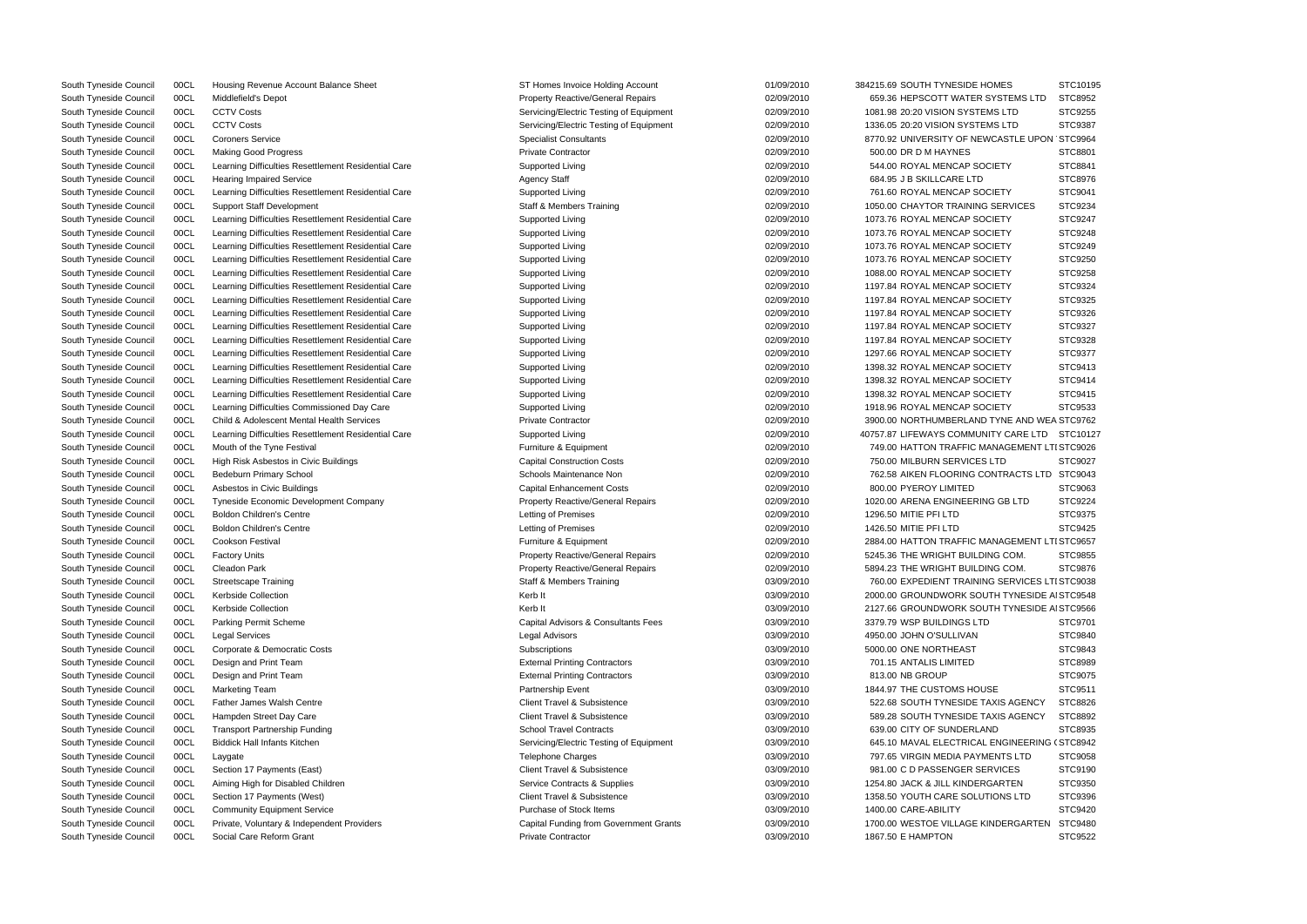| IMITED                 | STC9568  |
|------------------------|----------|
| ITY CARE LTD           | STC9576  |
|                        | STC9579  |
|                        | STC9580  |
|                        | STC9581  |
|                        | STC9662  |
| ITY CARE LTD           |          |
|                        | STC9884  |
| <b>ITY CARE LTD</b>    | STC9893  |
| <b>ITY CARE LTD</b>    | STC9910  |
| <b>ITY CARE LTD</b>    | STC9911  |
| ITY CARE LTD           | STC9912  |
| ITY CARE LTD           | STC9913  |
| ITY CARE LTD           | STC9922  |
| E                      | STC10027 |
| CARE ASSOCIA STC10153  |          |
|                        |          |
|                        | STC10156 |
| E                      | STC10175 |
| E GROUP LTD            | STC10180 |
| E CIC                  | STC8805  |
| <b>PRISES LTD</b>      | STC8902  |
| OUNCIL                 | STC8908  |
| DING MAINTENA STC8969  |          |
| DING MAINTENA STC9006  |          |
|                        |          |
|                        | STC9019  |
|                        | STC9221  |
|                        | STC9251  |
| ς                      | STC9272  |
|                        | STC9388  |
| AL GOVERNMEN STC9417   |          |
|                        | STC9615  |
|                        | STC9619  |
| SERVICES               | STC10002 |
| TD.                    | STC9230  |
| TD <sub>-</sub>        |          |
|                        | STC8768  |
| <b>ADS LTD</b>         | STC8878  |
| _TD                    | STC9171  |
|                        | STC9214  |
| DING MAINTENA STC9346  |          |
| ADS LTD                | STC9385  |
| _TD                    | STC9466  |
| _TD                    | STC9509  |
| ADS LTD                | STC9563  |
|                        | STC9564  |
| ADS LTD                |          |
| ADS LTD                | STC9597  |
| ADS LTD                | STC9863  |
| ЭE                     | STC10022 |
|                        | STC8848  |
|                        | STC8850  |
| GARTEN                 | STC8864  |
| TH TYNESIDE AI STC8894 |          |
|                        |          |
|                        | STC8979  |
| RΥ                     | STC9096  |
| E-SCHOOL               | STC9097  |
| TH TYNESIDE AI STC9115 |          |
| <b>PLE</b>             | STC9120  |
| SE                     | STC9161  |
| TH TYNESIDE AI STC9172 |          |
|                        |          |

| South Tyneside Council | 00CL | <b>Community Equipment Service</b>                            | Purchase of Stock Items                  | 03/09/2010 | 2150.40 SUNRISE MEDICAL LIMITED                 | STC9568        |
|------------------------|------|---------------------------------------------------------------|------------------------------------------|------------|-------------------------------------------------|----------------|
| South Tyneside Council | 00CL | Learning Difficulties Resettlement Residential Care           | Supported Living                         | 03/09/2010 | 2204.48 LIFEWAYS COMMUNITY CARE LTD             | STC9576        |
| South Tyneside Council | 00CL | Section 17 Payments                                           | <b>Statutory Fees &amp; Charges</b>      | 03/09/2010 | 2225.00 HMCS                                    | STC9579        |
| South Tyneside Council | 00CL | Section 17 Payments                                           | <b>Statutory Fees &amp; Charges</b>      | 03/09/2010 | 2225.00 HMCS                                    | STC9580        |
| South Tyneside Council | 00CL | Section 17 Payments                                           | <b>Statutory Fees &amp; Charges</b>      | 03/09/2010 | 2225.00 HMCS                                    | STC9581        |
| South Tyneside Council | 00CL | Children's East Area Team                                     | <b>Agency Staff</b>                      | 03/09/2010 | 2971.00 AQUILA WAY                              | STC9662        |
| South Tyneside Council | 00CL | Learning Difficulties Resettlement Residential Care           | Supported Living                         | 03/09/2010 | 6186.00 LIFEWAYS COMMUNITY CARE LTD             | <b>STC9884</b> |
| South Tyneside Council | 00CL | Learning Difficulties Resettlement Residential Care           | Supported Living                         | 03/09/2010 | 6446.70 LIFEWAYS COMMUNITY CARE LTD             | STC9893        |
| South Tyneside Council | 00CL | Learning Difficulties Resettlement Residential Care           | Supported Living                         | 03/09/2010 | 6960.60 LIFEWAYS COMMUNITY CARE LTD             | STC9910        |
| South Tyneside Council | 00CL | Learning Difficulties Resettlement Residential Care           | Supported Living                         | 03/09/2010 | 6971.70 LIFEWAYS COMMUNITY CARE LTD             | STC9911        |
| South Tyneside Council | 00CL | Learning Difficulties Resettlement Residential Care           | Supported Living                         | 03/09/2010 | 6971.70 LIFEWAYS COMMUNITY CARE LTD             | STC9912        |
| South Tyneside Council | 00CL | Learning Difficulties Resettlement Residential Care           | Supported Living                         | 03/09/2010 | 6971.70 LIFEWAYS COMMUNITY CARE LTD             | STC9913        |
| South Tyneside Council | 00CL | Learning Difficulties Resettlement Residential Care           | Supported Living                         | 03/09/2010 | 7127.70 LIFEWAYS COMMUNITY CARE LTD             | STC9922        |
| South Tyneside Council | 00CL | Physical Disabilities Home Care                               | Home Care                                | 03/09/2010 | 12887.38 CARE UK HOMECARE                       | STC10027       |
| South Tyneside Council | 00CL | Older People Commissioned Home Care                           | Home Care                                | 03/09/2010 | 54675.26 SUNDERLAND HOME CARE ASSOCIA STC10153  |                |
| South Tyneside Council | 00CL | Children with Disability Team                                 | <b>Agency Staff</b>                      | 03/09/2010 | 54897.41 COMENSURA LTD                          | STC10156       |
| South Tyneside Council | 00CL | Older People Commissioned Home Care                           | Home Care                                | 03/09/2010 | 89569.52 CARE UK HOMECARE                       | STC10175       |
|                        | 00CL | Older People Commissioned Home Care                           | Home Care                                | 03/09/2010 | 154796.29 ALLIED HEALTHCARE GROUP LTD           | STC10180       |
| South Tyneside Council |      |                                                               |                                          |            |                                                 |                |
| South Tyneside Council | 00CL | South Tyneside Get Active                                     | Service Contracts & Supplies             | 03/09/2010 | 500.00 SUNDERLAND DANCE CIC                     | STC8805        |
| South Tyneside Council | 00CL | Temple Park Centre Vending                                    | Vending Machine Stock                    | 03/09/2010 | 597.02 COCA-COLA ENTERPRISES LTD                | STC8902        |
| South Tyneside Council | 00CL | <b>Great North Run Finish</b>                                 | Service Contracts & Supplies             | 03/09/2010 | 600.00 SOUTH TYNESIDE COUNCIL                   | STC8908        |
| South Tyneside Council | 00CL | New Jarrow Library                                            | <b>Property Planned Maintenance</b>      | 03/09/2010 | 679.00 J T ROOFING & BUILDING MAINTENA STC8969  |                |
| South Tyneside Council | 00CL | Hebburn Baths                                                 | <b>Property Reactive/General Repairs</b> | 03/09/2010 | 720.00 J T ROOFING & BUILDING MAINTENA STC9006  |                |
| South Tyneside Council | 00CL | Jane Fry Flagg Court                                          | <b>Property Planned Maintenance</b>      | 03/09/2010 | 740.00 ARROW SERVICES                           | STC9019        |
| South Tyneside Council | 00CL | Health & Lifestyle Admin Primary Court                        | Furniture & Equipment                    | 03/09/2010 | 1012.39 MOETTE LTD                              | STC9221        |
| South Tyneside Council | 00CL | Environmental Health Management                               | <b>LGA Conference Hosting</b>            | 03/09/2010 | 1075.00 RIVER ESCAPES                           | STC9251        |
| South Tyneside Council | 00CL | Whitburn Children's Centre                                    | <b>Property Reactive/General Repairs</b> | 03/09/2010 | 1093.95 WINDOOR SERVICES                        | STC9272        |
| South Tyneside Council | 00CL | Landreth House                                                | <b>Property Planned Maintenance</b>      | 03/09/2010 | 1336.50 QUADRIGA                                | <b>STC9388</b> |
| South Tyneside Council | 00CL | <b>Tyne Gateway</b>                                           | <b>Capital Sundry Costs</b>              | 03/09/2010 | 1400.00 EMAP LIMITED (LOCAL GOVERNMEN STC9417   |                |
| South Tyneside Council | 00CL | Leisure Services                                              | Uniforms and Clothing                    | 03/09/2010 | 2504.12 MOETTE LTD                              | STC9615        |
| South Tyneside Council | 00CL | Admin                                                         | Leisure Facilities                       | 03/09/2010 | 2522.42 MOETTE LTD                              | STC9619        |
| South Tyneside Council | 00CL | Mouth of the Tyne Festival                                    | Furniture & Equipment                    | 03/09/2010 | 10773.20 HILIGHTS THEATRE SERVICES              | STC10002       |
| South Tyneside Council | 00CL | Sheltered Accommodation                                       | Servicing/Electric Testing of Equipment  | 03/09/2010 | 1038.53 P & N ASSOCIATES LTD.                   | STC9230        |
| South Tyneside Council | 00CL | <b>Fleet Management</b>                                       | <b>Workshop Operations</b>               | 06/09/2010 | -3953.07 TYRESERVICES GB LTD                    | STC8768        |
| South Tyneside Council | 00CL | Engineering Works - Classified Roads                          | <b>Roads Planned Maintenance</b>         | 06/09/2010 | 578.18 NORTHUMBRIAN ROADS LTD                   | STC8878        |
| South Tyneside Council | 00CL | Fleet Management                                              | <b>Workshop Operations</b>               | 06/09/2010 | 948.34 TYRESERVICES GB LTD                      | STC9171        |
| South Tyneside Council | 00CL | <b>Fleet Management</b>                                       | <b>Workshop Operations</b>               | 06/09/2010 | 1000.00 FLEET FACTORS                           | STC9214        |
| South Tyneside Council | 00CL | <b>Waste Disposal</b>                                         | <b>Property Reactive/General Repairs</b> | 06/09/2010 | 1243.37 J T ROOFING & BUILDING MAINTENA STC9346 |                |
| South Tyneside Council | 00CL | Car park improvement measures borough wide                    | Capital Advisors & Consultants Fees      | 06/09/2010 | 1323.40 NORTHUMBRIAN ROADS LTD                  | STC9385        |
| South Tyneside Council | 00CL | Fleet Management                                              | <b>Workshop Operations</b>               | 06/09/2010 | 1600.83 TYRESERVICES GB LTD                     | STC9466        |
| South Tyneside Council | 00CL | <b>Fleet Management</b>                                       | <b>Workshop Operations</b>               | 06/09/2010 | 1833.20 TYRESERVICES GB LTD                     | STC9509        |
| South Tyneside Council | 00CL | Car park improvement measures borough wide                    | Capital Advisors & Consultants Fees      | 06/09/2010 | 2101.20 NORTHUMBRIAN ROADS LTD                  | STC9563        |
| South Tyneside Council | 00CL | Engineering Works - Classified Roads                          | Roads Planned Maintenance                | 06/09/2010 | 2107.12 NORTHUMBRIAN ROADS LTD                  | STC9564        |
| South Tyneside Council | 00CL | Engineering Works - Classified Roads                          | Roads Planned Maintenance                | 06/09/2010 | 2350.18 NORTHUMBRIAN ROADS LTD                  | STC9597        |
| South Tyneside Council | 00CL | Car park improvement measures borough wide                    | Capital Advisors & Consultants Fees      | 06/09/2010 | 5479.13 NORTHUMBRIAN ROADS LTD                  | STC9863        |
| South Tyneside Council | 00CL |                                                               |                                          | 06/09/2010 | 12206.00 GATESHEAD COLLEGE                      | STC10022       |
|                        |      | Area Based Grant Recycling Community Environmental Caretakers | <b>Grant Payments</b>                    |            |                                                 |                |
| South Tyneside Council | 00CL | <b>First Steps Community Development</b>                      | <b>Grant Payments</b>                    | 06/09/2010 | 549.42 E ACHIEVE                                | STC8848        |
| South Tyneside Council | 00CL | <b>First Steps Community Development</b>                      | <b>Grant Payments</b>                    | 06/09/2010 | 549.48 E ACHIEVE                                | STC8850        |
| South Tyneside Council | 00CL | General Nursery Spend                                         | <b>Voluntary Sector</b>                  | 06/09/2010 | 564.00 JACK & JILL KINDERGARTEN                 | STC8864        |
| South Tyneside Council | 00CL | <b>Wider Family Learning</b>                                  | <b>Grant Payments</b>                    | 06/09/2010 | 590.00 GROUNDWORK SOUTH TYNESIDE AI STC8894     |                |
| South Tyneside Council | 00CL | <b>Community Equipment Service</b>                            | Purchase of Stock Items                  | 06/09/2010 | 695.00 THE CHAIR SHOP                           | STC8979        |
| South Tyneside Council | 00CL | General Nursery Spend                                         | <b>Voluntary Sector</b>                  | 06/09/2010 | 846.00 BEACH HILL NURSERY                       | STC9096        |
| South Tyneside Council | 00CL | General Nursery Spend                                         | <b>Voluntary Sector</b>                  | 06/09/2010 | 846.00 THE BUNGALOW PRE-SCHOOL                  | STC9097        |
| South Tyneside Council | 00CL | <b>First Steps Community Development</b>                      | <b>Grant Payments</b>                    | 06/09/2010 | 882.00 GROUNDWORK SOUTH TYNESIDE AI STC9115     |                |
| South Tyneside Council | 00CL | Adult & Community Learning Group Central Costs                | <b>Grant Payments</b>                    | 06/09/2010 | 900.00 THE CHILDCARE PEOPLE                     | STC9120        |
| South Tyneside Council | 00CL | Personal Community Development Learning                       | <b>Grant Payments</b>                    | 06/09/2010 | 924.35 THE CUSTOMS HOUSE                        | STC9161        |
| South Tyneside Council | 00CL | <b>Community Learning Champions</b>                           | <b>Grant Payments</b>                    | 06/09/2010 | 950.00 GROUNDWORK SOUTH TYNESIDE AI STC9172     |                |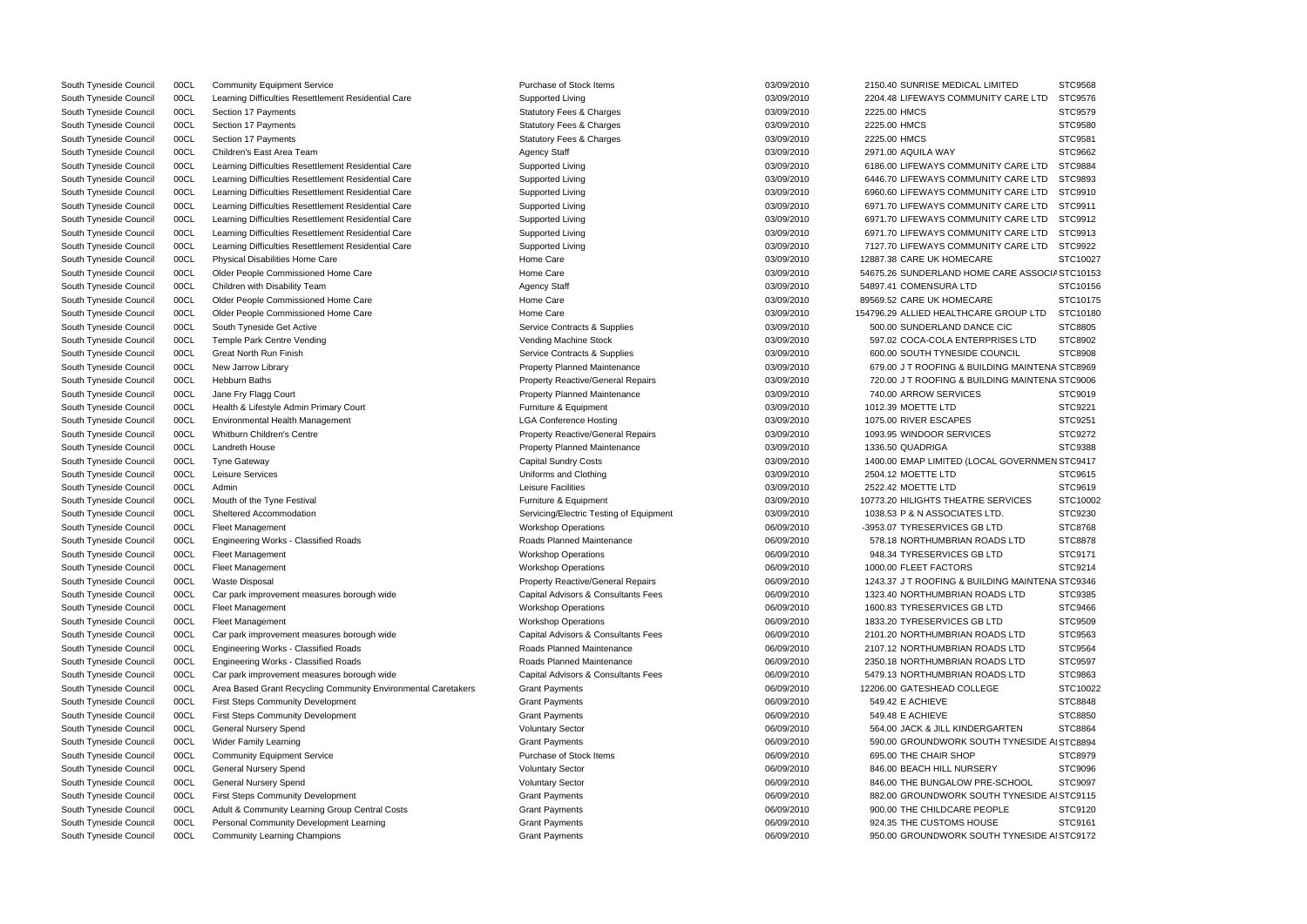| South Tyneside Council | 00CL | <b>General Nursery Spend</b>                                   | Voluntary Sector - Boarded Out Children      | 06/09/2010 | 1128.00 WHIZZ KIDS CHILDCARE                      | STC9285        |
|------------------------|------|----------------------------------------------------------------|----------------------------------------------|------------|---------------------------------------------------|----------------|
| South Tyneside Council | 00CL | <b>Community Equipment Service</b>                             | Purchase of Stock Items                      | 06/09/2010 | 1165.00 ASM ACCESSORIES LIMITED                   | STC9302        |
| South Tyneside Council | 00CL | <b>Children's Mentoring Group</b>                              | <b>Funding Contributions</b>                 | 06/09/2010 | 1180.00 NORTHERN LEARNING TRUST                   | STC9310        |
| South Tyneside Council | 00CL | Physical Disabilities Home Care                                | Home Care                                    | 06/09/2010 | 1221.05 MOMENTUM                                  | STC9336        |
| South Tyneside Council | 00CL | <b>General Nursery Spend</b>                                   | <b>Voluntary Sector</b>                      | 06/09/2010 | 1410.00 NURSERYTIME                               | STC9424        |
| South Tyneside Council | 00CL | Wider Family Learning                                          | <b>Grant Payments</b>                        | 06/09/2010 | 1451.00 GROUNDWORK SOUTH TYNESIDE AI STC9431      |                |
| South Tyneside Council | 00CL | Neighbourhood Learning in Deprived Communities Revenue Support | <b>Grant Payments</b>                        | 06/09/2010 | 1651.00 GROUNDWORK SOUTH TYNESIDE AI STC9475      |                |
| South Tyneside Council | 00CL | Children with Disability Team                                  | <b>Client Travel &amp; Subsistence</b>       | 06/09/2010 | 1718.00 C D PASSENGER SERVICES                    | STC9485        |
| South Tyneside Council | 00CL | General Nursery Spend                                          | <b>Voluntary Sector</b>                      | 06/09/2010 | 2086.80 ASHFIELD DAY NURSERY                      | STC9559        |
| South Tyneside Council | 00CL | Learning Difficulties Resettlement Residential Care            | Supported Living                             | 06/09/2010 | 2187.76 LIFEWAYS COMMUNITY CARE LTD               | STC9572        |
| South Tyneside Council | 00CL | <b>First Steps Community Development</b>                       | <b>Grant Payments</b>                        | 06/09/2010 | 2450.00 PRIMROSE COMMUNITY ASSOCIATI( STC9607     |                |
| South Tyneside Council | 00CL | Personal Community Development Learning                        | <b>Grant Payments</b>                        | 06/09/2010 | 2602.00 GROUNDWORK SOUTH TYNESIDE AI STC9624      |                |
| South Tyneside Council | 00CL | General Nursery Spend                                          | <b>Voluntary Sector</b>                      | 06/09/2010 | 2820.00 ABACUS DAY NURSERY                        | STC9648        |
| South Tyneside Council | 00CL | <b>General Nursery Spend</b>                                   | <b>Voluntary Sector</b>                      | 06/09/2010 | 3948.00 JARROW DAY NURSERY                        | STC9766        |
| South Tyneside Council | 00CL | Skills for Jobs                                                | <b>Grant Payments</b>                        | 06/09/2010 | 4116.00 GROUNDWORK SOUTH TYNESIDE AI STC9776      |                |
|                        | 00CL | Skills for Jobs                                                | <b>Grant Payments</b>                        | 06/09/2010 | 4338.00 GROUNDWORK SOUTH TYNESIDE AI STC9799      |                |
| South Tyneside Council | 00CL | Youth Offending Service                                        | <b>Telephone Charges</b>                     | 06/09/2010 | 4676.88 BRITISH TELECOM PLC                       | STC9821        |
| South Tyneside Council |      |                                                                |                                              |            |                                                   |                |
| South Tyneside Council | 00CL | <b>General Nursery Spend</b>                                   | <b>Voluntary Sector</b>                      | 06/09/2010 | 4737.60 ASHFIELD NURSERY & EARLY LEARI STC9827    |                |
| South Tyneside Council | 00CL | Connexions Children & Young People                             | <b>Private Contractor</b>                    | 06/09/2010 | 4921.00 CITY OF SUNDERLAND                        | STC9838        |
| South Tyneside Council | 00CL | Mental Health Grant Additional                                 | <b>Voluntary Sector</b>                      | 06/09/2010 | 5874.00 ENTERPRISE 5 HOUSING ASSOCIATI STC9872    |                |
| South Tyneside Council | 00CL | <b>Mental Health Grant Additional</b>                          | <b>Voluntary Sector</b>                      | 06/09/2010 | 5874.00 ENTERPRISE 5 HOUSING ASSOCIATI STC9873    |                |
| South Tyneside Council | 00CL | Learning Difficulties Commissioned Day Care                    | Day Care                                     | 06/09/2010 | 6217.08 UNITED RESPONSE                           | STC9885        |
| South Tyneside Council | 00CL | Neighbourhood Learning in Deprived Communities Revenue Support | <b>Grant Payments</b>                        | 06/09/2010 | 6578.00 GROUNDWORK SOUTH TYNESIDE AI STC9899      |                |
| South Tyneside Council | 00CL | General Nursery Spend                                          | <b>Voluntary Sector</b>                      | 06/09/2010 | 6937.20 JUST LEARNING LIMITED                     | STC9909        |
| South Tyneside Council | 00CL | Personal Community Development Learning                        | <b>Grant Payments</b>                        | 06/09/2010 | 8170.03 WOMENS HEALTH IN SOUTH TYNESI STC9956     |                |
| South Tyneside Council | 00CL | Personal Community Development Learning                        | <b>Grant Payments</b>                        | 06/09/2010 | 15754.60 HELIX ARTS LTD                           | STC10047       |
| South Tyneside Council | 00CL | Learning Difficulties Resettlement Residential Care            | Supported Living                             | 06/09/2010 | 25200.04 UNITED RESPONSE                          | STC10089       |
| South Tyneside Council | 00CL | Surestart                                                      | <b>Property Reactive/General Repairs</b>     | 06/09/2010 | 626.31 RING READY 2007 LTD                        | STC8928        |
| South Tyneside Council | 00CL | Libraries Admin                                                | Postage Charges                              | 06/09/2010 | 685.50 ROYAL MAIL                                 | STC8977        |
| South Tyneside Council | 00CL | <b>Biddick Hall Infants School</b>                             | Schools Maintenance Non                      | 06/09/2010 | 1150.00 WINDOOR SERVICES                          | STC9291        |
| South Tyneside Council | 00CL | Economic Regeneration Balance Sheet                            | Creditors South Tyneside Credit Union        | 06/09/2010 | 1259.00 SOUTH TYNESIDE CREDIT UNION               | STC9352        |
| South Tyneside Council | 00CL | <b>Environmental Protection</b>                                | Furniture & Equipment                        | 06/09/2010 | 1482.00 GRADKO INTERNATIONAL LTD                  | STC9440        |
| South Tyneside Council | 00CL | <b>Cookson Festival</b>                                        | <b>Entertainers Services</b>                 | 06/09/2010 | 3000.00 TTT ENTS                                  | STC9669        |
| South Tyneside Council | 00CL | <b>Rescue and Resilience Reserve</b>                           | <b>Grant Payments</b>                        | 06/09/2010 | 10000.00 HARPER CO                                | STC9991        |
| South Tyneside Council | 00CL | Housing Revenue Account Balance Sheet                          | ST Homes Invoice Holding Account             | 06/09/2010 | 326908.57 SOUTH TYNESIDE HOMES                    | STC10191       |
| South Tyneside Council | 00CL | <b>Fleet Management</b>                                        | <b>Workshop Operations</b>                   | 07/09/2010 | 1188.16 DAWSON RENTALS SWEEPERS                   | STC9313        |
| South Tyneside Council | 00CL | Engineering Works General Overhead                             | Furniture & Equipment                        | 07/09/2010 | 1484.44 EARLSMERE ID SYSTEMS LTD                  | <b>STC9441</b> |
| South Tyneside Council | 00CL | <b>Fleet Management</b>                                        | <b>Transport Operations</b>                  | 07/09/2010 | 2000.00 PHOENIX VEHICLE HIRE T/A WCR VE STC9547   |                |
| South Tyneside Council | 00CL | Transforming our Primary Schools Stanhope Primary School       | Interest on Debt Outstanding                 | 07/09/2010 | 5287.93 BRITISH TELECOMMUNICATIONS PLI STC9857    |                |
| South Tyneside Council | 00CL | <b>Fleet Management</b>                                        | <b>Transport Operations</b>                  | 07/09/2010 | 20065.50 PETROPLUS REFINING TEESSIDE LII STC10066 |                |
| South Tyneside Council | 00CL | Street Lighting Administration                                 | PFI Unitary Charge                           | 07/09/2010 | 331745.45 CONNECT ROADS SOUTH TYNESIDE STC10192   |                |
| South Tyneside Council | 00CL | Learning Difficulties Resettlement Residential Care            | Supported Living                             | 07/09/2010 | -39710.88 DIMENSIONS (UK) LTD                     | STC8765        |
| South Tyneside Council | 00CL | <b>Hearing Impaired Service</b>                                | <b>Client Activities</b>                     | 07/09/2010 | 600.00 STH TYNESIDE POSITIVE ACTIVITIES STC8904   |                |
| South Tyneside Council | 00CL | <b>Boldon Children's Centre</b>                                | <b>Printing &amp; Stationery Consumables</b> | 07/09/2010 | 680.22 DANWOOD CONTRACT RENTALS                   | STC8971        |
| South Tyneside Council | 00CL | Older People Commissioned Home Care                            | Home Care                                    | 07/09/2010 | 711.48 CARE UK HOMECARE                           | STC9001        |
| South Tyneside Council | 00CL | Learning Difficulties Resettlement Residential Care            | Supported Living                             | 07/09/2010 | 862.51 DIMENSIONS (UK) LTD                        | STC9108        |
| South Tyneside Council | 00CL | Learning Difficulties Resettlement Residential Care            | Supported Living                             | 07/09/2010 | 862.51 DIMENSIONS (UK) LTD                        | STC9109        |
| South Tyneside Council | 00CL | Child Poverty Family Intervention Project                      | Service Contracts & Supplies                 | 07/09/2010 | 1569.00 C D PASSENGER SERVICES                    | STC9459        |
| South Tyneside Council | 00CL | Child & Adolescent Mental Health Services                      | <b>Private Contractor</b>                    | 07/09/2010 | 2200.00 NORTHUMBERLAND TYNE AND WEA STC9574       |                |
| South Tyneside Council | 00CL | School Improvement Partners                                    | <b>Private Contractor</b>                    | 07/09/2010 | 2340.66 ST GREGORYS RC JMI                        | STC9594        |
|                        |      |                                                                |                                              |            |                                                   |                |
| South Tyneside Council | 00CL | Section 17 Payments                                            | <b>Statutory Fees &amp; Charges</b>          | 07/09/2010 | 2600.00 HMCS                                      | STC9623        |
| South Tyneside Council | 00CL | Learning Difficulties Resettlement Residential Care            | Supported Living                             | 07/09/2010 | 2691.28 DIMENSIONS (UK) LTD                       | STC9637        |
| South Tyneside Council | 00CL | Learning Difficulties Resettlement Residential Care            | Supported Living                             | 07/09/2010 | 2691.28 DIMENSIONS (UK) LTD                       | STC9638        |
| South Tyneside Council | 00CL | Learning Difficulties Resettlement Residential Care            | Supported Living                             | 07/09/2010 | 3287.90 DIMENSIONS (UK) LTD                       | STC9684        |
| South Tyneside Council | 00CL | Learning Difficulties Resettlement Residential Care            | Supported Living                             | 07/09/2010 | 3287.90 DIMENSIONS (UK) LTD                       | STC9685        |
| South Tyneside Council | 00CL | Learning Difficulties Resettlement Residential Care            | Supported Living                             | 07/09/2010 | 4280.10 DIMENSIONS (UK) LTD                       | STC9793        |
| South Tyneside Council | 00CL | Learning Difficulties Resettlement Residential Care            | Supported Living                             | 07/09/2010 | 4280.10 DIMENSIONS (UK) LTD                       | STC9794        |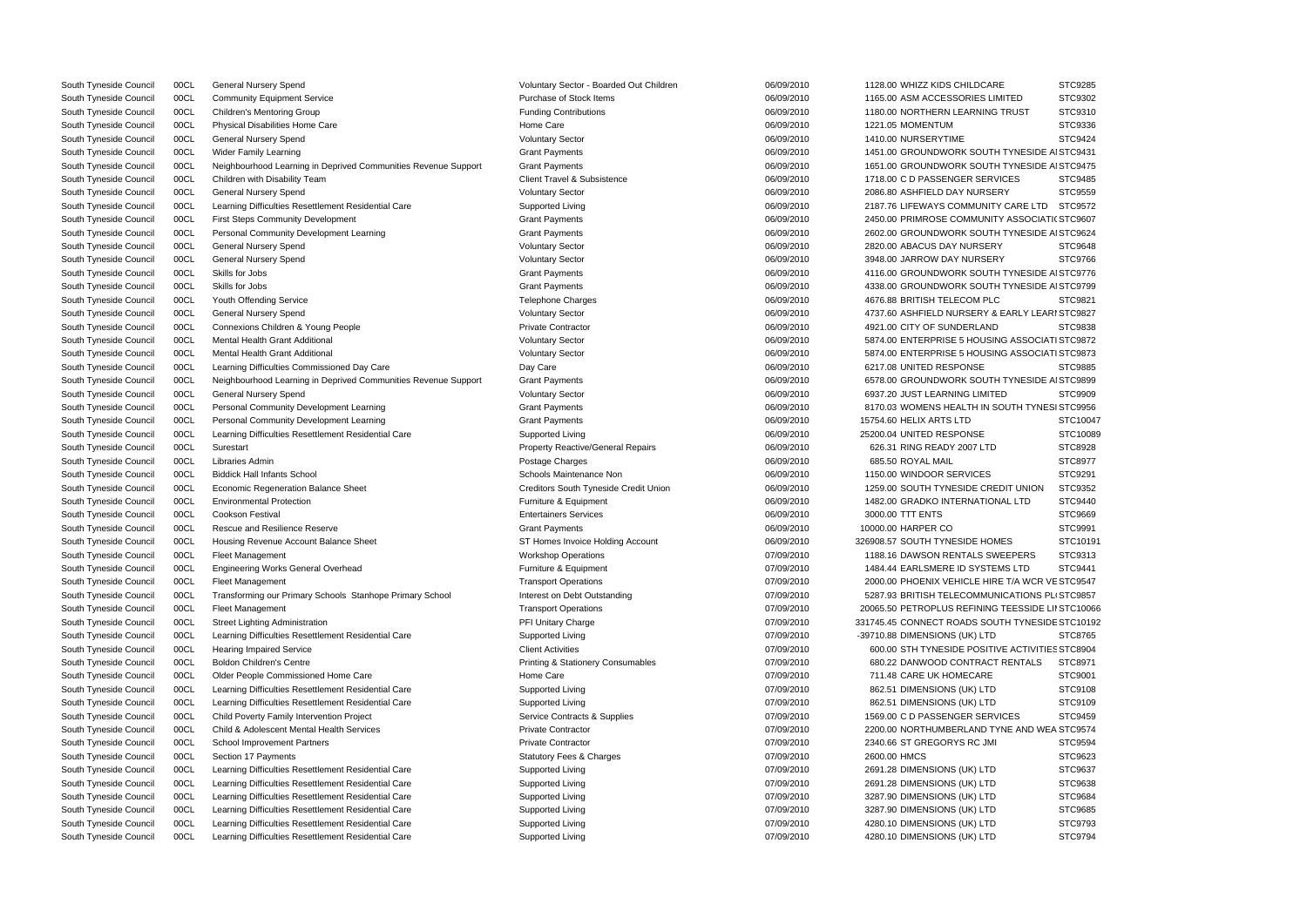| South Tyneside Council | 00CL | Learning Difficulties Resettlement Residential Care            | Supported Living                                   | 07/09/2010 | 4461.68 DIMENSIONS (UK) LTD                      | STC9806        |
|------------------------|------|----------------------------------------------------------------|----------------------------------------------------|------------|--------------------------------------------------|----------------|
| South Tyneside Council | 00CL | Learning Difficulties Resettlement Residential Care            | Supported Living                                   | 07/09/2010 | 4461.68 DIMENSIONS (UK) LTD                      | STC9807        |
| South Tyneside Council | 00CL | Learning Difficulties Resettlement Residential Care            | Supported Living                                   | 07/09/2010 | 7035.56 DIMENSIONS (UK) LTD                      | STC9915        |
| South Tyneside Council | 00CL | Learning Difficulties Resettlement Residential Care            | Supported Living                                   | 07/09/2010 | 7035.56 DIMENSIONS (UK) LTD                      | STC9916        |
| South Tyneside Council | 00CL | Learning Difficulties Resettlement Residential Care            | Supported Living                                   | 07/09/2010 | 7035.56 DIMENSIONS (UK) LTD                      | STC9919        |
| South Tyneside Council | 00CL | Learning Difficulties Resettlement Residential Care            | Supported Living                                   | 07/09/2010 | 7035.56 DIMENSIONS (UK) LTD                      | STC9920        |
| South Tyneside Council | 00CL | Child Poverty Family Intervention Project                      | <b>Homelessness Service</b>                        | 07/09/2010 | 8400.00 HOLDEN MCALLISTER LTD                    | STC9960        |
| South Tyneside Council | 00CL | South Shields Community School Building Schools for the Future | <b>Capital Enhancement Costs</b>                   | 07/09/2010 | 8935.45 INSPIRED STAG (PROJECTCO2) LIMI STC9967  |                |
| South Tyneside Council | 00CL | Out of Area Placements                                         | Voluntary Sector - Boarded Out Children            | 07/09/2010 | 16495.78 NORTHUMBERLAND COUNTY COUN STC10051     |                |
| South Tyneside Council | 00CL | Learning Difficulties Resettlement Residential Care            | Supported Living                                   | 07/09/2010 | 16562.40 DIMENSIONS (UK) LTD                     | STC10052       |
| South Tyneside Council | 00CL | Learning Difficulties Resettlement Residential Care            | Supported Living                                   | 07/09/2010 | 39443.10 LIFEWAYS COMMUNITY CARE LTD             | STC10124       |
| South Tyneside Council | 00CL | Jarrow School PFI                                              | PFI Unitary Charge                                 | 07/09/2010 | 254788.45 INSPIREDSPACES STAG (PROJECTC STC10186 |                |
| South Tyneside Council | 00CL | Libraries Admin                                                | Library & Other Books Maps etc.                    | 07/09/2010 | 548.48 ASKEWS LIBRARY SERVICES LTD               | STC8846        |
| South Tyneside Council | 00CL | Foreshore Regeneration                                         | Capital Advisors & Consultants Fees                | 07/09/2010 | 593.38 SUMMERS INMAN LLP                         | STC8897        |
| South Tyneside Council | 00CL | Foreshore Regeneration                                         | Capital Advisors & Consultants Fees                | 07/09/2010 | 840.00 SUMMERS INMAN LLP                         | STC9093        |
|                        |      |                                                                |                                                    |            |                                                  | STC9494        |
| South Tyneside Council | 00CL | Economic Regeneration Balance Sheet                            | <b>Creditors Unison</b>                            | 07/09/2010 | 1764.75 UNISON<br>L04020                         |                |
| South Tyneside Council | 00CL | <b>Great North Run Finish</b>                                  | Furniture & Equipment                              | 07/09/2010 | 2000.00 NOVA INTERNATIONAL LTD                   | STC9549        |
| South Tyneside Council | 00CL | Repair & Maintenance Unit 15 Cookson House                     | <b>Property Reactive/General Repairs</b>           | 07/09/2010 | 4756.78 THE WRIGHT BUILDING COM.                 | STC9829        |
| South Tyneside Council | 00CL | Whitburn Village Primary School                                | <b>Property Reactive/General Repairs</b>           | 07/09/2010 | 6308.10 S DAVISON (ELECTRICAL)LTD                | <b>STC9887</b> |
| South Tyneside Council | 00CL | <b>Economic Regeneration Balance Sheet</b>                     | <b>Creditors Unison</b>                            | 07/09/2010 | 24439.62 UNISON<br>L04020                        | STC10085       |
| South Tyneside Council | 00CL | <b>CCTV Replacements</b>                                       | <b>Enhancement HRA Capital</b>                     | 08/09/2010 | 588.88 ADT FIRE & SECURITY PLC                   | STC8891        |
| South Tyneside Council | 00CL | <b>CCTV Replacements</b>                                       | <b>Enhancement HRA Capital</b>                     | 08/09/2010 | 800.00 ADT FIRE & SECURITY PLC                   | STC9064        |
| South Tyneside Council | 00CL | <b>CCTV Replacements</b>                                       | <b>Enhancement HRA Capital</b>                     | 08/09/2010 | 922.63 ADT FIRE & SECURITY PLC                   | STC9159        |
| South Tyneside Council | 00CL | <b>Fleet Management</b>                                        | <b>Transport Operations</b>                        | 08/09/2010 | 1150.00 GULLIVERS TRUCK HIRE LTD                 | STC9294        |
| South Tyneside Council | 00CL | <b>Fleet Management</b>                                        | <b>Transport Operations</b>                        | 08/09/2010 | 1250.00 GEORGE VARDY HAULAGE                     | STC9348        |
| South Tyneside Council | 00CL | <b>Fleet Management</b>                                        | <b>Transport Operations</b>                        | 08/09/2010 | 1440.00 GEORGE VARDY HAULAGE                     | STC9428        |
| South Tyneside Council | 00CL | Engineering Works - Highways                                   | <b>Traded Services Subcontractors</b>              | 08/09/2010 | 1716.87 THOMPSONS OF PRUDHOE LIMITED STC9484     |                |
| South Tyneside Council | 00CL | Fleet Management                                               | <b>Transport Operations</b>                        | 08/09/2010 | 2940.00 GEORGE VARDY HAULAGE                     | STC9660        |
| South Tyneside Council | 00CL | <b>CCTV Replacements</b>                                       | <b>Enhancement HRA Capital</b>                     | 08/09/2010 | 3300.00 ADT FIRE & SECURITY PLC                  | STC9687        |
| South Tyneside Council | 00CL | <b>Fleet Management</b>                                        | <b>Transport Operations</b>                        | 08/09/2010 | 4200.00 GEORGE VARDY HAULAGE                     | STC9782        |
| South Tyneside Council | 00CL | Engineering Works - Highways                                   | <b>Traded Services Subcontractors</b>              | 08/09/2010 | 4623.79 MARSHALLS MONO LTD                       | STC9818        |
| South Tyneside Council | 00CL | <b>Winter Maintenance</b>                                      | Closed Delayed Discharge Grant                     | 08/09/2010 | 11765.00 VAISALA LTD                             | STC10016       |
| South Tyneside Council | 00CL | Pension Fund                                                   | <b>Council Contributions</b>                       | 08/09/2010 | 74901.07 TEACHERS PENSIONS                       | STC10167       |
| South Tyneside Council | 00CL | Performance Team                                               | Financial Benchmarking                             | 08/09/2010 | 3387.00 APSE                                     | STC9702        |
| South Tyneside Council | 00CL | Design and Print Team                                          | <b>External Printing Contractors</b>               | 08/09/2010 | 3711.44 OCE (UK) LTD                             | STC9735        |
| South Tyneside Council | 00CL | Learning Difficulties Commissioned Day Care                    | Day Care                                           | 08/09/2010 | 630.00 KAYDAR                                    | STC8932        |
| South Tyneside Council | 00CL | Section 17 Payments                                            | Other Statutory Fees & Charges                     | 08/09/2010 | 700.00 HMCS                                      | STC8985        |
| South Tyneside Council | 00CL | Section 17 Payments                                            | <b>Statutory Fees &amp; Charges</b>                | 08/09/2010 | 700.00 HMCS                                      | STC8986        |
| South Tyneside Council | 00CL | Assistive Technologies                                         | Furniture & Equipment                              | 08/09/2010 | 850.00 CHUBB SYSTEMS                             | STC9102        |
| South Tyneside Council | 00CL | Whiteleas Way Residential Care Home                            | Subscriptions                                      | 08/09/2010 | 1029.36 SKY BUSINESS                             | STC9228        |
| South Tyneside Council | 00CL | South Tyneside Early Prevention Panel                          | Service Contracts & Supplies                       | 08/09/2010 | 1595.00 CACI LTD                                 | STC9463        |
| South Tyneside Council | 00CL |                                                                | Purchase of Stock Items                            | 08/09/2010 | 2017.20 DAYS HEALTHCARE UK LTD                   | STC9553        |
|                        |      | <b>Community Equipment Service</b>                             |                                                    |            |                                                  |                |
| South Tyneside Council | 00CL | Section 17 Payments                                            | <b>Statutory Fees &amp; Charges</b>                | 08/09/2010 | 2225.00 HMCS                                     | STC9578        |
| South Tyneside Council | 00CL | <b>Voluntary Sector Funding</b>                                | <b>Voluntary Sector</b>                            | 08/09/2010 | 2720.75 APNA GHAR                                | STC9640        |
| South Tyneside Council | 00CL | Children with Disability Team                                  | Schools Buy Back                                   | 08/09/2010 | 3771.18 ST OSWALDS HOSPICE                       | STC9743        |
| South Tyneside Council | 00CL | <b>Voluntary Sector Funding</b>                                | <b>Voluntary Sector</b>                            | 08/09/2010 | 3779.25 APNA GHAR                                | STC9751        |
| South Tyneside Council | 00CL | Mental Health Grant Additional                                 | <b>Voluntary Sector</b>                            | 08/09/2010 | 5874.00 ENTERPRISE 5 HOUSING ASSOCIATI STC9874   |                |
| South Tyneside Council | 00CL | Homelessness                                                   | Bed and Breakfast Charges                          | 08/09/2010 | 540.00 REDACTED COMMERCIALLY SENSIT STC8838      |                |
| South Tyneside Council | 00CL | Temple Park Centre Catering                                    | <b>Catering Provisions</b>                         | 08/09/2010 | 566.99 SLUSH PUPPIE LTD                          | STC8867        |
| South Tyneside Council | 00CL | <b>Community Area Forum Grants</b>                             | Grant Payments Community Area Forum 6 West Shields | 08/09/2010 | 1000.00 HARTON & WESTOE MINERS WELFA STC9216     |                |
| South Tyneside Council | 00CL | <b>Temple Park Centre Catering</b>                             | <b>Catering Provisions</b>                         | 08/09/2010 | 1025.49 DANISH BACON CO PLC                      | STC9226        |
| South Tyneside Council | 00CL | Bamburgh School                                                | Schools Maintenance Non                            | 08/09/2010 | 1979.00 JENSEN CONSTRUCTION LTD                  | STC9543        |
| South Tyneside Council | 00CL | <b>Business Forum</b>                                          | <b>Grant Payments</b>                              | 08/09/2010 | 3833.36 CAHOOTZ LIMITED (BUSINESS MATT STC9755   |                |
| South Tyneside Council | 00CL | <b>Boldon Nursery School</b>                                   | Schools Maintenance Non                            | 08/09/2010 | 7957.00 JENSEN CONSTRUCTION LTD                  | STC9955        |
| South Tyneside Council | 00CL | Radio Frequency Identification Library System Cleadon Park     | <b>Capital Enhancement Costs</b>                   | 08/09/2010 | 22206.70 THE DISIGN CONCEPT                      | STC10077       |
| South Tyneside Council | 00CL | East Boldon Junior/Infants School                              | Schools Maintenance Non                            | 08/09/2010 | 27946.22 WEARSIDE FENCING LIMITED                | STC10100       |
| South Tyneside Council | 00CL | Monastery Court Lift Replacement                               | <b>Enhancement HRA Capital</b>                     | 08/09/2010 | 595.00 GOLDSHIELD ELECTRONIC SECURIT STC8899     |                |
|                        |      |                                                                |                                                    |            |                                                  |                |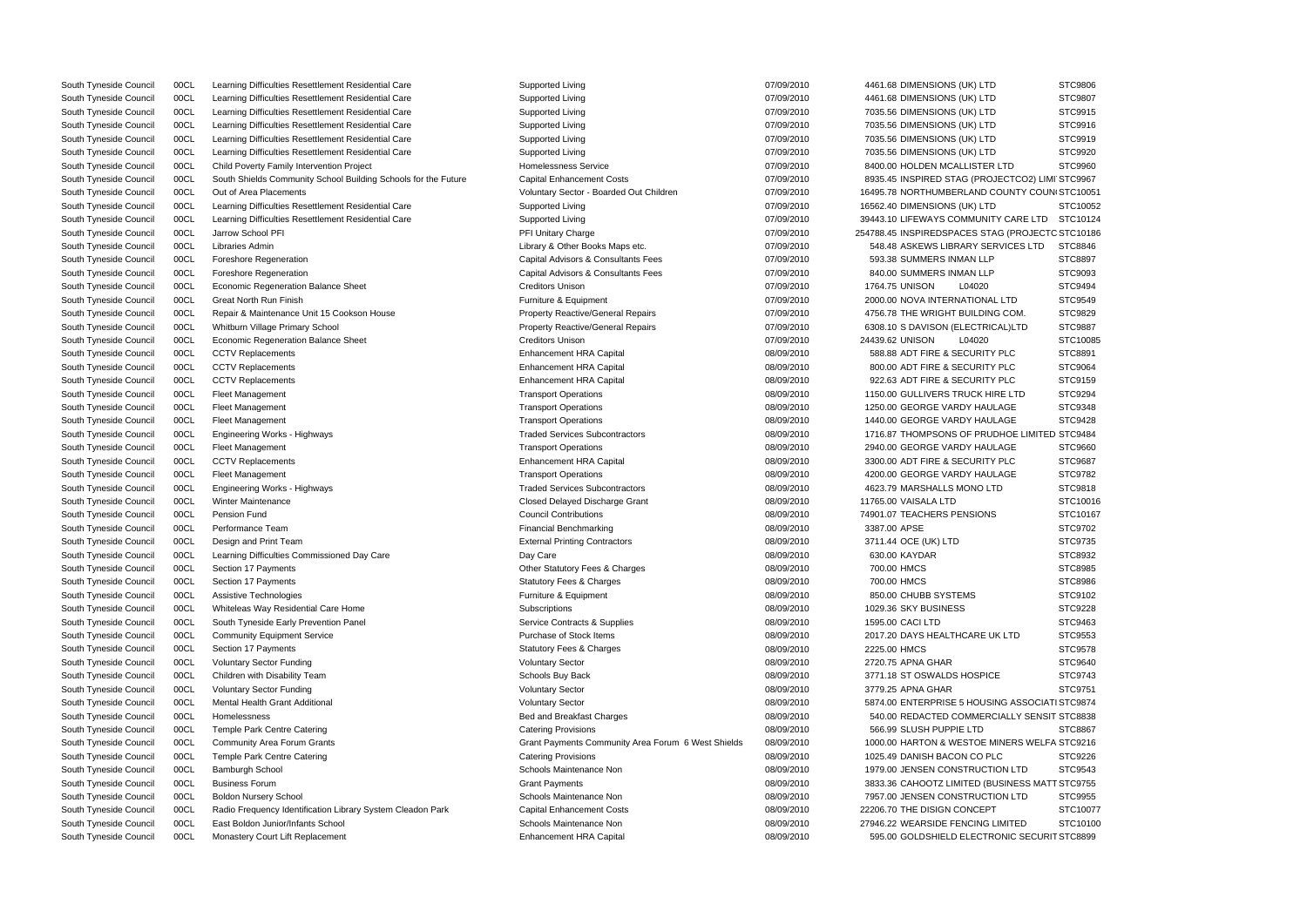| <b>UUCL</b> | Jarrow Estate & Community Areas Cleaning                                                                                                                                                                                                                                             | Tenant Removal Unarges                                                                                                                                                                                                                                                                                                                                                                                                                                                                                                                                                                                                                                                                                                                                                                                                                                                                                                                                                                                                                                                                                                                                                                                          | 09/09/2010                                                                                                                                                                                                                                                                                                                                                                                                                                                                                                                                                                                                                                                                                                                                                                                                                                                                                                                                                                                                                                                                                                                                                                                                     | 832.00 HARKERS REMOVERS AND STORER STO9089                                                                                                                                                                                                                                                                                                                                                                                                     |                                                                                                                                                                                                                                                                                                                                                                                                                                                                                                                                                                                                                                                                                                                                                                                                                                                                                                                                                                                                                                                                                                                                                                       |
|-------------|--------------------------------------------------------------------------------------------------------------------------------------------------------------------------------------------------------------------------------------------------------------------------------------|-----------------------------------------------------------------------------------------------------------------------------------------------------------------------------------------------------------------------------------------------------------------------------------------------------------------------------------------------------------------------------------------------------------------------------------------------------------------------------------------------------------------------------------------------------------------------------------------------------------------------------------------------------------------------------------------------------------------------------------------------------------------------------------------------------------------------------------------------------------------------------------------------------------------------------------------------------------------------------------------------------------------------------------------------------------------------------------------------------------------------------------------------------------------------------------------------------------------|----------------------------------------------------------------------------------------------------------------------------------------------------------------------------------------------------------------------------------------------------------------------------------------------------------------------------------------------------------------------------------------------------------------------------------------------------------------------------------------------------------------------------------------------------------------------------------------------------------------------------------------------------------------------------------------------------------------------------------------------------------------------------------------------------------------------------------------------------------------------------------------------------------------------------------------------------------------------------------------------------------------------------------------------------------------------------------------------------------------------------------------------------------------------------------------------------------------|------------------------------------------------------------------------------------------------------------------------------------------------------------------------------------------------------------------------------------------------------------------------------------------------------------------------------------------------------------------------------------------------------------------------------------------------|-----------------------------------------------------------------------------------------------------------------------------------------------------------------------------------------------------------------------------------------------------------------------------------------------------------------------------------------------------------------------------------------------------------------------------------------------------------------------------------------------------------------------------------------------------------------------------------------------------------------------------------------------------------------------------------------------------------------------------------------------------------------------------------------------------------------------------------------------------------------------------------------------------------------------------------------------------------------------------------------------------------------------------------------------------------------------------------------------------------------------------------------------------------------------|
| 00CL        | Housing Revenue Account Client Monitoring Team                                                                                                                                                                                                                                       | Housing Revenue Account Reactive Repairs                                                                                                                                                                                                                                                                                                                                                                                                                                                                                                                                                                                                                                                                                                                                                                                                                                                                                                                                                                                                                                                                                                                                                                        | 08/09/2010                                                                                                                                                                                                                                                                                                                                                                                                                                                                                                                                                                                                                                                                                                                                                                                                                                                                                                                                                                                                                                                                                                                                                                                                     | 11609.94 SOUTH TYNESIDE HOMES                                                                                                                                                                                                                                                                                                                                                                                                                  | STC1001                                                                                                                                                                                                                                                                                                                                                                                                                                                                                                                                                                                                                                                                                                                                                                                                                                                                                                                                                                                                                                                                                                                                                               |
| 00CL        | Programme Procurement & Delivery                                                                                                                                                                                                                                                     | <b>Capital In House Salaries</b>                                                                                                                                                                                                                                                                                                                                                                                                                                                                                                                                                                                                                                                                                                                                                                                                                                                                                                                                                                                                                                                                                                                                                                                | 08/09/2010                                                                                                                                                                                                                                                                                                                                                                                                                                                                                                                                                                                                                                                                                                                                                                                                                                                                                                                                                                                                                                                                                                                                                                                                     | 295066.50 SOUTH TYNESIDE HOMES                                                                                                                                                                                                                                                                                                                                                                                                                 | STC1018                                                                                                                                                                                                                                                                                                                                                                                                                                                                                                                                                                                                                                                                                                                                                                                                                                                                                                                                                                                                                                                                                                                                                               |
| 00CL        | Engineering Works - Highways                                                                                                                                                                                                                                                         | <b>Traded Services Subcontractors</b>                                                                                                                                                                                                                                                                                                                                                                                                                                                                                                                                                                                                                                                                                                                                                                                                                                                                                                                                                                                                                                                                                                                                                                           | 09/09/2010                                                                                                                                                                                                                                                                                                                                                                                                                                                                                                                                                                                                                                                                                                                                                                                                                                                                                                                                                                                                                                                                                                                                                                                                     | 577.84 NORTHUMBRIAN ROADS LTD                                                                                                                                                                                                                                                                                                                                                                                                                  | STC8877                                                                                                                                                                                                                                                                                                                                                                                                                                                                                                                                                                                                                                                                                                                                                                                                                                                                                                                                                                                                                                                                                                                                                               |
| 00CL        | <b>Legal Services</b>                                                                                                                                                                                                                                                                | Library & Other Books Maps etc.                                                                                                                                                                                                                                                                                                                                                                                                                                                                                                                                                                                                                                                                                                                                                                                                                                                                                                                                                                                                                                                                                                                                                                                 | 09/09/2010                                                                                                                                                                                                                                                                                                                                                                                                                                                                                                                                                                                                                                                                                                                                                                                                                                                                                                                                                                                                                                                                                                                                                                                                     | 609.00 SWEET AND MAXWELL                                                                                                                                                                                                                                                                                                                                                                                                                       | STC8914                                                                                                                                                                                                                                                                                                                                                                                                                                                                                                                                                                                                                                                                                                                                                                                                                                                                                                                                                                                                                                                                                                                                                               |
| 00CL        | Admin Support                                                                                                                                                                                                                                                                        | <b>Printing &amp; Stationery Consumables</b>                                                                                                                                                                                                                                                                                                                                                                                                                                                                                                                                                                                                                                                                                                                                                                                                                                                                                                                                                                                                                                                                                                                                                                    | 09/09/2010                                                                                                                                                                                                                                                                                                                                                                                                                                                                                                                                                                                                                                                                                                                                                                                                                                                                                                                                                                                                                                                                                                                                                                                                     | 784.72 NEOPOST LIMITED                                                                                                                                                                                                                                                                                                                                                                                                                         | STC9053                                                                                                                                                                                                                                                                                                                                                                                                                                                                                                                                                                                                                                                                                                                                                                                                                                                                                                                                                                                                                                                                                                                                                               |
| 00CL        | <b>Fleet Management</b>                                                                                                                                                                                                                                                              | <b>Transport Operations</b>                                                                                                                                                                                                                                                                                                                                                                                                                                                                                                                                                                                                                                                                                                                                                                                                                                                                                                                                                                                                                                                                                                                                                                                     | 09/09/2010                                                                                                                                                                                                                                                                                                                                                                                                                                                                                                                                                                                                                                                                                                                                                                                                                                                                                                                                                                                                                                                                                                                                                                                                     | 1150.00 GULLIVERS TRUCK HIRE LTD                                                                                                                                                                                                                                                                                                                                                                                                               | STC9296                                                                                                                                                                                                                                                                                                                                                                                                                                                                                                                                                                                                                                                                                                                                                                                                                                                                                                                                                                                                                                                                                                                                                               |
| 00CL        | Grounds Maintenance                                                                                                                                                                                                                                                                  | <b>Routine Contract Ground Maintenance</b>                                                                                                                                                                                                                                                                                                                                                                                                                                                                                                                                                                                                                                                                                                                                                                                                                                                                                                                                                                                                                                                                                                                                                                      | 09/09/2010                                                                                                                                                                                                                                                                                                                                                                                                                                                                                                                                                                                                                                                                                                                                                                                                                                                                                                                                                                                                                                                                                                                                                                                                     | 40201.00 WEED CONTROL PLUS LIMITED                                                                                                                                                                                                                                                                                                                                                                                                             | STC1012                                                                                                                                                                                                                                                                                                                                                                                                                                                                                                                                                                                                                                                                                                                                                                                                                                                                                                                                                                                                                                                                                                                                                               |
| 00CL        | <b>Physical Disabilities Grant</b>                                                                                                                                                                                                                                                   | <b>Voluntary Sector</b>                                                                                                                                                                                                                                                                                                                                                                                                                                                                                                                                                                                                                                                                                                                                                                                                                                                                                                                                                                                                                                                                                                                                                                                         | 09/09/2010                                                                                                                                                                                                                                                                                                                                                                                                                                                                                                                                                                                                                                                                                                                                                                                                                                                                                                                                                                                                                                                                                                                                                                                                     | 611.25 SOUTH TYNESIDE TALKING NEWSPASTC8915                                                                                                                                                                                                                                                                                                                                                                                                    |                                                                                                                                                                                                                                                                                                                                                                                                                                                                                                                                                                                                                                                                                                                                                                                                                                                                                                                                                                                                                                                                                                                                                                       |
| 00CL        | <b>Commissioned Fostering</b>                                                                                                                                                                                                                                                        |                                                                                                                                                                                                                                                                                                                                                                                                                                                                                                                                                                                                                                                                                                                                                                                                                                                                                                                                                                                                                                                                                                                                                                                                                 | 09/09/2010                                                                                                                                                                                                                                                                                                                                                                                                                                                                                                                                                                                                                                                                                                                                                                                                                                                                                                                                                                                                                                                                                                                                                                                                     | 702.00 SWIIS FOSTER CARE LTD                                                                                                                                                                                                                                                                                                                                                                                                                   | <b>STC8990</b>                                                                                                                                                                                                                                                                                                                                                                                                                                                                                                                                                                                                                                                                                                                                                                                                                                                                                                                                                                                                                                                                                                                                                        |
| 00CL        | Admissions                                                                                                                                                                                                                                                                           | Furniture & Equipment                                                                                                                                                                                                                                                                                                                                                                                                                                                                                                                                                                                                                                                                                                                                                                                                                                                                                                                                                                                                                                                                                                                                                                                           | 09/09/2010                                                                                                                                                                                                                                                                                                                                                                                                                                                                                                                                                                                                                                                                                                                                                                                                                                                                                                                                                                                                                                                                                                                                                                                                     | 714.70 NETGIANT LTD                                                                                                                                                                                                                                                                                                                                                                                                                            | STC9002                                                                                                                                                                                                                                                                                                                                                                                                                                                                                                                                                                                                                                                                                                                                                                                                                                                                                                                                                                                                                                                                                                                                                               |
|             | <b>Commissioned Fostering</b>                                                                                                                                                                                                                                                        | <b>Voluntary Sector</b>                                                                                                                                                                                                                                                                                                                                                                                                                                                                                                                                                                                                                                                                                                                                                                                                                                                                                                                                                                                                                                                                                                                                                                                         | 09/09/2010                                                                                                                                                                                                                                                                                                                                                                                                                                                                                                                                                                                                                                                                                                                                                                                                                                                                                                                                                                                                                                                                                                                                                                                                     | 820.00 SWIIS FOSTER CARE LTD                                                                                                                                                                                                                                                                                                                                                                                                                   | STC9078                                                                                                                                                                                                                                                                                                                                                                                                                                                                                                                                                                                                                                                                                                                                                                                                                                                                                                                                                                                                                                                                                                                                                               |
|             | <b>Commissioned Fostering</b>                                                                                                                                                                                                                                                        | Voluntary Sector - Boarded Out Children                                                                                                                                                                                                                                                                                                                                                                                                                                                                                                                                                                                                                                                                                                                                                                                                                                                                                                                                                                                                                                                                                                                                                                         | 09/09/2010                                                                                                                                                                                                                                                                                                                                                                                                                                                                                                                                                                                                                                                                                                                                                                                                                                                                                                                                                                                                                                                                                                                                                                                                     | 901.00 SWIIS FOSTER CARE LTD                                                                                                                                                                                                                                                                                                                                                                                                                   | STC9123                                                                                                                                                                                                                                                                                                                                                                                                                                                                                                                                                                                                                                                                                                                                                                                                                                                                                                                                                                                                                                                                                                                                                               |
|             |                                                                                                                                                                                                                                                                                      |                                                                                                                                                                                                                                                                                                                                                                                                                                                                                                                                                                                                                                                                                                                                                                                                                                                                                                                                                                                                                                                                                                                                                                                                                 | 09/09/2010                                                                                                                                                                                                                                                                                                                                                                                                                                                                                                                                                                                                                                                                                                                                                                                                                                                                                                                                                                                                                                                                                                                                                                                                     | 901.00 SWIIS FOSTER CARE LTD                                                                                                                                                                                                                                                                                                                                                                                                                   | STC9125                                                                                                                                                                                                                                                                                                                                                                                                                                                                                                                                                                                                                                                                                                                                                                                                                                                                                                                                                                                                                                                                                                                                                               |
|             |                                                                                                                                                                                                                                                                                      |                                                                                                                                                                                                                                                                                                                                                                                                                                                                                                                                                                                                                                                                                                                                                                                                                                                                                                                                                                                                                                                                                                                                                                                                                 |                                                                                                                                                                                                                                                                                                                                                                                                                                                                                                                                                                                                                                                                                                                                                                                                                                                                                                                                                                                                                                                                                                                                                                                                                |                                                                                                                                                                                                                                                                                                                                                                                                                                                | STC9128                                                                                                                                                                                                                                                                                                                                                                                                                                                                                                                                                                                                                                                                                                                                                                                                                                                                                                                                                                                                                                                                                                                                                               |
|             |                                                                                                                                                                                                                                                                                      |                                                                                                                                                                                                                                                                                                                                                                                                                                                                                                                                                                                                                                                                                                                                                                                                                                                                                                                                                                                                                                                                                                                                                                                                                 |                                                                                                                                                                                                                                                                                                                                                                                                                                                                                                                                                                                                                                                                                                                                                                                                                                                                                                                                                                                                                                                                                                                                                                                                                |                                                                                                                                                                                                                                                                                                                                                                                                                                                | STC9129                                                                                                                                                                                                                                                                                                                                                                                                                                                                                                                                                                                                                                                                                                                                                                                                                                                                                                                                                                                                                                                                                                                                                               |
|             |                                                                                                                                                                                                                                                                                      |                                                                                                                                                                                                                                                                                                                                                                                                                                                                                                                                                                                                                                                                                                                                                                                                                                                                                                                                                                                                                                                                                                                                                                                                                 |                                                                                                                                                                                                                                                                                                                                                                                                                                                                                                                                                                                                                                                                                                                                                                                                                                                                                                                                                                                                                                                                                                                                                                                                                |                                                                                                                                                                                                                                                                                                                                                                                                                                                | STC9142                                                                                                                                                                                                                                                                                                                                                                                                                                                                                                                                                                                                                                                                                                                                                                                                                                                                                                                                                                                                                                                                                                                                                               |
|             |                                                                                                                                                                                                                                                                                      |                                                                                                                                                                                                                                                                                                                                                                                                                                                                                                                                                                                                                                                                                                                                                                                                                                                                                                                                                                                                                                                                                                                                                                                                                 |                                                                                                                                                                                                                                                                                                                                                                                                                                                                                                                                                                                                                                                                                                                                                                                                                                                                                                                                                                                                                                                                                                                                                                                                                |                                                                                                                                                                                                                                                                                                                                                                                                                                                | STC9144                                                                                                                                                                                                                                                                                                                                                                                                                                                                                                                                                                                                                                                                                                                                                                                                                                                                                                                                                                                                                                                                                                                                                               |
|             |                                                                                                                                                                                                                                                                                      |                                                                                                                                                                                                                                                                                                                                                                                                                                                                                                                                                                                                                                                                                                                                                                                                                                                                                                                                                                                                                                                                                                                                                                                                                 |                                                                                                                                                                                                                                                                                                                                                                                                                                                                                                                                                                                                                                                                                                                                                                                                                                                                                                                                                                                                                                                                                                                                                                                                                |                                                                                                                                                                                                                                                                                                                                                                                                                                                | STC9146                                                                                                                                                                                                                                                                                                                                                                                                                                                                                                                                                                                                                                                                                                                                                                                                                                                                                                                                                                                                                                                                                                                                                               |
|             |                                                                                                                                                                                                                                                                                      |                                                                                                                                                                                                                                                                                                                                                                                                                                                                                                                                                                                                                                                                                                                                                                                                                                                                                                                                                                                                                                                                                                                                                                                                                 |                                                                                                                                                                                                                                                                                                                                                                                                                                                                                                                                                                                                                                                                                                                                                                                                                                                                                                                                                                                                                                                                                                                                                                                                                |                                                                                                                                                                                                                                                                                                                                                                                                                                                | STC9260                                                                                                                                                                                                                                                                                                                                                                                                                                                                                                                                                                                                                                                                                                                                                                                                                                                                                                                                                                                                                                                                                                                                                               |
|             |                                                                                                                                                                                                                                                                                      |                                                                                                                                                                                                                                                                                                                                                                                                                                                                                                                                                                                                                                                                                                                                                                                                                                                                                                                                                                                                                                                                                                                                                                                                                 |                                                                                                                                                                                                                                                                                                                                                                                                                                                                                                                                                                                                                                                                                                                                                                                                                                                                                                                                                                                                                                                                                                                                                                                                                |                                                                                                                                                                                                                                                                                                                                                                                                                                                | STC9262                                                                                                                                                                                                                                                                                                                                                                                                                                                                                                                                                                                                                                                                                                                                                                                                                                                                                                                                                                                                                                                                                                                                                               |
|             |                                                                                                                                                                                                                                                                                      |                                                                                                                                                                                                                                                                                                                                                                                                                                                                                                                                                                                                                                                                                                                                                                                                                                                                                                                                                                                                                                                                                                                                                                                                                 |                                                                                                                                                                                                                                                                                                                                                                                                                                                                                                                                                                                                                                                                                                                                                                                                                                                                                                                                                                                                                                                                                                                                                                                                                |                                                                                                                                                                                                                                                                                                                                                                                                                                                | STC9264                                                                                                                                                                                                                                                                                                                                                                                                                                                                                                                                                                                                                                                                                                                                                                                                                                                                                                                                                                                                                                                                                                                                                               |
|             |                                                                                                                                                                                                                                                                                      |                                                                                                                                                                                                                                                                                                                                                                                                                                                                                                                                                                                                                                                                                                                                                                                                                                                                                                                                                                                                                                                                                                                                                                                                                 |                                                                                                                                                                                                                                                                                                                                                                                                                                                                                                                                                                                                                                                                                                                                                                                                                                                                                                                                                                                                                                                                                                                                                                                                                |                                                                                                                                                                                                                                                                                                                                                                                                                                                | STC9338                                                                                                                                                                                                                                                                                                                                                                                                                                                                                                                                                                                                                                                                                                                                                                                                                                                                                                                                                                                                                                                                                                                                                               |
|             |                                                                                                                                                                                                                                                                                      |                                                                                                                                                                                                                                                                                                                                                                                                                                                                                                                                                                                                                                                                                                                                                                                                                                                                                                                                                                                                                                                                                                                                                                                                                 |                                                                                                                                                                                                                                                                                                                                                                                                                                                                                                                                                                                                                                                                                                                                                                                                                                                                                                                                                                                                                                                                                                                                                                                                                |                                                                                                                                                                                                                                                                                                                                                                                                                                                |                                                                                                                                                                                                                                                                                                                                                                                                                                                                                                                                                                                                                                                                                                                                                                                                                                                                                                                                                                                                                                                                                                                                                                       |
|             |                                                                                                                                                                                                                                                                                      |                                                                                                                                                                                                                                                                                                                                                                                                                                                                                                                                                                                                                                                                                                                                                                                                                                                                                                                                                                                                                                                                                                                                                                                                                 |                                                                                                                                                                                                                                                                                                                                                                                                                                                                                                                                                                                                                                                                                                                                                                                                                                                                                                                                                                                                                                                                                                                                                                                                                |                                                                                                                                                                                                                                                                                                                                                                                                                                                | STC9401                                                                                                                                                                                                                                                                                                                                                                                                                                                                                                                                                                                                                                                                                                                                                                                                                                                                                                                                                                                                                                                                                                                                                               |
|             |                                                                                                                                                                                                                                                                                      |                                                                                                                                                                                                                                                                                                                                                                                                                                                                                                                                                                                                                                                                                                                                                                                                                                                                                                                                                                                                                                                                                                                                                                                                                 |                                                                                                                                                                                                                                                                                                                                                                                                                                                                                                                                                                                                                                                                                                                                                                                                                                                                                                                                                                                                                                                                                                                                                                                                                |                                                                                                                                                                                                                                                                                                                                                                                                                                                | STC9426                                                                                                                                                                                                                                                                                                                                                                                                                                                                                                                                                                                                                                                                                                                                                                                                                                                                                                                                                                                                                                                                                                                                                               |
|             |                                                                                                                                                                                                                                                                                      |                                                                                                                                                                                                                                                                                                                                                                                                                                                                                                                                                                                                                                                                                                                                                                                                                                                                                                                                                                                                                                                                                                                                                                                                                 |                                                                                                                                                                                                                                                                                                                                                                                                                                                                                                                                                                                                                                                                                                                                                                                                                                                                                                                                                                                                                                                                                                                                                                                                                |                                                                                                                                                                                                                                                                                                                                                                                                                                                |                                                                                                                                                                                                                                                                                                                                                                                                                                                                                                                                                                                                                                                                                                                                                                                                                                                                                                                                                                                                                                                                                                                                                                       |
|             |                                                                                                                                                                                                                                                                                      |                                                                                                                                                                                                                                                                                                                                                                                                                                                                                                                                                                                                                                                                                                                                                                                                                                                                                                                                                                                                                                                                                                                                                                                                                 |                                                                                                                                                                                                                                                                                                                                                                                                                                                                                                                                                                                                                                                                                                                                                                                                                                                                                                                                                                                                                                                                                                                                                                                                                |                                                                                                                                                                                                                                                                                                                                                                                                                                                | STC9489                                                                                                                                                                                                                                                                                                                                                                                                                                                                                                                                                                                                                                                                                                                                                                                                                                                                                                                                                                                                                                                                                                                                                               |
|             |                                                                                                                                                                                                                                                                                      |                                                                                                                                                                                                                                                                                                                                                                                                                                                                                                                                                                                                                                                                                                                                                                                                                                                                                                                                                                                                                                                                                                                                                                                                                 |                                                                                                                                                                                                                                                                                                                                                                                                                                                                                                                                                                                                                                                                                                                                                                                                                                                                                                                                                                                                                                                                                                                                                                                                                |                                                                                                                                                                                                                                                                                                                                                                                                                                                |                                                                                                                                                                                                                                                                                                                                                                                                                                                                                                                                                                                                                                                                                                                                                                                                                                                                                                                                                                                                                                                                                                                                                                       |
|             |                                                                                                                                                                                                                                                                                      |                                                                                                                                                                                                                                                                                                                                                                                                                                                                                                                                                                                                                                                                                                                                                                                                                                                                                                                                                                                                                                                                                                                                                                                                                 |                                                                                                                                                                                                                                                                                                                                                                                                                                                                                                                                                                                                                                                                                                                                                                                                                                                                                                                                                                                                                                                                                                                                                                                                                |                                                                                                                                                                                                                                                                                                                                                                                                                                                | STC9612                                                                                                                                                                                                                                                                                                                                                                                                                                                                                                                                                                                                                                                                                                                                                                                                                                                                                                                                                                                                                                                                                                                                                               |
|             |                                                                                                                                                                                                                                                                                      |                                                                                                                                                                                                                                                                                                                                                                                                                                                                                                                                                                                                                                                                                                                                                                                                                                                                                                                                                                                                                                                                                                                                                                                                                 |                                                                                                                                                                                                                                                                                                                                                                                                                                                                                                                                                                                                                                                                                                                                                                                                                                                                                                                                                                                                                                                                                                                                                                                                                |                                                                                                                                                                                                                                                                                                                                                                                                                                                |                                                                                                                                                                                                                                                                                                                                                                                                                                                                                                                                                                                                                                                                                                                                                                                                                                                                                                                                                                                                                                                                                                                                                                       |
|             |                                                                                                                                                                                                                                                                                      |                                                                                                                                                                                                                                                                                                                                                                                                                                                                                                                                                                                                                                                                                                                                                                                                                                                                                                                                                                                                                                                                                                                                                                                                                 |                                                                                                                                                                                                                                                                                                                                                                                                                                                                                                                                                                                                                                                                                                                                                                                                                                                                                                                                                                                                                                                                                                                                                                                                                |                                                                                                                                                                                                                                                                                                                                                                                                                                                | STC9800                                                                                                                                                                                                                                                                                                                                                                                                                                                                                                                                                                                                                                                                                                                                                                                                                                                                                                                                                                                                                                                                                                                                                               |
|             |                                                                                                                                                                                                                                                                                      |                                                                                                                                                                                                                                                                                                                                                                                                                                                                                                                                                                                                                                                                                                                                                                                                                                                                                                                                                                                                                                                                                                                                                                                                                 |                                                                                                                                                                                                                                                                                                                                                                                                                                                                                                                                                                                                                                                                                                                                                                                                                                                                                                                                                                                                                                                                                                                                                                                                                |                                                                                                                                                                                                                                                                                                                                                                                                                                                |                                                                                                                                                                                                                                                                                                                                                                                                                                                                                                                                                                                                                                                                                                                                                                                                                                                                                                                                                                                                                                                                                                                                                                       |
|             |                                                                                                                                                                                                                                                                                      |                                                                                                                                                                                                                                                                                                                                                                                                                                                                                                                                                                                                                                                                                                                                                                                                                                                                                                                                                                                                                                                                                                                                                                                                                 |                                                                                                                                                                                                                                                                                                                                                                                                                                                                                                                                                                                                                                                                                                                                                                                                                                                                                                                                                                                                                                                                                                                                                                                                                |                                                                                                                                                                                                                                                                                                                                                                                                                                                |                                                                                                                                                                                                                                                                                                                                                                                                                                                                                                                                                                                                                                                                                                                                                                                                                                                                                                                                                                                                                                                                                                                                                                       |
| 00CL        |                                                                                                                                                                                                                                                                                      | Day Care                                                                                                                                                                                                                                                                                                                                                                                                                                                                                                                                                                                                                                                                                                                                                                                                                                                                                                                                                                                                                                                                                                                                                                                                        |                                                                                                                                                                                                                                                                                                                                                                                                                                                                                                                                                                                                                                                                                                                                                                                                                                                                                                                                                                                                                                                                                                                                                                                                                | 5450.72 FLEXIBLE SUPPORT OPTIONS UK (DI STC9861                                                                                                                                                                                                                                                                                                                                                                                                |                                                                                                                                                                                                                                                                                                                                                                                                                                                                                                                                                                                                                                                                                                                                                                                                                                                                                                                                                                                                                                                                                                                                                                       |
| 00CL        |                                                                                                                                                                                                                                                                                      | Day Care                                                                                                                                                                                                                                                                                                                                                                                                                                                                                                                                                                                                                                                                                                                                                                                                                                                                                                                                                                                                                                                                                                                                                                                                        | 09/09/2010                                                                                                                                                                                                                                                                                                                                                                                                                                                                                                                                                                                                                                                                                                                                                                                                                                                                                                                                                                                                                                                                                                                                                                                                     |                                                                                                                                                                                                                                                                                                                                                                                                                                                |                                                                                                                                                                                                                                                                                                                                                                                                                                                                                                                                                                                                                                                                                                                                                                                                                                                                                                                                                                                                                                                                                                                                                                       |
| 00CL        |                                                                                                                                                                                                                                                                                      | Day Care                                                                                                                                                                                                                                                                                                                                                                                                                                                                                                                                                                                                                                                                                                                                                                                                                                                                                                                                                                                                                                                                                                                                                                                                        | 09/09/2010                                                                                                                                                                                                                                                                                                                                                                                                                                                                                                                                                                                                                                                                                                                                                                                                                                                                                                                                                                                                                                                                                                                                                                                                     | 7065.12 FLEXIBLE SUPPORT OPTIONS UK (DI STC9921                                                                                                                                                                                                                                                                                                                                                                                                |                                                                                                                                                                                                                                                                                                                                                                                                                                                                                                                                                                                                                                                                                                                                                                                                                                                                                                                                                                                                                                                                                                                                                                       |
| 00CL        | <b>Small Abatement Works</b>                                                                                                                                                                                                                                                         |                                                                                                                                                                                                                                                                                                                                                                                                                                                                                                                                                                                                                                                                                                                                                                                                                                                                                                                                                                                                                                                                                                                                                                                                                 | 09/09/2010                                                                                                                                                                                                                                                                                                                                                                                                                                                                                                                                                                                                                                                                                                                                                                                                                                                                                                                                                                                                                                                                                                                                                                                                     | 9960.91 RHODAR LIMITED                                                                                                                                                                                                                                                                                                                                                                                                                         | <b>STC9989</b>                                                                                                                                                                                                                                                                                                                                                                                                                                                                                                                                                                                                                                                                                                                                                                                                                                                                                                                                                                                                                                                                                                                                                        |
| 00CL        | Out of Area Placements                                                                                                                                                                                                                                                               | Voluntary Sector - Boarded Out Children                                                                                                                                                                                                                                                                                                                                                                                                                                                                                                                                                                                                                                                                                                                                                                                                                                                                                                                                                                                                                                                                                                                                                                         | 09/09/2010                                                                                                                                                                                                                                                                                                                                                                                                                                                                                                                                                                                                                                                                                                                                                                                                                                                                                                                                                                                                                                                                                                                                                                                                     | 27935.00 NORTH EAST AUTISM SOCIETY                                                                                                                                                                                                                                                                                                                                                                                                             | STC1009                                                                                                                                                                                                                                                                                                                                                                                                                                                                                                                                                                                                                                                                                                                                                                                                                                                                                                                                                                                                                                                                                                                                                               |
| 00CL        | Out of Area Placements                                                                                                                                                                                                                                                               | Voluntary Sector - Boarded Out Children                                                                                                                                                                                                                                                                                                                                                                                                                                                                                                                                                                                                                                                                                                                                                                                                                                                                                                                                                                                                                                                                                                                                                                         | 09/09/2010                                                                                                                                                                                                                                                                                                                                                                                                                                                                                                                                                                                                                                                                                                                                                                                                                                                                                                                                                                                                                                                                                                                                                                                                     | 27935.00 NORTH EAST AUTISM SOCIETY                                                                                                                                                                                                                                                                                                                                                                                                             | STC1009                                                                                                                                                                                                                                                                                                                                                                                                                                                                                                                                                                                                                                                                                                                                                                                                                                                                                                                                                                                                                                                                                                                                                               |
| 00CL        | Out of Area Placements                                                                                                                                                                                                                                                               | Voluntary Sector - Boarded Out Children                                                                                                                                                                                                                                                                                                                                                                                                                                                                                                                                                                                                                                                                                                                                                                                                                                                                                                                                                                                                                                                                                                                                                                         | 09/09/2010                                                                                                                                                                                                                                                                                                                                                                                                                                                                                                                                                                                                                                                                                                                                                                                                                                                                                                                                                                                                                                                                                                                                                                                                     | 39588.00 NORTH EAST AUTISM SOCIETY                                                                                                                                                                                                                                                                                                                                                                                                             | STC1012                                                                                                                                                                                                                                                                                                                                                                                                                                                                                                                                                                                                                                                                                                                                                                                                                                                                                                                                                                                                                                                                                                                                                               |
| 00CL        | Older People Commissioned Home Care                                                                                                                                                                                                                                                  | Home Care                                                                                                                                                                                                                                                                                                                                                                                                                                                                                                                                                                                                                                                                                                                                                                                                                                                                                                                                                                                                                                                                                                                                                                                                       | 09/09/2010                                                                                                                                                                                                                                                                                                                                                                                                                                                                                                                                                                                                                                                                                                                                                                                                                                                                                                                                                                                                                                                                                                                                                                                                     | 59007.17 CARELINE HOMECARE LTD                                                                                                                                                                                                                                                                                                                                                                                                                 | STC1016                                                                                                                                                                                                                                                                                                                                                                                                                                                                                                                                                                                                                                                                                                                                                                                                                                                                                                                                                                                                                                                                                                                                                               |
| 00CL        | Temple Park Centre Vending                                                                                                                                                                                                                                                           | <b>Vending Machine Stock</b>                                                                                                                                                                                                                                                                                                                                                                                                                                                                                                                                                                                                                                                                                                                                                                                                                                                                                                                                                                                                                                                                                                                                                                                    | 09/09/2010                                                                                                                                                                                                                                                                                                                                                                                                                                                                                                                                                                                                                                                                                                                                                                                                                                                                                                                                                                                                                                                                                                                                                                                                     | 537.19 COCA-COLA ENTERPRISES LTD                                                                                                                                                                                                                                                                                                                                                                                                               | STC8833                                                                                                                                                                                                                                                                                                                                                                                                                                                                                                                                                                                                                                                                                                                                                                                                                                                                                                                                                                                                                                                                                                                                                               |
| 00CL        | Cookson Festival                                                                                                                                                                                                                                                                     | Furniture & Equipment                                                                                                                                                                                                                                                                                                                                                                                                                                                                                                                                                                                                                                                                                                                                                                                                                                                                                                                                                                                                                                                                                                                                                                                           | 09/09/2010                                                                                                                                                                                                                                                                                                                                                                                                                                                                                                                                                                                                                                                                                                                                                                                                                                                                                                                                                                                                                                                                                                                                                                                                     | 1100.00 AS AUDIO SERVICES                                                                                                                                                                                                                                                                                                                                                                                                                      | STC9277                                                                                                                                                                                                                                                                                                                                                                                                                                                                                                                                                                                                                                                                                                                                                                                                                                                                                                                                                                                                                                                                                                                                                               |
| 00CL        | Foreshore Sea Change Project                                                                                                                                                                                                                                                         | Capital Advisors & Consultants Fees                                                                                                                                                                                                                                                                                                                                                                                                                                                                                                                                                                                                                                                                                                                                                                                                                                                                                                                                                                                                                                                                                                                                                                             | 09/09/2010                                                                                                                                                                                                                                                                                                                                                                                                                                                                                                                                                                                                                                                                                                                                                                                                                                                                                                                                                                                                                                                                                                                                                                                                     | 1259.41 HALL & PARTNERS (SPECIAL PROJE STC9354                                                                                                                                                                                                                                                                                                                                                                                                 |                                                                                                                                                                                                                                                                                                                                                                                                                                                                                                                                                                                                                                                                                                                                                                                                                                                                                                                                                                                                                                                                                                                                                                       |
|             |                                                                                                                                                                                                                                                                                      | Capital Advisors & Consultants Fees                                                                                                                                                                                                                                                                                                                                                                                                                                                                                                                                                                                                                                                                                                                                                                                                                                                                                                                                                                                                                                                                                                                                                                             | 09/09/2010                                                                                                                                                                                                                                                                                                                                                                                                                                                                                                                                                                                                                                                                                                                                                                                                                                                                                                                                                                                                                                                                                                                                                                                                     | 1283.75 SCOTT WILSON                                                                                                                                                                                                                                                                                                                                                                                                                           | STC9370                                                                                                                                                                                                                                                                                                                                                                                                                                                                                                                                                                                                                                                                                                                                                                                                                                                                                                                                                                                                                                                                                                                                                               |
|             | <b>Market Dock</b>                                                                                                                                                                                                                                                                   | <b>Market Dock Water Feature</b>                                                                                                                                                                                                                                                                                                                                                                                                                                                                                                                                                                                                                                                                                                                                                                                                                                                                                                                                                                                                                                                                                                                                                                                | 09/09/2010                                                                                                                                                                                                                                                                                                                                                                                                                                                                                                                                                                                                                                                                                                                                                                                                                                                                                                                                                                                                                                                                                                                                                                                                     | 1565.00 ENTEC UK LIMITED                                                                                                                                                                                                                                                                                                                                                                                                                       | STC9457                                                                                                                                                                                                                                                                                                                                                                                                                                                                                                                                                                                                                                                                                                                                                                                                                                                                                                                                                                                                                                                                                                                                                               |
|             |                                                                                                                                                                                                                                                                                      |                                                                                                                                                                                                                                                                                                                                                                                                                                                                                                                                                                                                                                                                                                                                                                                                                                                                                                                                                                                                                                                                                                                                                                                                                 |                                                                                                                                                                                                                                                                                                                                                                                                                                                                                                                                                                                                                                                                                                                                                                                                                                                                                                                                                                                                                                                                                                                                                                                                                | 1874.07 BRENNTAG UK LIMITED                                                                                                                                                                                                                                                                                                                                                                                                                    | STC9524                                                                                                                                                                                                                                                                                                                                                                                                                                                                                                                                                                                                                                                                                                                                                                                                                                                                                                                                                                                                                                                                                                                                                               |
|             |                                                                                                                                                                                                                                                                                      |                                                                                                                                                                                                                                                                                                                                                                                                                                                                                                                                                                                                                                                                                                                                                                                                                                                                                                                                                                                                                                                                                                                                                                                                                 |                                                                                                                                                                                                                                                                                                                                                                                                                                                                                                                                                                                                                                                                                                                                                                                                                                                                                                                                                                                                                                                                                                                                                                                                                |                                                                                                                                                                                                                                                                                                                                                                                                                                                | STC9682                                                                                                                                                                                                                                                                                                                                                                                                                                                                                                                                                                                                                                                                                                                                                                                                                                                                                                                                                                                                                                                                                                                                                               |
|             |                                                                                                                                                                                                                                                                                      |                                                                                                                                                                                                                                                                                                                                                                                                                                                                                                                                                                                                                                                                                                                                                                                                                                                                                                                                                                                                                                                                                                                                                                                                                 |                                                                                                                                                                                                                                                                                                                                                                                                                                                                                                                                                                                                                                                                                                                                                                                                                                                                                                                                                                                                                                                                                                                                                                                                                |                                                                                                                                                                                                                                                                                                                                                                                                                                                | STC1004                                                                                                                                                                                                                                                                                                                                                                                                                                                                                                                                                                                                                                                                                                                                                                                                                                                                                                                                                                                                                                                                                                                                                               |
|             |                                                                                                                                                                                                                                                                                      |                                                                                                                                                                                                                                                                                                                                                                                                                                                                                                                                                                                                                                                                                                                                                                                                                                                                                                                                                                                                                                                                                                                                                                                                                 |                                                                                                                                                                                                                                                                                                                                                                                                                                                                                                                                                                                                                                                                                                                                                                                                                                                                                                                                                                                                                                                                                                                                                                                                                |                                                                                                                                                                                                                                                                                                                                                                                                                                                | STC1004                                                                                                                                                                                                                                                                                                                                                                                                                                                                                                                                                                                                                                                                                                                                                                                                                                                                                                                                                                                                                                                                                                                                                               |
|             |                                                                                                                                                                                                                                                                                      |                                                                                                                                                                                                                                                                                                                                                                                                                                                                                                                                                                                                                                                                                                                                                                                                                                                                                                                                                                                                                                                                                                                                                                                                                 |                                                                                                                                                                                                                                                                                                                                                                                                                                                                                                                                                                                                                                                                                                                                                                                                                                                                                                                                                                                                                                                                                                                                                                                                                |                                                                                                                                                                                                                                                                                                                                                                                                                                                | STC9815                                                                                                                                                                                                                                                                                                                                                                                                                                                                                                                                                                                                                                                                                                                                                                                                                                                                                                                                                                                                                                                                                                                                                               |
|             |                                                                                                                                                                                                                                                                                      |                                                                                                                                                                                                                                                                                                                                                                                                                                                                                                                                                                                                                                                                                                                                                                                                                                                                                                                                                                                                                                                                                                                                                                                                                 |                                                                                                                                                                                                                                                                                                                                                                                                                                                                                                                                                                                                                                                                                                                                                                                                                                                                                                                                                                                                                                                                                                                                                                                                                |                                                                                                                                                                                                                                                                                                                                                                                                                                                |                                                                                                                                                                                                                                                                                                                                                                                                                                                                                                                                                                                                                                                                                                                                                                                                                                                                                                                                                                                                                                                                                                                                                                       |
|             |                                                                                                                                                                                                                                                                                      |                                                                                                                                                                                                                                                                                                                                                                                                                                                                                                                                                                                                                                                                                                                                                                                                                                                                                                                                                                                                                                                                                                                                                                                                                 |                                                                                                                                                                                                                                                                                                                                                                                                                                                                                                                                                                                                                                                                                                                                                                                                                                                                                                                                                                                                                                                                                                                                                                                                                |                                                                                                                                                                                                                                                                                                                                                                                                                                                |                                                                                                                                                                                                                                                                                                                                                                                                                                                                                                                                                                                                                                                                                                                                                                                                                                                                                                                                                                                                                                                                                                                                                                       |
|             |                                                                                                                                                                                                                                                                                      |                                                                                                                                                                                                                                                                                                                                                                                                                                                                                                                                                                                                                                                                                                                                                                                                                                                                                                                                                                                                                                                                                                                                                                                                                 |                                                                                                                                                                                                                                                                                                                                                                                                                                                                                                                                                                                                                                                                                                                                                                                                                                                                                                                                                                                                                                                                                                                                                                                                                |                                                                                                                                                                                                                                                                                                                                                                                                                                                |                                                                                                                                                                                                                                                                                                                                                                                                                                                                                                                                                                                                                                                                                                                                                                                                                                                                                                                                                                                                                                                                                                                                                                       |
|             |                                                                                                                                                                                                                                                                                      |                                                                                                                                                                                                                                                                                                                                                                                                                                                                                                                                                                                                                                                                                                                                                                                                                                                                                                                                                                                                                                                                                                                                                                                                                 |                                                                                                                                                                                                                                                                                                                                                                                                                                                                                                                                                                                                                                                                                                                                                                                                                                                                                                                                                                                                                                                                                                                                                                                                                |                                                                                                                                                                                                                                                                                                                                                                                                                                                |                                                                                                                                                                                                                                                                                                                                                                                                                                                                                                                                                                                                                                                                                                                                                                                                                                                                                                                                                                                                                                                                                                                                                                       |
|             |                                                                                                                                                                                                                                                                                      |                                                                                                                                                                                                                                                                                                                                                                                                                                                                                                                                                                                                                                                                                                                                                                                                                                                                                                                                                                                                                                                                                                                                                                                                                 |                                                                                                                                                                                                                                                                                                                                                                                                                                                                                                                                                                                                                                                                                                                                                                                                                                                                                                                                                                                                                                                                                                                                                                                                                |                                                                                                                                                                                                                                                                                                                                                                                                                                                | STC9065                                                                                                                                                                                                                                                                                                                                                                                                                                                                                                                                                                                                                                                                                                                                                                                                                                                                                                                                                                                                                                                                                                                                                               |
|             |                                                                                                                                                                                                                                                                                      |                                                                                                                                                                                                                                                                                                                                                                                                                                                                                                                                                                                                                                                                                                                                                                                                                                                                                                                                                                                                                                                                                                                                                                                                                 |                                                                                                                                                                                                                                                                                                                                                                                                                                                                                                                                                                                                                                                                                                                                                                                                                                                                                                                                                                                                                                                                                                                                                                                                                |                                                                                                                                                                                                                                                                                                                                                                                                                                                |                                                                                                                                                                                                                                                                                                                                                                                                                                                                                                                                                                                                                                                                                                                                                                                                                                                                                                                                                                                                                                                                                                                                                                       |
|             |                                                                                                                                                                                                                                                                                      |                                                                                                                                                                                                                                                                                                                                                                                                                                                                                                                                                                                                                                                                                                                                                                                                                                                                                                                                                                                                                                                                                                                                                                                                                 |                                                                                                                                                                                                                                                                                                                                                                                                                                                                                                                                                                                                                                                                                                                                                                                                                                                                                                                                                                                                                                                                                                                                                                                                                |                                                                                                                                                                                                                                                                                                                                                                                                                                                |                                                                                                                                                                                                                                                                                                                                                                                                                                                                                                                                                                                                                                                                                                                                                                                                                                                                                                                                                                                                                                                                                                                                                                       |
|             | 00CL<br>00CL<br>00CL<br>00CL<br>00CL<br>00CL<br>00CL<br>00CL<br>00CL<br>00CL<br>00CL<br>00CL<br>00CL<br>00CL<br>00CL<br>00CL<br>00CL<br>00CL<br>00CL<br>00CL<br>00CL<br>00CL<br>00CL<br>00CL<br>00CL<br>00CL<br>00CL<br>00CL<br>00CL<br>00CL<br>00CL<br>00CL<br>00CL<br>00CL<br>00CL | <b>Commissioned Fostering</b><br><b>Commissioned Fostering</b><br><b>Commissioned Fostering</b><br><b>Commissioned Fostering</b><br><b>Commissioned Fostering</b><br><b>Commissioned Fostering</b><br><b>Commissioned Fostering</b><br><b>Commissioned Fostering</b><br><b>Commissioned Fostering</b><br><b>Commissioned Fostering</b><br><b>Commissioned Fostering</b><br>Out of Schools Clubs<br>Learning Difficulties Commissioned Day Care<br><b>Community Equipment Service</b><br>Learning Difficulties Commissioned Day Care<br><b>Community Equipment Service</b><br>Children with Disability Team<br>Children with Disability Team<br>Learning Difficulties Commissioned Day Care<br>Child Poverty Family Intervention Project<br>Learning Difficulties Commissioned Day Care<br>Learning Difficulties Commissioned Day Care<br>Learning Difficulties Commissioned Day Care<br>Foreshore Sea Change Project<br><b>Hebburn Baths</b><br><b>Monkton Stadium</b><br>Legionnaires Water Management<br>Mouth of the Tyne Festival<br>Aids & Adaptations<br>Fleet Management<br><b>Fleet Management</b><br><b>Fleet Management</b><br><b>Coroners Service</b><br>Fleet Management<br><b>Fleet Management</b> | Voluntary Sector - Boarded Out Children<br>Voluntary Sector - Boarded Out Children<br>Voluntary Sector - Boarded Out Children<br>Voluntary Sector - Boarded Out Children<br>Voluntary Sector - Boarded Out Children<br>Voluntary Sector - Boarded Out Children<br>Voluntary Sector - Boarded Out Children<br>Voluntary Sector - Boarded Out Children<br>Voluntary Sector - Boarded Out Children<br>Voluntary Sector - Boarded Out Children<br>Voluntary Sector - Boarded Out Children<br>Voluntary Sector - Boarded Out Children<br><b>Staff &amp; Members Training</b><br>Day Care<br>Purchase of Stock Items<br>Day Care<br>Purchase of Stock Items<br><b>Printing &amp; Stationery Consumables</b><br><b>Printing &amp; Stationery Consumables</b><br>Day Care<br>Service Contracts & Supplies<br><b>Capital Construction Costs</b><br><b>Cleaning Charges</b><br>Non Contract Maintenance of Land<br><b>Capital Enhancement Costs</b><br>Private Contractors - General Consultancy<br><b>Enhancement HRA Capital</b><br><b>Transport Operations</b><br><b>Transport Operations</b><br><b>Transport Operations</b><br><b>Medical Services</b><br><b>Transport Operations</b><br><b>Transport Operations</b> | 09/09/2010<br>09/09/2010<br>09/09/2010<br>09/09/2010<br>09/09/2010<br>09/09/2010<br>09/09/2010<br>09/09/2010<br>09/09/2010<br>09/09/2010<br>09/09/2010<br>09/09/2010<br>09/09/2010<br>09/09/2010<br>09/09/2010<br>09/09/2010<br>09/09/2010<br>09/09/2010<br>09/09/2010<br>09/09/2010<br>09/09/2010<br>09/09/2010<br>09/09/2010<br>09/09/2010<br>09/09/2010<br>10/09/2010<br>10/09/2010<br>10/09/2010<br>10/09/2010<br>10/09/2010<br>10/09/2010 | 901.00 SWIIS FOSTER CARE LTD<br>901.00 SWIIS FOSTER CARE LTD<br>911.00 SWIIS FOSTER CARE LTD<br>911.00 SWIIS FOSTER CARE LTD<br>911.00 SWIIS FOSTER CARE LTD<br>1091.00 SWIIS FOSTER CARE LTD<br>1091.00 SWIIS FOSTER CARE LTD<br>1091.00 SWIIS FOSTER CARE LTD<br>1230.00 SWIIS FOSTER CARE LTD<br>1369.00 SWIIS FOSTER CARE LTD<br>1432.02 HEDWORTHFIELD C A<br>1644.84 FLEXIBLE SUPPORT OPTIONS UK (DI STC9473<br>1729.00 CARE-ABILITY<br>1827.60 FLEXIBLE SUPPORT OPTIONS UK (DI STC9507<br>2486.05 CARE-ABILITY<br>2838.87 UNITED UTILITIES OPERATIONS LTD STC9649<br>4372.18 NEDL<br>4721.32 FLEXIBLE SUPPORT OPTIONS UK (DI STC9824<br>5000.00 ESCAPE INTERVENTION SERVICES I STC9845<br>5817.88 FLEXIBLE SUPPORT OPTIONS UK (DI STC9871<br>3239.00 SGM (UK) LIMITED<br>14750.00 RENTOKIL PEST CONTROL UK<br>15849.88 EVENT INTERNATIONAL<br>4542.00 ADVANCE LIFTS LTD<br>550.00 PHOENIX VEHICLE HIRE T/A WCR VE STC8852<br>550.00 PHOENIX VEHICLE HIRE T/A WCR VE STC8853<br>550.00 PHOENIX VEHICLE HIRE T/A WCR VE STC8854<br>677.60 S J HAMILTON SPECIALIST REGISTR STC8968<br>800.00 GE CAPITAL TLS LTD<br>1100.00 PHOENIX VEHICLE HIRE T/A WCR VE STC9276 |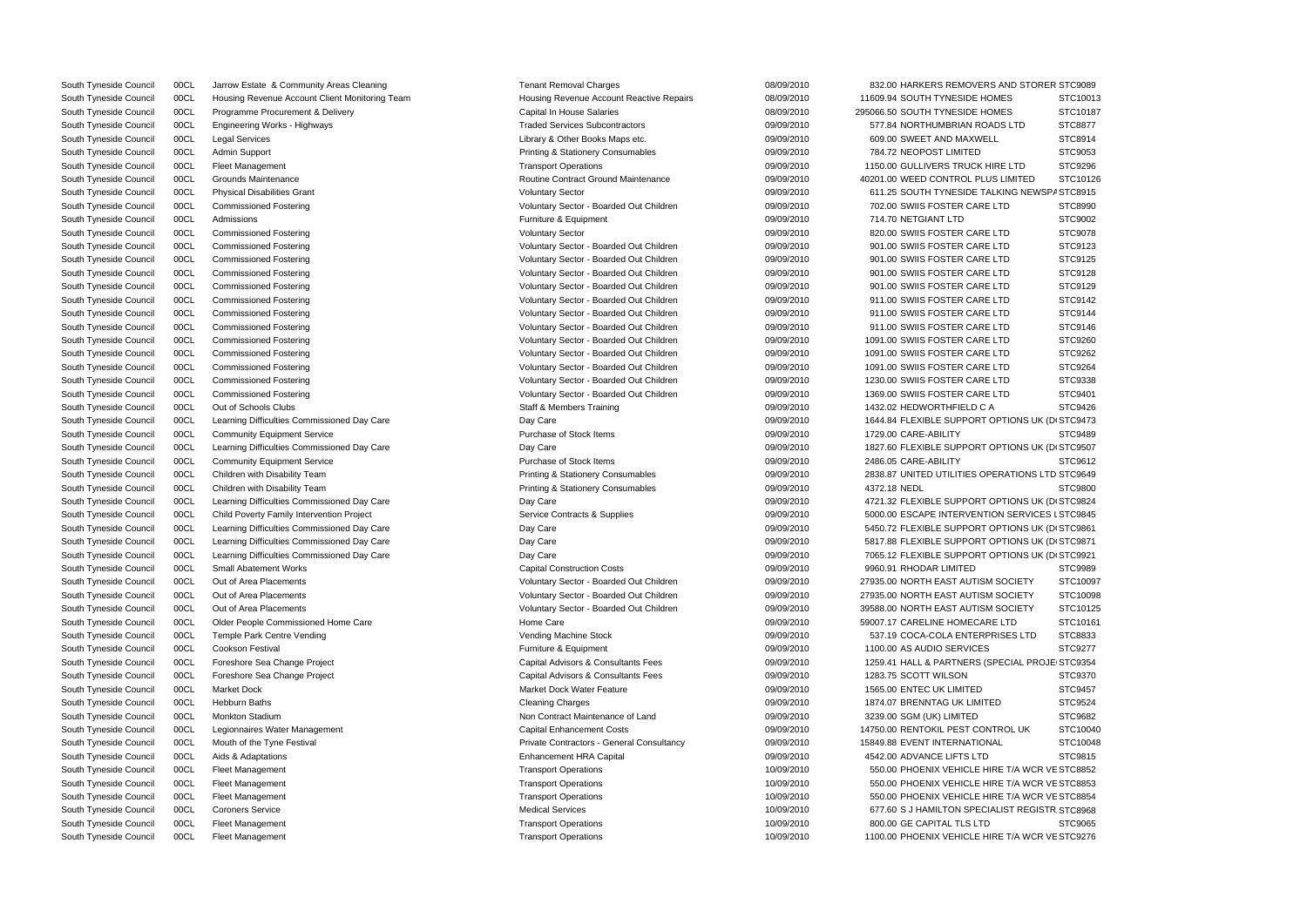| South Tyneside Council | 00CL | Fleet Management                                               | <b>Transport Operations</b>              | 10/09/2010 | 1115.00 NOBLET MUNICIPAL SERVICES LTD STC9282    |          |
|------------------------|------|----------------------------------------------------------------|------------------------------------------|------------|--------------------------------------------------|----------|
| South Tyneside Council | 00CL | <b>Legal Services</b>                                          | Administration                           | 10/09/2010 | 1179.16 CANON (UK) LTD                           | STC9309  |
| South Tyneside Council | 00CL | Engineering Works - Highways                                   | <b>Traded Services Subcontractors</b>    | 10/09/2010 | 1285.90 THOMPSONS OF PRUDHOE LIMITED STC9372     |          |
| South Tyneside Council | 00CL | <b>Coroners Service</b>                                        | <b>Coroners Services</b>                 | 10/09/2010 | 1857.00 SHEFFIELD TEACHING HOSPITALS N STC9516   |          |
| South Tyneside Council | 00CL | <b>Fleet Management</b>                                        | <b>Transport Operations</b>              | 10/09/2010 | 3400.00 MUNI-SERV LTD                            | STC9703  |
| South Tyneside Council | 00CL | Safer & Stronger Communities                                   | Furniture & Equipment                    | 10/09/2010 | 6000.00 VICTIM SUPPORT                           | STC9879  |
| South Tyneside Council | 00CL | <b>Coroners Service</b>                                        | <b>Coroners Services</b>                 | 10/09/2010 | 8655.50 GATESHEAD HEALTH NHS TRUST               | STC9962  |
| South Tyneside Council | 00CL | Scheme under £10k Misceallanaeous                              | <b>Capital Enhancement Costs</b>         | 10/09/2010 | 33702.51 NORTHUMBRIAN ROADS LTD                  | STC10115 |
| South Tyneside Council | 00CL | <b>External Audit Costs</b>                                    | <b>External Audit Charges</b>            | 10/09/2010 | 35000.00 PRICEWATERHOUSE COOPERS LLP STC10117    |          |
| South Tyneside Council | 00CL | Learning Difficulties Resettlement Residential Care            | Supported Living                         | 10/09/2010 | 544.00 MENCAP                                    | STC8840  |
| South Tyneside Council | 00CL | <b>Community Equipment Service</b>                             | Purchase of Stock Items                  | 10/09/2010 | 665.95 CONNEVANS LIMITED                         | STC8963  |
| South Tyneside Council | 00CL | Learning Difficulties Resettlement Residential Care            | Supported Living                         | 10/09/2010 | 761.60 MENCAP                                    | STC9040  |
| South Tyneside Council | 00CL | Physical Disabilities Commissioned Nursing Care                | Nursing Care Respite Out of Borough      | 10/09/2010 | 793.44 DONNA CLAIRE VENTURE                      | STC9057  |
| South Tyneside Council | 00CL | <b>Targeted Mental Health Services</b>                         | <b>Private Contractor</b>                | 10/09/2010 | 806.00 NORTHUMBERLAND TYNE AND WEA STC9070       |          |
| South Tyneside Council | 00CL | <b>Children's Services - Hostels</b>                           | <b>Agency Staff</b>                      | 10/09/2010 | 990.50 J B SKILLCARE LTD                         | STC9209  |
| South Tyneside Council | 00CL | Learning Difficulties Resettlement Residential Care            | Supported Living                         | 10/09/2010 | 1073.76 MENCAP                                   | STC9243  |
| South Tyneside Council | 00CL | Learning Difficulties Resettlement Residential Care            | Supported Living                         | 10/09/2010 | 1073.76 MENCAP                                   | STC9244  |
| South Tyneside Council | 00CL | Learning Difficulties Resettlement Residential Care            | Supported Living                         | 10/09/2010 | 1073.76 MENCAP                                   | STC9245  |
|                        |      |                                                                |                                          |            |                                                  | STC9246  |
| South Tyneside Council | 00CL | Learning Difficulties Resettlement Residential Care            | Supported Living                         | 10/09/2010 | 1073.76 MENCAP                                   | STC9257  |
| South Tyneside Council | 00CL | Learning Difficulties Resettlement Residential Care            | Supported Living                         | 10/09/2010 | 1088.00 MENCAP                                   |          |
| South Tyneside Council | 00CL | Learning Difficulties Resettlement Residential Care            | Supported Living                         | 10/09/2010 | 1197.84 MENCAP                                   | STC9319  |
| South Tyneside Council | 00CL | Learning Difficulties Resettlement Residential Care            | Supported Living                         | 10/09/2010 | 1197.84 MENCAP                                   | STC9320  |
| South Tyneside Council | 00CL | Learning Difficulties Resettlement Residential Care            | Supported Living                         | 10/09/2010 | 1197.84 MENCAP                                   | STC9321  |
| South Tyneside Council | 00CL | Learning Difficulties Resettlement Residential Care            | Supported Living                         | 10/09/2010 | 1197.84 MENCAP                                   | STC9322  |
| South Tyneside Council | 00CL | Learning Difficulties Resettlement Residential Care            | Supported Living                         | 10/09/2010 | 1197.84 MENCAP                                   | STC9323  |
| South Tyneside Council | 00CL | Neighbourhood Learning in Deprived Communities Revenue Support | <b>Grant Payments</b>                    | 10/09/2010 | 1234.00 QUEENS ROAD DAY CENTRE                   | STC9343  |
| South Tyneside Council | 00CL | <b>Targeted Mental Health Services</b>                         | <b>Private Contractor</b>                | 10/09/2010 | 1380.00 NORTHUMBERLAND TYNE AND WEA STC9407      |          |
| South Tyneside Council | 00CL | Learning Difficulties Resettlement Residential Care            | Supported Living                         | 10/09/2010 | 1398.32 MENCAP                                   | STC9410  |
| South Tyneside Council | 00CL | Learning Difficulties Resettlement Residential Care            | Supported Living                         | 10/09/2010 | 1398.32 MENCAP                                   | STC9411  |
| South Tyneside Council | 00CL | Learning Difficulties Resettlement Residential Care            | Supported Living                         | 10/09/2010 | 1398.32 MENCAP                                   | STC9412  |
| South Tyneside Council | 00CL | <b>Community Equipment Service</b>                             | Purchase of Stock Items                  | 10/09/2010 | 1440.60 LANGHAM                                  | STC9429  |
| South Tyneside Council | 00CL | Admissions                                                     | <b>External Trainers Services</b>        | 10/09/2010 | 1562.18 CENTRAL LAW TRAINING LTD                 | STC9456  |
| South Tyneside Council | 00CL | Learning Difficulties Commissioned Residential Care            | Residential Care In Borough              | 10/09/2010 | 1584.00 NORTH EAST AUTISM SOCIETY                | STC9461  |
| South Tyneside Council | 00CL | Learning Difficulties Commissioned Day Care                    | Supported Living                         | 10/09/2010 | 1918.96 MENCAP                                   | STC9532  |
| South Tyneside Council | 00CL | Learning Difficulties Commissioned Residential Care            | Residential Care In Borough              | 10/09/2010 | 2508.00 NORTH EAST AUTISM SOCIETY                | STC9617  |
| South Tyneside Council | 00CL | <b>Thurston Activity Centre</b>                                | Recharges for use of Council Vehicles    | 10/09/2010 | 3075.00 TOURMASTER TRAVEL LIMITED                | STC9673  |
| South Tyneside Council | 00CL | Secondary Non Delegated                                        | Subscriptions                            | 10/09/2010 | 6368.48 CTRE FOR EDUCATION & FINANCE N STC9890   |          |
| South Tyneside Council | 00CL | St Oswald's CE Primary School                                  | Schools Structural Repairs Buy           | 10/09/2010 | 6735.37 DURHAM DIOCESAN BOARD OF FINA STC9906    |          |
| South Tyneside Council | 00CL | Out of Area Placements                                         | Independent School Fees                  | 10/09/2010 | 9034.13 PARKSIDE HOUSE SCHOOL                    | STC9969  |
| South Tyneside Council | 00CL | <b>Harnessing Technology</b>                                   | Capital Computer Software Intangible Cos | 10/09/2010 | 9498.75 NORTHERN GRID FOR LEARNING               | STC9984  |
| South Tyneside Council | 00CL | Out of Area Placements                                         | <b>Voluntary Sector</b>                  | 10/09/2010 | 11099.34 INTERACT CARE LTD                       | STC10008 |
| South Tyneside Council | 00CL | Out of Area Placements                                         | Voluntary Sector - Boarded Out Children  | 10/09/2010 | 12900.00 ACTIVE ARK                              | STC10028 |
| South Tyneside Council | 00CL | Early Intervention Service Finance Staff                       | <b>Voluntary Sector</b>                  | 10/09/2010 | 13407.90 INTERACT CARE LTD                       | STC10033 |
| South Tyneside Council | 00CL | Out of Area Placements                                         | Voluntary Sector - Boarded Out Children  | 10/09/2010 | 13408.00 INTERACT CARE LTD                       | STC10034 |
| South Tyneside Council | 00CL | Social Care Reform Grant                                       | <b>Agency Staff</b>                      | 10/09/2010 | 14000.00 NINGIN LTD                              | STC10036 |
| South Tyneside Council | 00CL | Out of Area Placements                                         | Voluntary Sector - Boarded Out Children  | 10/09/2010 | 18060.00 ACTIVE ARK                              | STC10056 |
| South Tyneside Council | 00CL | Learning Difficulties Resettlement Residential Care            | Supported Living                         | 10/09/2010 | 31814.28 UNITED RESPONSE                         | STC10110 |
| South Tyneside Council | 00CL | Out of Area Placements                                         | Voluntary Sector - Boarded Out Children  | 10/09/2010 | 46569.00 NORTH EAST AUTISM SOCIETY               | STC10138 |
| South Tyneside Council | 00CL | Hebburn Baths                                                  | Vending Machine Stock                    | 10/09/2010 | 514.20 G & J CAMPBELL                            | STC8817  |
|                        | 00CL | <b>Hebburn Baths</b>                                           |                                          | 10/09/2010 | 545.45 G & J CAMPBELL                            | STC8842  |
| South Tyneside Council |      |                                                                | Vending Machine Stock                    |            |                                                  |          |
| South Tyneside Council | 00CL | Libraries Admin                                                | Library & Other Books Maps etc.          | 10/09/2010 | 675.10 ASKEWS LIBRARY SERVICES LTD               | STC8965  |
| South Tyneside Council | 00CL | Young People                                                   | Service Contracts & Supplies             | 10/09/2010 | 1000.00 BEDES WORLD                              | STC9215  |
| South Tyneside Council | 00CL | South Shields Town Hall                                        | <b>Property Reactive/General Repairs</b> | 10/09/2010 | 1016.80 P & N ASSOCIATES LTD.                    | STC9222  |
| South Tyneside Council | 00CL | <b>Temple Park Centre</b>                                      | Furniture & Equipment                    | 10/09/2010 | 1192.23 SOUTH TYNESIDE GYM CLUB                  | STC9317  |
| South Tyneside Council | 00CL | <b>Display Energy Certificates</b>                             | Capital Advisors & Consultants Fees      | 10/09/2010 | 2215.00 SEMCO (NORTH EAST) LTD                   | STC9577  |
| South Tyneside Council | 00CL | Monkton Stadium                                                | Rents Paid                               | 10/09/2010 | 3000.00 SMITHS GORE                              | STC9667  |
| South Tyneside Council | 00CL | Space for Sports                                               | <b>Protective Clothing</b>               | 10/09/2010 | 3698.65 BRISTOL OILSKIN & OVERALL CO LTI STC9734 |          |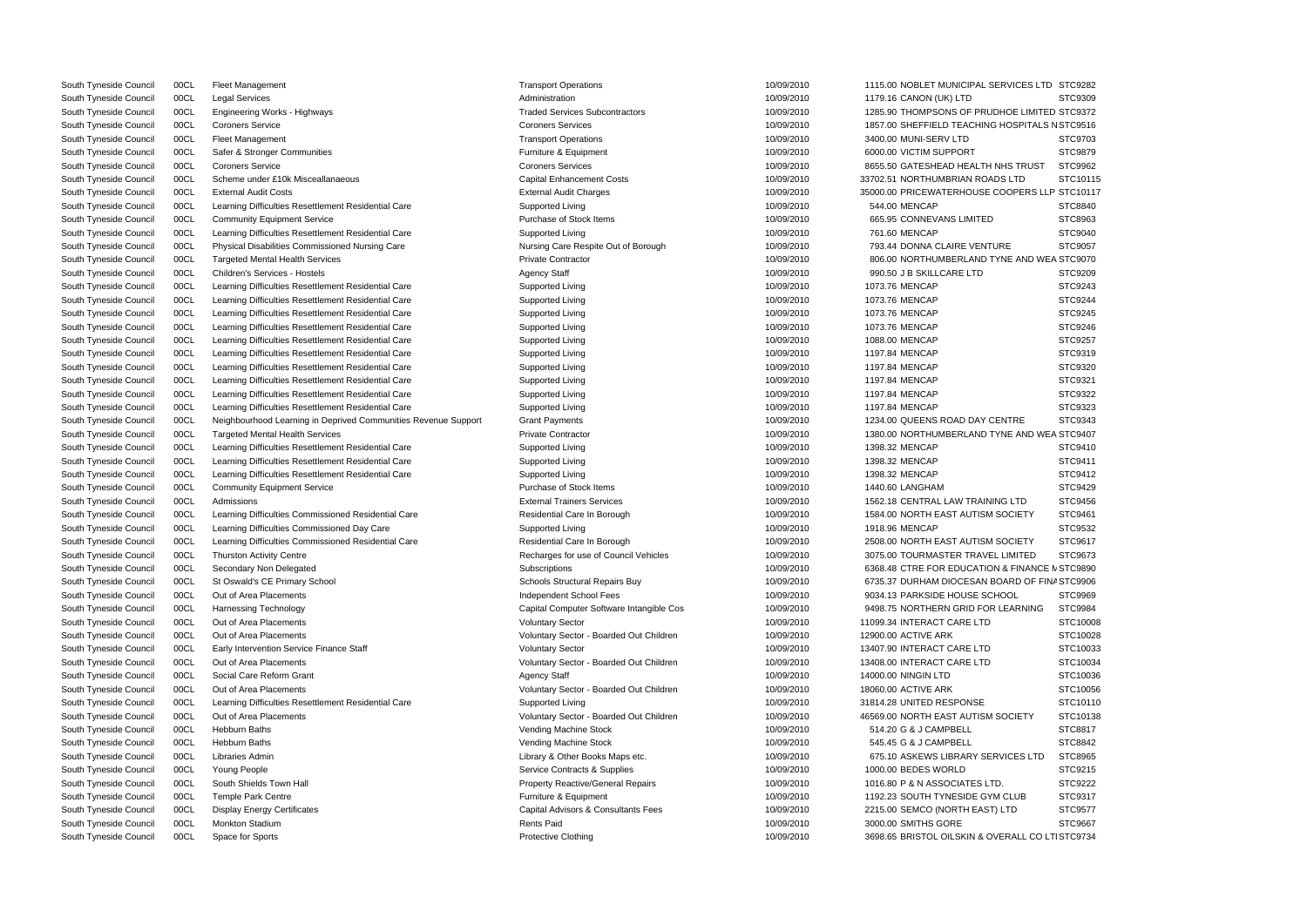|                               | STC9775  |
|-------------------------------|----------|
| С                             | STC9946  |
| <b>COMPANY</b>                | STC10065 |
| OMES                          | STC9061  |
| OMES                          | STC9062  |
|                               | STC9826  |
| AN & CO LTD                   | STC9950  |
| AN & CO LTD                   | STC10144 |
| AN & CO LTD                   | STC10182 |
| E RENTAL LIMIT STC8881        |          |
| CS LTD                        | STC9056  |
| D                             | STC9092  |
| AGE LTD                       | STC9099  |
| IRE LTD                       | STC9292  |
| <b>LTD</b>                    | STC9300  |
| <b>OUNCIL FOR VO STC9856</b>  |          |
|                               | STC8912  |
| RVICES                        | STC8924  |
|                               |          |
|                               | STC8929  |
|                               | STC9103  |
| <b>IVICES) UK LTD STC9391</b> |          |
|                               | STC9422  |
|                               | STC9501  |
|                               | STC9513  |
|                               | STC9514  |
|                               | STC9515  |
| L LTD،                        | STC9530  |
|                               | STC9768  |
|                               | STC9970  |
| SING ASSOCIATI STC9980        |          |
| NG COM.                       | STC9986  |
| <b>HURCHES KEY F STC10009</b> |          |
| ING INDEPENDI STC10046        |          |
| ΓY                            | STC10050 |
|                               | STC10062 |
| SING ASSOCIAT STC10083        |          |
|                               | STC10128 |
| ING INDEPENDI STC10141        |          |
| OMES                          | STC10146 |
|                               | STC10163 |
| <b>LTD</b>                    | STC8863  |
|                               | STC8880  |
| <b>IAL CENTRE</b>             | STC9183  |
| REDIT UNION                   |          |
|                               | STC9353  |
| ONAL EMERGEN STC9445          |          |
| REDIT UNION                   | STC9570  |
| <b>ANTS LTD</b>               | STC9837  |
|                               | STC10043 |
| VICES LTD                     | STC9418  |
| OMES                          | STC9803  |
|                               | STC9817  |
| OMES                          | STC10105 |
| <b>OMES</b>                   | STC10116 |
| <b>OMES</b>                   | STC10177 |
| <b>OMES</b>                   | STC10183 |
| OMES                          | STC10184 |
| OMES                          | STC10194 |
|                               |          |

| South Tyneside Council | 00CL | <b>Fellgate Primary School</b>                   | <b>Schools Maintenance</b>               | 10/09/2010 | 4114.00 DCM PROJECTS LTD                        | STC9775  |
|------------------------|------|--------------------------------------------------|------------------------------------------|------------|-------------------------------------------------|----------|
| South Tyneside Council | 00CL | <b>Boldon Children's Centre</b>                  | Schools Maintenance Non                  | 10/09/2010 | 7512.00 FORDINGBRIDGE PLC                       | STC9946  |
| South Tyneside Council | 00CL | <b>Economic Regeneration Balance Sheet</b>       | Debtors                                  | 10/09/2010 | 20000.00 ZURICH INSURANCE COMPANY               | STC10065 |
| South Tyneside Council | 00CL | <b>ICT Development</b>                           | Early Years Grant                        | 10/09/2010 | 800.00 SOUTH TYNESIDE HOMES                     | STC9061  |
| South Tyneside Council | 00CL | ICT Development                                  | Early Years Grant                        | 10/09/2010 | 800.00 SOUTH TYNESIDE HOMES                     | STC9062  |
| South Tyneside Council | 00CL | Decent Homes Refurbishment Works Fernyhough Hall | <b>Property Reactive/General Repairs</b> | 10/09/2010 | 4734.82 OTIS LIMITED                            | STC9826  |
| South Tyneside Council | 00CL | Sheridan Road Council Housing New Build          | <b>Capital Enhancement Costs</b>         | 10/09/2010 | 7702.39 FRANK HASLAM MILAN & CO LTD             | STC9950  |
| South Tyneside Council | 00CL | Hedgley Road Council Housing New Build           | <b>Capital Enhancement Costs</b>         | 10/09/2010 | 49769.68 FRANK HASLAM MILAN & CO LTD            | STC10144 |
| South Tyneside Council | 00CL | Brancepeth Road Council Housing New Build        | <b>Capital Enhancement Costs</b>         | 10/09/2010 | 178715.48 FRANK HASLAM MILAN & CO LTD           | STC10182 |
| South Tyneside Council | 00CL | Fleet Management                                 | <b>Workshop Operations</b>               | 13/09/2010 | 580.00 NORTHGATE VEHICLE RENTAL LIMIT STC8881   |          |
| South Tyneside Council | 00CL | <b>Local Safety Schemes</b>                      | <b>Capital Construction Costs</b>        | 13/09/2010 | 790.00 ACADEMY GEOMATICS LTD                    | STC9056  |
| South Tyneside Council | 00CL | <b>Engineering Works Labour Overhead</b>         | <b>Traded Services Subcontractors</b>    | 13/09/2010 | 838.91 LORD TECHNICAL LTD                       | STC9092  |
| South Tyneside Council | 00CL | Fleet Management                                 | <b>Workshop Operations</b>               | 13/09/2010 | 847.07 LONDONDERRY GARAGE LTD                   | STC9099  |
| South Tyneside Council | 00CL | Fleet Management                                 | <b>Transport Operations</b>              | 13/09/2010 | 1150.00 GULLIVERS TRUCK HIRE LTD                | STC9292  |
| South Tyneside Council | 00CL | Off Street Car Parking Administration            | <b>Street Car Parking Administration</b> | 13/09/2010 | 1158.82 THE PARKING SHOP LTD                    | STC9300  |
| South Tyneside Council | 00CL | Safer & Stronger Communities                     | <b>Grant Payments</b>                    | 13/09/2010 | 5250.00 SOUTH TYNESIDE COUNCIL FOR VO STC9856   |          |
| South Tyneside Council | 00CL | Press Team                                       | <b>Staff &amp; Members Training</b>      | 13/09/2010 | 606.00 SERCO LIMITED                            | STC8912  |
| South Tyneside Council | 00CL | Section 17 Payments (East)                       | <b>Client Travel &amp; Subsistence</b>   | 13/09/2010 | 618.00 C D PASSENGER SERVICES                   | STC8924  |
| South Tyneside Council | 00CL | <b>Central Services Admin</b>                    | Furniture & Equipment                    | 13/09/2010 | 626.73 CANON (UK) LTD                           | STC8929  |
| South Tyneside Council | 00CL | Assistive Technologies                           | Furniture & Equipment                    | 13/09/2010 | 850.00 CHUBB SYSTEMS                            | STC9103  |
| South Tyneside Council | 00CL | <b>Visually Impaired Service</b>                 | Classroom/Pupil Support                  | 13/09/2010 | 1350.00 SECOND SIGHT (SERVICES) UK LTD STC9391  |          |
| South Tyneside Council | 00CL | Section 17 Payments                              | <b>Statutory Fees &amp; Charges</b>      | 13/09/2010 | 1400.00 HMCS                                    | STC9422  |
|                        | 00CL |                                                  | <b>Block Gross Accommodation Costs</b>   | 13/09/2010 | 1804.26 MENCAP                                  | STC9501  |
| South Tyneside Council | 00CL | Supporting People Main Grant                     | Purchase of Stock Items                  | 13/09/2010 | 1852.94 SEATING MATTERS                         | STC9513  |
| South Tyneside Council |      | <b>Community Equipment Service</b>               |                                          |            |                                                 |          |
| South Tyneside Council | 00CL | <b>Community Equipment Service</b>               | Purchase of Stock Items                  | 13/09/2010 | 1852.94 SEATING MATTERS                         | STC9514  |
| South Tyneside Council | 00CL | <b>Community Equipment Service</b>               | Purchase of Stock Items                  | 13/09/2010 | 1852.94 SEATING MATTERS                         | STC9515  |
| South Tyneside Council | 00CL | <b>Further Education 16</b>                      | 18 Apprenticeships                       | 13/09/2010 | 1911.00 LIFE SKILLS CENTRAL LTD                 | STC9530  |
| South Tyneside Council | 00CL | Youth Offending Service                          | Service Contracts & Supplies             | 13/09/2010 | 4000.00 HELIX ARTS LTD                          | STC9768  |
| South Tyneside Council | 00CL | Supporting People Main Grant                     | <b>Block Gross Floating Support</b>      | 13/09/2010 | 9047.83 DEPAUL UK                               | STC9970  |
| South Tyneside Council | 00CL | Supporting People Main Grant                     | <b>Block Gross Accommodation Costs</b>   | 13/09/2010 | 9399.00 ENTERPRISE 5 HOUSING ASSOCIATI STC9980  |          |
| South Tyneside Council | 00CL | Private, Voluntary & Independent Providers       | <b>Capital Grants to Third Parties</b>   | 13/09/2010 | 9700.99 THE WRIGHT BUILDING COM.                | STC9986  |
| South Tyneside Council | 00CL | Supporting People Main Grant                     | <b>Block Gross Floating Supp</b>         | 13/09/2010 | 11167.70 SOUTH TYNESIDE CHURCHES KEY F STC10009 |          |
| South Tyneside Council | 00CL | Supporting People Main Grant                     | <b>Block Gross Floating Support</b>      | 13/09/2010 | 15226.60 NEW LEAF SUPPORTING INDEPENDI STC10046 |          |
| South Tyneside Council | 00CL | Supporting People Main Grant                     | <b>Block Gross Accommodation Costs</b>   | 13/09/2010 | 15897.27 CARR-GOMM SOCIETY                      | STC10050 |
| South Tyneside Council | 00CL | Supporting People Main Grant                     | <b>Block Gross Accommodation Costs</b>   | 13/09/2010 | 19231.55 NORCARE LIMITED                        | STC10062 |
| South Tyneside Council | 00CL | Supporting People Main Grant                     | <b>Block Gross Accommodation Costs</b>   | 13/09/2010 | 24350.97 BYKER BRIDGE HOUSING ASSOCIAT STC10083 |          |
| South Tyneside Council | 00CL | Supporting People Main Grant                     | <b>Block Gross Floating Supp</b>         | 13/09/2010 | 41418.00 STONHAM                                | STC10128 |
| South Tyneside Council | 00CL | Supporting People Main Grant                     | <b>Block Gross Accommodation Costs</b>   | 13/09/2010 | 49037.03 NEW LEAF SUPPORTING INDEPENDI STC10141 |          |
| South Tyneside Council | 00CL | <b>Community Equipment Service</b>               | Furniture & Equipment                    | 13/09/2010 | 50188.38 SOUTH TYNESIDE HOMES                   | STC10146 |
| South Tyneside Council | 00CL | Children with Disability Team                    | <b>Agency Staff</b>                      | 13/09/2010 | 64180.14 COMENSURA LTD                          | STC10163 |
| South Tyneside Council | 00CL | <b>Bedewell Primary School</b>                   | <b>Property Reactive/General Repairs</b> | 13/09/2010 | 560.00 E J S FABRICATIONS LTD                   | STC8863  |
| South Tyneside Council | 00CL | Tourism                                          | Newspapers & Periodicals                 | 13/09/2010 | 580.00 ME & ALAN                                | STC8880  |
| South Tyneside Council | 00CL | Future Jobs Fund                                 | <b>Grant Payments</b>                    | 13/09/2010 | 965.00 TRINITY HOUSE SOCIAL CENTRE              | STC9183  |
| South Tyneside Council | 00CL | <b>Economic Regeneration Balance Sheet</b>       | Creditors South Tyneside Credit Union    | 13/09/2010 | 1259.00 SOUTH TYNESIDE CREDIT UNION             | STC9353  |
| South Tyneside Council | 00CL | <b>Emergency Planning</b>                        | Subscriptions                            | 13/09/2010 | 1500.00 KENYON INTERNATIONAL EMERGEN STC9445    |          |
| South Tyneside Council | 00CL | Future Jobs Fund                                 | <b>Grant Payments</b>                    | 13/09/2010 | 2168.66 SOUTH TYNESIDE CREDIT UNION             | STC9570  |
| South Tyneside Council | 00CL | King Georges Field Jarrow                        | Capital Advisors & Consultants Fees      | 13/09/2010 | 4915.00 HYDROCK CONSULTANTS LTD                 | STC9837  |
| South Tyneside Council | 00CL | <b>Boldon Children's Centre</b>                  | <b>Property Planned Maintenance</b>      | 13/09/2010 | 15017.68 NEDL                                   | STC10043 |
| South Tyneside Council | 00CL | Borough Wide Special Repairs                     | <b>HRA Planned Maintenance</b>           | 13/09/2010 | 1400.00 SAFE ESTATES SERVICES LTD               | STC9418  |
| South Tyneside Council | 00CL | Decent Homes Refurbishment Work                  | <b>Enhancement HRA Capital</b>           | 13/09/2010 | 4418.85 SOUTH TYNESIDE HOMES                    | STC9803  |
| South Tyneside Council | 00CL | Decent Homes Refurbishment Works Fernyhough Hall | <b>Property Reactive/General Repairs</b> | 13/09/2010 | 4581.90 OTIS LIMITED                            | STC9817  |
| South Tyneside Council | 00CL | Decent Homes Refurbishment Work                  | <b>Enhancement HRA Capital</b>           | 13/09/2010 | 30548.81 SOUTH TYNESIDE HOMES                   | STC10105 |
| South Tyneside Council | 00CL | Decent Homes Refurbishment Work                  | <b>Enhancement HRA Capital</b>           | 13/09/2010 | 33901.06 SOUTH TYNESIDE HOMES                   | STC10116 |
| South Tyneside Council | 00CL | Decent Homes Refurbishment Work                  | <b>Enhancement HRA Capital</b>           | 13/09/2010 | 114439.05 SOUTH TYNESIDE HOMES                  | STC10177 |
| South Tyneside Council | 00CL | Decent Homes Non Traditionals/Shelters/High Rise | Enhancement HRA Capital                  | 13/09/2010 | 197237.38 SOUTH TYNESIDE HOMES                  | STC10183 |
| South Tyneside Council | 00CL | Decent Homes Refurbishment Work                  | <b>Enhancement HRA Capital</b>           | 13/09/2010 | 201668.56 SOUTH TYNESIDE HOMES                  | STC10184 |
| South Tyneside Council | 00CL | Gentoo Decent Homes Work                         | <b>Enhancement HRA Capital</b>           | 13/09/2010 | 341963.07 SOUTH TYNESIDE HOMES                  | STC10194 |
|                        |      |                                                  |                                          |            |                                                 |          |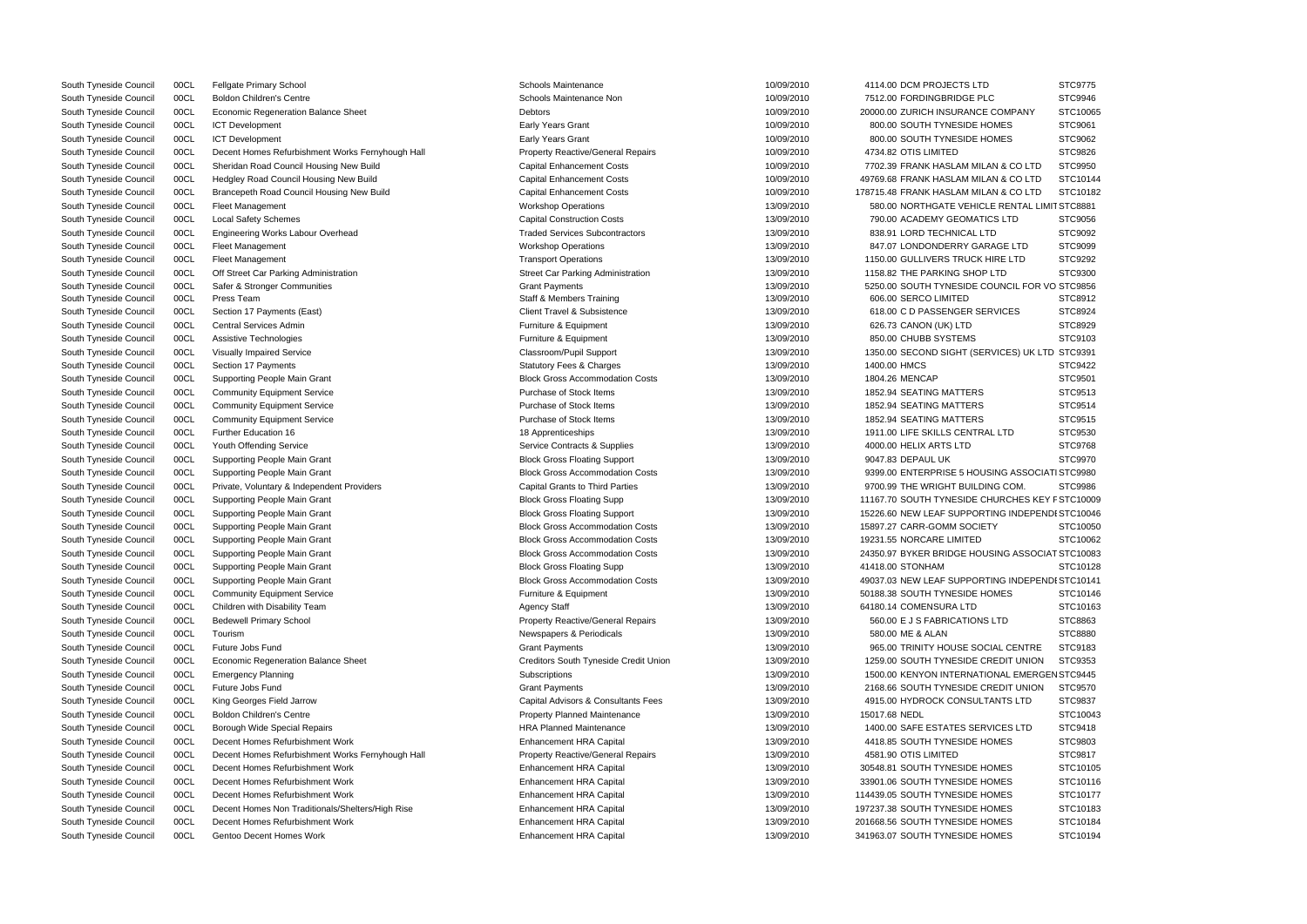| South Tyneside Council                           | 00CL | <b>All Services</b>                                            | Travel & Subsistence Total                           | 13/09/2010 | 133688.00 N/A                                   | STC03          |
|--------------------------------------------------|------|----------------------------------------------------------------|------------------------------------------------------|------------|-------------------------------------------------|----------------|
| South Tyneside Council                           | 00CL | Area Based Grant Youth Diversionary Activities                 | Grant Payments Community Area Forum 1 Boldon Cleador | 14/09/2010 | 500.00 CITY OF SUNDERLAND                       | STC8804        |
| South Tyneside Council                           | 00CL | <b>Fleet Management</b>                                        | <b>Transport Operations</b>                          | 14/09/2010 | 520.00 TRANS LINC LTD                           | STC8820        |
| South Tyneside Council                           | 00CL | Area Based Grant Youth Diversionary Activities                 | Grant Payments Community Area Forum                  | 14/09/2010 | 588.00 WILLOWCRETE MANUFACTURING CI STC8890     |                |
| South Tyneside Council                           | 00CL | <b>Fleet Management</b>                                        | <b>Transport Operations</b>                          | 14/09/2010 | 595.00 TRANS LINC LTD                           | STC8900        |
| South Tyneside Council                           | 00CL | <b>Fleet Management</b>                                        | <b>Transport Operations</b>                          | 14/09/2010 | 595.30 TRANS LINC LTD                           | STC8901        |
| South Tyneside Council                           | 00CL | <b>Fleet Management</b>                                        | <b>Transport Operations</b>                          | 14/09/2010 | 634.95 WOLTERS KLUWER (UK) LTD                  | STC8933        |
| South Tyneside Council                           | 00CL | Fleet Management                                               | <b>Transport Operations</b>                          | 14/09/2010 | 739.94 TRANS LINC LTD                           | STC9018        |
| South Tyneside Council                           | 00CL | <b>Fleet Management</b>                                        | <b>Transport Operations</b>                          | 14/09/2010 | 747.00 TRANS LINC LTD                           | STC9024        |
| South Tyneside Council                           | 00CL | <b>Fleet Management</b>                                        | <b>Transport Operations</b>                          | 14/09/2010 | 825.00 TRANS LINC LTD                           | STC9084        |
| South Tyneside Council                           | 00CL | Fleet Management                                               | <b>Transport Operations</b>                          | 14/09/2010 | 825.00 TRANS LINC LTD                           | STC9086        |
| South Tyneside Council                           | 00CL | Engineering Works - Highways                                   | <b>Traded Services Subcontractors</b>                | 14/09/2010 | 1097.24 BURDENS LTD                             | STC9273        |
| South Tyneside Council                           | 00CL | <b>Staff Disability Equipment</b>                              | Furniture & Equipment                                | 14/09/2010 | 1219.00 HANDS FREE COMPUTING LTD                | STC9334        |
| South Tyneside Council                           | 00CL | Manned Conveniences Administration                             | <b>Property Reactive/General Repairs</b>             | 14/09/2010 | 2046.48 SOUTH TYNESIDE HOMES                    | STC9557        |
| South Tyneside Council                           | 00CL | <b>Local Safety Schemes</b>                                    | Capital Advisors & Consultants Fees                  | 14/09/2010 | 5045.00 NEWCASTLE CITY COUNCIL                  | STC9848        |
| South Tyneside Council                           | 00CL | <b>Community Equipment Service</b>                             | Purchase of Stock Items                              | 14/09/2010 | 593.48 CARE-ABILITY                             | <b>STC8898</b> |
| South Tyneside Council                           | 00CL | <b>Commissioned Fostering</b>                                  | Voluntary Sector - Boarded Out Children              | 14/09/2010 | 702.00 SWIIS FOSTER CARE LTD                    | STC8991        |
| South Tyneside Council                           | 00CL | Asylum Seeker                                                  | Furniture & Equipment                                | 14/09/2010 | 747.40 THE FURNISHING SERVICE LIMITED STC9025   |                |
|                                                  |      |                                                                |                                                      | 14/09/2010 | 820.00 SWIIS FOSTER CARE LTD                    | STC9079        |
| South Tyneside Council<br>South Tyneside Council | 00CL | <b>Commissioned Fostering</b>                                  | Voluntary Sector - Boarded Out Children              | 14/09/2010 | 901.00 SWIIS FOSTER CARE LTD                    | STC9124        |
|                                                  | 00CL | <b>Commissioned Fostering</b>                                  | Voluntary Sector - Boarded Out Children              |            |                                                 |                |
| South Tyneside Council                           | 00CL | <b>Commissioned Fostering</b>                                  | Voluntary Sector - Boarded Out Children              | 14/09/2010 | 901.00 SWIIS FOSTER CARE LTD                    | STC9126        |
| South Tyneside Council                           | 00CL | <b>Commissioned Fostering</b>                                  | Voluntary Sector - Boarded Out Children              | 14/09/2010 | 901.00 SWIIS FOSTER CARE LTD                    | STC9127        |
| South Tyneside Council                           | 00CL | <b>Commissioned Fostering</b>                                  | Voluntary Sector - Boarded Out Children              | 14/09/2010 | 901.00 SWIIS FOSTER CARE LTD                    | STC9130        |
| South Tyneside Council                           | 00CL | <b>Commissioned Fostering</b>                                  | Voluntary Sector - Boarded Out Children              | 14/09/2010 | 911.00 SWIIS FOSTER CARE LTD                    | STC9143        |
| South Tyneside Council                           | 00CL | <b>Commissioned Fostering</b>                                  | Voluntary Sector - Boarded Out Children              | 14/09/2010 | 911.00 SWIIS FOSTER CARE LTD                    | STC9145        |
| South Tyneside Council                           | 00CL | <b>Commissioned Fostering</b>                                  | Voluntary Sector - Boarded Out Children              | 14/09/2010 | 911.00 SWIIS FOSTER CARE LTD                    | STC9147        |
| South Tyneside Council                           | 00CL | <b>Adult Services</b>                                          | Fees and Charges                                     | 14/09/2010 | 994.00 CARE QUALITY COMMISSION                  | STC9210        |
| South Tyneside Council                           | 00CL | <b>Commissioned Fostering</b>                                  | Voluntary Sector - Boarded Out Children              | 14/09/2010 | 1091.00 SWIIS FOSTER CARE LTD                   | STC9261        |
| South Tyneside Council                           | 00CL | <b>Commissioned Fostering</b>                                  | Voluntary Sector - Boarded Out Children              | 14/09/2010 | 1091.00 SWIIS FOSTER CARE LTD                   | STC9263        |
| South Tyneside Council                           | 00CL | <b>Commissioned Fostering</b>                                  | Voluntary Sector - Boarded Out Children              | 14/09/2010 | 1091.00 SWIIS FOSTER CARE LTD                   | STC9265        |
| South Tyneside Council                           | 00CL | <b>Commissioned Fostering</b>                                  | Voluntary Sector - Boarded Out Children              | 14/09/2010 | 1230.00 SWIIS FOSTER CARE LTD                   | STC9339        |
| South Tyneside Council                           | 00CL | <b>Commissioned Fostering</b>                                  | Voluntary Sector - Boarded Out Children              | 14/09/2010 | 1369.00 SWIIS FOSTER CARE LTD                   | STC9402        |
| South Tyneside Council                           | 00CL | <b>First Steps Community Development</b>                       | <b>Grant Payments</b>                                | 14/09/2010 | 1635.00 WEST HARTON CHURCHES ACTION STC9472     |                |
| South Tyneside Council                           | 00CL | <b>Community Equipment Service</b>                             | Purchase of Stock Items                              | 14/09/2010 | 2385.00 CARE-ABILITY                            | STC9602        |
| South Tyneside Council                           | 00CL | The Place                                                      | <b>Client Activities</b>                             | 14/09/2010 | 2850.00 HMV UK LIMITED                          | STC9652        |
| South Tyneside Council                           | 00CL | School Improvement Partners                                    | <b>Other Contracted Services</b>                     | 14/09/2010 | 2876.75 J PRESTON                               | STC9654        |
| South Tyneside Council                           | 00CL | <b>Thurston Activity Centre</b>                                | <b>Property Reactive/General Repairs</b>             | 14/09/2010 | 3485.25 ROYAL HASKONING                         | STC9714        |
| South Tyneside Council                           | 00CL | Neighbourhood Learning in Deprived Communities Revenue Support | <b>Grant Payments</b>                                | 14/09/2010 | 3600.00 CHESSHIRE HOPE LTD                      | STC9727        |
| South Tyneside Council                           | 00CL | Surestart                                                      | <b>Primrose Nursery</b>                              | 14/09/2010 | 3850.00 WINDOOR SERVICES                        | STC9756        |
| South Tyneside Council                           | 00CL | First Steps Community Development                              | <b>Grant Payments</b>                                | 14/09/2010 | 4934.21 BIDDICK HALL & WHITELEAS CHILDR STC9839 |                |
| South Tyneside Council                           | 00CL | Neighbourhood Learning in Deprived Communities Revenue Support | <b>Grant Payments</b>                                | 14/09/2010 | 6400.00 SOUTH TYNESIDE COLLEGE                  | STC9892        |
| South Tyneside Council                           | 00CL | Out of Area Placements                                         | Voluntary Sector - Boarded Out Children              | 14/09/2010 | 15861.10 PEARTREE PROJECTS LTD                  | STC10049       |
| South Tyneside Council                           | 00CL | Future Jobs Fund                                               | <b>Grant Payments</b>                                | 14/09/2010 | -1680.00 APNA GHAR                              | STC8775        |
| South Tyneside Council                           | 00CL | Libraries Admin                                                | Library & Other Books Maps etc.                      | 14/09/2010 | 606.60 PROMOTIONAL BOOKS LTD                    | STC8913        |
| South Tyneside Council                           | 00CL | <b>Children's Services</b>                                     | <b>Property Reactive/General Repairs</b>             | 14/09/2010 | 773.50 THE PIPE SURGEON                         | STC9045        |
| South Tyneside Council                           | 00CL | Marine Park School                                             | Schools Maintenance Non                              | 14/09/2010 | 806.25 WILLOWCRETE MANUFACTURING CI STC9071     |                |
| South Tyneside Council                           | 00CL | Temple Park Leisure Centre                                     | <b>Property Planned Maintenance</b>                  | 14/09/2010 | 960.00 NORTHERN STEEPLEJACKS (EDINBL STC9180    |                |
| South Tyneside Council                           | 00CL | Asset Management                                               | <b>Telephone Charges</b>                             | 14/09/2010 | 1008.72 VODAFONE CORPORATE LTD                  | STC9219        |
| South Tyneside Council                           | 00CL | South Shields Town Hall                                        | <b>Property Reactive/General Repairs</b>             | 14/09/2010 | 1525.00 YOUNG CONSTRUCTION SERVICES STC9452     |                |
| South Tyneside Council                           | 00CL | <b>Economic Regeneration Balance Sheet</b>                     | Debtors                                              | 14/09/2010 | 1971.60 NETWORK TICKETING LTD.                  | STC9540        |
| South Tyneside Council                           | 00CL | <b>Great North Run Finish</b>                                  | <b>Contracted Services</b>                           | 14/09/2010 | 1990.00 ADI UK LTD                              | STC9545        |
| South Tyneside Council                           | 00CL | Future Jobs Fund                                               | <b>Grant Payments</b>                                | 14/09/2010 | 2125.42 APNA GHAR                               | STC9565        |
| South Tyneside Council                           | 00CL | Hadrian Primary School                                         | Schools Maintenance Non                              | 14/09/2010 | 2490.12 WILLOWCRETE MANUFACTURING CI STC9613    |                |
| South Tyneside Council                           | 00CL | <b>Manufacturing Forum</b>                                     | <b>Grant Payments</b>                                | 14/09/2010 | 2917.00 SOUTH TYNESIDE MANUFACTURING STC9658    |                |
| South Tyneside Council                           | 00CL | Primrose Children's Centre                                     | <b>Property Reactive/General Repairs</b>             | 14/09/2010 | 4290.00 SPRINGS ROOFING LTD                     | STC9796        |
| South Tyneside Council                           | 00CL | Foreshore Sea Change Project                                   | <b>Capital Enhancement Costs</b>                     | 14/09/2010 | 7513.00 A UNSWORTH                              | STC9947        |
| South Tyneside Council                           | 00CL | Housing Revenue Account Balance Sheet                          | ST Homes Invoice Holding Account                     | 14/09/2010 | 333982.87 SOUTH TYNESIDE HOMES                  | STC10193       |
|                                                  |      |                                                                |                                                      |            |                                                 |                |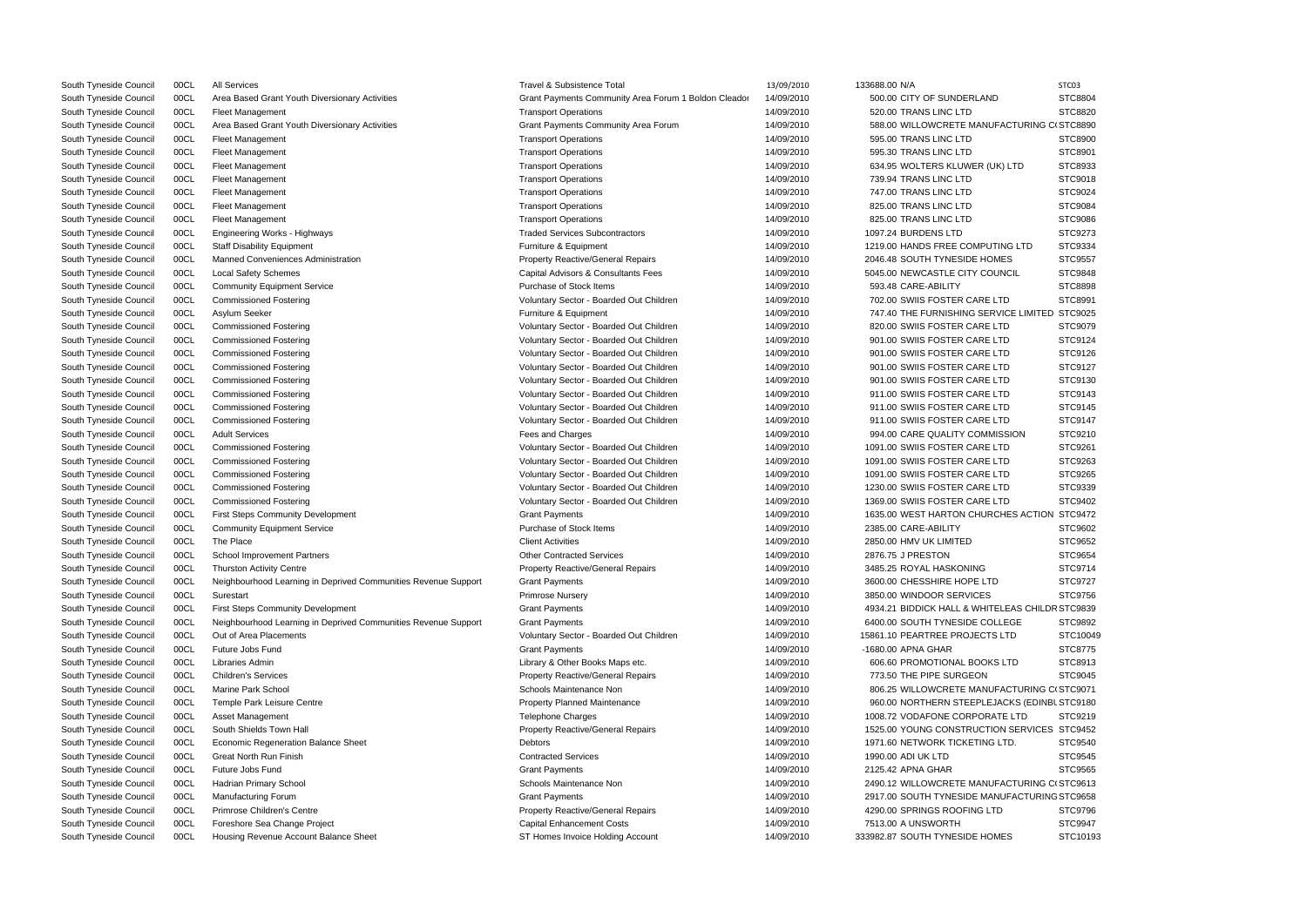| South Tyneside Council | 00CL | Corporate Development                               | Subscriptions                                | 15/09/2010 | 500.00 INFORMATION COMMISSIONER OFF STC8798     |                |
|------------------------|------|-----------------------------------------------------|----------------------------------------------|------------|-------------------------------------------------|----------------|
| South Tyneside Council | 00CL | Fleet Management                                    | <b>Transport Operations</b>                  | 15/09/2010 | 520.00 TRANS LINC LTD                           | STC8821        |
| South Tyneside Council | 00CL | Fleet Management                                    | <b>Transport Operations</b>                  | 15/09/2010 | 825.00 TRANS LINC LTD                           | STC9085        |
| South Tyneside Council | 00CL | Fleet Management                                    | <b>Workshop Operations</b>                   | 15/09/2010 | 971.28 CHATFIELDS-TYNE TEES                     | STC9187        |
| South Tyneside Council | 00CL | <b>Fleet Management</b>                             | <b>Transport Operations</b>                  | 15/09/2010 | 1680.00 GEORGE VARDY HAULAGE                    | <b>STC9477</b> |
| South Tyneside Council | 00CL | <b>Council Elections</b>                            | Staff & Members Training                     | 15/09/2010 | 1765.00 ASSOCIATION OF ELECTORAL ADMII STC9495  |                |
| South Tyneside Council | 00CL | Off Street Car Parking Administration               | <b>Street Car Parking Administration</b>     | 15/09/2010 | 1896.25 PATROL/PARKING                          | STC9525        |
| South Tyneside Council | 00CL | Corporate & Democratic Costs                        | <b>Financial Advisors</b>                    | 15/09/2010 | 3225.00 HEWITT ASSOCIATES LIMITED               | STC9681        |
| South Tyneside Council | 00CL | Design and Print Team                               | <b>External Printing Contractors</b>         | 15/09/2010 | 782.00 NB GROUP                                 | STC9052        |
| South Tyneside Council | 00CL | <b>Marketing Team</b>                               | Marketing and Communications                 | 15/09/2010 | 2608.20 BT GLOBAL SERVICES                      | STC9627        |
| South Tyneside Council | 00CL | Further Education Adult Learner Responsive          | <b>Grant Payments</b>                        | 15/09/2010 | 524.00 NORTHUMBRIAN TRUST DAY NURSE STC8828     |                |
| South Tyneside Council | 00CL | Mental Health Commissioned Residential Care         | Residential Care Respite In Borough          | 15/09/2010 | 545.80 MARINA REST HOME                         | STC8843        |
| South Tyneside Council | 00CL | West Older Persons Team                             | <b>Printing &amp; Stationery Consumables</b> | 15/09/2010 | 565.74 CANON (UK) LTD                           | STC8866        |
| South Tyneside Council | 00CL | <b>Thurston Activity Centre</b>                     | Water & Sewerage Charges                     | 15/09/2010 | 571.74 UNITED UTILITIES                         | STC8871        |
| South Tyneside Council | 00CL | Wider Family Learning                               | <b>Grant Payments</b>                        | 15/09/2010 | 590.00 GROUNDWORK SOUTH TYNESIDE AI STC8895     |                |
| South Tyneside Council | 00CL | Children's East Area Team                           | <b>Staff Travel Expenses</b>                 | 15/09/2010 | 624.00 THE TRAVEL BUREAU                        | STC8927        |
| South Tyneside Council | 00CL | Personal Community Development Learning             | <b>Grant Payments</b>                        | 15/09/2010 | 823.50 APNA GHAR                                | STC9083        |
|                        |      |                                                     |                                              |            |                                                 | STC9116        |
| South Tyneside Council | 00CL | Early Years Development & Childcare Partnership     | <b>Printing &amp; Stationery Consumables</b> | 15/09/2010 | 884.08 THE DANWOOD GROUP LTD                    |                |
| South Tyneside Council | 00CL | Personal Community Development Learning             | <b>Grant Payments</b>                        | 15/09/2010 | 920.00 LOW SIMONSIDE COMMUNITY ASSO STC9157     |                |
| South Tyneside Council | 00CL | <b>Thurston Activity Centre</b>                     | <b>External Trainers Services</b>            | 15/09/2010 | 940.00 ANDREW BROCKBANK                         | STC9167        |
| South Tyneside Council | 00CL | <b>Community Learning Champions</b>                 | <b>Grant Payments</b>                        | 15/09/2010 | 950.00 REDESIGN 4 U                             | STC9173        |
| South Tyneside Council | 00CL | <b>Children's Services</b>                          | Subscriptions                                | 15/09/2010 | 968.15 NATIONAL CHILDRENS BUREAU ENT STC9186    |                |
| South Tyneside Council | 00CL | <b>Community Equipment Service</b>                  | Purchase of Stock Items                      | 15/09/2010 | 1000.00 CARE-ABILITY                            | STC9212        |
| South Tyneside Council | 00CL | <b>School Improvement Partners</b>                  | <b>Private Contractor</b>                    | 15/09/2010 | 1020.99 LONGBENTON COMMUNITY COLLEG STC9225     |                |
| South Tyneside Council | 00CL | <b>Community Equipment Service</b>                  | Purchase of Stock Items                      | 15/09/2010 | 1034.50 NOTTINGHAM REHAB SUPPLIES               | STC9229        |
| South Tyneside Council | 00CL | Toner Avenue Primary School Window Replacement      | <b>Capital Enhancement Costs</b>             | 15/09/2010 | 2562.00 J T ROOFING & BUILDING MAINTENA STC9622 |                |
| South Tyneside Council | 00CL | Not in Employment, Education or Training Engagement | Dropout at 17                                | 15/09/2010 | 3645.00 SOUTH TYNESIDE YOUTH ACTION V STC9729   |                |
| South Tyneside Council | 00CL | <b>Extended Schools</b>                             | Delegated Schools Budget                     | 15/09/2010 | 3680.00 J WELCH                                 | STC9733        |
| South Tyneside Council | 00CL | Adult & Community Learning Group Central Costs      | <b>Grant Payments</b>                        | 15/09/2010 | 4836.30 GROUNDWORK SOUTH TYNESIDE AI STC9834    |                |
| South Tyneside Council | 00CL | Personal Community Development Learning             | <b>Grant Payments</b>                        | 15/09/2010 | 5448.00 GROUNDWORK SOUTH TYNESIDE AI STC9860    |                |
| South Tyneside Council | 00CL | <b>First Steps Community Development</b>            | <b>Grant Payments</b>                        | 15/09/2010 | 9282.00 GROUNDWORK SOUTH TYNESIDE AI STC9977    |                |
| South Tyneside Council | 00CL | Whitburn CE School Scheme                           | <b>Capital Enhancement Costs</b>             | 15/09/2010 | 19152.45 DURHAM DIOCESAN BOARD OF FINA STC10060 |                |
| South Tyneside Council | 00CL | Schools Devolved Formula                            | Capital Enhancement non Council Property     | 15/09/2010 | 53316.62 DURHAM DIOCESAN BOARD OF FINA STC10149 |                |
| South Tyneside Council | 00CL | Playground Inspection & Maintenance                 | <b>Property Reactive/General Repairs</b>     | 15/09/2010 | 550.00 DCM PROJECTS LTD                         | STC8856        |
| South Tyneside Council | 00CL | Hartleyburn Children's Centre                       | <b>Property Reactive/General Repairs</b>     | 15/09/2010 | 584.90 WINDOOR SERVICES                         | STC8882        |
| South Tyneside Council | 00CL | Future Jobs Fund                                    | <b>Grant Payments</b>                        | 15/09/2010 | 612.18 AGE CONCERN                              | STC8916        |
| South Tyneside Council | 00CL | Future Jobs Fund                                    | <b>Grant Payments</b>                        | 15/09/2010 | 612.18 AGE CONCERN                              | STC8917        |
| South Tyneside Council | 00CL | Future Jobs Fund                                    | <b>Grant Payments</b>                        | 15/09/2010 | 612.18 AGE CONCERN                              | STC8918        |
| South Tyneside Council | 00CL | Future Jobs Fund                                    | <b>Grant Payments</b>                        | 15/09/2010 | 612.18 AGE CONCERN                              | STC8919        |
| South Tyneside Council | 00CL | Future Jobs Fund                                    | <b>Grant Payments</b>                        | 15/09/2010 | 612.18 AGE CONCERN                              | STC8920        |
| South Tyneside Council | 00CL | <b>Harton Technology College</b>                    | Schools Maintenance                          | 15/09/2010 | 653.00 ASSOCIATED OCCUPATIONAL HYGIE STC8947    |                |
| South Tyneside Council | 00CL | Hebburn Children's Centre                           | <b>Property Reactive/General Repairs</b>     | 15/09/2010 | 680.00 SPRINGS ROOFING LTD                      | STC8970        |
| South Tyneside Council | 00CL | St Aloysius RC Junior School                        | Schools Maintenance Non Buyback              | 15/09/2010 | 684.00 JENSEN CONSTRUCTION LTD                  | STC8974        |
| South Tyneside Council | 00CL | Libraries Admin                                     | Library & Other Books Maps etc.              | 15/09/2010 | 696.34 ASKEWS LIBRARY SERVICES LTD              | STC8981        |
|                        |      |                                                     |                                              |            |                                                 |                |
| South Tyneside Council | 00CL | <b>Central Library</b>                              | Property Planned Maintenance                 | 15/09/2010 | 750.00 LERCH BATES LTD                          | STC9028        |
| South Tyneside Council | 00CL | <b>Bedewell Primary School</b>                      | Schools Maintenance Non                      | 15/09/2010 | 780.00 MARSDEN PRESERVATION                     | STC9050        |
| South Tyneside Council | 00CL | <b>Biddick Hall Infants School</b>                  | <b>Property Planned Maintenance</b>          | 15/09/2010 | 785.00 JENSEN CONSTRUCTION LTD                  | STC9054        |
| South Tyneside Council | 00CL | Pest Control                                        | <b>Equipment and Consumables</b>             | 15/09/2010 | 797.88 KILLGERM CHEMICALS LTD                   | STC9059        |
| South Tyneside Council | 00CL | South Shields Museum                                | <b>Property Reactive/General Repairs</b>     | 15/09/2010 | 817.21 RING READY 2007 LTD                      | STC9077        |
| South Tyneside Council | 00CL | <b>Asbestos Surveys</b>                             | Capital Advisors & Consultants Fees          | 15/09/2010 | 987.20 ASSOCIATED OCCUPATIONAL HYGIE STC9207    |                |
| South Tyneside Council | 00CL | South Shields Town Hall Computer Server             | <b>Capital Enhancement Costs</b>             | 15/09/2010 | 1080.00 S DAVISON (ELECTRICAL)LTD               | STC9253        |
| South Tyneside Council | 00CL | Chuter Ede Children's Centre                        | Property Reactive/General Repairs            | 15/09/2010 | 1150.00 SPRINGS ROOFING LTD                     | STC9297        |
| South Tyneside Council | 00CL | Taxi and Hackney Cab Licensing                      | <b>Printing &amp; Stationery Consumables</b> | 15/09/2010 | 1317.10 TENNANTS UK LTD                         | STC9384        |
| South Tyneside Council | 00CL | Strategic and Regulatory Administration             | Postage Charges                              | 15/09/2010 | 1463.00 NEOPOST FINANCE LIMITED                 | STC9436        |
| South Tyneside Council | 00CL | Monkton Infants and Nursery School                  | <b>Property Reactive/General Repairs</b>     | 15/09/2010 | 1485.00 JENSEN CONSTRUCTION LTD                 | STC9442        |
| South Tyneside Council | 00CL | Future Jobs Fund                                    | <b>Grant Payments</b>                        | 15/09/2010 | 1680.00 SPEC SAVERS (SOUTH SHIELDS)             | STC9478        |
| South Tyneside Council | 00CL | Supporting People Into Work (Headway)               | <b>Grant Payments</b>                        | 15/09/2010 | 2842.37 CREST                                   | STC9650        |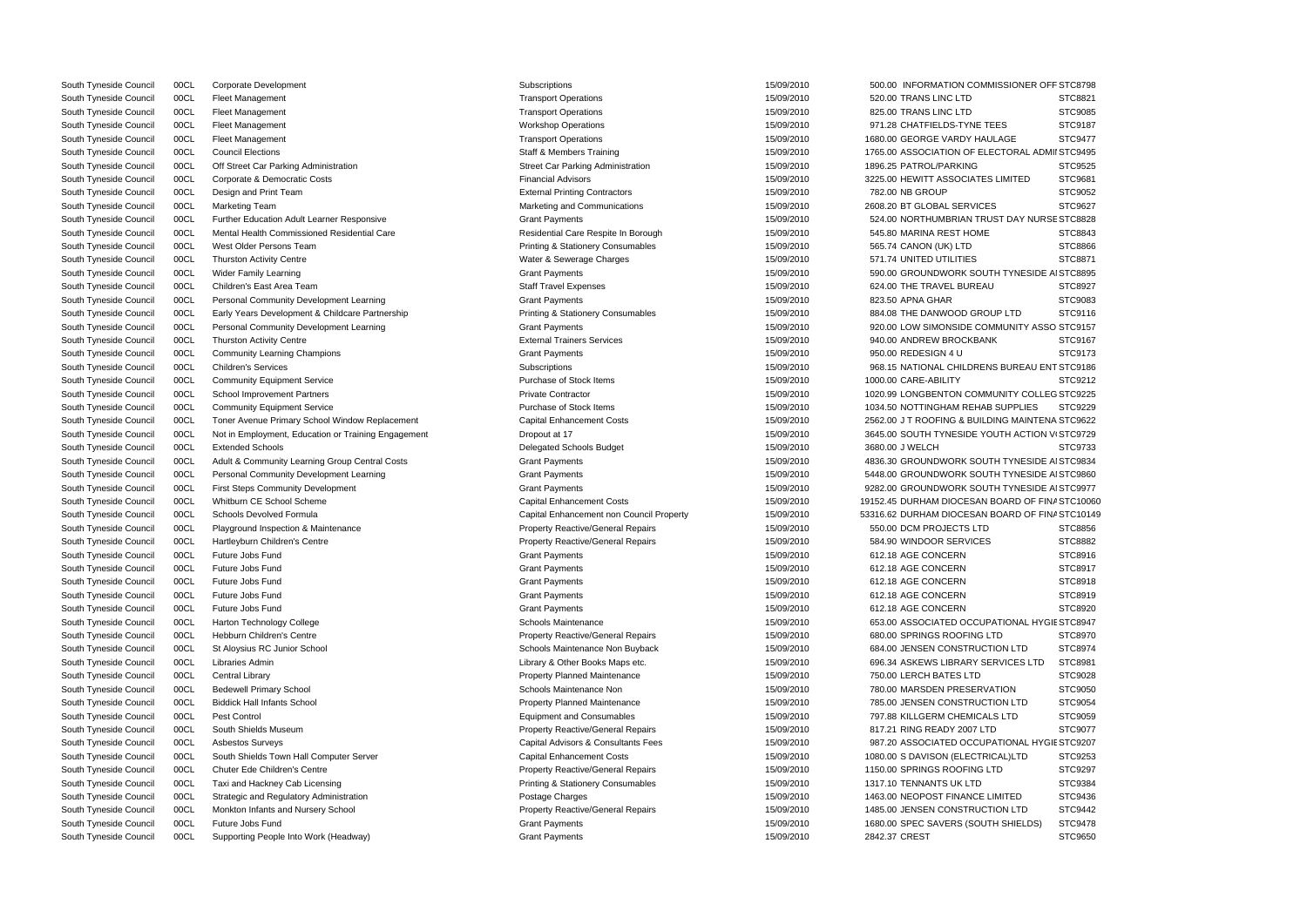|                                 | <b>PI CADO?</b> |
|---------------------------------|-----------------|
| OARD                            | STC9841         |
| TION LTD                        | STC9896         |
| <b>ATION</b>                    | STC9978         |
| <b>TION LTD</b>                 | STC10015        |
|                                 |                 |
| RING LTD                        | STC10088        |
| TD <sub>-</sub>                 | STC10118        |
| TD <sub>-</sub>                 | STC8922         |
| H NHS TRUST                     | STC9342         |
| R SYSTEMS LIM STC9386           |                 |
| ESS                             | STC9462         |
| ESS                             | STC9476         |
|                                 |                 |
| JDHOE LIMITED STC9490           |                 |
| TD <sub>-</sub>                 | STC9505         |
| <b>I NHS TRUST</b>              | STC9722         |
| ESS                             | STC9764         |
|                                 | STC9772         |
| ESS                             | STC9773         |
| <b>ESS</b>                      | STC9808         |
| ESS                             |                 |
|                                 | STC9809         |
| የATE LTD                        | STC9897         |
| <b>IG TEESSIDE LII STC10067</b> |                 |
| ESS                             | STC10091        |
| $8$ VAN                         | STC10108        |
| $8$ VAN                         | STC10109        |
| OLLEGE                          | STC8839         |
|                                 | STC8885         |
|                                 | STC8936         |
| ESS                             | STC8953         |
|                                 |                 |
| <b>CHARITY</b>                  | STC9023         |
| ć                               | STC9069         |
|                                 | STC9087         |
|                                 | STC9091         |
|                                 | STC9114         |
| ARE HOME                        | STC9165         |
|                                 | STC9347         |
| OLLEGE                          | <b>STC9406</b>  |
| <b>OME</b>                      | STC9486         |
|                                 |                 |
|                                 | STC9550         |
|                                 | STC9571         |
| <b>LTD</b>                      | STC9600         |
| ANUFACTURING STC9670            |                 |
|                                 | STC9753         |
|                                 | STC9805         |
| ES LTD                          | STC9958         |
| )                               | STC10042        |
| TYNE AND WEA STC10063           |                 |
| OLLEGE                          | STC10092        |
|                                 |                 |
| TYNE AND WEA STC10129           |                 |
| TYNE AND WEA STC10130           |                 |
| TYNE AND WEA STC10131           |                 |
| SOLUTIONS                       | STC8870         |
| <b>LIMITED</b>                  | STC9188         |
| NTRACTS LTD STC9235             |                 |
| <b>DING MAINTENA STC9259</b>    |                 |
|                                 | STC9359         |
| D                               | STC9423         |
|                                 |                 |

| South Tyneside Council | 00CL | Supporting People Into Work Headway                 | <b>Grant Payments</b>                   | 15/09/2010 | 2868.92 CREST                                   | STC9653            |
|------------------------|------|-----------------------------------------------------|-----------------------------------------|------------|-------------------------------------------------|--------------------|
| South Tyneside Council | 00CL | <b>Sports Extended Activities</b>                   | Service Contracts & Supplies            | 15/09/2010 | 4960.00 DURHAM CRICKET BOARD                    | STC9841            |
| South Tyneside Council | 00CL | <b>Biddick Hall Infants School</b>                  | Property Planned Maintenance            | 15/09/2010 | 6541.00 JENSEN CONSTRUCTION LTD                 | STC9896            |
| South Tyneside Council | 00CL | Marine Park School                                  | <b>Property Planned Maintenance</b>     | 15/09/2010 | 9310.00 MARSDEN PRESERVATION                    | STC9978            |
| South Tyneside Council | 00CL | <b>Hedworth Lane Primary School</b>                 | Schools Maintenance                     | 15/09/2010 | 11691.20 JENSEN CONSTRUCTION LTD                | STC1001            |
| South Tyneside Council | 00CL | West Park Jarrow Playbuilder                        | <b>Capital Enhancement Costs</b>        | 15/09/2010 | 25138.95 G & B CIVIL ENGINEERING LTD            | STC1008            |
| South Tyneside Council | 00CL | Ridgeway Primary School                             | <b>Property Planned Maintenance</b>     | 15/09/2010 | 36172.00 SPRINGS ROOFING LTD                    | STC1011            |
| South Tyneside Council | 00CL | <b>Fleet Management</b>                             | <b>Workshop Operations</b>              | 16/09/2010 | 613.02 TYRESERVICES GB LTD                      | STC8922            |
| South Tyneside Council | 00CL | <b>Coroners Service</b>                             | <b>Coroners Services</b>                | 16/09/2010 | 1233.00 GATESHEAD HEALTH NHS TRUST              | STC9342            |
| South Tyneside Council | 00CL | <b>CCTV Costs</b>                                   | Servicing/Electric Testing of Equipment | 16/09/2010 | 1324.40 MONITOR COMPUTER SYSTEMS LIM STC9386    |                    |
| South Tyneside Council | 00CL | <b>Energy Recharges</b>                             | <b>Electricity Charges</b>              | 16/09/2010 | 1586.60 BRITISH GAS BUSINESS                    | STC9462            |
| South Tyneside Council | 00CL | <b>Energy Recharges</b>                             | <b>Electricity Charges</b>              | 16/09/2010 | 1658.22 BRITISH GAS BUSINESS                    | STC9476            |
| South Tyneside Council | 00CL | Engineering Works - Highways                        | <b>Traded Services Subcontractors</b>   | 16/09/2010 | 1736.18 THOMPSONS OF PRUDHOE LIMITED STC9490    |                    |
| South Tyneside Council | 00CL | <b>Fleet Management</b>                             | <b>Workshop Operations</b>              | 16/09/2010 | 1823.30 TYRESERVICES GB LTD                     | STC9505            |
| South Tyneside Council | 00CL | <b>Coroners Service</b>                             | <b>Coroners Services</b>                | 16/09/2010 | 3555.00 GATESHEAD HEALTH NHS TRUST              | STC9722            |
| South Tyneside Council | 00CL | Energy Recharges                                    | <b>Electricity Charges</b>              | 16/09/2010 | 3921.76 BRITISH GAS BUSINESS                    | STC9764            |
| South Tyneside Council | 00CL | <b>Parking Permit Scheme</b>                        | Capital Advisors & Consultants Fees     | 16/09/2010 | 4079.00 WSP BUILDINGS LTD                       | STC9772            |
| South Tyneside Council | 00CL | <b>Energy Recharges</b>                             | <b>Electricity Charges</b>              | 16/09/2010 | 4088.05 BRITISH GAS BUSINESS                    | STC9773            |
| South Tyneside Council | 00CL | <b>Energy Recharges</b>                             | <b>Electricity Charges</b>              | 16/09/2010 | 4472.65 BRITISH GAS BUSINESS                    | STC9808            |
| South Tyneside Council | 00CL | <b>Energy Recharges</b>                             | <b>Electricity Charges</b>              | 16/09/2010 | 4485.36 BRITISH GAS BUSINESS                    | <b>STC9809</b>     |
| South Tyneside Council | 00CL | <b>Waste Disposal</b>                               | Telephone Charges                       | 16/09/2010 | 6543.65 VODAFONE CORPORATE LTD                  | STC9897            |
| South Tyneside Council | 00CL | <b>Fleet Management</b>                             | <b>Transport Operations</b>             | 16/09/2010 | 20076.00 PETROPLUS REFINING TEESSIDE            | <b>LII STC1006</b> |
| South Tyneside Council | 00CL | <b>Energy Recharges</b>                             | <b>Electricity Charges</b>              | 16/09/2010 | 26613.99 BRITISH GAS BUSINESS                   | STC1009            |
| South Tyneside Council | 00CL | Replacement Vehicles and Plant Hire                 | <b>Capital Equipment Purchases</b>      | 16/09/2010 | 31510.00 NORTH EAST TRUCK & VAN                 | STC1010            |
| South Tyneside Council | 00CL | Replacement Vehicles and Plant Hire                 | <b>Capital Equipment Purchases</b>      | 16/09/2010 | 31510.00 NORTH EAST TRUCK & VAN                 | STC1010            |
| South Tyneside Council | 00CL | <b>Wider Family Learning</b>                        | <b>Grant Payments</b>                   | 16/09/2010 | 540.00 SOUTH TYNESIDE COLLEGE                   | <b>STC8839</b>     |
| South Tyneside Council | 00CL | <b>Community Equipment Service</b>                  | Purchase of Stock Items                 | 16/09/2010 | 587.45 CARE-ABILITY                             | <b>STC8885</b>     |
| South Tyneside Council | 00CL | <b>First Steps Community Development</b>            | <b>Grant Payments</b>                   | 16/09/2010 | 641.06 E ACHIEVE                                | STC8936            |
| South Tyneside Council | 00CL | <b>Asylum Seeker Families</b>                       | <b>Electricity Charges</b>              | 16/09/2010 | 660.10 BRITISH GAS BUSINESS                     | STC8953            |
| South Tyneside Council | 00CL | Fostering                                           | <b>LSC Administration Recharges</b>     | 16/09/2010 | 746.00 BAAF REGISTERED CHARITY                  | STC9023            |
| South Tyneside Council | 00CL | Fostering                                           | Schools Buy Back                        | 16/09/2010 | 805.00 AYMAC CONSULTING                         | <b>STC9069</b>     |
| South Tyneside Council | 00CL | Older People Commissioned Residential Care          | Residential Care Respite In Borough     | 16/09/2010 | 826.61 HAMPSHIRE COURT                          | STC9087            |
| South Tyneside Council | 00CL | Boldon Nursery Kitchen                              | <b>Catering Provisions</b>              | 16/09/2010 | 836.27 HOPWELLS LTD.                            | STC9091            |
| South Tyneside Council | 00CL | Connexions Children & Young People                  | <b>Private Contractor</b>               | 16/09/2010 | 880.00 PURIFY                                   | STC9114            |
| South Tyneside Council | 00CL | Older People Commissioned Residential Care          | <b>Client Contributions</b>             | 16/09/2010 | 939.26 NEEDHAM COURT CARE HOME                  | STC9165            |
| South Tyneside Council | 00CL | Skills for Jobs                                     | <b>Grant Payments</b>                   | 16/09/2010 | 1243.85 SKILLSENSE                              | STC9347            |
| South Tyneside Council | 00CL | <b>Further Education Adult Learner Responsive</b>   | <b>Grant Payments</b>                   | 16/09/2010 | 1379.40 SOUTH TYNESIDE COLLEGE                  | STC9406            |
| South Tyneside Council | 00CL | Older People Commissioned Residential Care          | Residential Care Respite Out of Borough | 16/09/2010 | 1720.00 BIRCHDALE CARE HOME                     | STC9486            |
| South Tyneside Council | 00CL | Connexions Children & Young People                  | Postage Charges                         | 16/09/2010 | 2000.00 NEOPOST LIMITED                         | STC9550            |
| South Tyneside Council | 00CL | <b>Community Equipment Service</b>                  | Purchase of Stock Items                 | 16/09/2010 | 2186.10 CARE-ABILITY                            | STC9571            |
| South Tyneside Council | 00CL | Drug/Alcohol Residential Homes                      | Residential Care Respite Out of Borough | 16/09/2010 | 2376.99 ATLAS HEALTHCARE LTD                    | STC9600            |
| South Tyneside Council | 00CL | <b>Further Education 16</b>                         | 18 Apprenticeships                      | 16/09/2010 | 3000.00 SOUTH TYNESIDE MANUFACTURING STC9670    |                    |
| South Tyneside Council | 00CL | Mental Health Commissioned Residential Care         | Residential Care Respite In Borough     | 16/09/2010 | 3801.04 MARINA REST HOME                        | STC9753            |
| South Tyneside Council | 00CL | Drug/Alcohol Residential Homes                      | Residential Care Respite Out of Borough | 16/09/2010 | 4450.54 PHOENIX HOUSE                           | STC9805            |
| South Tyneside Council | 00CL | Learning Difficulties Commissioned Residential Care | Residential Care Respite Out of Borough | 16/09/2010 | 8240.80 CARELINE LIFESTYLES LTD                 | STC9958            |
| South Tyneside Council | 00CL | Out of Area Placements                              | Voluntary Sector - Boarded Out Children | 16/09/2010 | 14959.98 INTERACT CARE LTD                      | STC1004            |
| South Tyneside Council | 00CL | Learning Difficulties Resettlement Residential Care | Supported Living                        | 16/09/2010 | 19490.17 NORTHUMBERLAND TYNE AND WEA STC1006    |                    |
| South Tyneside Council | 00CL | <b>Further Education Adult Learner Responsive</b>   | <b>Grant Payments</b>                   | 16/09/2010 | 26900.00 SOUTH TYNESIDE COLLEGE                 | STC1009            |
| South Tyneside Council | 00CL | Learning Difficulties Resettlement Residential Care | Supported Living                        | 16/09/2010 | 41854.77 NORTHUMBERLAND TYNE AND WEA STC1012    |                    |
| South Tyneside Council | 00CL | Learning Difficulties Resettlement Residential Care | Supported Living                        | 16/09/2010 | 41854.77 NORTHUMBERLAND TYNE AND WEA STC1013    |                    |
| South Tyneside Council | 00CL | Learning Difficulties Resettlement Residential Care | Supported Living                        | 16/09/2010 | 41854.77 NORTHUMBERLAND TYNE AND WEA STC1013    |                    |
| South Tyneside Council | 00CL | <b>Temple Park Centre</b>                           | Furniture & Equipment                   | 16/09/2010 | 570.96 INITIAL WASHROOM SOLUTIONS               | <b>STC8870</b>     |
| South Tyneside Council | 00CL | <b>Administration Leisure Services</b>              | Furniture & Equipment                   | 16/09/2010 | 973.27 NEOPOST FINANCE LIMITED                  | STC9188            |
| South Tyneside Council | 00CL | Sea View Primary School                             | Schools Maintenance Non                 | 16/09/2010 | 1051.35 AIKEN FLOORING CONTRACTS LTD            | STC9235            |
| South Tyneside Council | 00CL | <b>Factory Units</b>                                | <b>Property Planned Maintenance</b>     | 16/09/2010 | 1089.00 J T ROOFING & BUILDING MAINTENA STC9259 |                    |
| South Tyneside Council | 00CL | <b>Boldon Children's Centre</b>                     | Letting of Premises                     | 16/09/2010 | 1274.50 MITIE PFI LTD                           | STC9359            |
| South Tyneside Council | 00CL | Sea View Primary School                             | Schools Maintenance Non                 | 16/09/2010 | 1402.76 NOVAR SYSTEMS LTD                       | STC9423            |

|      | <b>Grant Payments</b>                   | 15/09/2010 | 2868.92 CREST                |
|------|-----------------------------------------|------------|------------------------------|
|      | Service Contracts & Supplies            | 15/09/2010 | 4960.00 DURHAM CRICKET B     |
|      | Property Planned Maintenance            | 15/09/2010 | 6541.00 JENSEN CONSTRUCT     |
|      | Property Planned Maintenance            | 15/09/2010 | 9310.00 MARSDEN PRESERV      |
|      | <b>Schools Maintenance</b>              | 15/09/2010 | 11691.20 JENSEN CONSTRUCT    |
|      | <b>Capital Enhancement Costs</b>        | 15/09/2010 | 25138.95 G & B CIVIL ENGINEE |
|      | <b>Property Planned Maintenance</b>     | 15/09/2010 | 36172.00 SPRINGS ROOFING I   |
|      | <b>Workshop Operations</b>              | 16/09/2010 | 613.02 TYRESERVICES GB L     |
|      | <b>Coroners Services</b>                | 16/09/2010 | 1233.00 GATESHEAD HEALTH     |
|      | Servicing/Electric Testing of Equipment | 16/09/2010 | 1324.40 MONITOR COMPUTE      |
|      | <b>Electricity Charges</b>              | 16/09/2010 | 1586.60 BRITISH GAS BUSINE   |
|      | <b>Electricity Charges</b>              | 16/09/2010 | 1658.22 BRITISH GAS BUSINE   |
|      | <b>Traded Services Subcontractors</b>   | 16/09/2010 | 1736.18 THOMPSONS OF PRI     |
|      | <b>Workshop Operations</b>              | 16/09/2010 | 1823.30 TYRESERVICES GB L    |
|      | <b>Coroners Services</b>                | 16/09/2010 | 3555.00 GATESHEAD HEALTH     |
|      | <b>Electricity Charges</b>              | 16/09/2010 | 3921.76 BRITISH GAS BUSINE   |
|      | Capital Advisors & Consultants Fees     | 16/09/2010 | 4079.00 WSP BUILDINGS LTD    |
|      | <b>Electricity Charges</b>              | 16/09/2010 | 4088.05 BRITISH GAS BUSINE   |
|      | <b>Electricity Charges</b>              | 16/09/2010 | 4472.65 BRITISH GAS BUSINE   |
|      | <b>Electricity Charges</b>              | 16/09/2010 | 4485.36 BRITISH GAS BUSINE   |
|      | <b>Telephone Charges</b>                | 16/09/2010 | 6543.65 VODAFONE CORPOR      |
|      | <b>Transport Operations</b>             | 16/09/2010 | 20076.00 PETROPLUS REFININ   |
|      | <b>Electricity Charges</b>              | 16/09/2010 | 26613.99 BRITISH GAS BUSINE  |
|      | <b>Capital Equipment Purchases</b>      | 16/09/2010 | 31510.00 NORTH EAST TRUCK    |
|      | <b>Capital Equipment Purchases</b>      | 16/09/2010 | 31510.00 NORTH EAST TRUCK    |
|      | <b>Grant Payments</b>                   | 16/09/2010 | 540.00 SOUTH TYNESIDE CO     |
|      | Purchase of Stock Items                 | 16/09/2010 | 587.45 CARE-ABILITY          |
|      | <b>Grant Payments</b>                   | 16/09/2010 | 641.06 E ACHIEVE             |
|      | <b>Electricity Charges</b>              | 16/09/2010 | 660.10 BRITISH GAS BUSINE    |
|      | <b>LSC Administration Recharges</b>     | 16/09/2010 | 746.00 BAAF REGISTERED (     |
|      | Schools Buy Back                        | 16/09/2010 | 805.00 AYMAC CONSULTING      |
|      | Residential Care Respite In Borough     | 16/09/2010 | 826.61 HAMPSHIRE COURT       |
|      | <b>Catering Provisions</b>              | 16/09/2010 | 836.27 HOPWELLS LTD.         |
|      | <b>Private Contractor</b>               | 16/09/2010 | 880.00 PURIFY                |
|      | <b>Client Contributions</b>             | 16/09/2010 | 939.26 NEEDHAM COURT C       |
|      | <b>Grant Payments</b>                   | 16/09/2010 | 1243.85 SKILLSENSE           |
|      | <b>Grant Payments</b>                   | 16/09/2010 | 1379.40 SOUTH TYNESIDE CO    |
|      | Residential Care Respite Out of Borough | 16/09/2010 | 1720.00 BIRCHDALE CARE HO    |
|      | Postage Charges                         | 16/09/2010 | 2000.00 NEOPOST LIMITED      |
|      | Purchase of Stock Items                 | 16/09/2010 | 2186.10 CARE-ABILITY         |
|      | Residential Care Respite Out of Borough | 16/09/2010 | 2376.99 ATLAS HEALTHCARE     |
|      | 18 Apprenticeships                      | 16/09/2010 | 3000.00 SOUTH TYNESIDE M.    |
|      | Residential Care Respite In Borough     | 16/09/2010 | 3801.04 MARINA REST HOME     |
|      | Residential Care Respite Out of Borough | 16/09/2010 | 4450.54 PHOENIX HOUSE        |
| Care | Residential Care Respite Out of Borough | 16/09/2010 | 8240.80 CARELINE LIFESTYL    |
|      | Voluntary Sector - Boarded Out Children | 16/09/2010 | 14959.98 INTERACT CARE LTD   |
| are  | Supported Living                        | 16/09/2010 | 19490.17 NORTHUMBERLAND      |
|      | <b>Grant Payments</b>                   | 16/09/2010 | 26900.00 SOUTH TYNESIDE CO   |
| are  | Supported Living                        | 16/09/2010 | 41854.77 NORTHUMBERLAND      |
| are  | Supported Living                        | 16/09/2010 | 41854.77 NORTHUMBERLAND      |
| are  | Supported Living                        | 16/09/2010 | 41854.77 NORTHUMBERLAND      |
|      | Furniture & Equipment                   | 16/09/2010 | 570.96 INITIAL WASHROOM      |
|      | Furniture & Equipment                   | 16/09/2010 | 973.27 NEOPOST FINANCE I     |
|      | Schools Maintenance Non                 | 16/09/2010 | 1051.35 AIKEN FLOORING CO    |
|      | Property Planned Maintenance            | 16/09/2010 | 1089.00 J T ROOFING & BUILI  |
|      | Letting of Premises                     | 16/09/2010 | 1274.50 MITIE PFI LTD        |
|      | Cahaala Maintenanaa Nan                 | AC/OO/OO   | $110076$ NOVAD CVCTEMC LT    |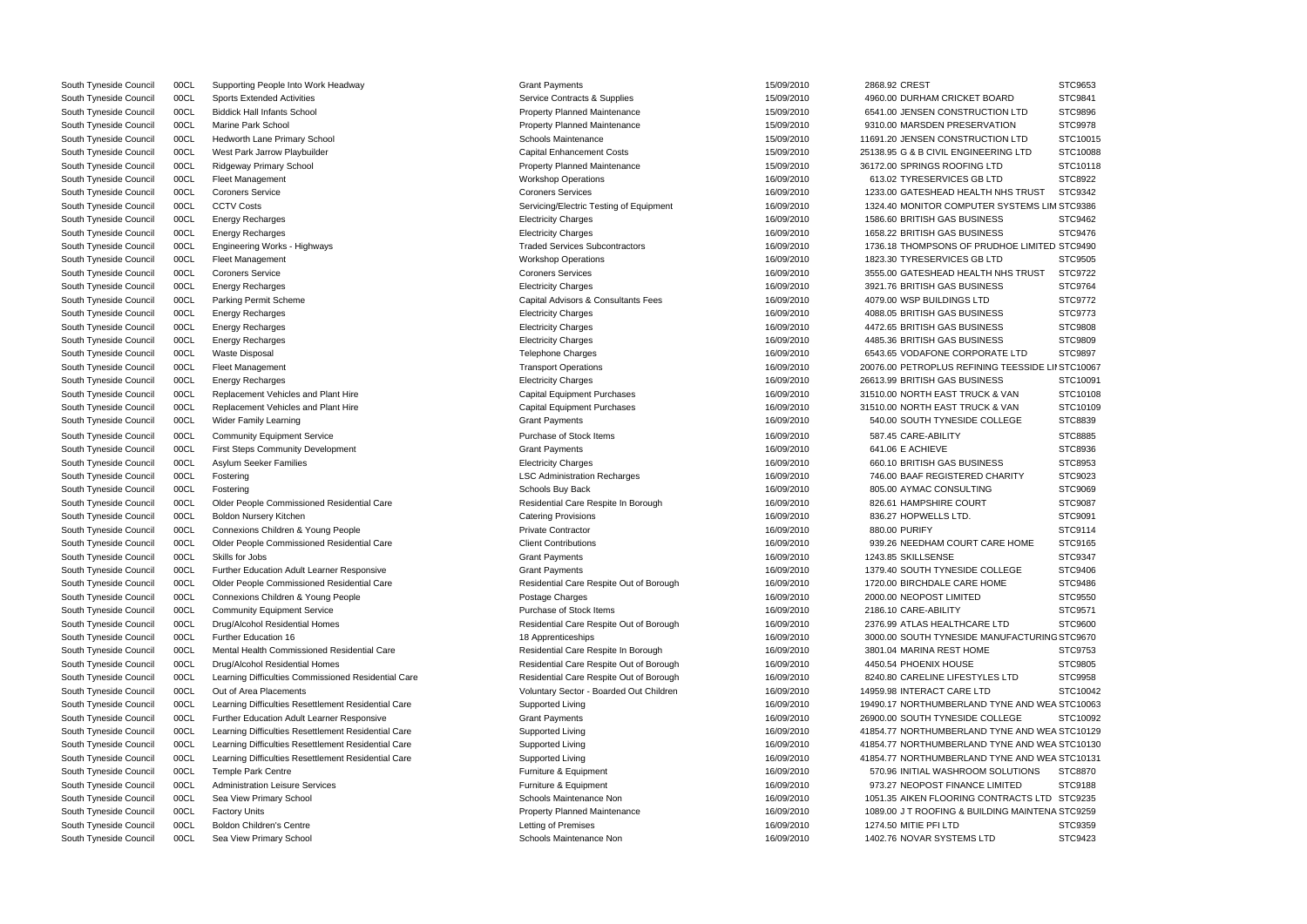|                                | STC9468  |
|--------------------------------|----------|
|                                | STC9583  |
| LTD                            | STC9676  |
| ND                             | STC9726  |
| ND                             | STC9929  |
| <b>IT INTERNATION STC10145</b> |          |
|                                |          |
|                                | STC10189 |
|                                | STC10054 |
|                                | STC8834  |
| NTAL LTD                       | STC8874  |
| ГD                             | STC9460  |
| <b>SWEEPERS</b>                | STC9672  |
| <b>ES LTD</b>                  | STC9850  |
| <b>ES</b><br><b>LTD</b>        | STC9888  |
| <b>ES LTD</b>                  | STC9889  |
|                                |          |
| CES LTD                        | STC9940  |
|                                | STC10010 |
| <b>ES LTD</b>                  | STC10041 |
| () LTD                         | STC10061 |
| <b>ES LTD</b>                  | STC10190 |
|                                | STC8876  |
| <b>ST HOME</b>                 | STC8896  |
| <b>DVOCACY SERV STC9073</b>    |          |
|                                | STC9076  |
|                                |          |
| ESIDENTIAL CAF STC9082         |          |
|                                | STC9122  |
| RVICE LIMITED STC9164          |          |
| SING ASSOCIATI STC9174         |          |
| <b>EWORKERS HON STC9252</b>    |          |
|                                | STC9362  |
| <b>NITY ASSOCIATI(STC9374</b>  |          |
| ď                              | STC9409  |
| E INDIVIDUAL SI STC9446        |          |
|                                |          |
| <b>RATE LTD</b>                | STC9493  |
| <b>SOCIATION LTD STC9536</b>   |          |
|                                | STC9626  |
| AL INFORMATIO STC9656          |          |
| <b>DUSING ASSOCI, STC9760</b>  |          |
|                                | STC9770  |
| CATION SYSTEM STC9811          |          |
| <b>TTERS</b>                   | STC9868  |
| ITY CARE LTD                   | STC9869  |
| D                              | STC9917  |
|                                |          |
| ď                              | STC9918  |
|                                | STC9966  |
| CATION SYSTEM STC9972          |          |
|                                | STC10121 |
| )                              | STC8847  |
| <b>EAST</b>                    | STC9191  |
| כ                              | STC9318  |
| REDIT UNION                    | STC9371  |
|                                |          |
| SECURITY SYS STC8857           |          |
| ESS                            | STC8931  |
| έ                              | STC9101  |
| TD.                            |          |
|                                | STC9542  |
| VICES LTD                      | STC9814  |

| South Tyneside Council | 00CL | <b>Boldon Children's Centre</b>                     | Letting of Premises                           | 16/09/2010 | 1617.00 MITIE PFI LTD                           | STC9468        |
|------------------------|------|-----------------------------------------------------|-----------------------------------------------|------------|-------------------------------------------------|----------------|
| South Tyneside Council | 00CL | <b>Boldon Children's Centre</b>                     | <b>Property Reactive/General Repairs</b>      | 16/09/2010 | 2240.00 DCM PROJECTS LTD                        | STC9583        |
| South Tyneside Council | 00CL | <b>Transport Futures</b>                            | <b>Agency Staff</b>                           | 16/09/2010 | 3112.60 JMP CONSULTANTS LTD                     | STC9676        |
| South Tyneside Council | 00CL | <b>Harton Staithes</b>                              | <b>Riverside Regeneration</b>                 | 16/09/2010 | 3600.00 TURNER & TOWNSEND                       | STC9726        |
| South Tyneside Council | 00CL | <b>Harton Staithes</b>                              | <b>Riverside Regeneration</b>                 | 16/09/2010 | 7190.00 TURNER & TOWNSEND                       | STC9929        |
| South Tyneside Council | 00CL | <b>Economic Regeneration Balance Sheet</b>          | <b>Debtors</b>                                | 16/09/2010 | 50000.00 GALLAGHER BASSETT INTERNATION STC10145 |                |
| South Tyneside Council | 00CL | Foreshore Sea Change Project                        | <b>Capital Enhancement Costs</b>              | 16/09/2010 | 305100.34 ROK BUILD LTD                         | STC10189       |
| South Tyneside Council | 00CL | Monastery Court Lift Replacement                    | <b>Capital Enhancement Costs</b>              | 16/09/2010 | 17480.60 KONE PLC                               | STC10054       |
| South Tyneside Council | 00CL | <b>Fleet Management</b>                             | <b>Transport Operations</b>                   | 17/09/2010 | 539.65 BRENDECK LTD                             | STC8834        |
| South Tyneside Council | 00CL | Cemeteries and Crematoria Administration            | <b>Property Reactive/General Repairs</b>      | 17/09/2010 | 575.70 SHARCON MONUMENTAL LTD                   | STC8874        |
| South Tyneside Council | 00CL | Keppel Street 20 mph Zone                           | Capital Advisors & Consultants Fees           | 17/09/2010 | 1575.00 CAPITA SYMONDS LTD                      | STC9460        |
| South Tyneside Council | 00CL | <b>Fleet Management</b>                             | <b>Transport Operations</b>                   | 17/09/2010 | 3020.80 DAWSON RENTALS SWEEPERS                 | STC9672        |
| South Tyneside Council | 00CL | Grounds Maintenance Control Account                 | Routine Contract Ground Maintenance           | 17/09/2010 | 5092.40 ISS FACILITY SERVICES LTD               | STC9850        |
| South Tyneside Council | 00CL | Grounds Maintenance Control Account                 | <b>Routine Contract Ground Maintenance</b>    | 17/09/2010 | 6365.50 ISS FACILITY SERVICES LTD               | <b>STC9888</b> |
| South Tyneside Council | 00CL | Grounds Maintenance Control Account                 | Routine Contract Ground Maintenance           | 17/09/2010 | 6365.50 ISS FACILITY SERVICES LTD               | STC9889        |
| South Tyneside Council | 00CL | Grounds Maintenance Control Account                 | <b>Routine Contract Ground Maintenance</b>    | 17/09/2010 | 7240.00 ISS FACILITY SERVICES LTD               | STC9940        |
| South Tyneside Council | 00CL | <b>Street Lighting Administration</b>               | <b>Electricity Charges</b>                    | 17/09/2010 | 11228.26 EDF ENERGY                             | STC10010       |
| South Tyneside Council | 00CL | Grounds Maintenance Control Account                 | Routine Contract Ground Maintenance           | 17/09/2010 | 14945.40 ISS FACILITY SERVICES LTD              | STC10041       |
| South Tyneside Council | 00CL | Off Street Car Parking Administration               | <b>Street Car Parking Administration</b>      | 17/09/2010 | 19182.31 APCOA PARKING (UK) LTD                 | STC10061       |
| South Tyneside Council | 00CL | Grounds Maintenance Control Account                 | Routine Contract Ground Maintenance           | 17/09/2010 | 324445.56 ISS FACILITY SERVICES LTD             | STC10190       |
|                        |      | Finance & Administration                            |                                               |            |                                                 |                |
| South Tyneside Council | 00CL |                                                     | Children & Young People Furniture & Equipment | 17/09/2010 | 577.79 PITNEY BOWES LTD                         | STC8876        |
| South Tyneside Council | 00CL | Older People Commissioned Residential Care          | Residential Care Respite In Borough           | 17/09/2010 | 591.40 THE BRANCHES REST HOME                   | STC8896        |
| South Tyneside Council | 00CL | Service Development                                 | <b>Voluntary Sector</b>                       | 17/09/2010 | 811.38 NATIONAL YOUTH ADVOCACY SERV STC9073     |                |
| South Tyneside Council | 00CL | <b>Children's Standards Unit</b>                    | Furniture & Equipment                         | 17/09/2010 | 814.64 CANON (UK) LTD                           | STC9076        |
| South Tyneside Council | 00CL | Older People Commissioned Residential Care          | Residential Care Respite In Borough           | 17/09/2010 | 822.56 HARTON GRANGE RESIDENTIAL CAF STC9082    |                |
| South Tyneside Council | 00CL | Children & Young People Tyne Gateway                | Service Contracts & Supplies                  | 17/09/2010 | 900.00 PARTY CREW                               | STC9122        |
| South Tyneside Council | 00CL | Asylum Seeker Families                              | Service Contracts & Supplies                  | 17/09/2010 | 932.97 THE FURNISHING SERVICE LIMITED STC9164   |                |
| South Tyneside Council | 00CL | Supporting People Main Grant                        | <b>Accommodation Costs</b>                    | 17/09/2010 | 953.70 ENTERPRISE 5 HOUSING ASSOCIATI STC9174   |                |
| South Tyneside Council | 00CL | Supporting People Main Grant                        | <b>Accommodation Costs</b>                    | 17/09/2010 | 1079.10 DURHAM AGED MINEWORKERS HON STC9252     |                |
| South Tyneside Council | 00CL | <b>Children's Standards Unit</b>                    | Furniture & Equipment                         | 17/09/2010 | 1280.55 CANON (UK) LTD                          | STC9362        |
| South Tyneside Council | 00CL | Out of Schools Clubs                                | <b>Staff &amp; Members Training</b>           | 17/09/2010 | 1296.14 MORTIMER COMMUNITY ASSOCIATI(STC9374    |                |
| South Tyneside Council | 00CL | Learning Difficulties Resettlement Residential Care | Supported Living                              | 17/09/2010 | 1387.80 DIMENSIONS (UK) LTD                     | STC9409        |
| South Tyneside Council | 00CL | Supporting People Main Grant                        | <b>Accommodation Costs</b>                    | 17/09/2010 | 1503.80 PLACES FOR PEOPLE INDIVIDUAL SI STC9446 |                |
| South Tyneside Council | 00CL | Porlock Gardens                                     | <b>Telephone Charges</b>                      | 17/09/2010 | 1750.51 VODAFONE CORPORATE LTD                  | STC9493        |
| South Tyneside Council | 00CL | Supporting People Main Grant                        | <b>Accommodation Costs</b>                    | 17/09/2010 | 1937.42 HOME HOUSING ASSOCIATION LTD STC9536    |                |
| South Tyneside Council | 00CL | Supporting People Main Grant                        | <b>Accommodation Costs</b>                    | 17/09/2010 | 2607.96 ANCHOR TRUST                            | STC9626        |
| South Tyneside Council | 00CL | Learning Disability Management                      | <b>Payments to Carers</b>                     | 17/09/2010 | 2882.72 REDACTED PERSONAL INFORMATIO STC9656    |                |
| South Tyneside Council | 00CL | Supporting People Main Grant                        | <b>Accommodation Costs</b>                    | 17/09/2010 | 3868.66 WILLIAM SUTTON HOUSING ASSOCI STC9760   |                |
| South Tyneside Council | 00CL | Youth Offending Service                             | Service Contracts & Supplies                  | 17/09/2010 | 4050.00 HELIX ARTS LTD                          | STC9770        |
| South Tyneside Council | 00CL | Monkton Junior School                               | Devolved Formula Capital                      | 17/09/2010 | 4495.00 ALARM & COMMUNICATION SYSTEM STC9811    |                |
| South Tyneside Council | 00CL | Supporting People Main Grant                        | <b>Accommodation Costs</b>                    | 17/09/2010 | 5676.64 MENTAL HEALTH MATTERS                   | STC9868        |
| South Tyneside Council | 00CL | Learning Difficulties Resettlement Residential Care | Supported Living                              | 17/09/2010 | 5764.72 LIFEWAYS COMMUNITY CARE LTD             | STC9869        |
| South Tyneside Council | 00CL | Learning Difficulties Resettlement Residential Care | Supported Living                              | 17/09/2010 | 7035.56 DIMENSIONS (UK) LTD                     | STC9917        |
| South Tyneside Council | 00CL | Learning Difficulties Resettlement Residential Care | Supported Living                              | 17/09/2010 | 7035.56 DIMENSIONS (UK) LTD                     | STC9918        |
| South Tyneside Council | 00CL | <b>School Improvement Partners</b>                  | <b>Private Contractor</b>                     | 17/09/2010 | 8804.73 EDUPEDIA                                | STC9966        |
| South Tyneside Council | 00CL | <b>Monkton Junior School</b>                        | Devolved Formula Capital                      | 17/09/2010 | 9074.37 ALARM & COMMUNICATION SYSTEM STC9972    |                |
| South Tyneside Council | 00CL | Supporting People Main Grant                        | <b>Accommodation Costs</b>                    | 17/09/2010 | 39115.56 MENCAP                                 | STC10121       |
|                        |      |                                                     | <b>Equipment Leasing Costs</b>                |            | 548.99 BANK OF SCOTLAND                         |                |
| South Tyneside Council | 00CL | <b>Factory Units</b>                                |                                               | 17/09/2010 |                                                 | STC8847        |
| South Tyneside Council | 00CL | Valley View School & Nursery                        | <b>Schools Maintenance</b>                    | 17/09/2010 | 985.00 FLOORSAND NORTH EAST                     | STC9191        |
| South Tyneside Council | 00CL | Asset Management                                    | <b>Staff &amp; Members Training</b>           | 17/09/2010 | 1195.00 CIPFA BUSINESS LTD                      | STC9318        |
| South Tyneside Council | 00CL | Economic Regeneration Balance Sheet                 | Creditors South Tyneside Credit Union         | 17/09/2010 | 1284.00 SOUTH TYNESIDE CREDIT UNION             | STC9371        |
| South Tyneside Council | 00CL | Sheltered Accommodation                             | Security of Assets/Alarms Maintenance         | 17/09/2010 | 551.26 CHUBB ELECTRONIC SECURITY SYS STC8857    |                |
| South Tyneside Council | 00CL | Decent Homes Refurbishment Works                    | <b>Electricity Charges</b>                    | 17/09/2010 | 629.54 BRITISH GAS BUSINESS                     | STC8931        |
| South Tyneside Council | 00CL | Sheltered Accommodation                             | Servicing/Electric Testing of Equipment       | 17/09/2010 | 850.00 WINDOOR SERVICES                         | STC9101        |
| South Tyneside Council | 00CL | Sheltered Accommodation                             | Furniture & Equipment                         | 17/09/2010 | 1975.00 P & N ASSOCIATES LTD.                   | STC9542        |
| South Tyneside Council | 00CL | Repair & Maintenance Zone 18                        | Simonside Estate                              | 17/09/2010 | 4525.00 SAFE ESTATES SERVICES LTD               | STC9814        |
| South Tyneside Council | 00CL | Landreth Estate & Community Areas Cleaning          | Non Routine Contracted Grounds Maintenance    | 17/09/2010 | 5480.00 SAFE ESTATES SERVICES LTD               | STC9864        |
|                        |      |                                                     |                                               |            |                                                 |                |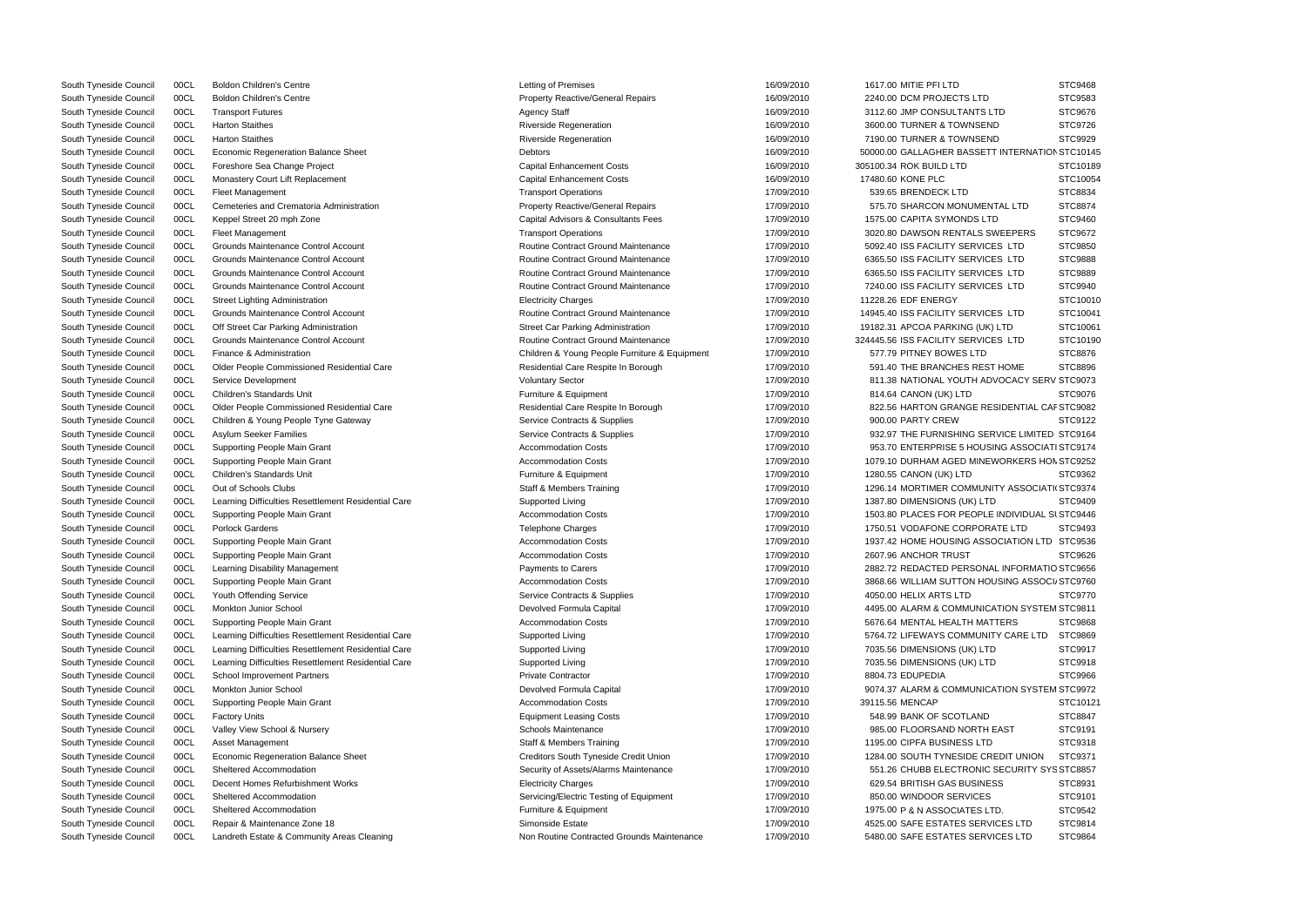|                                | ১।∪୪/୪/  |
|--------------------------------|----------|
|                                | STC8816  |
| <b>AGE LTD</b>                 | STC8818  |
|                                | STC8858  |
|                                | STC8943  |
| CES LTD                        | STC8978  |
| <b>TION SERVICES</b>           | STC8988  |
|                                | STC9141  |
|                                |          |
|                                | STC9155  |
|                                | STC9233  |
|                                | STC9541  |
|                                | STC9558  |
|                                | STC9618  |
|                                | STC9812  |
|                                | STC9820  |
|                                | STC9830  |
|                                | STC9844  |
|                                | STC9907  |
|                                | STC10006 |
|                                | STC10025 |
|                                | STC10053 |
|                                |          |
|                                | STC10159 |
|                                | STC10166 |
|                                | STC8807  |
|                                | STC8808  |
|                                | STC8771  |
| <b>ASING ORGANIS STC8790</b>   |          |
| <b>AXIS AGENCY</b>             | STC8813  |
| <b>XIS AGENCY</b>              | STC8814  |
|                                | STC8873  |
| <b>XIS AGENCY</b>              | STC8886  |
| <b>XIS AGENCY</b>              | STC8887  |
| <b>XIS AGENCY</b>              | STC8948  |
| <b>XIS AGENCY</b>              |          |
|                                | STC8949  |
| <b>LTD</b>                     | STC8973  |
| <b>XIS AGENCY</b>              | STC9009  |
| <b>AXIS AGENCY</b>             | STC9010  |
| <b>XIS AGENCY</b>              | STC9014  |
| <b>XIS AGENCY</b>              | STC9015  |
|                                | STC9017  |
|                                | STC9032  |
| <b>XIS AGENCY</b>              | STC9034  |
| E GROUP LTD                    | STC9039  |
| <b>INTY COUNCIL</b>            | STC9112  |
|                                | STC9168  |
| <b>DISABILITIES SI STC9181</b> |          |
|                                | STC9335  |
| S LTD                          | STC9427  |
| <b>XIS AGENCY</b>              |          |
|                                | STC9433  |
| <b>XIS AGENCY</b>              | STC9434  |
| <b>XIS AGENCY</b>              | STC9449  |
| OF ENGLAND S STC9482           |          |
| <b>A NETWORK SL STC9492</b>    |          |
| <b>TION LTD</b>                | STC9497  |
| <b>XIS AGENCY</b>              | STC9526  |
|                                | STC9585  |
| <b>TIONS LTD</b>               | STC9680  |
|                                |          |

| South Tyneside Council | 00CL | <b>Energy Recharges</b>                                     | <b>Electricity Charges</b>                   | 20/09/2010 | -855.67 BRITISH GAS                             | STC8787        |
|------------------------|------|-------------------------------------------------------------|----------------------------------------------|------------|-------------------------------------------------|----------------|
| South Tyneside Council | 00CL | <b>Fleet Management</b>                                     | <b>Workshop Operations</b>                   | 20/09/2010 | 512.36 RICKERBY LIMITED                         | STC8816        |
| South Tyneside Council | 00CL | Fleet Management                                            | <b>Workshop Operations</b>                   | 20/09/2010 | 514.59 LONDONDERRY GARAGE LTD                   | STC8818        |
| South Tyneside Council | 00CL | <b>Energy Recharges</b>                                     | <b>Electricity Charges</b>                   | 20/09/2010 | 551.62 BRITISH GAS                              | <b>STC8858</b> |
| South Tyneside Council | 00CL | <b>Staff Disability Equipment</b>                           | Furniture & Equipment                        | 20/09/2010 | 645.32 POSTURITE UK) LTD                        | STC8943        |
| South Tyneside Council | 00CL | Engineering Works - Highways                                | <b>Traded Services Subcontractors</b>        | 20/09/2010 | 690.20 BIFFA WASTE SERVICES LTD                 | STC8978        |
| South Tyneside Council | 00CL | <b>Harton Cemetery</b>                                      | <b>Property Reactive/General Repairs</b>     | 20/09/2010 | 700.00 YOUNG CONSTRUCTION SERVICES STC8988      |                |
| South Tyneside Council | 00CL | <b>Energy Recharges</b>                                     | Gas Charges                                  | 20/09/2010 | 910.30 BRITISH GAS                              | STC9141        |
| South Tyneside Council | 00CL | <b>Energy Recharges</b>                                     | <b>Electricity Charges</b>                   | 20/09/2010 | 912.23 BRITISH GAS                              | STC9155        |
| South Tyneside Council | 00CL | <b>Energy Recharges</b>                                     | Gas Charges                                  | 20/09/2010 | 1048.41 BRITISH GAS                             | STC9233        |
| South Tyneside Council | 00CL | <b>Energy Recharges</b>                                     | Gas Charges                                  | 20/09/2010 | 1972.96 BRITISH GAS                             | STC9541        |
| South Tyneside Council | 00CL | <b>Energy Recharges</b>                                     | Gas Charges                                  | 20/09/2010 | 2076.44 BRITISH GAS                             | STC9558        |
| South Tyneside Council | 00CL | <b>Energy Recharges</b>                                     | <b>Electricity Charges</b>                   | 20/09/2010 | 2517.19 BRITISH GAS                             | STC9618        |
| South Tyneside Council | 00CL | <b>Energy Recharges</b>                                     | Gas Charges                                  | 20/09/2010 | 4518.57 BRITISH GAS                             | STC9812        |
| South Tyneside Council | 00CL | <b>Energy Recharges</b>                                     | <b>Electricity Charges</b>                   | 20/09/2010 | 4639.28 BRITISH GAS                             | STC9820        |
| South Tyneside Council | 00CL | <b>Energy Recharges</b>                                     | Gas Charges                                  | 20/09/2010 | 4758.43 BRITISH GAS                             | STC9830        |
| South Tyneside Council | 00CL | Admin Support                                               | Postage Charges                              | 20/09/2010 | 5000.00 NEOPOST                                 | STC9844        |
| South Tyneside Council | 00CL | <b>Energy Recharges</b>                                     | Gas Charges                                  | 20/09/2010 | 6751.43 BRITISH GAS                             | STC9907        |
| South Tyneside Council | 00CL | <b>Energy Recharges</b>                                     | Gas Charges                                  | 20/09/2010 | 10878.27 BRITISH GAS                            | STC10006       |
| South Tyneside Council | 00CL | <b>Energy Recharges</b>                                     | <b>Electricity Charges</b>                   | 20/09/2010 | 12502.46 BRITISH GAS                            | STC10025       |
| South Tyneside Council | 00CL | Energy Recharges                                            | Gas Charges                                  | 20/09/2010 | 16569.57 BRITISH GAS                            | STC10053       |
| South Tyneside Council | 00CL | <b>Energy Recharges</b>                                     | <b>Electricity Charges</b>                   | 20/09/2010 | 57776.60 EDF ENERGY                             | STC10159       |
| South Tyneside Council | 00CL | Street Lighting Administration                              | <b>Electricity Charges</b>                   | 20/09/2010 | 72329.29 EDF ENERGY                             | STC10166       |
|                        |      |                                                             | <b>External Printing Contractors</b>         | 20/09/2010 | 509.00 FLAME LIMITED                            | STC8807        |
| South Tyneside Council | 00CL | Design and Print Team                                       |                                              | 20/09/2010 |                                                 |                |
| South Tyneside Council | 00CL | Design and Print Team<br><b>Chuter Ede Education Centre</b> | <b>External Printing Contractors</b>         | 20/09/2010 | 509.00 FLAME LIMITED                            | STC8808        |
| South Tyneside Council | 00CL |                                                             | Gas Charges                                  |            | -3191.73 BRITISH GAS                            | STC8771        |
| South Tyneside Council | 00CL | Outreach Worker                                             | <b>Printing &amp; Stationery Consumables</b> | 20/09/2010 | -719.10 YORKSHIRE PURCHASING ORGANIS STC8790    |                |
| South Tyneside Council | 00CL | Special Educational Needs Transport                         | <b>School Travel Contracts</b>               | 20/09/2010 | 512.25 SOUTH TYNESIDE TAXIS AGENCY              | STC8813        |
| South Tyneside Council | 00CL | Special Educational Needs Transport                         | <b>School Travel Contracts</b>               | 20/09/2010 | 512.25 SOUTH TYNESIDE TAXIS AGENCY              | STC8814        |
| South Tyneside Council | 00CL | Adult & Community Learning Group Central Costs              | <b>Medical Services</b>                      | 20/09/2010 | 575.00 ROGER MAKEPEACE                          | STC8873        |
| South Tyneside Council | 00CL | John Wright Centre                                          | <b>Client Travel &amp; Subsistence</b>       | 20/09/2010 | 587.90 SOUTH TYNESIDE TAXIS AGENCY              | STC8886        |
| South Tyneside Council | 00CL | John Wright Centre                                          | Client Travel & Subsistence                  | 20/09/2010 | 587.90 SOUTH TYNESIDE TAXIS AGENCY              | STC8887        |
| South Tyneside Council | 00CL | <b>Father James Walsh Centre</b>                            | Client Travel & Subsistence                  | 20/09/2010 | 653.35 SOUTH TYNESIDE TAXIS AGENCY              | STC8948        |
| South Tyneside Council | 00CL | <b>Father James Walsh Centre</b>                            | Client Travel & Subsistence                  | 20/09/2010 | 653.35 SOUTH TYNESIDE TAXIS AGENCY              | STC8949        |
| South Tyneside Council | 00CL | <b>Small Abatement Works</b>                                | <b>Capital Construction Costs</b>            | 20/09/2010 | 684.00 MILBURN SERVICES LTD                     | STC8973        |
| South Tyneside Council | 00CL | Home to College Transport                                   | <b>School Travel Contracts</b>               | 20/09/2010 | 725.00 SOUTH TYNESIDE TAXIS AGENCY              | STC9009        |
| South Tyneside Council | 00CL | Home to College Transport                                   | <b>School Travel Contracts</b>               | 20/09/2010 | 725.00 SOUTH TYNESIDE TAXIS AGENCY              | STC9010        |
| South Tyneside Council | 00CL | Hampden St Day Care                                         | Client Travel & Subsistence                  | 20/09/2010 | 736.60 SOUTH TYNESIDE TAXIS AGENCY              | STC9014        |
| South Tyneside Council | 00CL | Hampden St Day Care                                         | Client Travel & Subsistence                  | 20/09/2010 | 736.60 SOUTH TYNESIDE TAXIS AGENCY              | STC9015        |
| South Tyneside Council | 00CL | Learning Difficulties Resettlement Residential Care         | Supported Living                             | 20/09/2010 | 738.24 UNITED RESPONSE                          | STC9017        |
| South Tyneside Council | 00CL | Learning Difficulties Commissioned Day Care                 | Day Care                                     | 20/09/2010 | 754.08 KEY ENTERPRISES                          | STC9032        |
| South Tyneside Council | 00CL | Special Educational Needs Transport                         | <b>School Travel Contracts</b>               | 20/09/2010 | 757.20 SOUTH TYNESIDE TAXIS AGENCY              | STC9034        |
| South Tyneside Council | 00CL | <b>Voluntary Sector Funding</b>                             | <b>Grant Payments</b>                        | 20/09/2010 | 760.45 ALLIED HEALTHCARE GROUP LTD              | STC9039        |
| South Tyneside Council | 00CL | <b>Community Equipment Service</b>                          | Purchase of Stock Items                      | 20/09/2010 | 880.00 DENBIGHSHIRE COUNTY COUNCIL STC9112      |                |
| South Tyneside Council | 00CL | Learning Difficulties Commissioned Day Care                 | Day Care                                     | 20/09/2010 | 942.60 KEY ENTERPRISES                          | STC9168        |
| South Tyneside Council | 00CL | Learning Difficulties Commissioned Home Care                | Home Care                                    | 20/09/2010 | 962.00 CARE UK LEARNING DISABILITIES SI STC9181 |                |
| South Tyneside Council | 00CL | Asylum Seeker                                               | Gas Charges                                  | 20/09/2010 | 1219.48 BRITISH GAS                             | STC9335        |
| South Tyneside Council | 00CL | Older People Commissioned Home Care                         | Home Care                                    | 20/09/2010 | 1436.18 KAY CARE SERVICES LTD                   | STC9427        |
| South Tyneside Council | 00CL | Home to College Transport                                   | <b>School Travel Contracts</b>               | 20/09/2010 | 1460.00 SOUTH TYNESIDE TAXIS AGENCY             | STC9433        |
| South Tyneside Council | 00CL | Home to College Transport                                   | <b>School Travel Contracts</b>               | 20/09/2010 | 1460.00 SOUTH TYNESIDE TAXIS AGENCY             | STC9434        |
| South Tyneside Council | 00CL | Special Educational Needs Transport                         | <b>School Travel Contracts</b>               | 20/09/2010 | 1517.52 SOUTH TYNESIDE TAXIS AGENCY             | STC9449        |
| South Tyneside Council | 00CL | Whitburn Comprehensive School Kitchen                       | Miscellaneous Budgets Pending Reallocation   | 20/09/2010 | 1707.00 WHITBURN CHURCH OF ENGLAND S STC9482    |                |
| South Tyneside Council | 00CL | Monkton Junior School                                       | Devolved Formula Capital                     | 20/09/2010 | 1739.00 INFORMATION & DATA NETWORK SL STC9492   |                |
| South Tyneside Council | 00CL | <b>Small Abatement Works</b>                                | <b>Capital Construction Costs</b>            | 20/09/2010 | 1789.00 JENSEN CONSTRUCTION LTD                 | STC9497        |
| South Tyneside Council | 00CL | Special Educational Needs Transport                         | <b>School Travel Contracts</b>               | 20/09/2010 | 1896.90 SOUTH TYNESIDE TAXIS AGENCY             | STC9526        |
| South Tyneside Council | 00CL | St Wilfrid's RC College                                     | <b>Electricity Charges</b>                   | 20/09/2010 | 2254.25 EDF ENERGY                              | STC9585        |
| South Tyneside Council | 00CL | <b>Commissioned Fostering</b>                               | Voluntary Sector - Boarded Out Children      | 20/09/2010 | 3195.90 FOSTER CARE SOLUTIONS LTD               | STC9680        |

|                  | <b>Electricity Charges</b>                   | 20/09/2010 | -855.67 BRITISH GAS       |
|------------------|----------------------------------------------|------------|---------------------------|
|                  | <b>Workshop Operations</b>                   | 20/09/2010 | 512.36 RICKERBY LIMITED   |
|                  | <b>Workshop Operations</b>                   | 20/09/2010 | 514.59 LONDONDERRY GAR    |
|                  | <b>Electricity Charges</b>                   | 20/09/2010 | 551.62 BRITISH GAS        |
|                  | Furniture & Equipment                        | 20/09/2010 | 645.32 POSTURITE UK) LTD  |
|                  | <b>Traded Services Subcontractors</b>        | 20/09/2010 | 690.20 BIFFA WASTE SERVIO |
|                  | Property Reactive/General Repairs            | 20/09/2010 | 700.00 YOUNG CONSTRUCT    |
|                  | Gas Charges                                  | 20/09/2010 | 910.30 BRITISH GAS        |
|                  | <b>Electricity Charges</b>                   | 20/09/2010 | 912.23 BRITISH GAS        |
|                  | Gas Charges                                  | 20/09/2010 | 1048.41 BRITISH GAS       |
|                  | Gas Charges                                  | 20/09/2010 | 1972.96 BRITISH GAS       |
|                  | Gas Charges                                  | 20/09/2010 | 2076.44 BRITISH GAS       |
|                  | <b>Electricity Charges</b>                   | 20/09/2010 | 2517.19 BRITISH GAS       |
|                  | Gas Charges                                  | 20/09/2010 | 4518.57 BRITISH GAS       |
|                  | <b>Electricity Charges</b>                   | 20/09/2010 | 4639.28 BRITISH GAS       |
|                  | Gas Charges                                  | 20/09/2010 | 4758.43 BRITISH GAS       |
|                  | Postage Charges                              | 20/09/2010 | 5000.00 NEOPOST           |
|                  | Gas Charges                                  | 20/09/2010 | 6751.43 BRITISH GAS       |
|                  | Gas Charges                                  | 20/09/2010 | 10878.27 BRITISH GAS      |
|                  | <b>Electricity Charges</b>                   | 20/09/2010 | 12502.46 BRITISH GAS      |
|                  | Gas Charges                                  | 20/09/2010 | 16569.57 BRITISH GAS      |
|                  | <b>Electricity Charges</b>                   | 20/09/2010 | 57776.60 EDF ENERGY       |
|                  | <b>Electricity Charges</b>                   | 20/09/2010 | 72329.29 EDF ENERGY       |
|                  | <b>External Printing Contractors</b>         | 20/09/2010 | 509.00 FLAME LIMITED      |
|                  | <b>External Printing Contractors</b>         | 20/09/2010 | 509.00 FLAME LIMITED      |
|                  | Gas Charges                                  | 20/09/2010 | -3191.73 BRITISH GAS      |
|                  | <b>Printing &amp; Stationery Consumables</b> | 20/09/2010 | -719.10 YORKSHIRE PURCHA  |
| ort              | <b>School Travel Contracts</b>               | 20/09/2010 | 512.25 SOUTH TYNESIDE TA  |
| ort              | <b>School Travel Contracts</b>               | 20/09/2010 | 512.25 SOUTH TYNESIDE TA  |
| ນ Central Costs  | <b>Medical Services</b>                      | 20/09/2010 | 575.00 ROGER MAKEPEACE    |
|                  | <b>Client Travel &amp; Subsistence</b>       | 20/09/2010 | 587.90 SOUTH TYNESIDE TA  |
|                  | <b>Client Travel &amp; Subsistence</b>       | 20/09/2010 | 587.90 SOUTH TYNESIDE TA  |
|                  | <b>Client Travel &amp; Subsistence</b>       | 20/09/2010 | 653.35 SOUTH TYNESIDE TA  |
|                  | <b>Client Travel &amp; Subsistence</b>       | 20/09/2010 | 653.35 SOUTH TYNESIDE TA  |
|                  | <b>Capital Construction Costs</b>            | 20/09/2010 | 684.00 MILBURN SERVICES   |
|                  | <b>School Travel Contracts</b>               | 20/09/2010 | 725.00 SOUTH TYNESIDE TA  |
|                  | <b>School Travel Contracts</b>               | 20/09/2010 | 725.00 SOUTH TYNESIDE TA  |
|                  | <b>Client Travel &amp; Subsistence</b>       | 20/09/2010 | 736.60 SOUTH TYNESIDE TA  |
|                  | <b>Client Travel &amp; Subsistence</b>       | 20/09/2010 | 736.60 SOUTH TYNESIDE TA  |
| Residential Care | Supported Living                             | 20/09/2010 | 738.24 UNITED RESPONSE    |
| Day Care         | Day Care                                     | 20/09/2010 | 754.08 KEY ENTERPRISES    |
| ort              | <b>School Travel Contracts</b>               | 20/09/2010 | 757.20 SOUTH TYNESIDE TA  |
|                  | <b>Grant Payments</b>                        | 20/09/2010 | 760.45 ALLIED HEALTHCARE  |
|                  | Purchase of Stock Items                      | 20/09/2010 | 880.00 DENBIGHSHIRE COU   |
| Day Care         | Day Care                                     | 20/09/2010 | 942.60 KEY ENTERPRISES    |
| Home Care        | Home Care                                    | 20/09/2010 | 962.00 CARE UK LEARNING   |
|                  | <b>Gas Charges</b>                           | 20/09/2010 | 1219.48 BRITISH GAS       |
| e Care           | Home Care                                    | 20/09/2010 | 1436.18 KAY CARE SERVICES |
|                  | <b>School Travel Contracts</b>               | 20/09/2010 | 1460.00 SOUTH TYNESIDE TA |
|                  | <b>School Travel Contracts</b>               | 20/09/2010 | 1460.00 SOUTH TYNESIDE TA |
| ort              | <b>School Travel Contracts</b>               | 20/09/2010 | 1517.52 SOUTH TYNESIDE TA |
| itchen           | Miscellaneous Budgets Pending Reallocation   | 20/09/2010 | 1707.00 WHITBURN CHURCH   |
|                  | Devolved Formula Capital                     | 20/09/2010 | 1739.00 INFORMATION & DAT |
|                  | <b>Capital Construction Costs</b>            | 20/09/2010 | 1789.00 JENSEN CONSTRUCT  |
| ort              | <b>School Travel Contracts</b>               | 20/09/2010 | 1896.90 SOUTH TYNESIDE TA |
|                  | <b>Electricity Charges</b>                   | 20/09/2010 | 2254.25 EDF ENERGY        |
|                  | Voluntary Sector - Boarded Out Children      | 20/09/2010 | 3195.90 FOSTER CARE SOLU  |
|                  |                                              |            |                           |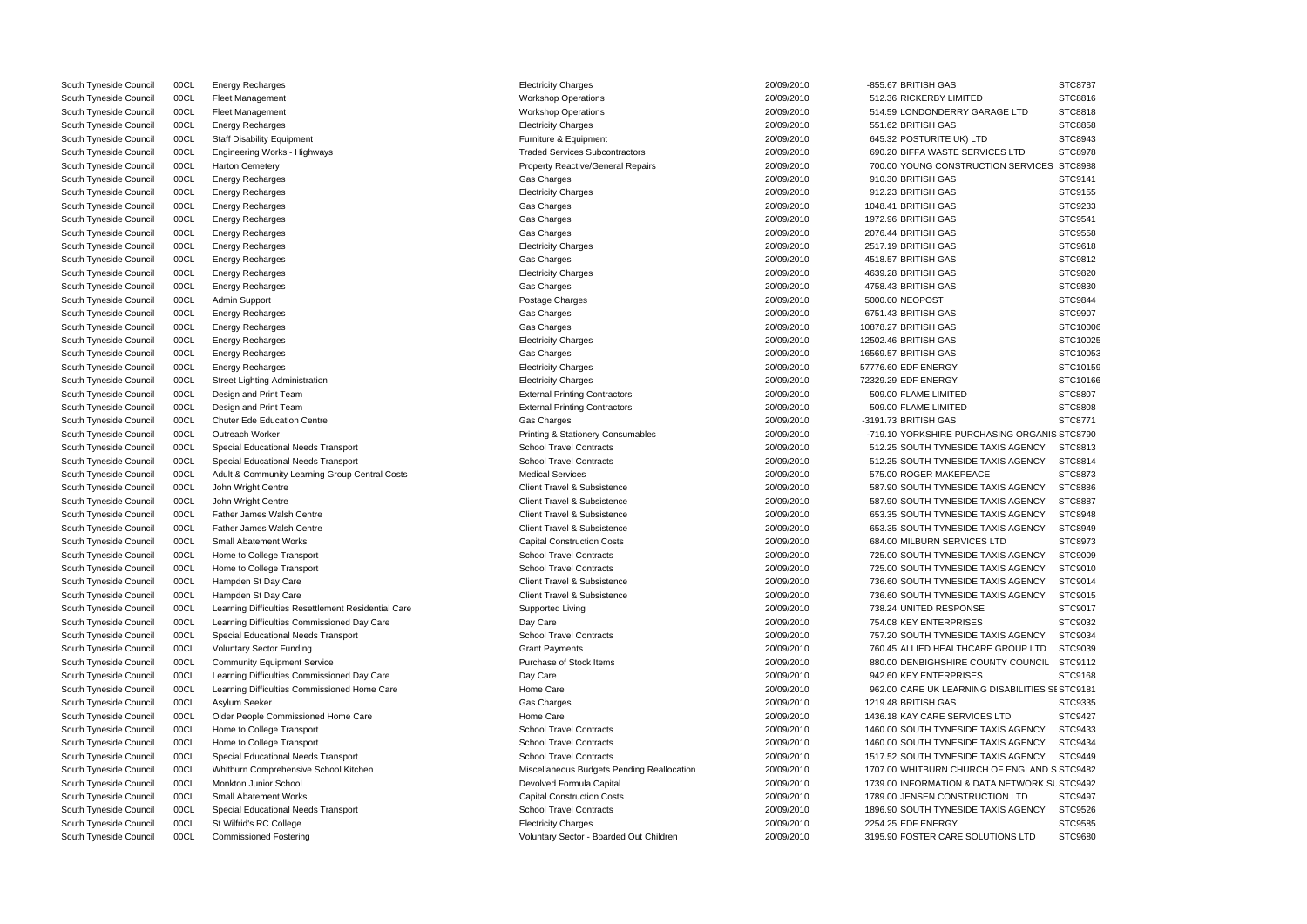| South Tyneside Council | 00CL | <b>Mortimer Community College</b>                      | <b>Electricity Charges</b>                   | 20/09/2010 | 3254.11 EDF ENERGY                             | STC9683        |
|------------------------|------|--------------------------------------------------------|----------------------------------------------|------------|------------------------------------------------|----------------|
| South Tyneside Council | 00CL | <b>Commissioned Fostering</b>                          | Voluntary Sector - Boarded Out Children      | 20/09/2010 | 3364.20 FOSTER CARE SOLUTIONS LTD              | STC9695        |
| South Tyneside Council | 00CL | <b>Commissioned Fostering</b>                          | Voluntary Sector - Boarded Out Children      | 20/09/2010 | 3364.20 FOSTER CARE SOLUTIONS LTD              | STC9696        |
| South Tyneside Council | 00CL | <b>Commissioned Fostering</b>                          | Voluntary Sector - Boarded Out Children      | 20/09/2010 | 3364.20 FOSTER CARE SOLUTIONS LTD              | STC9697        |
| South Tyneside Council | 00CL | <b>Hedworthfield Primary School</b>                    | <b>Fixtures &amp; Fittings</b>               | 20/09/2010 | 3450.00 HOMEFAIR BLINDS LTD                    | STC9707        |
| South Tyneside Council | 00CL | Older People Commissioned Nursing Care                 | Nursing Care Respite In Borough              | 20/09/2010 | 3483.60 ASHBOURNE PLC                          | STC9713        |
| South Tyneside Council | 00CL | <b>Commissioned Fostering</b>                          | Voluntary Sector - Boarded Out Children      | 20/09/2010 | 3551.10 FOSTER CARE SOLUTIONS LTD              | STC9720        |
| South Tyneside Council | 00CL | <b>Commissioned Fostering</b>                          | Voluntary Sector - Boarded Out Children      | 20/09/2010 | 3738.00 FOSTER CARE SOLUTIONS LTD              | STC9739        |
| South Tyneside Council | 00CL | <b>Commissioned Fostering</b>                          | Voluntary Sector - Boarded Out Children      | 20/09/2010 | 3738.00 FOSTER CARE SOLUTIONS LTD              | STC9740        |
| South Tyneside Council | 00CL | <b>Commissioned Fostering</b>                          | Voluntary Sector - Boarded Out Children      | 20/09/2010 | 3738.00 FOSTER CARE SOLUTIONS LTD              | STC9741        |
| South Tyneside Council | 00CL | St Joseph's RC Comprehensive School                    | <b>Electricity Charges</b>                   | 20/09/2010 | 5575.35 EDF ENERGY                             | STC9866        |
| South Tyneside Council | 00CL | 2 Year Old Pilot                                       | <b>Voluntary Sector</b>                      | 20/09/2010 | 7372.00 JARROW DAY NURSERY                     | STC9943        |
| South Tyneside Council | 00CL | Learning Difficulties Commissioned Home Care           | Home Care                                    | 20/09/2010 | 9767.44 KAY CARE SERVICES LTD                  | <b>STC9987</b> |
| South Tyneside Council | 00CL | Adoption                                               | Foster Carers Other Fees & Expenses          | 20/09/2010 | 10456.00 YORKSHIRE ADOPTION AGENCY LTI STC9999 |                |
| South Tyneside Council | 00CL | <b>Voluntary Sector Funding</b>                        | <b>Voluntary Sector</b>                      | 20/09/2010 | 12501.00 BLISS-ABILITY                         | STC10024       |
| South Tyneside Council | 00CL | Out of Area Placements                                 | Voluntary Sector - Boarded Out Children      | 20/09/2010 | 15057.01 NORTHUMBERLAND COUNTY COUN STC10044   |                |
| South Tyneside Council | 00CL | <b>Hedworthfield Primary School</b>                    | <b>Agency Staff</b>                          | 20/09/2010 | 21458.00 GATESHEAD PCT                         | STC10074       |
| South Tyneside Council | 00CL | Provision of Milk                                      | <b>School Milk</b>                           | 20/09/2010 | 27419.87 ROCK FARM DAIRY LTD                   | STC10096       |
| South Tyneside Council | 00CL | Factory Units Tyne & Wear Economic Development Company | <b>Electricity Charges</b>                   | 20/09/2010 | -2853.28 BRITISH GAS                           | STC8772        |
| South Tyneside Council | 00CL | Foreshore Regeneration                                 | <b>Capital Enhancement Costs</b>             | 20/09/2010 | 500.00 NORTHUMBRIAN WATER LIMITED              | STC8795        |
| South Tyneside Council | 00CL | Simonside Project                                      | Furniture & Equipment                        | 20/09/2010 | 510.00 PROMOTION PRODUCTS LTD                  | STC8811        |
| South Tyneside Council | 00CL | South Tyneside Means Business                          | Venue Hire                                   | 20/09/2010 | 657.06 THE CUSTOMS HOUSE GREEN ROOI STC8951    |                |
| South Tyneside Council | 00CL | Strategic and Regulatory Administration                | Postage Charges                              | 20/09/2010 | 755.00 NEOPOST FINANCE LIMITED                 | STC9033        |
|                        | 00CL | St Aloysius RC Infants School                          | Schools Maintenance Non                      | 20/09/2010 | 788.00 CONTROLLED DETECTION SERVICE: STC9055   |                |
| South Tyneside Council |      |                                                        |                                              | 20/09/2010 | 803.63 BRITISH GAS                             | STC9068        |
| South Tyneside Council | 00CL | Factory Units Tyne & Wear Economic Development Company | <b>Electricity Charges</b>                   | 20/09/2010 |                                                |                |
| South Tyneside Council | 00CL | <b>Factory Units</b>                                   | Security of Assets/Alarms Mainten            |            | 1017.96 DELTA ONE SECURITY LTD                 | STC9223        |
| South Tyneside Council | 00CL | <b>Hadrian Primary School</b>                          | <b>Property Planned Maintenance</b>          | 20/09/2010 | 1060.20 DELTA ONE SECURITY LTD                 | STC9239        |
| South Tyneside Council | 00CL | Temple Park Centre Vending                             | Vending Machine Stock                        | 20/09/2010 | 1098.64 G & J CAMPBELL                         | STC9274        |
| South Tyneside Council | 00CL | <b>Factory Units</b>                                   | <b>Property Reactive/General Repairs</b>     | 20/09/2010 | 1147.49 THE PIPE SURGEON                       | STC9288        |
| South Tyneside Council | 00CL | <b>Temple Park Centre</b>                              | <b>Cleaning Charges</b>                      | 20/09/2010 | 1310.95 BRENNTAG UK LIMITED                    | STC9382        |
| South Tyneside Council | 00CL | Libraries Admin                                        | Subscriptions                                | 20/09/2010 | 1356.80 CENGAGE LEARNING SERVICES              | STC9395        |
| South Tyneside Council | 00CL | Hadrian Primary School                                 | <b>Property Planned Maintenance</b>          | 20/09/2010 | 1368.00 DELTA ONE SECURITY LTD                 | STC9399        |
| South Tyneside Council | 00CL | Foreshores                                             | <b>Property Reactive/General Repairs</b>     | 20/09/2010 | 1400.00 AQUAJET DRAINAGE                       | STC9419        |
| South Tyneside Council | 00CL | Libraries Admin                                        | Subscriptions                                | 20/09/2010 | 1621.80 CENGAGE LEARNING SERVICES              | STC9470        |
| South Tyneside Council | 00CL | Libraries Admin                                        | Subscriptions                                | 20/09/2010 | 2761.30 CENGAGE LEARNING SERVICES              | STC9643        |
| South Tyneside Council | 00CL | <b>Tyne Gateway</b>                                    | Capital Advisors & Consultants Fees          | 20/09/2010 | 6848.52 TURNER & TOWNSEND                      | <b>STC9908</b> |
| South Tyneside Council | 00CL | Warm Zone South Tyneside                               | Capital Enhancement non Council Property     | 20/09/2010 | 13209.68 KNW LIMITED                           | STC10032       |
| South Tyneside Council | 00CL | <b>Economic Regeneration Balance Sheet</b>             | <b>Creditors Child Care Salary Sacrifice</b> | 20/09/2010 | 23144.24 RSM TENON                             | STC10080       |
| South Tyneside Council | 00CL | Landreth Estate & Community Areas Cleaning             | <b>Property Reactive/General Repairs</b>     | 20/09/2010 | 650.00 CLEAN - IT-UK                           | STC8945        |
| South Tyneside Council | 00CL | Housing Revenue Account Balance Sheet                  | ST Homes Invoice Holding Account             | 20/09/2010 | -28515.64 SOUTH TYNESIDE HOMES                 | STC8766        |
| South Tyneside Council | 00CL | Housing Revenue Account Balance Sheet                  | ST Homes Invoice Holding Account             | 20/09/2010 | 106704.18 SOUTH TYNESIDE HOMES                 | STC10176       |
| South Tyneside Council | 00CL | Housing Revenue Account Balance Sheet                  | ST Homes Invoice Holding Account             | 20/09/2010 | 969538.95 SOUTH TYNESIDE HOMES                 | STC10201       |
| South Tyneside Council | 00CL | Middlefield's Depot                                    | <b>Telephone Charges</b>                     | 21/09/2010 | 548.00 BRITISH TELECOM PLC                     | STC8845        |
| South Tyneside Council | 00CL | <b>Waste Disposal</b>                                  | Waste Disposal Contract                      | 21/09/2010 | 855.00 REIVERS REPROCESSING LIMITED            | STC9106        |
| South Tyneside Council | 00CL | Middlefield's Depot                                    | <b>Property Planned Maintenance</b>          | 21/09/2010 | 1010.00 AINSCOUGH CRANE HIRE                   | STC9220        |
| South Tyneside Council | 00CL | Market                                                 | Furniture & Equipment                        | 21/09/2010 | 1068.00 ALAN FAIRBAIRN                         | STC9240        |
| South Tyneside Council | 00CL | <b>Waste Disposal</b>                                  | Waste Disposal Contract                      | 21/09/2010 | 1080.00 REIVERS REPROCESSING LIMITED           | STC9254        |
| South Tyneside Council | 00CL | Debt Administration Charges                            | <b>Financial Advisors</b>                    | 21/09/2010 | 1500.00 SECTOR TREASURY SERVICES LTD STC9444   |                |
| South Tyneside Council | 00CL | Fleet Management                                       | <b>Workshop Operations</b>                   | 21/09/2010 | 1520.57 GOTTS TECHINICAL SERVICES              | STC9450        |
| South Tyneside Council | 00CL | Waste Disposal                                         | Waste Disposal Contract                      | 21/09/2010 | 1710.00 REIVERS REPROCESSING LIMITED           | STC9483        |
| South Tyneside Council | 00CL | Telephones                                             | Residential Care Dementia Out of Borough     | 21/09/2010 | 1848.60 SEYMOUR HOUSE                          | STC9512        |
| South Tyneside Council | 00CL | <b>Register of Electors</b>                            | <b>Printing &amp; Stationery Consumables</b> | 21/09/2010 | 2673.89 CFH TOTAL DOCUMENT MANAGEME STC9635    |                |
| South Tyneside Council | 00CL | <b>Waste Disposal</b>                                  | Waste Disposal Contract                      | 21/09/2010 | 3712.55 H W MARTIN WASTE LIMITED               | STC9736        |
| South Tyneside Council | 00CL | Engineering Works - Highways                           | <b>Traded Services Subcontractors</b>        | 21/09/2010 | 4623.79 MARSHALLS MONO LTD                     | STC9819        |
| South Tyneside Council | 00CL | BT Unitary Charge Recharges                            | <b>BTST Limited Unitary Charge</b>           | 21/09/2010 | 1250416.06 BT GLOBAL SERVICES                  | STC10202       |
| South Tyneside Council | 00CL | Asylum Seeker Families                                 | Service Contracts & Supplies                 | 21/09/2010 | 514.80 CITY OF SUNDERLAND                      | STC8819        |
| South Tyneside Council | 00CL | Older People Commissioned Home Care                    | Home Care                                    | 21/09/2010 | 560.00 SEAWAYS GUEST HOUSE                     | STC8862        |
|                        |      |                                                        |                                              |            |                                                |                |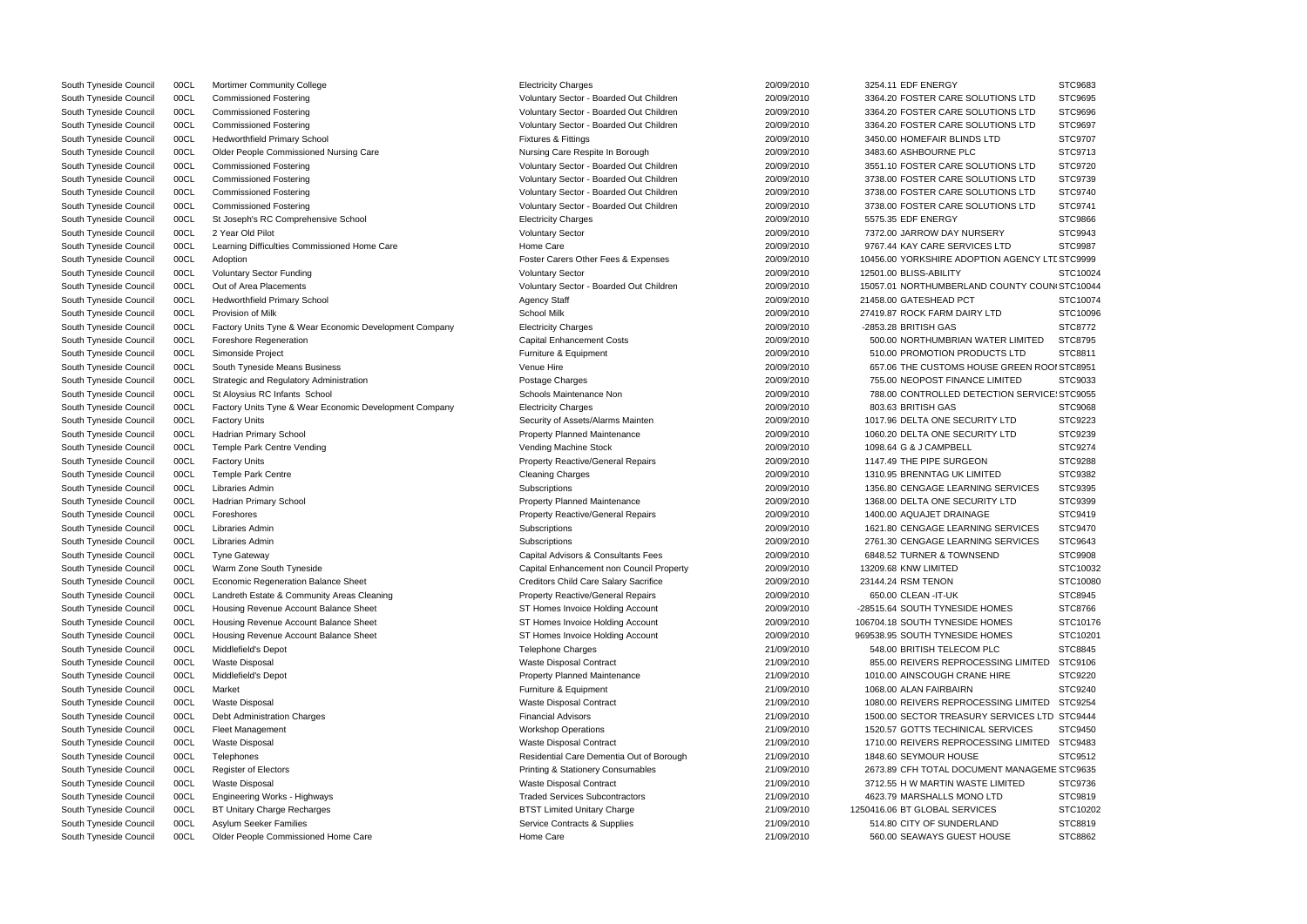South Tyneside Council COCL Older People Commissioned Nursing Care Nursing Care Nursing Care Dementia Out of Borough 21/09/2010 1198.80 BARCHESTER HEALTHCARE HOMES STC9329 South Tyneside Council COCL Older People Commissioned Nursing Care Nursing Care Nursing Care Out of Borough 21/09/2010 1619.76 ASHINGTON GRANGE NURSING HON STC9469 South Tyneside Council COCL Physical Disabilities Commissioned Nursing Care Nursing Care Nursing Care Nursing Care Out of Borough 21/09/2010 1871.52 STANTON LODGE NEURODISABILITY STC9523 South Tyneside Council 00CL Aiming High for Disabled Children **Private Contractor** Private Contractor 21/09/2010 646.40 ST CUTHBERTS CARE STC8944 South Tyneside Council 00CL Older People Commissioned Residential Care Net and Residential Care Residential Care Out of Borough 21/09/2010 697.92 CASTLE VIEW STC8982 South Tyneside Council 00CL Older People Commissioned Nursing Care Nursing Care Nursing Care Out of Borough 21/09/2010 812.76 ST OSWALDS CARE HOME STC9074 South Tyneside Council 00CL Older People Commissioned Nursing Care Nursing Care Nursing Care Out of Borough 21/09/2010 885.88 BEECHCROFT NURSING HOME STC9117 South Tyneside Council 00CL Older People Commissioned Nursing Care Nursing Care Nursing Care Dementia Out of Borough 21/09/2010 895.68 WASHINGTON LODGE STC9118 South Tyneside Council 00CL Older People Commissioned Residential Care Nesidential Care Residential Care Out of Borough 21/09/2010 914.76 OFFMORE FARM HOUSE STC9156 South Tyneside Council 00CL Older People Commissioned Residential Care Mesidential Care Residential Care Out of Borough 21/09/2010 932.32 APPLE TREE GRANGE STC9163 South Tyneside Council 00CL Older People Commissioned Nursing Care Nursing Care Nursing Care Out of Borough 21/09/2010 939.80 DONWELL HOUSE NURSING HOME STC9166 South Tyneside Council 00CL Older People Commissioned Residential Care Net and Residential Care Residential Care Out of Borough 21/09/2010 942.64 SOUTHERN CROSS STC9169 South Tyneside Council 00CL Older People Commissioned Residential Care Network Residential Care Dementia Out of Borough 21/09/2010 956.00 KAYCARE SERVICES LTD STC9175 South Tyneside Council 00CL Older People Commissioned Residential Care Residential Care Residential Care Residential Care Residential Care Residential Care Out of Borough 21/09/2010 1038.80 SOUTHERN CROSS HEALTHCARE GI STC South Tyneside Council 00CL Older People Commissioned Nursing Care Nursing Care Nursing Care Out of Borough 21/09/2010 1041.80 WALLDENE COURT NURSING HOME STC9232 South Tyneside Council 00CL Older People Commissioned Residential Care Residential Care Residential Care Residential Care Residential Care Residential Care Residential Care Out of Borough 21/09/2010 1101.60 QUORN ORCHARDS South Tyneside Council 00CL Older People Commissioned Residential Care Residential Care Residential Care Dut of Borough 21/09/2010 1111.36 THE TUDORS STC9281 South Tyneside Council 00CL Older People Commissioned Residential Care Mesidential Care Residential Care Residential Care Out of Borough 21/09/2010 1135.84 WELLBURN CARE HOMES LTD STC9286 South Tyneside Council 00CL Older People Commissioned Residential Care Mesidential Care Residential Care Residential Care Out of Borough 21/09/2010 1138.80 VALLEY VIEW CARE HOME STC9287 South Tyneside Council 00CL Older People Commissioned Residential Care Nesidential Care Residential Care Residential Care Out of Borough 21/09/2010 1153.44 ST MARTINS CARE LTD STC9298 South Tyneside Council 00CL Older People Commissioned Residential Care Net and Residential Care Residential Care Residential Care Out of Borough 21/09/2010 1170.80 FIELDVIEW RESIDENTIAL STC9305 South Tyneside Council 00CL Older People Commissioned Residential Care Nesidential Care Residential Care Out of Borough 21/09/2010 1171.72 FERGUSON LODGE STC9306 South Tyneside Council 00CL Older People Commissioned Nursing Care Nursing Care Nursing Care Out of Borough 21/09/2010 1185.60 ALBANY CARE HOME STC9311 South Tyneside Council 00CL Older People Commissioned Residential Care Nester Residential Care Residential Care Out of Borough 21/09/2010 1185.64 DOVECOTE CARE HOME STC9312 South Tyneside Council 00CL Adults Duty Team **Mortuary Services** 21/09/2010 1189.07 PETER JOHNSON FUNERALS LTD STC9314 South Tyneside Council 00CL Older People Commissioned Residential Care Network Residential Care Dementia Out of Borough 21/09/2010 1191.52 WINNIE CARE (ASHLEA COURT) STC9316 South Tyneside Council 00CL Community Equipment Service **Purchase of Stock Items** 21/09/2010 1213.00 THE CHAIR SHOP STC9332 South Tyneside Council 00CL Older People Commissioned Residential Care Mesidential Care Residential Care Residential Care Out of Borough 21/09/2010 1217.04 SOUTHERN CROSS HEALTHCARE STC9333 South Tyneside Council 00CL Older People Commissioned Residential Care Net Residential Care Residential Care Residential Care Out of Borough 21/09/2010 1235.96 GAINFORD CARE HOMES LTD. STC9344 South Tyneside Council 00CL Older People Commissioned Residential Care Residential Care Residential Care Residential Care Out of Borough 21/09/2010 1239.40 IDEAL CARE (NORTH) LTD STC9345 South Tyneside Council 00CL Older People Commissioned Nursing Care Nursing Care Nursing Care Out of Borough 21/09/2010 1254.12 SCARBOROUGH COURT STC9349 South Tyneside Council 00CL Older People Commissioned Residential Care Mesidential Care Residential Care Out of Borough 21/09/2010 1262.04 WHITEFRIARS HOME STC9357 South Tyneside Council 00CL Older People Commissioned Residential Care Net Residential Care Residential Care Residential Care Residential Care Out of Borough 21/09/2010 1300.28 KINGS COTTAGE CARE HOME STC9379 South Tyneside Council 00CL Older People Commissioned Residential Care Mesidential Care Residential Care Out of Borough 21/09/2010 1304.28 HOLMLEA CARE HOME STC9380 South Tyneside Council 00CL Older People Commissioned Nursing Care Nursing Care Nursing Care Out of Borough 21/09/2010 1310.80 ST MARKS COURT NURSING HOME STC9381 South Tyneside Council 00CL Older People Commissioned Nursing Care Nursing Care Nursing Care Out of Borough 21/09/2010 1337.20 EUROPEAN CARE ENGLAND LTD STC9389 South Tyneside Council 00CL Older People Commissioned Residential Care Mesidential Care Residential Care Out of Borough 21/09/2010 1355.64 BROCKWELL COURT STC9394 South Tyneside Council 00CL Older People Commissioned Residential Care Residential Care Residential Care Out of Borough 21/09/2010 1360.56 POTENSIAL LIMITED STC9397 South Tyneside Council 00CL Older People Commissioned Residential Care Residential Care Residential Care Residential Care Residential Care Dementia Out of Borough 21/09/2010 1366.80 HELEN MCARDLE CARE STC9398 South Tyneside Council 00CL Older People Commissioned Nursing Care Residential Care Out of Borough 21/09/2010 1368.91 CHARLTON COURT NURSING HOME STC9400 South Tyneside Council 00CL Community Equipment Service **Purchase of Stock Items** 21/09/2010 1372.57 MOUNTWAY LTD STC9405 South Tyneside Council 00CL Older People Commissioned Residential Care Network Residential Care Dementia Out of Borough 21/09/2010 1385.12 HADRIAN PARK CARE HOME STC9408 South Tyneside Council 00CL Physical Disabilities Commissioned Residential Care Residential Care Residential Care Residential Care Out of Borough 21/09/2010 1458.24 GAILEY LODGE STC9432 South Tyneside Council 00CL EU Financial Inclusion Carrier Venue Hire 21/09/2010 1521.00 THE CUSTOMS HOUSE STC9451 South Tyneside Council 00CL Older People Commissioned Residential Care Net and Residential Care Residential Care Residential Care Out of Borough 21/09/2010 1539.76 ST ANDREWS HOMES LTD STC9454 South Tyneside Council 00CL Mental Health Commissioned Residential Care Network Residential Care Residential Care Residential Care Residential Care Out of Borough 21/09/2010 1557.24 WINDSOR COURT CARE HOME STC9455 South Tyneside Council 00CL Older People Commissioned Residential Care Residential Care Residential Care Residential Care Residential Care Out of Borough 21/09/2010 1599.00 SOUTHERN CROSS HEALTHCARE STC9464 South Tyneside Council 00CL Older People Commissioned Nursing Care Nursing Care Nursing Care Dementia Out of Borough 21/09/2010 1613.40 HOLLYBERRY CARE LTD STC9467 South Tyneside Council 00CL Community Equipment Service **Purchase of Stock Items** 21/09/2010 1700.00 BCA DIRECT LTD STC9481 South Tyneside Council 00CL Physical Disabilities Commissioned Residential Care Residential Care Residential Care Residential Care Out of Borough 21/09/2010 1767.20 CORNERSTONE QUALITY CARE STC9496 South Tyneside Council 00CL Older People Commissioned Residential Care Net and Residential Care Residential Care Out of Borough 21/09/2010 1812.20 THE HOLY CROSS STC9502 South Tyneside Council 00CL Older People Commissioned Residential Care Mesidential Care Residential Care Residential Care Out of Borough 21/09/2010 1831.24 BARCHESTER HEALTHCARE LTD STC9508 South Tyneside Council 00CL Learning Difficulties Commissioned Residential Care Residential Care Residential Care Out of Borough 21/09/2010 1835.24 LINKAGE COLLEGE STC9510 South Tyneside Council 00CL Mental Health Commissioned Residential Care Residential Care Residential Care Residential Care Residential Care Residential Care Residential Care Out of Borough 21/09/2010 1913.60 BROADREACH HOU South Tyneside Council 00CL Older People Commissioned Residential Care Net Care Residential Care Out of Borough 21/09/2010 1963.60 SLW LIMITED STC9539 South Tyneside Council 00CL Older People Commissioned Nursing Care Nursing Care Nursing Care Dementia Out of Borough 21/09/2010 1984.88 ABBEY CARE VILLAGE STC9544

South Tyneside Council COCL St Oswald's RC Primary School 21/09/2010 21/09/2010 560.00 SCHNEIDER ELECTRIC BUILDINGS USTC8860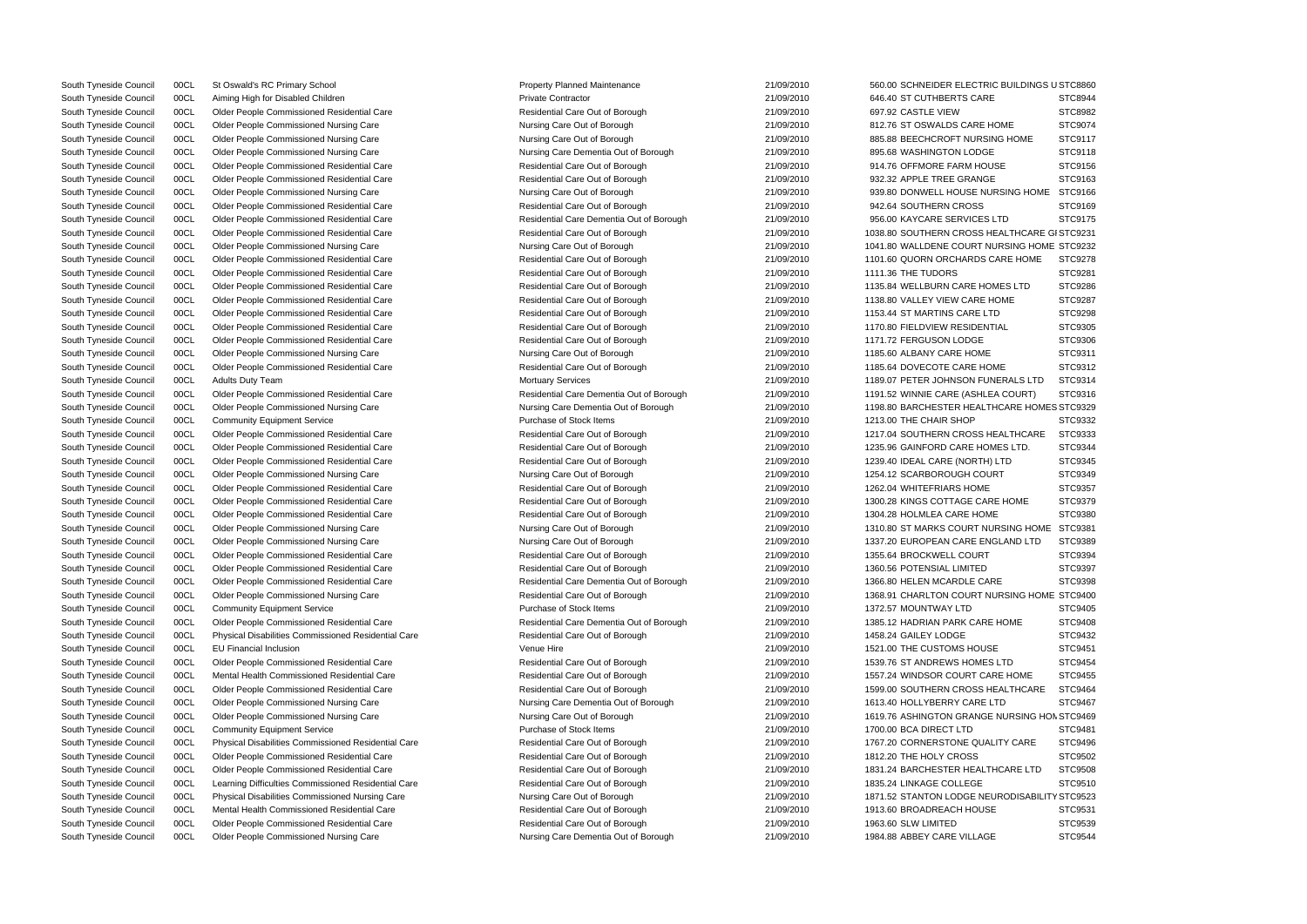South Tyneside Council 00CL Learning Difficulties Commissioned Residential Care Residential Care Out of Borough 21/09/2010 2023.24 CARE OUTREACH STC9554 South Tyneside Council 00CL Learning Difficulties Commissioned Residential Care Residential Care Residential Care Out of Borough 21/09/2010 2039.28 JC CARE PLC South Tyneside Council 00CL Older People Commissioned Residential Care Residential Care Residential Care Residential Care Residential Care Residential Care Out of Borough 21/09/2010 2043.68 ASPIRE HEALTHCAR South Tyneside Council 00CL Learning Difficulties Commissioned Residential Care Residential Care Residential Care Residential Care Residential Care Out of Borough 21/09/2010 21/09/2010 2142.20 ROCHELL HOUSE RE South Tyneside Council 00CL First Steps Community Development Crant Carrier Council Crant Payments Crant Payments 21/09/2010 2200.00 PP TRAINING LTD South Tyneside Council 00CL Older People Commissioned Residential Care **Residential Care** Residential Care Residential Care Residential Care Residential Care Out of Borough 21/09/2010 2226.72 GLENHOLME HOUSE South Tyneside Council 00CL Learning Difficulties Commissioned Nursing Care Nursing Care Nursing Care Out of Borough 21/09/2010 2252.40 ORCHARD VALE TRUST STEPS South Tyneside Council 00CL Learning Difficulties Commissioned Residential Care Residential Care Residential Care Out of Borough 21/09/2010 2263.60 OAK LODGE South Tyneside Council 00CL Older People Commissioned Residential Care Residential Care Residential Care Residential Care Residential Care Residential Care Residential Care Out of Borough 21/09/2010 2318.40 HAVENDENE RESID South Tyneside Council 00CL First Steps Community Development Crant Carrier Council Crant Payments Carrier Carrier Carrier 21/09/2010 2400.00 PP TRAINING LTD South Tyneside Council 00CL Learning Difficulties Commissioned Residential Care Residential Care Residential Care Out of Borough 21/09/2010 2506.68 STONEHAVEN South Tyneside Council 00CL Older People Commissioned Residential Care Residential Care Residential Care Residential Care Residential Care Residential Care Residential Care Out of Borough 21/09/2010 2523.92 PRINCESS HOUSE South Tyneside Council 00CL Older People Commissioned Residential Care **Residential Care Residential Care Residential Care** Residential Care Residential Care Out of Borough 21/09/2010 2558.28 EIGHTON LODGE RE South Tyneside Council 00CL Older People Commissioned Residential Care Residential Care Residential Care Residential Care Residential Care Residential Care Out of Borough 21/09/2010 2632.48 HIGHCLIFFE CARE C South Tyneside Council 00CL Commissioned Fostering CORP COMPUTERTS CARE Voluntary Sector - Boarded Out Children 21/09/2010 2683.33 ST CUTHBERTS CAR South Tyneside Council 00CL Older People Commissioned Residential Care Residential Care Residential Care Residential Care Residential Care Residential Care Residential Care Residential Care Residential Care Residential Car South Tyneside Council 00CL Learning Difficulties Commissioned Residential Care Residential Care Residential Care Residential Care Residential Care Residential Care Out of Borough 21/09/2010 2782.00 EASTCLIFFE RESIDEI South Tyneside Council 00CL Physical Disabilities Commissioned Residential Care Residential Care Residential Care Residential Care Residential Care Out of Borough 21/09/2010 2847.44 FAYCROFT RESIDEN South Tyneside Council 00CL Older People Commissioned Nursing Care Nursing Care Nursing Care Out of Borough 21/09/2010 3110.92 ALDERWOOD South Tyneside Council 00CL Commissioned Fostering values and voluntary Sector - Boarded Out Children 21/09/2010 3144.95 FOSTERING SOLUTION South Tyneside Council 00CL Commissioned Fostering Commissioned Fostering Voluntary Sector - Boarded Out Children 21/09/2010 3144.95 FOSTERING SOLUTIONS South Tyneside Council 00CL Commissioned Fostering values and voluntary Sector - Boarded Out Children 21/09/2010 3302.43 FOSTER CARE SOLU South Tyneside Council 00CL Learning Difficulties Commissioned Nursing Care Nursing Care Nursing Care Out of Borough 21/09/2010 3366.08 THE HOSPITALLER O South Tyneside Council 00CL Learning Difficulties Commissioned Residential Care Residential Care Residential Care Residential Care Residential Care In Borough 21/09/2010 3369.12 J BEST South Tyneside Council 00CL Mental Health Commissioned Nursing Care Nursing Care Nursing Care Out of Borough 21/09/2010 3411.48 RANVILLES CARE HC South Tyneside Council 00CL Older People Commissioned Residential Care Residential Care Residential Care Out of Borough 21/09/2010 3468.48 ST CUTHBERTS CAR South Tyneside Council 00CL Commissioned Fostering **Commissioned Fostering** Voluntary Sector - Boarded Out Children 21/09/2010 3476.34 FOSTER CARE SOLU South Tyneside Council 00CL Commissioned Fostering values and voluntary Sector - Boarded Out Children 21/09/2010 3476.34 FOSTER CARE SOLU South Tyneside Council 00CL Commissioned Fostering values and voluntary Sector - Boarded Out Children 21/09/2010 3476.34 FOSTER CARE SOLU South Tyneside Council 00CL Learning Difficulties Commissioned Residential Care Residential Care Residential Care Residential Care Residential Care Out of Borough 21/09/2010 3523.40 HAYFIELD South Tyneside Council 00CL Commissioned Fostering variable voluntary Sector - Boarded Out Children 21/09/2010 3554.77 FOSTERING SOLUTIONS South Tyneside Council 00CL Commissioned Fostering **South Access 21/09/2010** 21/09/2010 3669.47 FOSTER CARE SOLU South Tyneside Council 00CL First Steps Community Development Crant Cases and Crant Payments Crant Payments 21/09/2010 3800.00 PP TRAINING LTD South Tyneside Council 00CL Commissioned Fostering **Commissioned Fostering** Voluntary Sector - Boarded Out Children 21/09/2010 3862.60 FOSTER CARE SOLU South Tyneside Council 00CL Commissioned Fostering Commissioned Fostering Voluntary Sector - Boarded Out Children 21/09/2010 3862.60 FOSTER CARE SOLUTIONS LTD STEP CARE SOLUTIONS LTD STEP CARE SOLUTIONS LTD STEP CARE SOLUT South Tyneside Council 00CL Commissioned Fostering **South Access 21/09/2010** 3862.60 FOSTER CARE SOLUTIONS Voluntary Sector - Boarded Out Children 21/09/2010 3862.60 FOSTER CARE SOLUTIONS 2010 South Tyneside Council 00CL Mental Health Commissioned Residential Care Residential Care Residential Care Residential Care Residential Care Residential Care Out of Borough 21/09/2010 3904.92 SANCTUARY HEALTH South Tyneside Council 00CL Physical Disabilities Commissioned Nursing Care Nursing Care Nursing Care Out of Borough 21/09/2010 4047.40 STEPPING STONES R South Tyneside Council 00CL Mental Health Commissioned Residential Care Residential Care Residential Care Residential Care Residential Care Out of Borough 21/09/2010 4200.00 WINSTON HOUSE South Tyneside Council 00CL Physical Disabilities Commissioned Residential Care Residential Care Residential Care Out of Borough 21/09/2010 4421.20 HENSHAWS SOCIETY South Tyneside Council 00CL Learning Difficulties Commissioned Residential Care Residential Care Out of Borough 21/09/2010 4492.67 CARELINE LIFESTYLI South Tyneside Council 00CL Mental Health Commissioned Residential Care **Residential Care Residential Care Residential Care** Residential Care Out of Borough 21/09/2010 4524.76 CARE CONSORTIUM South Tyneside Council 00CL First Steps Community Development Crant Carrier Council Crant Payments Crant Payments 21/09/2010 4800.00 PP TRAINING LTD South Tyneside Council 00CL Learning Difficulties Commissioned Residential Care Residential Care Residential Care Out of Borough 21/09/2010 4854.24 ROYAL BOROUGH OI South Tyneside Council 00CL Learning Difficulties Commissioned Residential Care Residential Care Residential Care Out of Borough 21/09/2010 5014.00 MAPLEVIEW South Tyneside Council 00CL Mental Health Commissioned Nursing Care Nursing Care Nursing Care Out of Borough 21/09/2010 5143.84 BILLINGHAM GRANG South Tyneside Council 00CL Commissioned Fostering values of the Voluntary Sector - Boarded Out Children 21/09/2010 5366.57 ST CUTHBERTS CAR South Tyneside Council 00CL Physical Disabilities Commissioned Nursing Care Nursing Care Nursing Care Out of Borough 21/09/2010 5641.88 ELSWICK HALL NEUR South Tyneside Council 00CL Learning Difficulties Commissioned Residential Care Residential Care Residential Care Residential Care Residential Care Residential Care Out of Borough 21/09/2010 6586.04 ESPA LTD South Tyneside Council 00CL Learning Difficulties Commissioned Residential Care Residential Care Residential Care Dut of Borough 21/09/2010 6657.60 CARE VILLAGE South Tyneside Council 00CL Learning Difficulties Commissioned Nursing Care Nursing Care Nursing Care Out of Borough 21/09/2010 6696.40 CHAD South Tyneside Council 00CL Learning Difficulties Commissioned Residential Care Residential Care Out of Borough 21/09/2010 7142.20 DURHAM CARELINE South Tyneside Council 00CL Physical Disabilities Commissioned Nursing Care Nursing Care Nursing Care Out of Borough 21/09/2010 7152.64 BAWI HOMES LTD South Tyneside Council 00CL Older People Commissioned Residential Care Residential Care Residential Care Residential Care Residential Care Residential Care Out of Borough 21/09/2010 7153.84 DAVID LEWIS CENTR South Tyneside Council 00CL Physical Disabilities Commissioned Residential Care Residential Care Residential Care Residential Care Residential Care Out of Borough 21/09/2010 7210.00 PEMBROKE COURT C South Tyneside Council 00CL Learning Difficulties Commissioned Residential Care Residential Care Residential Care Residential Care Residential Care Residential Care Out of Borough 21/09/2010 7538.24 ORCHARD HOUSE

|                         | 31 U 9004<br>STC9555 |
|-------------------------|----------------------|
|                         |                      |
| E                       | STC9556              |
| S. CARE                 | STC9567<br>STC9573   |
|                         | STC9582              |
|                         |                      |
| IST                     | STC9584              |
|                         | STC9586              |
| <b>NTIAL HOME</b>       | STC9593              |
|                         | STC9605              |
|                         | STC9616              |
|                         | STC9620              |
| ST HOME                 | STC9621              |
| ENTRE                   | STC9631              |
| E                       | STC9636              |
| <b>THCARE</b>           | STC9639              |
| NTIAL                   | STC9645              |
| <b>TIAL</b>             | STC9651              |
|                         | STC9675              |
| ЭNS                     | STC9677              |
| ЭNS                     | STC9678              |
| <b>TIONS LTD</b>        | STC9688              |
| RDER OF ST JC STC9698   |                      |
|                         | STC9699              |
| ЖE                      | STC9705              |
| E                       | STC9709              |
| <b>TIONS LTD</b>        | STC9710              |
| <b>TIONS LTD</b>        | STC9711              |
| <b>TIONS LTD</b>        | STC9712              |
|                         | STC9717              |
| <b>DNS</b>              | STC9721              |
| <b>TIONS LTD</b>        | STC9732              |
|                         | STC9752              |
| <b>TIONS LTD</b>        | STC9757              |
| <b>TIONS LTD</b>        | STC9758              |
| <b>TIONS LTD</b>        | STC9759              |
| <b>ICARE</b>            | STC9763              |
| RESETTLEMENT STC9769    |                      |
|                         | STC9783              |
| Y FOR BLIND PE STC9804  |                      |
| ES LTD                  | STC9810              |
| LTD                     | STC9813              |
|                         | STC9831              |
| F WINDSOR & M STC9836   |                      |
|                         | STC9847              |
| E CARE CENTRI STC9853   |                      |
| E                       | STC9858              |
| RODISABILITY CI STC9867 |                      |
|                         | STC9900              |
|                         | STC9902              |
|                         | STC9905              |
| LTD                     | STC9923              |
|                         | STC9926              |
| E                       |                      |
|                         | STC9927              |
| CARE HOME               | STC9939              |
|                         | STC9948              |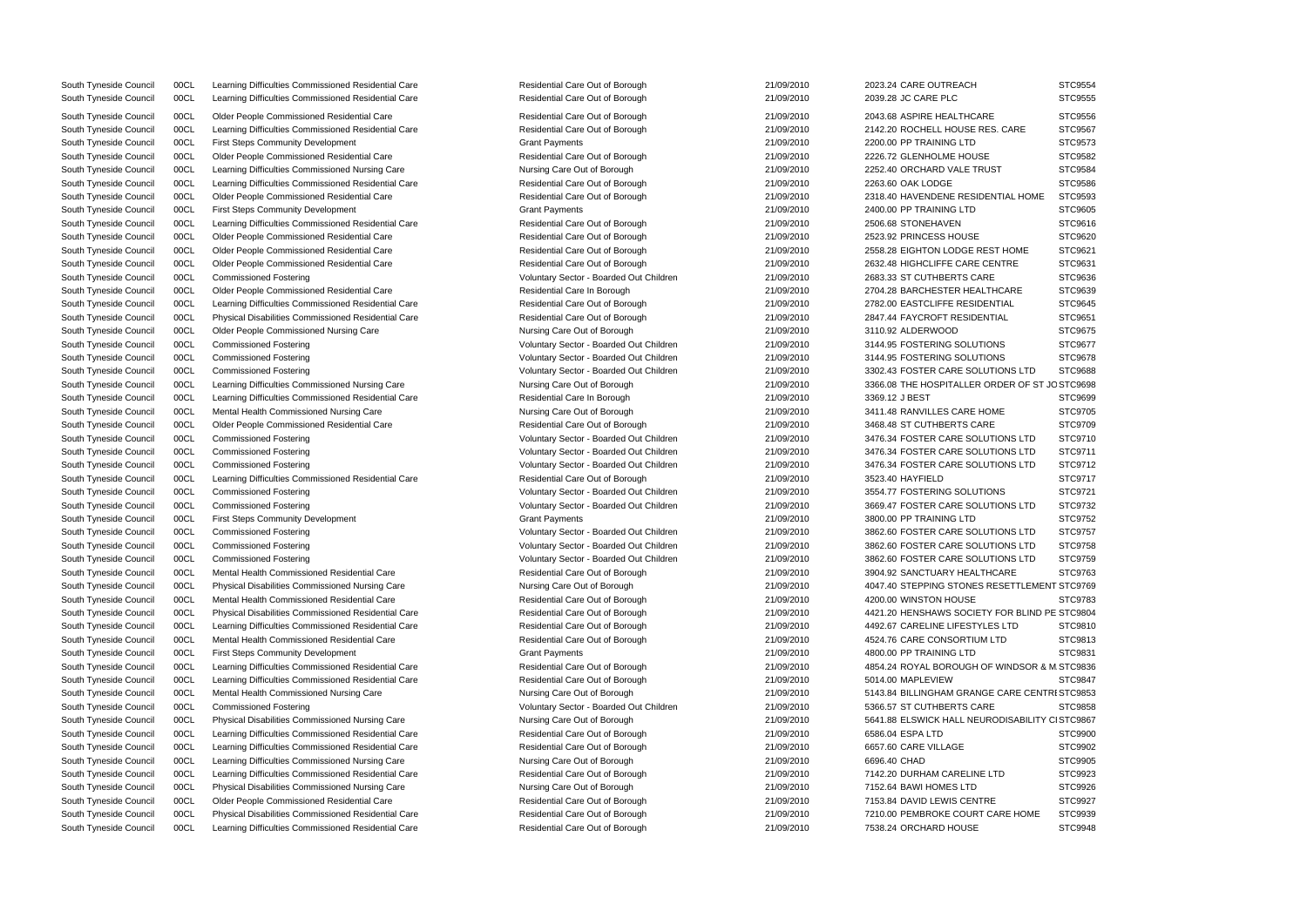South Tyneside Council 00CL Learning Difficulties Commissioned Residential Care Residential Care Residential Care Residential Care Residential Care Out of Borough 21/09/2010 8191.08 DENE HALL- FOUR SEASONS HEALT STC9957

South Tyneside Council 00CL Learning Difficulties Commissioned Nursing Care Nursing Care Out of Borough 8699.20 CASTLEBECK CARE (TEESDALE) LTE STC9963 South Tyneside Council COCL Learning Difficulties Commissioned Nursing Care Mursing Care Nursing Care Out of Borough 21/09/2010 10060.40 CASTLEBECK CARE (TEESDALE) LTE STC9992 South Tyneside Council COCL Learning Difficulties Commissioned Nursing Care Nursing Care Nursing Care Nursing Care Out of Borough 21/09/2010 11945.40 ABBEYMOOR NEURODISABILITY CEI STC10018 South Tyneside Council 00CL Older People Commissioned Residential Care Residential Care ln Borough 21/09/2010 65122.56 HARTON GRANGE RESIDENTIAL CAF STC10164 South Tyneside Council COCL Colder People Commissioned Residential Care Note 2000 Residential Care Reserve Reserve 21/09/2010 75615.95 BEDEWELL GRANGE RES. CARE CEI STC10169 South Tyneside Council 00CL Central Library Property Property Planned Maintenance 21/09/2010 560.00 SCHNEIDER ELECTRIC BUILDINGS USTC8861 South Tyneside Council COCL East Boldon School Pool 21/09 Property Planned Maintenance 21/09/2010 600.00 ASSOCIATED OCCUPATIONAL HYGIE STC8906 South Tyneside Council COCL South Shields Town Hall Property Planned Maintenance 21/09/2010 676.67 SCHNEIDER ELECTRIC BUILDINGS USTC8966 South Tyneside Council 00CL Learning Difficulties Commissioned Residential Care Residential Care Residential Care Residential Care Residential Care Residential Care Residential Care Residential Care Residential Care Out of South Tyneside Council 00CL Learning Difficulties Commissioned Residential Care Residential Care Residential Care Residential Care Residential Care Residential Care Residential Care Residential Care Residential Care Dut of South Tyneside Council 00CL Physical Disabilities Commissioned Nursing Care Nursing Care Nursing Care Out of Borough 21/09/2010 9118.76 CHASE PARK STC9973 South Tyneside Council 00CL Learning Difficulties Commissioned Residential Care Residential Care Residential Care Out of Borough 21/09/2010 9315.88 AUTISM NORTH LTD STC9979 South Tyneside Council 00CL Learning Difficulties Commissioned Residential Care Residential Care Residential Care Residential Care Out of Borough 21/09/2010 9415.40 NORTH EAST AUTISM SOCIETY STC9982 South Tyneside Council 00CL Mental Health Commissioned Residential Care Mesidential Care Residential Care Residential Care Out of Borough 21/09/2010 9772.00 SHERWOOD HOUSE STC9988 South Tyneside Council 00CL Learning Difficulties Commissioned Residential Care Residential Care Residential Care Residential Care Residential Care Residential Care In Borough 21/09/2010 9982.40 POTENSIAL LIMITED STC9990 South Tyneside Council 00CL Older People Commissioned Residential Care Residential Care Residential Care Residential Care Residential Care Residential Care Residential Care Residential Care Residential Care Residential Car South Tyneside Council 00CL Physical Disabilities Commissioned Residential Care Residential Care Residential Care Residential Care Out of Borough 21/09/2010 11562.52 PERCY HEDLEY CENTRE STC10012 South Tyneside Council 00CL Learning Difficulties Commissioned Nursing Care Nursing Care Nursing Care Out of Borough 21/09/2010 11660.76 ORCHARD HOUSE STC10014 South Tyneside Council 00CL Out of Area Placements **COUNCILL COUNCIL COUNCIL COUNCIL COUNCIL** Voluntary Sector 21/09/2010 12000.00 EVOLUTION CHILDREN SERVICES STC10019 South Tyneside Council 00CL Out of Area Placements Computer Council 21/09/2010 12000.00 EVOLUTION CHILDREN SERVICES STC10020 South Tyneside Council 00CL Learning Difficulties Commissioned Nursing Care Nursing Care Nursing Care Out of Borough 21/09/2010 13195.00 CASTLEBECK CARE STC10031 South Tyneside Council 00CL Learning Difficulties Commissioned Residential Care Residential Care Residential Care Out of Borough 21/09/2010 13597.48 BIRCHWOOD BUNGALOW MILBURY (STC10035 South Tyneside Council 00CL Mental Health Commissioned Residential Care Residential Care Residential Care Residential Care Residential Care Residential Care Residential Care Residential Care Residential Care In Borough 21/ South Tyneside Council 00CL Older People Commissioned Residential Care Residential Care Residential Care Residential Care Residential Care Residential Care Residential Care Residential Care Residential Care Residential Car South Tyneside Council 00CL Older People Commissioned Residential Care Residential Care Residential Care Residential Care Residential Care Residential Care Residential Care Residential Care Residential Care Residential Car South Tyneside Council 00CL Learning Difficulties Commissioned Nursing Care Nursing Care Nursing Care Out of Borough 21/09/2010 18289.60 INTERACT CARE LTD STC10059 South Tyneside Council 00CL Older People Commissioned Residential Care **Residential Care** Residential Care Residential Care Residential Care Residential Care Residential Care Residential Care Residential Care Residential C South Tyneside Council 00CL Learning Difficulties Commissioned Residential Care Residential Care Residential Care Residential Care Residential Care Residential Care In Borough 21/09/2010 20422.09 POTENSIAL LIMITED STC10069 South Tyneside Council 00CL Older People Commissioned Residential Care **Residential Care Residential Care Residential Care** Residential Care Residential Care In Borough 21/09/2010 20922.76 THE MEADOWS CARE HOME STC10071 South Tyneside Council 00CL Learning Difficulties Commissioned Residential Care Residential Care Residential Care Out of Borough 21/09/2010 21/09/2010 21/221.20 CARELINE LIFESTYLES LTD STC10072 South Tyneside Council 00CL Learning Difficulties Commissioned Nursing Care Nursing Care Nursing Care Out of Borough 21/09/2010 23280.00 SELF LTD STC10081 South Tyneside Council COCL Colder People Commissioned Residential Care Commissioned Residential Care Residential Care Residential Care Residential Care Residential Care Residential Care Residential Care Residential Care R South Tyneside Council 00CL Older People Commissioned Nursing Care Nursing Care Nursing Care Out of Borough 21/09/2010 27135.55 FALSTONE COURT NURSING STC10093 South Tyneside Council 00CL Older People Commissioned Residential Care **Residential Care** Residential Care Residential Care Residential Care Residential Care Residential Care Residential Care Residential Care Residential C South Tyneside Council COOCL Colder People Commissioned Residential Care Commissioned Residential Care Residential Care Residential Care Residential Care Residential Care Residential Care Residential Care Residential Care South Tyneside Council 00CL Thornhill Park Cannon Care Council Crant Payments Cannon Crant Payments 21/09/2010 29238.33 ST CUTHBERTS CARE STC10101 South Tyneside Council 00CL Older People Commissioned Residential Care Residential Care Residential Care Residential Care Residential Care Residential Care Residential Care Residential Care Residential Care Residential Car South Tyneside Council 00CL Older People Commissioned Residential Care Residential Care Residential Care Residential Care Residential Care Residential Care Residential Care Residential Care Residential Care Residential Car South Tyneside Council 00CL Older People Commissioned Residential Care Residential Care Residential Care Residential Care Residential Care Residential Care Residential Care Residential Care Residential Care Residential Car South Tyneside Council 00CL Mental Health Commissioned Residential Care Residential Care Residential Care Residential Care Residential Care Residential Care Residential Care Residential Care Residential Care Residential Ca South Tyneside Council 00CL Older People Commissioned Residential Care Residential Care Residential Care Residential Care Residential Care Residential Care Residential Care Residential Care Residential Care Residential Car South Tyneside Council 00CL Older People Commissioned Residential Care Residential Care Residential Care Residential Care Residential Care Residential Care Residential Care Residential Care Residential Care Residential Car South Tyneside Council 00CL Mental Health Commissioned Residential Care Residential Care Residential Care Residential Care Residential Care Residential Care Residential Care Residential Care Residential Care In Borough 21/ South Tyneside Council 00CL Mental Health Commissioned Nursing Care Nursing Care Nursing Care Out of Borough 21/09/2010 51258.24 NORTHVIEW LODGE STC10148 South Tyneside Council 00CL Children with Disability Team Agency Staff 21/09/2010 53482.71 COMENSURA LTD STC10150 South Tyneside Council 00CL Older People Commissioned Residential Care Residential Care Residential Care Residential Care Residential Care Residential Care Residential Care Residential Care Residential Care Residential Car South Tyneside Council 00CL Older People Commissioned Residential Care Residential Care Residential Care Residential Care Residential Care Residential Care Residential Care Residential Care Residential Care Residential Car South Tyneside Council 00CL Older People Commissioned Residential Care Residential Care Residential Care Residential Care Residential Care Residential Care Residential Care Residential Care Residential Care Residential Car South Tyneside Council 00CL Older People Commissioned Residential Care Residential Care Residential Care Residential Care Residential Care Residential Care Residential Care Residential Care Residential Care Residential Car South Tyneside Council 00CL Older People Commissioned Residential Care Residential Care Residential Care Residential Care Residential Care Residential Care Residential Care Residential Care Residential Care Residential Car South Tyneside Council 00CL Mental Health Commissioned Residential Care **Residential Care Residential Care Residential Care** Residential Care Residential Care In Borough 21/09/2010 75643.50 ST THOMAS - K HAMODI STC10170 South Tyneside Council 00CL Older People Commissioned Residential Care Residential Care Residential Care Residential Care Residential Care Residential Care Residential Care Residential Care Residential Care Residential Car South Tyneside Council 00CL Older People Commissioned Residential Care Network Residential Care Residential Care Dementia In Borough 21/09/2010 79779.12 PREMIER NURSING HOMES STC10172 South Tyneside Council 00CL South Tyneside Get Active Childminders Services Childminders Services 21/09/2010 570.00 SIMONSIDE YOUTH CENTRE STC8869 South Tyneside Council 00CL Hebburn Comprehensive School Property Reactive/General Repairs 21/09/2010 962.23 HOWDEN JOINERY LIMITED STC9182 South Tyneside Council 00CL Tyne Gateway Capital Advisors & Consultants Consultants Fees 21/09/2010 995.55 TURNER & TOWNSEND STC9211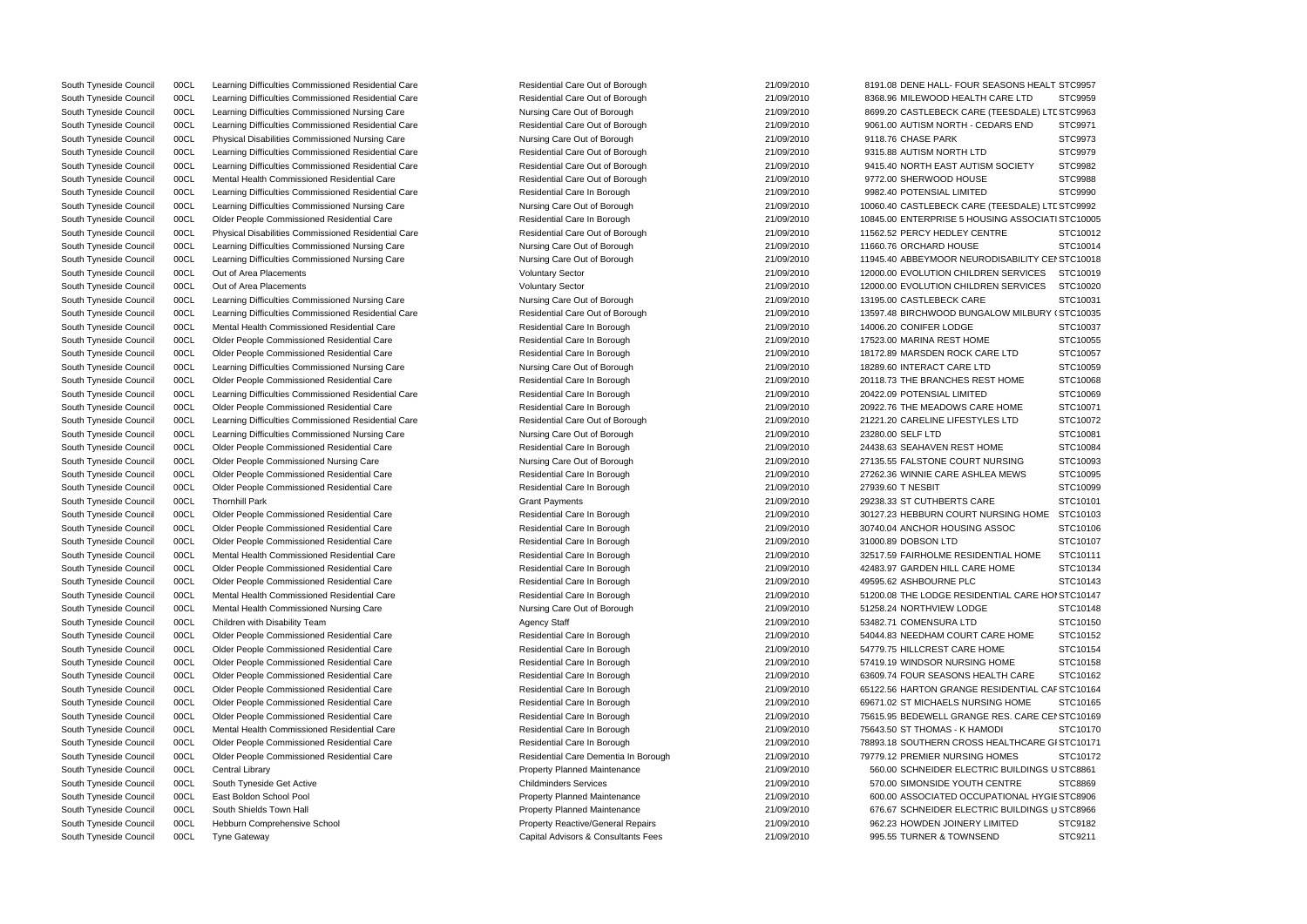| <b>TY LTD</b>                | STC9242  |
|------------------------------|----------|
| TION LTD                     | STC9256  |
| <b>VLTD</b>                  | STC9655  |
| <b>EAST</b>                  | STC9801  |
| ND                           | STC9983  |
|                              | STC10082 |
| <b>IITED</b>                 | STC10087 |
|                              | STC9022  |
| Ξ                            |          |
|                              | STC9737  |
| Y SOLUTIONS C STC10029       |          |
| <b>OMES</b>                  | STC10188 |
| ERCHANTS LTD STC8836         |          |
| ERCHANTS LTD STC8883         |          |
| N LTD                        | STC8984  |
| <b>VLTD</b>                  | STC8996  |
| ERCHANTS LTD STC9004         |          |
| IRE T/A WCR VE STC9113       |          |
| IRE T/A WCR VE STC9465       |          |
| <b>VLTD</b>                  | STC9798  |
| <b>VLTD</b>                  | STC9832  |
| ORTH EAST                    | STC8769  |
| ORTH EAST                    | STC8770  |
| ORTH EAST                    | STC8777  |
| ORTH EAST                    | STC8788  |
| <b>JUTH TYNESIDE STC8822</b> |          |
| <b>JUTH TYNESIDE STC8823</b> |          |
| <b>UTH TYNESIDE STC8824</b>  |          |
|                              | STC8905  |
|                              | STC8987  |
| EAST                         | STC9090  |
|                              | STC9376  |
| AL INFORMATIO STC9393        |          |
| OLLEGE                       | STC9439  |
|                              | STC9503  |
|                              | STC9506  |
| TYNE AND WEA STC9575         |          |
|                              |          |
|                              | STC9599  |
|                              | STC9671  |
|                              | STC9718  |
| ORTH EAST                    | STC9723  |
|                              | STC9730  |
|                              | STC9738  |
| ORTH EAST                    | STC9744  |
| ORTH EAST                    | STC9745  |
| ORTH EAST                    | STC9746  |
| ORTH EAST                    | STC9747  |
| ORTH EAST                    | STC9748  |
| ORTH EAST                    | STC9749  |
| ORTH EAST                    | STC9750  |
|                              | STC9754  |
| TTERS                        | STC9788  |
| RVICES                       | STC9797  |
| I LIMITED                    | STC9822  |
|                              | STC9886  |
| ORTH EAST                    | STC9914  |
| ORTH EAST                    | STC9949  |
| ORTH EAST                    | STC9952  |
|                              |          |

| South Tyneside Council | 00CL | South Shields Community School                                 | Property Planned Maintenance               | 21/09/2010 | 1073.03 DELTA ONE SECURITY LID                  | STC9242           |
|------------------------|------|----------------------------------------------------------------|--------------------------------------------|------------|-------------------------------------------------|-------------------|
| South Tyneside Council | 00CL | Sea View Primary School                                        | Schools Maintenance Non                    | 21/09/2010 | 1088.00 JENSEN CONSTRUCTION LTD                 | STC9256           |
| South Tyneside Council | 00CL | <b>Boldon Children's Centre</b>                                | <b>Electricity Charges</b>                 | 21/09/2010 | 2879.98 NPOWER NORTHERN LTD                     | STC9655           |
| South Tyneside Council | 00CL | <b>Biddick Hall Juniors/Infants School</b>                     | Schools Maintenance Non                    | 21/09/2010 | 4380.00 FLOORSAND NORTH EAST                    | STC9801           |
| South Tyneside Council | 00CL | <b>Tyne Gateway</b>                                            | Capital Advisors & Consultants Fees        | 21/09/2010 | 9476.99 TURNER & TOWNSEND                       | STC9983           |
| South Tyneside Council | 00CL | Jarrow Picnic Area Contaminated Land                           | Capital Funding from Public Sector Bodies  | 21/09/2010 | 24017.00 DEFRA                                  | STC1008           |
| South Tyneside Council | 00CL | South Shields Registry Office                                  | <b>Capital Enhancement Costs</b>           | 21/09/2010 | 24943.33 GENTOO GROUP LIMITED                   | STC1008           |
| South Tyneside Council | 00CL | Charlotte Estate & Community Areas Cleaning                    | Non Routine Contracted Grounds Maintenance | 21/09/2010 | 743.00 GO-FLOW DRAINAGE                         | STC9022           |
| South Tyneside Council | 00CL | <b>Supporting People External</b>                              | <b>Grant Payments</b>                      | 21/09/2010 | 3715.00 MENCAP                                  | STC9737           |
| South Tyneside Council | 00CL | Decent Homes Renewable Energy Scheme                           | Enhancement HRA Capital                    | 21/09/2010 | 12969.52 COMMUNITY ENERGY SOLUTIONS C STC1002   |                   |
| South Tyneside Council | 00CL | Housing Revenue Account Balance Sheet                          | ST Homes Invoice Holding Account           | 21/09/2010 | 298658.56 SOUTH TYNESIDE HOMES                  | STC1018           |
| South Tyneside Council | 00CL | <b>Waste Disposal</b>                                          | Fridge Disposal Contract                   | 22/09/2010 | 540.00 ROONEYS SCRAP MERCHANTS LTD STC8836      |                   |
| South Tyneside Council | 00CL | <b>Waste Disposal</b>                                          | <b>Waste Disposal Contract</b>             | 22/09/2010 | 585.00 ROONEYS SCRAP MERCHANTS LTD STC8883      |                   |
| South Tyneside Council | 00CL | Highways Maintenance Departmental Costs                        | Tyne & Wear Traffic Signal Group           | 22/09/2010 | 699.79 NPOWER NORTHERN LTD                      | STC8984           |
| South Tyneside Council | 00CL | Highways Maintenance Departmental Costs                        | Tyne & Wear Traffic Signal Group           | 22/09/2010 | 707.57 NPOWER NORTHERN LTD                      | STC8996           |
| South Tyneside Council | 00CL | <b>Waste Disposal</b>                                          | <b>Waste Disposal Contract</b>             | 22/09/2010 | 720.00 ROONEYS SCRAP MERCHANTS LTD STC9004      |                   |
| South Tyneside Council | 00CL | Fleet Management                                               | <b>Transport Operations</b>                | 22/09/2010 | 880.00 PHOENIX VEHICLE HIRE T/A WCR VE STC9113  |                   |
| South Tyneside Council | 00CL | <b>Fleet Management</b>                                        | <b>Transport Operations</b>                | 22/09/2010 | 1600.00 PHOENIX VEHICLE HIRE T/A WCR VE STC9465 |                   |
|                        |      |                                                                |                                            |            |                                                 |                   |
| South Tyneside Council | 00CL | Highways Maintenance Departmental Costs                        | Tyne & Wear Traffic Signal Group           | 22/09/2010 | 4337.87 NPOWER NORTHERN LTD                     | STC9798           |
| South Tyneside Council | 00CL | Highways Maintenance Departmental Costs                        | Tyne & Wear Traffic Signal Group           | 22/09/2010 | 4800.93 NPOWER NORTHERN LTD                     | STC9832           |
| South Tyneside Council | 00CL | <b>Commissioned Fostering</b>                                  | Voluntary Sector - Boarded Out Children    | 22/09/2010 | -3655.50 TEAM FOSTERING NORTH EAST              | <b>STC8769</b>    |
| South Tyneside Council | 00CL | <b>Commissioned Fostering</b>                                  | Voluntary Sector - Boarded Out Children    | 22/09/2010 | -3472.73 TEAM FOSTERING NORTH EAST              | STC8770           |
| South Tyneside Council | 00CL | <b>Commissioned Fostering</b>                                  | Voluntary Sector - Boarded Out Children    | 22/09/2010 | -1620.61 TEAM FOSTERING NORTH EAST              | STC8777           |
| South Tyneside Council | 00CL | <b>Commissioned Fostering</b>                                  | Voluntary Sector - Boarded Out Children    | 22/09/2010 | -852.95 TEAM FOSTERING NORTH EAST               | STC8788           |
| South Tyneside Council | 00CL | <b>Work Step Payments</b>                                      | Service Contracts & Supplies               | 22/09/2010 | 520.00 GATESHEAD AND SOUTH TYNESIDE STC8822     |                   |
| South Tyneside Council | 00CL | <b>Work Step Payments</b>                                      | Service Contracts & Supplies               | 22/09/2010 | 520.00 GATESHEAD AND SOUTH TYNESIDE STC8823     |                   |
| South Tyneside Council | 00CL | <b>Work Step Payments</b>                                      | Service Contracts & Supplies               | 22/09/2010 | 520.00 GATESHEAD AND SOUTH TYNESIDE STC8824     |                   |
| South Tyneside Council | 00CL | <b>Customer Advocacy</b>                                       | <b>Private Contractor</b>                  | 22/09/2010 | 600.00 GATESHEAD MBC                            | STC8905           |
| South Tyneside Council | 00CL | Section 17 Payments                                            | <b>Statutory Fees &amp; Charges</b>        | 22/09/2010 | 700.00 HMCS                                     | STC8987           |
| South Tyneside Council | 00CL | Neighbourhood Learning in Deprived Communities Revenue Support | <b>Grant Payments</b>                      | 22/09/2010 | 835.20 NEWSKILLS NORTH EAST                     | <b>STC9090</b>    |
| South Tyneside Council | 00CL | Learning Difficulties Resettlement Residential Care            | Supported Living                           | 22/09/2010 | 1297.66 MENCAP                                  | STC9376           |
| South Tyneside Council | 00CL | Section 17 Payments (West)                                     | Legal Advisors                             | 22/09/2010 | 1350.00 REDACTED PERSONAL INFORMAT              | <b>IO STC9393</b> |
| South Tyneside Council | 00CL | Neighbourhood Learning in Deprived Communities Revenue Support | <b>Grant Payments</b>                      | 22/09/2010 | 1470.00 SOUTH TYNESIDE COLLEGE                  | STC9439           |
| South Tyneside Council | 00CL | Child & Adolescent Mental Health Services                      | <b>Staff Advertising</b>                   | 22/09/2010 | 1818.18 PEARSONS                                | STC9503           |
| South Tyneside Council | 00CL | <b>First Steps Community Development</b>                       | <b>Grant Payments</b>                      | 22/09/2010 | 1825.47 SKILLSENSE                              | STC9506           |
| South Tyneside Council | 00CL | Child & Adolescent Mental Health Services                      | <b>Private Contractor</b>                  | 22/09/2010 | 2200.00 NORTHUMBERLAND TYNE AND WEA STC9575     |                   |
| South Tyneside Council | 00CL | St Joseph's RC Comprehensive School Kitchen                    | Furniture & Equipment                      | 22/09/2010 | 2359.37 NISBETS                                 | <b>STC9599</b>    |
| South Tyneside Council | 00CL | <b>Commissioned Fostering</b>                                  | Voluntary Sector - Boarded Out Children    | 22/09/2010 | 3003.20 BARNARDOS                               | STC9671           |
| South Tyneside Council | 00CL | Harton Comprehensive School Kitchen                            | Furniture & Equipment                      | 22/09/2010 | 3524.52 NISBETS                                 | STC9718           |
| South Tyneside Council | 00CL | <b>Commissioned Fostering</b>                                  | Voluntary Sector - Boarded Out Children    | 22/09/2010 | 3588.48 TEAM FOSTERING NORTH EAST               | STC9723           |
| South Tyneside Council | 00CL | <b>Commissioned Fostering</b>                                  | Voluntary Sector - Boarded Out Children    | 22/09/2010 | 3650.00 BARNARDOS                               | STC9730           |
| South Tyneside Council | 00CL | <b>Wider Family Learning</b>                                   | <b>Grant Payments</b>                      | 22/09/2010 | 3726.00 BARNARDOS                               | STC9738           |
| South Tyneside Council | 00CL | <b>Commissioned Fostering</b>                                  | Voluntary Sector - Boarded Out Children    | 22/09/2010 | 3777.35 TEAM FOSTERING NORTH EAST               | STC9744           |
| South Tyneside Council | 00CL | <b>Commissioned Fostering</b>                                  | Voluntary Sector - Boarded Out Children    | 22/09/2010 | 3777.35 TEAM FOSTERING NORTH EAST               | STC9745           |
| South Tyneside Council | 00CL | <b>Commissioned Fostering</b>                                  | Voluntary Sector - Boarded Out Children    | 22/09/2010 | 3777.35 TEAM FOSTERING NORTH EAST               | STC9746           |
| South Tyneside Council | 00CL | <b>Commissioned Fostering</b>                                  | Voluntary Sector - Boarded Out Children    | 22/09/2010 | 3777.35 TEAM FOSTERING NORTH EAST               | STC9747           |
| South Tyneside Council | 00CL | <b>Commissioned Fostering</b>                                  | Voluntary Sector - Boarded Out Children    | 22/09/2010 | 3777.35 TEAM FOSTERING NORTH EAST               | STC9748           |
|                        |      |                                                                |                                            | 22/09/2010 | 3777.35 TEAM FOSTERING NORTH EAST               |                   |
| South Tyneside Council | 00CL | <b>Commissioned Fostering</b>                                  | Voluntary Sector - Boarded Out Children    |            |                                                 | STC9749           |
| South Tyneside Council | 00CL | <b>Commissioned Fostering</b>                                  | Voluntary Sector - Boarded Out Children    | 22/09/2010 | 3777.35 TEAM FOSTERING NORTH EAST               | STC9750           |
| South Tyneside Council | 00CL | <b>Commissioned Fostering</b>                                  | Voluntary Sector - Boarded Out Children    | 22/09/2010 | 3814.80 BARNARDOS                               | STC9754           |
| South Tyneside Council | 00CL | <b>Voluntary Sector Funding</b>                                | Voluntary Sector - Boarded Out Children    | 22/09/2010 | 4241.64 MENTAL HEALTH MATTERS                   | STC9788           |
| South Tyneside Council | 00CL | Section 17 Payments (East)                                     | <b>Client Travel &amp; Subsistence</b>     | 22/09/2010 | 4310.00 C D PASSENGER SERVICES                  | STC9797           |
| South Tyneside Council | 00CL | Assistive Technologies                                         | Furniture & Equipment                      | 22/09/2010 | 4683.75 TUNSTALL TELECOM LIMITED                | STC9822           |
| South Tyneside Council | 00CL | <b>Commissioned Fostering</b>                                  | Voluntary Sector - Boarded Out Children    | 22/09/2010 | 6272.09 BARNARDOS                               | STC9886           |
| South Tyneside Council | 00CL | <b>Commissioned Fostering</b>                                  | Voluntary Sector - Boarded Out Children    | 22/09/2010 | 6988.10 TEAM FOSTERING NORTH EAST               | STC9914           |
| South Tyneside Council | 00CL | <b>Commissioned Fostering</b>                                  | Voluntary Sector - Boarded Out Children    | 22/09/2010 | 7554.39 TEAM FOSTERING NORTH EAST               | STC9949           |
| South Tyneside Council | 00CL | <b>Commissioned Fostering</b>                                  | Voluntary Sector - Boarded Out Children    | 22/09/2010 | 7750.00 TEAM FOSTERING NORTH EAST               | STC9952           |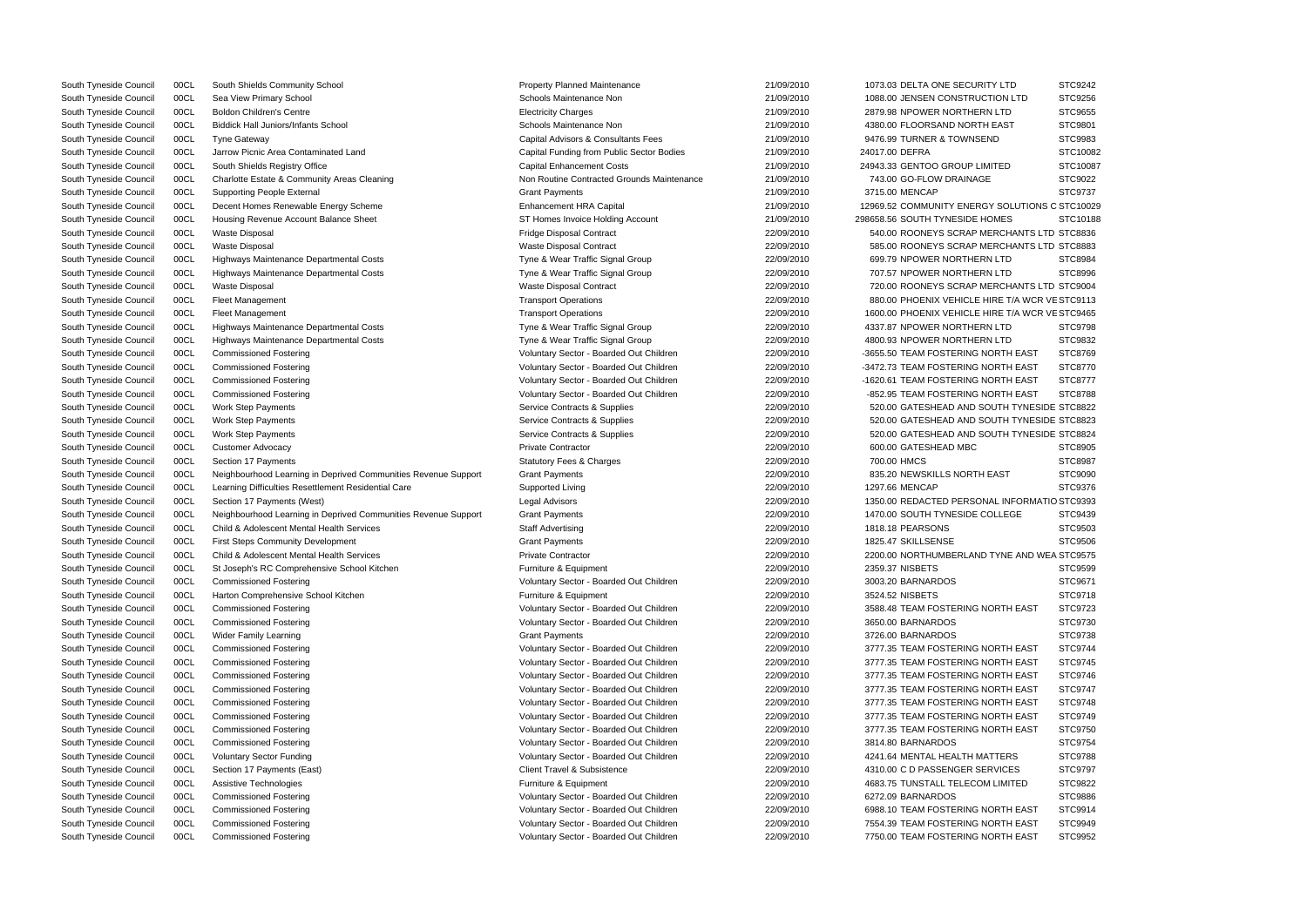| South Tyneside Council | 00CL | Out of Area Placements                                            | Voluntary Sector - Boarded Out Children      | 22/09/2010 | 32755.66 UNDERLEY EDUCATIONAL SERVICE: STC10112  |                |
|------------------------|------|-------------------------------------------------------------------|----------------------------------------------|------------|--------------------------------------------------|----------------|
| South Tyneside Council | 00CL | Out of Area Placements                                            | Voluntary Sector - Boarded Out Children      | 22/09/2010 | 32755.66 UNDERLEY EDUCATIONAL SERVICE: STC10113  |                |
| South Tyneside Council | 00CL | <b>Voluntary Sector Funding</b>                                   | <b>Voluntary Sector</b>                      | 22/09/2010 | 39098.25 CARERS ASSOC.IN SOUTH TYNESID STC10120  |                |
| South Tyneside Council | 00CL | Learning Difficulties Resettlement Residential Care               | Supported Living                             | 22/09/2010 | 39392.72 MENCAP                                  | STC10122       |
| South Tyneside Council | 00CL | Children with Disability Team                                     | <b>Printing &amp; Stationery Consumables</b> | 22/09/2010 | 43408.48 BURRIDGE CONTRACTING DIVISION STC10135  |                |
| South Tyneside Council | 00CL | Out of Area Placements                                            | Voluntary Sector - Boarded Out Children      | 22/09/2010 | 49126.66 UNDERLEY EDUCATIONAL SERVICE: STC10142  |                |
| South Tyneside Council | 00CL | Ridgeway Children's Centre                                        | <b>Capital Enhancement Costs</b>             | 22/09/2010 | 58072.88 JOHN W DORIN LTD                        | STC10160       |
| South Tyneside Council | 00CL | Dunn St Children's Centre                                         | <b>Capital Enhancement Costs</b>             | 22/09/2010 | 155360.54 THURSTON BUILDING SYSTEMS LTD STC10181 |                |
| South Tyneside Council | 00CL | <b>Boldon School PFI</b>                                          | PFI Unitary Charge                           | 22/09/2010 | 227764.16 BOLDON SCHOOL LIMITED                  | STC10185       |
| South Tyneside Council | 00CL | Hebburn Comprehensive Building Schools for the Future             | <b>Capital Construction Costs</b>            | 22/09/2010 | 432431.00 INSPIREDSPACES STAG LIMITED            | STC10196       |
| South Tyneside Council | 00CL | Transforming our Primary Schools Stanhope                         | <b>Capital Construction Costs</b>            | 22/09/2010 | 496611.00 INSPIREDSPACES STAG LIMITED            | STC10197       |
| South Tyneside Council | 00CL | St Wilfrid's RC College Building Schools for the Future           | <b>Capital Construction Costs</b>            | 22/09/2010 | 498226.00 INSPIREDSPACES STAG LIMITED            | STC10198       |
| South Tyneside Council | 00CL | St Joseph's School Building Schools for the Future                | <b>Capital Construction Costs</b>            | 22/09/2010 | 569709.00 INSPIREDSPACES STAG LIMITED            | STC10199       |
| South Tyneside Council | 00CL | Transforming our Primary Schools Albert Elliott primary Whiteleas | <b>Capital Construction Costs</b>            | 22/09/2010 | 606992.00 INSPIREDSPACES STAG LIMITED            | STC10200       |
| South Tyneside Council | 00CL | Valley View School & Nursery                                      | Schools Maintenance Non Buy Back             | 22/09/2010 | 525.00 WINDOOR SERVICES                          | STC8829        |
| South Tyneside Council | 00CL | South Shields Town Hall                                           | Waste Disposal Contract                      | 22/09/2010 | 601.40 SHRED-IT LTD                              | STC8910        |
| South Tyneside Council | 00CL | South Shields Town Hall                                           | Waste Disposal Contract                      | 22/09/2010 | 720.00 SHRED-IT LTD                              | STC9005        |
| South Tyneside Council | 00CL |                                                                   |                                              | 22/09/2010 | 732.23 ASKEWS LIBRARY SERVICES LTD               | STC9013        |
|                        |      | Libraries Admin                                                   | Library & Other Books Maps etc.              |            |                                                  |                |
| South Tyneside Council | 00CL | Kelly House                                                       | Property Reactive/General Repairs            | 22/09/2010 | 753.40 RING READY 2007 LTD                       | STC9031        |
| South Tyneside Council | 00CL | Sea View School                                                   | Property Reactive/General Repairs            | 22/09/2010 | 809.72 NOVAR SYSTEMS LTD                         | STC9072        |
| South Tyneside Council | 00CL | <b>Boldon Children's Centre</b>                                   | Property Reactive/General Repairs            | 22/09/2010 | 924.71 RING READY 2007 LTD                       | STC9162        |
| South Tyneside Council | 00CL | Hadrian Primary School                                            | <b>Property Planned Maintenance</b>          | 22/09/2010 | 1060.20 DELTA ONE SECURITY LTD                   | STC9237        |
| South Tyneside Council | 00CL | Hadrian Primary School                                            | <b>Property Planned Maintenance</b>          | 22/09/2010 | 1060.20 DELTA ONE SECURITY LTD                   | STC9238        |
| South Tyneside Council | 00CL | Oakleigh Gardens School                                           | <b>Property Reactive/General Repairs</b>     | 22/09/2010 | 1159.00 SPRINGS ROOFING LTD                      | STC9301        |
| South Tyneside Council | 00CL | All Saints Children's Centre                                      | <b>Property Reactive/General Repairs</b>     | 22/09/2010 | 1400.00 AQUAJET DRAINAGE                         | STC9421        |
| South Tyneside Council | 00CL | Factory Units Tyne & Wear Economic Development Company            | Payment of Income Collected                  | 22/09/2010 | 3465.01 TYNE & WEAR DEVELOPMENT CO L1STC9708     |                |
| South Tyneside Council | 00CL | <b>Bedewell Primary School</b>                                    | Schools Maintenance                          | 22/09/2010 | 5465.00 MARSDEN PRESERVATION                     | STC9862        |
| South Tyneside Council | 00CL | Valley View School & Nursery                                      | Schools Maintenance Non                      | 22/09/2010 | 6477.26 G.T. CONTRACTS LTD                       | STC9895        |
| South Tyneside Council | 00CL | Laygate                                                           | Schools Maintenance Non                      | 22/09/2010 | 7202.94 WILLOWCRETE MANUFACTURING C/ STC9932     |                |
| South Tyneside Council | 00CL | <b>Planning Delivery Grant</b>                                    | Private Contractors - General Consultancy    | 22/09/2010 | 10411.00 PTYXIS ECOLOGY                          | STC9996        |
| South Tyneside Council | 00CL | <b>Mortimer Primary School</b>                                    | Property Reactive/General Repairs            | 22/09/2010 | 18197.34 ORA PROPERTY SERVICES LTD               | STC10058       |
| South Tyneside Council | 00CL | Housing Revenue Account Client Monitoring Team                    | Housing Revenue Account Reactive Repairs     | 22/09/2010 | 12344.85 SOUTH TYNESIDE HOMES                    | STC10023       |
| South Tyneside Council | 00CL | South Tyneside Council Balance Sheet General                      | ST Homes Invoice Holding Account             | 22/09/2010 | 2755.52 SOUTH TYNESIDE HOMES                     | STC9642        |
| South Tyneside Council | 00CL | South Tyneside Council Balance Sheet General                      | ST Homes Invoice Holding Account             | 22/09/2010 | 2929.81 SOUTH TYNESIDE HOMES                     | STC9659        |
| South Tyneside Council | 00CL | South Tyneside Council Balance Sheet General                      | ST Homes Invoice Holding Account             | 22/09/2010 | 8497.93 SOUTH TYNESIDE HOMES                     | STC9961        |
| South Tyneside Council | 00CL | South Tyneside Council Balance Sheet General                      | ST Homes Invoice Holding Account             | 22/09/2010 | 8949.23 SOUTH TYNESIDE HOMES                     | <b>STC9968</b> |
| South Tyneside Council | 00CL | Fleet Management Transport Operations                             | Hire of Non Operated Vehicles                | 23/09/2010 | 504.00 NORTHGATE VEHICLE RENTAL LIMIT STC8806    |                |
| South Tyneside Council | 00CL | <b>Fleet Management</b>                                           | <b>Transport Operations</b>                  | 23/09/2010 | 642.86 WERNICK HIRE LIMITED                      | STC8937        |
| South Tyneside Council | 00CL | <b>Fleet Management</b>                                           | <b>Transport Operations</b>                  | 23/09/2010 | 642.86 WERNICK HIRE LIMITED                      | STC8938        |
| South Tyneside Council | 00CL | <b>Street Lighting Administration</b>                             | <b>Electricity Charges</b>                   | 23/09/2010 | 644.52 EDF ENERGY                                | STC8940        |
| South Tyneside Council | 00CL | <b>Legal Services</b>                                             | Administration                               | 23/09/2010 | 650.00 ALBANY OFFICE EQUIPMENT (WHOL STC8946     |                |
| South Tyneside Council | 00CL | Fleet Management                                                  | <b>Transport Operations</b>                  | 23/09/2010 | 664.29 WERNICK HIRE LIMITED                      | STC8954        |
| South Tyneside Council | 00CL | <b>Fleet Management</b>                                           | <b>Transport Operations</b>                  | 23/09/2010 | 664.29 WERNICK HIRE LIMITED                      | STC8955        |
| South Tyneside Council | 00CL | <b>Fleet Management</b>                                           | <b>Transport Operations</b>                  | 23/09/2010 | 664.29 WERNICK HIRE LIMITED                      | STC8956        |
| South Tyneside Council | 00CL | Fleet Management                                                  | <b>Transport Operations</b>                  | 23/09/2010 | 664.29 WERNICK HIRE LIMITED                      | STC8957        |
| South Tyneside Council | 00CL | <b>Fleet Management</b>                                           | <b>Transport Operations</b>                  | 23/09/2010 | 664.29 WERNICK HIRE LIMITED                      | STC8958        |
| South Tyneside Council | 00CL | Fleet Management                                                  | <b>Transport Operations</b>                  | 23/09/2010 | 664.29 WERNICK HIRE LIMITED                      | STC8959        |
| South Tyneside Council | 00CL | <b>Fleet Management</b>                                           | <b>Transport Operations</b>                  | 23/09/2010 | 664.29 WERNICK HIRE LIMITED                      | STC8960        |
| South Tyneside Council | 00CL | <b>Fleet Management</b>                                           |                                              | 23/09/2010 | 664.29 WERNICK HIRE LIMITED                      | STC8961        |
|                        |      |                                                                   | <b>Transport Operations</b>                  |            | 664.29 WERNICK HIRE LIMITED                      |                |
| South Tyneside Council | 00CL | <b>Fleet Management</b>                                           | <b>Transport Operations</b>                  | 23/09/2010 |                                                  | STC8962        |
| South Tyneside Council | 00CL | <b>Fleet Management</b>                                           | <b>Transport Operations</b>                  | 23/09/2010 | 708.57 WERNICK HIRE LIMITED                      | STC8997        |
| South Tyneside Council | 00CL | <b>Fleet Management</b>                                           | <b>Transport Operations</b>                  | 23/09/2010 | 708.57 WERNICK HIRE LIMITED                      | STC8998        |
| South Tyneside Council | 00CL | <b>Fleet Management</b>                                           | <b>Transport Operations</b>                  | 23/09/2010 | 708.57 WERNICK HIRE LIMITED                      | STC8999        |
| South Tyneside Council | 00CL | <b>Fleet Management</b>                                           | <b>Transport Operations</b>                  | 23/09/2010 | 708.57 WERNICK HIRE LIMITED                      | STC9000        |
| South Tyneside Council | 00CL | Street Lighting Administration                                    | <b>Electricity Charges</b>                   | 23/09/2010 | 776.40 EDF ENERGY                                | STC9048        |
| South Tyneside Council | 00CL | <b>Local Safety Schemes</b>                                       | Capital Advisors & Consultants Fees          | 23/09/2010 | 850.00 NEWCASTLE CITY COUNCIL                    | STC9100        |
| South Tyneside Council | 00CL | <b>Street Lighting Administration</b>                             | <b>Electricity Charges</b>                   | 23/09/2010 | 1108.14 EDF ENERGY                               | STC9280        |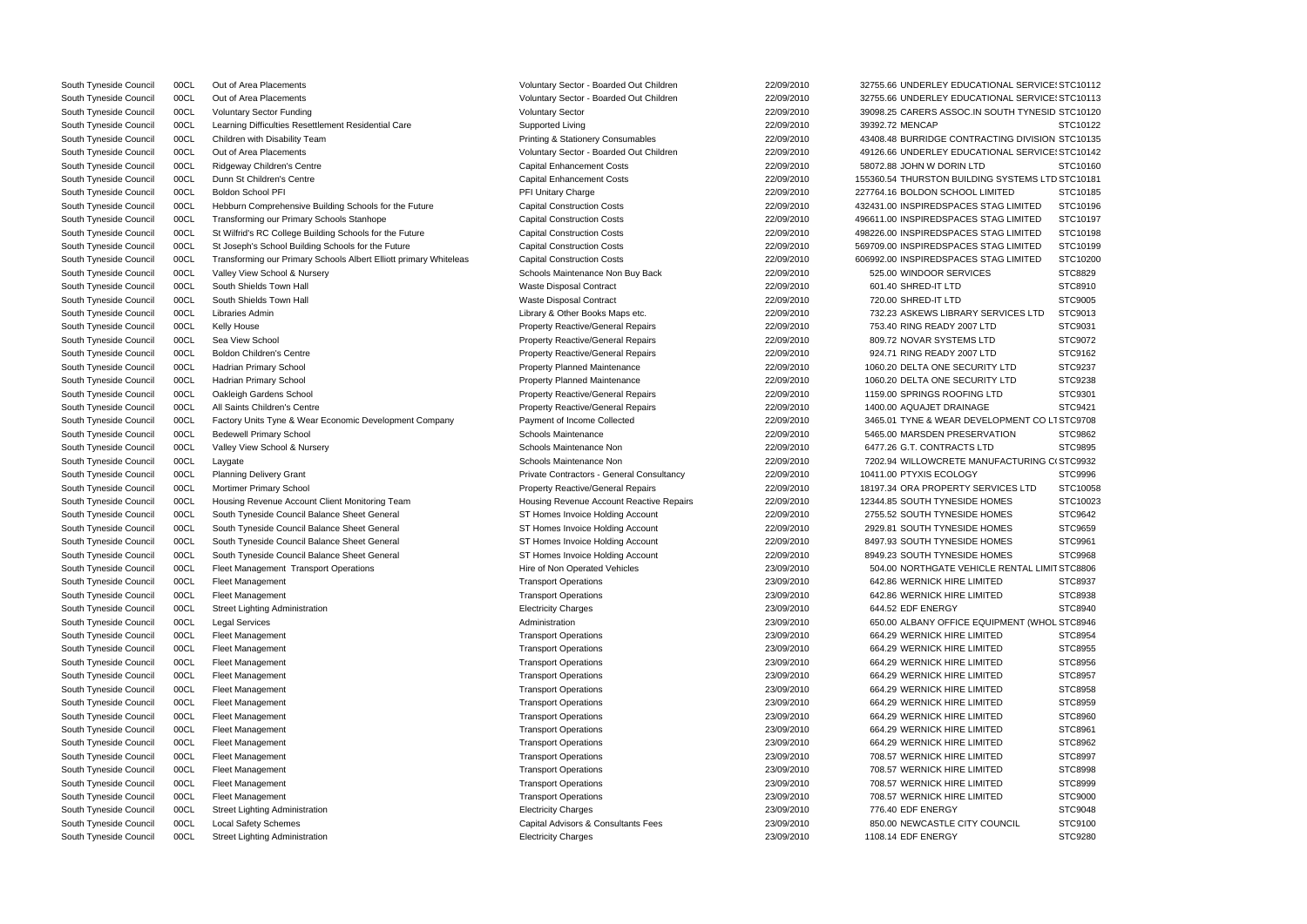| <b>HRE LTD</b>         | STC9295  |
|------------------------|----------|
| ЖS                     | STC9785  |
| TIMBER LTD             | STC9945  |
| <b>IMITED</b>          | STC8799  |
| EDUCATION LT STC8830   |          |
| LC                     | STC8875  |
| : LTD                  | STC8993  |
|                        |          |
|                        | STC9021  |
|                        | STC9036  |
| Ξ<br>LTD               | STC9081  |
| ELTD                   | STC9135  |
| <b>LTD</b>             | STC9136  |
| : LTD                  | STC9137  |
| ELTD                   | STC9138  |
| : LTD                  | STC9148  |
| : LTD                  | STC9149  |
| <b>LTD</b>             | STC9153  |
| CARE SERVICE STC9192   |          |
| CARE SERVICE STC9193   |          |
| CARE SERVICE STC9194   |          |
| CARE SERVICE STC9195   |          |
|                        |          |
| CARE SERVICE STC9196   |          |
| CARE SERVICE STC9197   |          |
| CARE SERVICE STC9198   |          |
| CARE SERVICE STC9199   |          |
| CARE SERVICE STC9200   |          |
| CARE SERVICE STC9201   |          |
| CARE SERVICE STC9202   |          |
| CARE SERVICE STC9203   |          |
| CARE SERVICE STC9204   |          |
| CARE SERVICE STC9205 ( |          |
| CARE SERVICE STC9206   |          |
| Y SERVICE              | STC9241  |
| ELTD                   | STC9266  |
| : LTD                  | STC9267  |
| ELTD                   | STC9271  |
|                        | STC9303  |
|                        |          |
| ELTD                   | STC9341  |
|                        | STC9392  |
| ELTD                   | STC9404  |
| <b>IPS</b>             | STC9491  |
| <b>IONS</b>            | STC9561  |
|                        | STC9632  |
| <b>IONS</b>            | STC9647  |
| AINING & CONSI STC9666 |          |
|                        | STC9774  |
|                        | STC9778  |
|                        | STC9780  |
|                        | STC9849  |
|                        | STC9859  |
| <b>ATE LTD</b>         | STC9875  |
|                        | STC10021 |
|                        | STC10039 |
| E<br>S LTD             | STC10064 |
|                        |          |
|                        | STC10076 |
|                        | STC10078 |
| TYNE AND WEA STC10132  |          |

| South Tyneside Council                           | 00CL         | <b>Fleet Management</b>                                                                     | <b>Transport Operations</b>                  | 23/09/2010 | 1150.00 GULLIVERS TRUCK HIRE LTD                | STC9295        |
|--------------------------------------------------|--------------|---------------------------------------------------------------------------------------------|----------------------------------------------|------------|-------------------------------------------------|----------------|
| South Tyneside Council                           | 00CL         | Joint Waste Partnership Costs                                                               | Service Contracts & Supplies                 | 23/09/2010 | 4200.00 SEM COMMUNICATIONS                      | STC9785        |
| South Tyneside Council                           | 00CL         | Market                                                                                      | <b>Property Reactive/General Repairs</b>     | 23/09/2010 | 7437.84 VIKING PLYWOOD & TIMBER LTD             | STC9945        |
| South Tyneside Council                           | 00CL         | Work Step Payments                                                                          | Service Contracts & Supplies                 | 23/09/2010 | 500.00 HARLOW PRINTING LIMITED                  | STC8799        |
| South Tyneside Council                           | 00CL         | Adult & Community Learning Group Central Costs                                              | <b>Grant Payments</b>                        | 23/09/2010 | 527.76 BPP PROFESSIONAL EDUCATION LT STC8830    |                |
| South Tyneside Council                           | 00CL         | <b>Gerald Street South Shields</b>                                                          | Telephone Charges                            | 23/09/2010 | 576.33 BRITISH TELECOM PLC                      | STC8875        |
| South Tyneside Council                           | 00CL         | <b>Commissioned Fostering</b>                                                               | Voluntary Sector - Boarded Out Children      | 23/09/2010 | 702.00 SWIIS FOSTER CARE LTD                    | STC8993        |
| South Tyneside Council                           | 00CL         | Luncheon Clubs                                                                              | <b>Voluntary Sector</b>                      | 23/09/2010 | 740.00 ALL SAINTS C A                           | STC9021        |
| South Tyneside Council                           | 00CL         | St Joseph's RC Comprehensive School Kitchen                                                 | Furniture & Equipment                        | 23/09/2010 | 758.00 NISBETS                                  | STC9036        |
| South Tyneside Council                           | 00CL         | <b>Commissioned Fostering</b>                                                               | Voluntary Sector - Boarded Out Children      | 23/09/2010 | 820.00 SWIIS FOSTER CARE LTD                    | STC9081        |
| South Tyneside Council                           | 00CL         | <b>Commissioned Fostering</b>                                                               | Voluntary Sector - Boarded Out Children      | 23/09/2010 | 901.00 SWIIS FOSTER CARE LTD                    | STC9135        |
| South Tyneside Council                           | 00CL         | <b>Commissioned Fostering</b>                                                               | Voluntary Sector - Boarded Out Children      | 23/09/2010 | 901.00 SWIIS FOSTER CARE LTD                    | STC9136        |
| South Tyneside Council                           | 00CL         | <b>Commissioned Fostering</b>                                                               | Voluntary Sector - Boarded Out Children      | 23/09/2010 | 901.00 SWIIS FOSTER CARE LTD                    | STC9137        |
| South Tyneside Council                           | 00CL         | <b>Commissioned Fostering</b>                                                               | Voluntary Sector - Boarded Out Children      | 23/09/2010 | 901.00 SWIIS FOSTER CARE LTD                    | STC9138        |
| South Tyneside Council                           | 00CL         | <b>Commissioned Fostering</b>                                                               | Voluntary Sector - Boarded Out Children      | 23/09/2010 | 911.00 SWIIS FOSTER CARE LTD                    | STC9148        |
| South Tyneside Council                           | 00CL         | <b>Commissioned Fostering</b>                                                               | Voluntary Sector - Boarded Out Children      | 23/09/2010 | 911.00 SWIIS FOSTER CARE LTD                    | STC9149        |
| South Tyneside Council                           | 00CL         | <b>Commissioned Fostering</b>                                                               | Voluntary Sector - Boarded Out Children      | 23/09/2010 | 911.00 SWIIS FOSTER CARE LTD                    | STC9153        |
| South Tyneside Council                           | 00CL         | Learning Difficulties Resettlement Residential Care                                         | Supported Living                             | 23/09/2010 | 986.04 SAINT JOHN OF GOD CARE SERVICE STC9192   |                |
| South Tyneside Council                           | 00CL         | Learning Difficulties Resettlement Residential Care                                         | Supported Living                             | 23/09/2010 | 986.04 SAINT JOHN OF GOD CARE SERVICE STC9193   |                |
| South Tyneside Council                           | 00CL         | Learning Difficulties Resettlement Residential Care                                         | Supported Living                             | 23/09/2010 | 986.04 SAINT JOHN OF GOD CARE SERVICE STC9194   |                |
| South Tyneside Council                           |              |                                                                                             | Supported Living                             | 23/09/2010 | 986.04 SAINT JOHN OF GOD CARE SERVICE STC9195   |                |
|                                                  | 00CL         | Learning Difficulties Resettlement Residential Care                                         |                                              |            |                                                 |                |
| South Tyneside Council                           | 00CL         | Learning Difficulties Resettlement Residential Care                                         | Supported Living                             | 23/09/2010 | 986.04 SAINT JOHN OF GOD CARE SERVICE STC9196   |                |
| South Tyneside Council                           | 00CL         | Learning Difficulties Resettlement Residential Care                                         | Supported Living                             | 23/09/2010 | 986.04 SAINT JOHN OF GOD CARE SERVICE STC9197   |                |
| South Tyneside Council                           | 00CL         | Learning Difficulties Resettlement Residential Care                                         | Supported Living                             | 23/09/2010 | 986.04 SAINT JOHN OF GOD CARE SERVICE STC9198   |                |
| South Tyneside Council                           | 00CL         | Learning Difficulties Resettlement Residential Care                                         | Supported Living                             | 23/09/2010 | 986.04 SAINT JOHN OF GOD CARE SERVICE STC9199   |                |
| South Tyneside Council                           | 00CL         | Learning Difficulties Resettlement Residential Care                                         | Supported Living                             | 23/09/2010 | 986.04 SAINT JOHN OF GOD CARE SERVICE STC9200   |                |
| South Tyneside Council                           | 00CL         | Learning Difficulties Resettlement Residential Care                                         | Supported Living                             | 23/09/2010 | 986.04 SAINT JOHN OF GOD CARE SERVICE STC9201   |                |
| South Tyneside Council                           | 00CL         | Learning Difficulties Resettlement Residential Care                                         | Supported Living                             | 23/09/2010 | 986.04 SAINT JOHN OF GOD CARE SERVICE STC9202   |                |
| South Tyneside Council                           | 00CL         | Learning Difficulties Resettlement Residential Care                                         | Supported Living                             | 23/09/2010 | 986.04 SAINT JOHN OF GOD CARE SERVICE STC9203   |                |
| South Tyneside Council                           | 00CL         | Learning Difficulties Resettlement Residential Care                                         | Supported Living                             | 23/09/2010 | 986.04 SAINT JOHN OF GOD CARE SERVICE STC9204   |                |
| South Tyneside Council                           | 00CL         | Learning Difficulties Resettlement Residential Care                                         | Supported Living                             | 23/09/2010 | 986.04 SAINT JOHN OF GOD CARE SERVICE STC9205   |                |
| South Tyneside Council                           | 00CL         | Learning Difficulties Resettlement Residential Care                                         | Supported Living                             | 23/09/2010 | 986.04 SAINT JOHN OF GOD CARE SERVICE STC9206   |                |
| South Tyneside Council                           | 00CL         | Mental Health Commissioned Home Care                                                        | Home Care                                    | 23/09/2010 | 1069.60 DERBY TERRACE DAY SERVICE               | STC9241        |
| South Tyneside Council                           | 00CL         | <b>Commissioned Fostering</b>                                                               | Voluntary Sector - Boarded Out Children      | 23/09/2010 | 1091.00 SWIIS FOSTER CARE LTD                   | STC9266        |
| South Tyneside Council                           | 00CL         | <b>Commissioned Fostering</b>                                                               | Voluntary Sector - Boarded Out Children      | 23/09/2010 | 1091.00 SWIIS FOSTER CARE LTD                   | <b>STC9267</b> |
| South Tyneside Council                           | 00CL         | <b>Commissioned Fostering</b>                                                               | Voluntary Sector - Boarded Out Children      | 23/09/2010 | 1091.00 SWIIS FOSTER CARE LTD                   | STC9271        |
| South Tyneside Council                           | 00CL         | Learning Difficulties Commissioned Day Care                                                 | Day Care                                     | 23/09/2010 | 1169.28 UNITED RESPONSE                         | STC9303        |
| South Tyneside Council                           | 00CL         | <b>Commissioned Fostering</b>                                                               | Voluntary Sector - Boarded Out Children      | 23/09/2010 | 1230.00 SWIIS FOSTER CARE LTD                   | STC9341        |
| South Tyneside Council                           | 00CL         | Assistive Technologies                                                                      | Purchase of Stock Items                      | 23/09/2010 | 1350.00 CHUBB SYSTEMS                           | STC9392        |
| South Tyneside Council                           | 00CL         | <b>Commissioned Fostering</b>                                                               | Voluntary Sector - Boarded Out Children      | 23/09/2010 | 1369.00 SWIIS FOSTER CARE LTD                   | STC9404        |
| South Tyneside Council                           | 00CL         | <b>Disabled Facilities Grant</b>                                                            | <b>Capital Grants to Third Parties</b>       | 23/09/2010 | 1738.47 PEART ACCESS RAMPS                      | STC9491        |
| South Tyneside Council                           | 00CL         | <b>Disabled Facilities Grant</b>                                                            | <b>Capital Grants to Third Parties</b>       | 23/09/2010 | 2098.21 EASIACCESS SOLUTIONS                    | STC9561        |
| South Tyneside Council                           | 00CL         | Perth Green Unit                                                                            | Furniture & Equipment                        | 23/09/2010 | 2640.00 NEW LINE GRAFFITI                       | STC9632        |
| South Tyneside Council                           | 00CL         | <b>Disabled Facilities Grant</b>                                                            | <b>Capital Grants to Third Parties</b>       | 23/09/2010 | 2814.28 EASIACCESS SOLUTIONS                    | STC9647        |
| South Tyneside Council                           | 00CL         | Perth Green Unit                                                                            | Furniture & Equipment                        | 23/09/2010 | 3000.00 WILSON ELLIOTT TRAINING & CONSI STC9666 |                |
| South Tyneside Council                           | 00CL         | <b>Disabled Facilities Grant</b>                                                            | <b>Capital Grants to Third Parties</b>       | 23/09/2010 | 4094.74 D R BUILDERS                            | STC9774        |
| South Tyneside Council                           | 00CL         | <b>Disabled Facilities Grant</b>                                                            | <b>Capital Grants to Third Parties</b>       | 23/09/2010 | 4153.48 K CAMPBELL                              | STC9778        |
| South Tyneside Council                           | 00CL         | <b>Disabled Facilities Grant</b>                                                            | <b>Capital Grants to Third Parties</b>       | 23/09/2010 | 4162.21 LIFTABLE LIMITED                        | STC9780        |
| South Tyneside Council                           | 00CL         | Learning Difficulties Commissioned Day Care                                                 | Day Care                                     | 23/09/2010 | 5066.88 UNITED RESPONSE                         | STC9849        |
| South Tyneside Council                           | 00CL         | <b>Disabled Facilities Grant</b>                                                            | <b>Capital Grants to Third Parties</b>       | 23/09/2010 | 5408.34 D LINCOLN                               | STC9859        |
|                                                  |              |                                                                                             |                                              | 23/09/2010 | 5891.94 VODAFONE CORPORATE LTD                  | STC9875        |
| South Tyneside Council<br>South Tyneside Council | 00CL<br>00CL | Community Learning Disabilities Team<br>Learning Difficulties Resettlement Residential Care | <b>Telephone Charges</b><br>Supported Living | 23/09/2010 | 12169.68 UNITED RESPONSE                        | STC1002        |
|                                                  |              |                                                                                             | Home Care                                    |            |                                                 |                |
| South Tyneside Council                           | 00CL         | Physical Disabilities Home Care                                                             |                                              | 23/09/2010 | 14567.22 CARE UK HOMECARE                       | STC1003        |
| South Tyneside Council                           | 00CL         | Learning Difficulties Commissioned Home Care                                                | Home Care                                    | 23/09/2010 | 19770.24 KAY CARE SERVICES LTD                  | STC1006        |
| South Tyneside Council                           | 00CL         | Learning Difficulties Resettlement Residential Care                                         | Supported Living                             | 23/09/2010 | 22108.75 UNITED RESPONSE                        | STC1007        |
| South Tyneside Council                           | 00CL         | Westoe Crown School                                                                         | <b>Equipment Leasing Costs</b>               | 23/09/2010 | 22789.63 ING LEASE (UK) LTD                     | STC1007        |
| South Tyneside Council                           | 00CL         | Learning Difficulties Resettlement Residential Care                                         | Supported Living                             | 23/09/2010 | 41868.52 NORTHUMBERLAND TYNE AND WEA STC1013    |                |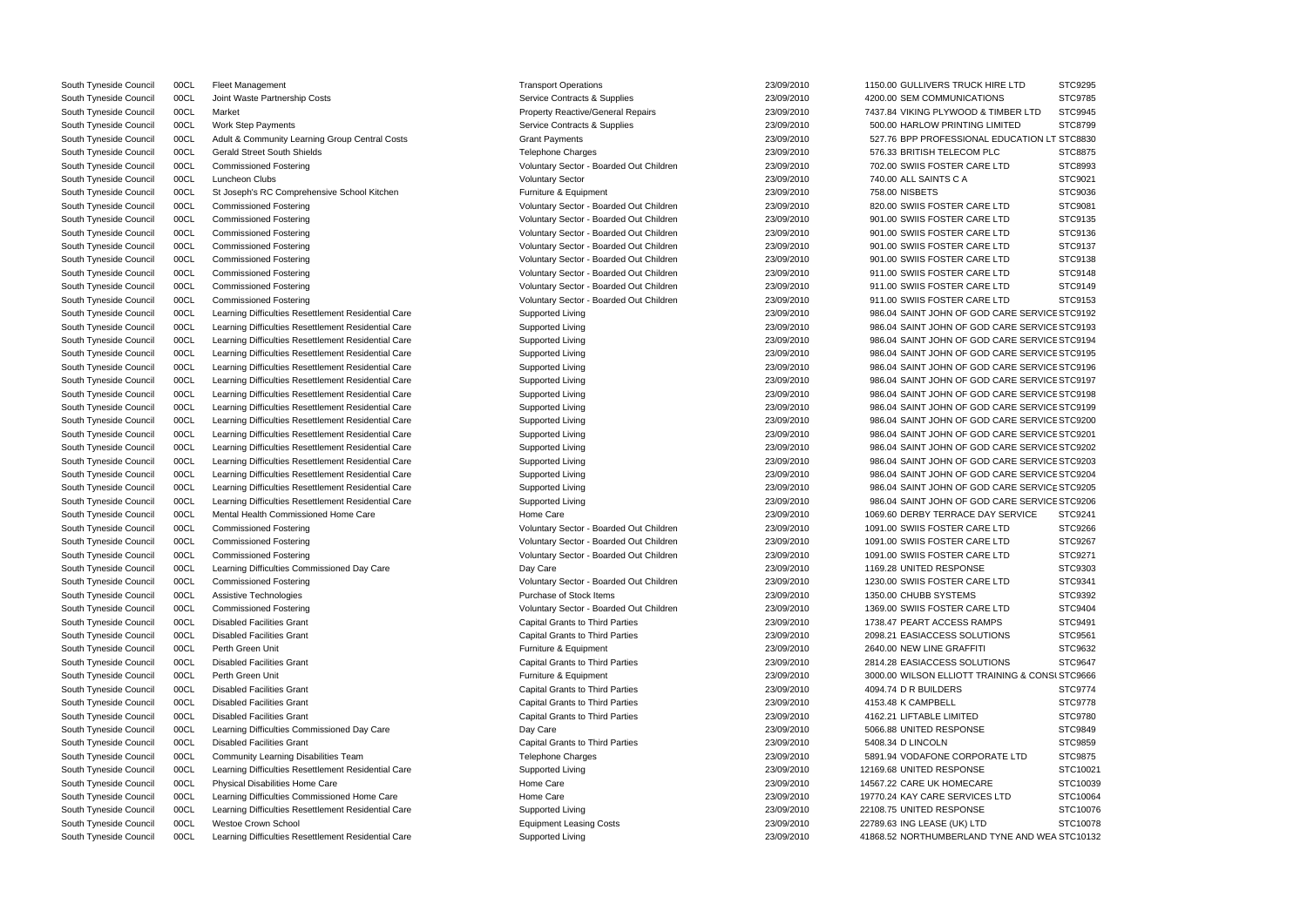| South Tyneside Council | 00CL | Learning Difficulties Resettlement Residential Care           | Supported Living                                                             | 23/09/2010 | 46730.75 NORTHUMBERLAND TYNE AND WEA STC10139     |          |
|------------------------|------|---------------------------------------------------------------|------------------------------------------------------------------------------|------------|---------------------------------------------------|----------|
| South Tyneside Council | 00CL | Learning Difficulties Resettlement Residential Care           | Supported Living                                                             | 23/09/2010 | 56000.00 NORTHUMBERLAND TYNE AND WEA STC10157     |          |
| South Tyneside Council | 00CL | Whitburn CE School Scheme                                     | <b>Capital Enhancement Costs</b>                                             | 23/09/2010 | 85770.14 DURHAM DIOCESAN BOARD OF FINA STC10173   |          |
| South Tyneside Council | 00CL | Older People Commissioned Home Care                           | Home Care                                                                    | 23/09/2010 | 87643.85 CARE UK HOMECARE                         | STC10174 |
| South Tyneside Council | 00CL | Hadrian Primary School rewire                                 | <b>Capital Enhancement Costs</b>                                             | 23/09/2010 | 133954.39 GILWOOD MAST                            | STC10178 |
| South Tyneside Council | 00CL | Asset Management                                              | Repairs - Non Factory Units                                                  | 23/09/2010 | 520.00 J T ROOFING & BUILDING MAINTENA STC8825    |          |
| South Tyneside Council | 00CL | Environmental Health Management                               | Furniture & Equipment                                                        | 23/09/2010 | 604.17 CANON (UK) LTD                             | STC8911  |
| South Tyneside Council | 00CL | <b>Father James Walsh Centre</b>                              | <b>Property Planned Maintenance</b>                                          | 23/09/2010 | 676.67 SCHNEIDER ELECTRIC BUILDINGS USTC8967      |          |
| South Tyneside Council | 00CL | <b>Factory Units</b>                                          | <b>Property Reactive/General Repairs</b>                                     | 23/09/2010 | 717.00 ROADLITE INSTALLATIONS LTD                 | STC9003  |
| South Tyneside Council | 00CL | Radio Frequency Identification Library System Cleadon Park    | <b>Capital Enhancement Costs</b>                                             | 23/09/2010 | 1176.00 THE DISIGN CONCEPT                        | STC9307  |
| South Tyneside Council | 00CL | <b>Administration Leisure Services</b>                        | <b>Telephone Charges</b>                                                     | 23/09/2010 | 1177.93 VODAFONE CORPORATE LTD                    | STC9308  |
| South Tyneside Council | 00CL | <b>Building Surveying</b>                                     | Maintenance of Computer Equipment                                            | 23/09/2010 | 1300.00 SEC-1 LTD                                 | STC9378  |
| South Tyneside Council | 00CL | <b>Bedewell Primary School</b>                                | <b>Property Reactive/General Repairs</b>                                     | 23/09/2010 | 1465.10 YOUNG CONSTRUCTION SERVICES STC9438       |          |
| South Tyneside Council | 00CL | Design Team                                                   | Subscriptions                                                                | 23/09/2010 | 1962.00 CAUSEWAY TECHNOLOGIES LTD                 | STC9538  |
| South Tyneside Council | 00CL | <b>Clervaux Nursery School</b>                                | Schools Maintenance                                                          | 23/09/2010 | 2408.75 WEARMOUTH ARCHITECTURAL DES STC9606       |          |
| South Tyneside Council | 00CL | <b>Tyne Gateway</b>                                           | <b>Capital Sundry Costs</b>                                                  | 23/09/2010 | 2627.00 HAYMARKET MEDIA GROUP                     | STC9629  |
| South Tyneside Council | 00CL | <b>Tyne Gateway</b>                                           | <b>Capital Sundry Costs</b>                                                  | 23/09/2010 | 2628.00 HAYMARKET MEDIA GROUP                     | STC9630  |
| South Tyneside Council | 00CL | Foreshore Regeneration                                        | Capital Advisors & Consultants Fees                                          | 23/09/2010 | 4803.08 HALL & PARTNERS (SPECIAL PROJE STC9833    |          |
| South Tyneside Council | 00CL | <b>Economic Regeneration Balance Sheet</b>                    | Creditors South Tyneside Credit Union                                        | 23/09/2010 | 8803.00 SOUTH TYNESIDE CREDIT UNION               | STC9965  |
| South Tyneside Council | 00CL | Repairs to Shops & Open Spaces                                | <b>Property Reactive/General Repairs</b>                                     | 23/09/2010 | 1199.60 THE WRIGHT BUILDING COM.                  | STC9330  |
| South Tyneside Council | 00CL | Jarrow/Hebburn Concierge                                      |                                                                              | 23/09/2010 | 2394.00 GOLDSHIELD ELECTRONIC SECURIT STC9603     |          |
|                        |      |                                                               | <b>Property Reactive/General Repairs</b><br>ST Homes Invoice Holding Account | 23/09/2010 |                                                   | STC9823  |
| South Tyneside Council | 00CL | South Tyneside Council Balance Sheet General                  |                                                                              |            | 4693.83 SOUTH TYNESIDE HOMES                      |          |
| South Tyneside Council | 00CL | Off Street Car Parking Administration                         | Water & Sewerage Charges                                                     | 24/09/2010 | -9525.42 NORTHUMBRIAN WATER                       | STC8767  |
| South Tyneside Council | 00CL | Area Based Grant Recycling                                    | <b>Changing Mindset</b>                                                      | 24/09/2010 | 511.04 GROUNDWORK SOUTH TYNESIDE AI STC8812       |          |
| South Tyneside Council | 00CL | <b>Fleet Management</b>                                       | <b>Workshop Operations</b>                                                   | 24/09/2010 | 589.42 TYRESERVICES GB LTD                        | STC8893  |
| South Tyneside Council | 00CL | Area Based Grant Recycling Personalisation Ser                | <b>Other Government Grants</b>                                               | 24/09/2010 | 920.72 GROUNDWORK SOUTH TYNESIDE AI STC9158       |          |
| South Tyneside Council | 00CL | <b>Engineering Works Labour Overhead</b>                      | <b>Traded Services Subcontractors</b>                                        | 24/09/2010 | 958.00 FLEMING & COMPANY (MACHINERY) STC9177      |          |
| South Tyneside Council | 00CL | Fleet Management                                              | <b>Workshop Operations</b>                                                   | 24/09/2010 | 1279.00 DEPENDABLE BODIES LTD                     | STC9361  |
| South Tyneside Council | 00CL | <b>Energy Recharges</b>                                       | Water & Sewerage Charges                                                     | 24/09/2010 | 1725.27 NORTHUMBRIAN WATER                        | STC9488  |
| South Tyneside Council | 00CL | Area Based Grant Recycling Personalisation                    | <b>Other Government Grants</b>                                               | 24/09/2010 | 2099.66 GROUNDWORK SOUTH TYNESIDE AI STC9562      |          |
| South Tyneside Council | 00CL | Area Based Grant Recycling Community Environmental Caretakers | <b>Other Government Grants</b>                                               | 24/09/2010 | 3760.87 GROUNDWORK SOUTH TYNESIDE AI STC9742      |          |
| South Tyneside Council | 00CL | Area Based Grant Recycling Personalisation Ser                | <b>Other Government Grants</b>                                               | 24/09/2010 | 3999.98 GROUNDWORK SOUTH TYNESIDE AI STC9767      |          |
| South Tyneside Council | 00CL | Area Based Grant Recycling Community Environmental Caretakers | <b>Other Government Grants</b>                                               | 24/09/2010 | 4287.51 GROUNDWORK SOUTH TYNESIDE A STC9795       |          |
| South Tyneside Council | 00CL | Area Based Grant Recycling Personalisation                    | <b>Other Government Grants</b>                                               | 24/09/2010 | 5161.86 GROUNDWORK SOUTH TYNESIDE A STC9854       |          |
| South Tyneside Council | 00CL | Area Based Grant Recycling                                    | <b>Changing Mindset</b>                                                      | 24/09/2010 | 9526.82 GROUNDWORK SOUTH TYNESIDE AI STC9985      |          |
| South Tyneside Council | 00CL | Area Based Grant Recycling Personalisation                    | <b>Other Government Grants</b>                                               | 24/09/2010 | 10692.98 GROUNDWORK SOUTH TYNESIDE AI STC10001    |          |
| South Tyneside Council | 00CL | Area Based Grant Recycling                                    | <b>Changing Mindset</b>                                                      | 24/09/2010 | 10812.40 GROUNDWORK SOUTH TYNESIDE AI STC10003    |          |
| South Tyneside Council | 00CL | Area Based Grant Recycling Personalisation                    | <b>Other Government Grants</b>                                               | 24/09/2010 | 10833.44 GROUNDWORK SOUTH TYNESIDE AI STC10004    |          |
| South Tyneside Council | 00CL | Area Based Grant Recycling Personalisation                    | <b>Other Government Grants</b>                                               | 24/09/2010 | 11078.37 GROUNDWORK SOUTH TYNESIDE AI STC10007    |          |
| South Tyneside Council | 00CL | <b>Fleet Management</b>                                       | <b>Transport Operations</b>                                                  | 24/09/2010 | 20439.30 PETROPLUS REFINING TEESSIDE LII STC10070 |          |
| South Tyneside Council | 00CL | <b>Energy Recharges</b>                                       | Water & Sewerage Charges                                                     | 24/09/2010 | 47571.72 NORTHUMBRIAN WATER                       | STC10140 |
| South Tyneside Council | 00CL | Older People Commissioned Home Care                           | Home Care                                                                    | 24/09/2010 | -1587.04 THOMPSON PARK HOMECARE SERV STC8779      |          |
| South Tyneside Council | 00CL | Simonside Primary School                                      | Gas Charges                                                                  | 24/09/2010 | -1319.76 BRITISH GAS                              | STC8782  |
| South Tyneside Council | 00CL | <b>Bedewell Primary School</b>                                | Gas Charges                                                                  | 24/09/2010 | -1191.87 BRITISH GAS                              | STC8783  |
| South Tyneside Council | 00CL | <b>Bedewell Primary School</b>                                | Gas Charges                                                                  | 24/09/2010 | -1102.89 BRITISH GAS                              | STC8784  |
| South Tyneside Council | 00CL | Oakleigh Gardens School                                       | Gas Charges                                                                  | 24/09/2010 | -961.15 BRITISH GAS                               | STC8785  |
| South Tyneside Council | 00CL | Oakleigh Gardens School                                       | Gas Charges                                                                  | 24/09/2010 | -746.86 BRITISH GAS                               | STC8789  |
| South Tyneside Council | 00CL | Lord Blyton Primary School                                    | Gas Charges                                                                  | 24/09/2010 | -651.71 BRITISH GAS                               | STC8792  |
| South Tyneside Council | 00CL | <b>Thurston Activity Centre</b>                               | <b>External Trainers Services</b>                                            | 24/09/2010 | 500.00 STUART MANDER                              | STC8796  |
| South Tyneside Council | 00CL | Perth Green Day Centre                                        | Gas Charges                                                                  | 24/09/2010 | 532.43 BRITISH GAS                                | STC8831  |
| South Tyneside Council | 00CL | West Walpole Steet Adult Training Centre                      | Gas Charges                                                                  | 24/09/2010 | 612.83 BRITISH GAS                                | STC8921  |
| South Tyneside Council | 00CL | <b>Community Laundry</b>                                      | Gas Charges                                                                  | 24/09/2010 | 628.86 BRITISH GAS                                | STC8930  |
| South Tyneside Council | 00CL | Perth Green Day Centre                                        | Gas Charges                                                                  | 24/09/2010 | 682.83 BRITISH GAS                                | STC8972  |
|                        | 00CL |                                                               | Purchase of Stock Items                                                      | 24/09/2010 | 721.90 ROMA MEDICAL AIDS LTD                      | STC9007  |
| South Tyneside Council |      | <b>Community Equipment Service</b>                            | Purchase of Stock Items                                                      | 24/09/2010 | 803.20 DENBIGHSHIRE COUNTY COUNCIL                | STC9067  |
| South Tyneside Council | 00CL | <b>Community Equipment Service</b>                            |                                                                              |            |                                                   |          |
| South Tyneside Council | 00CL | <b>Bedewell Primary School</b>                                | Gas Charges                                                                  | 24/09/2010 | 1102.89 BRITISH GAS                               | STC9279  |
| South Tyneside Council | 00CL | Leaving Care Service                                          | Client Travel & Subsistence                                                  | 24/09/2010 | 1120.00 REDACTED PERSONAL INFORMATIO STC9283      |          |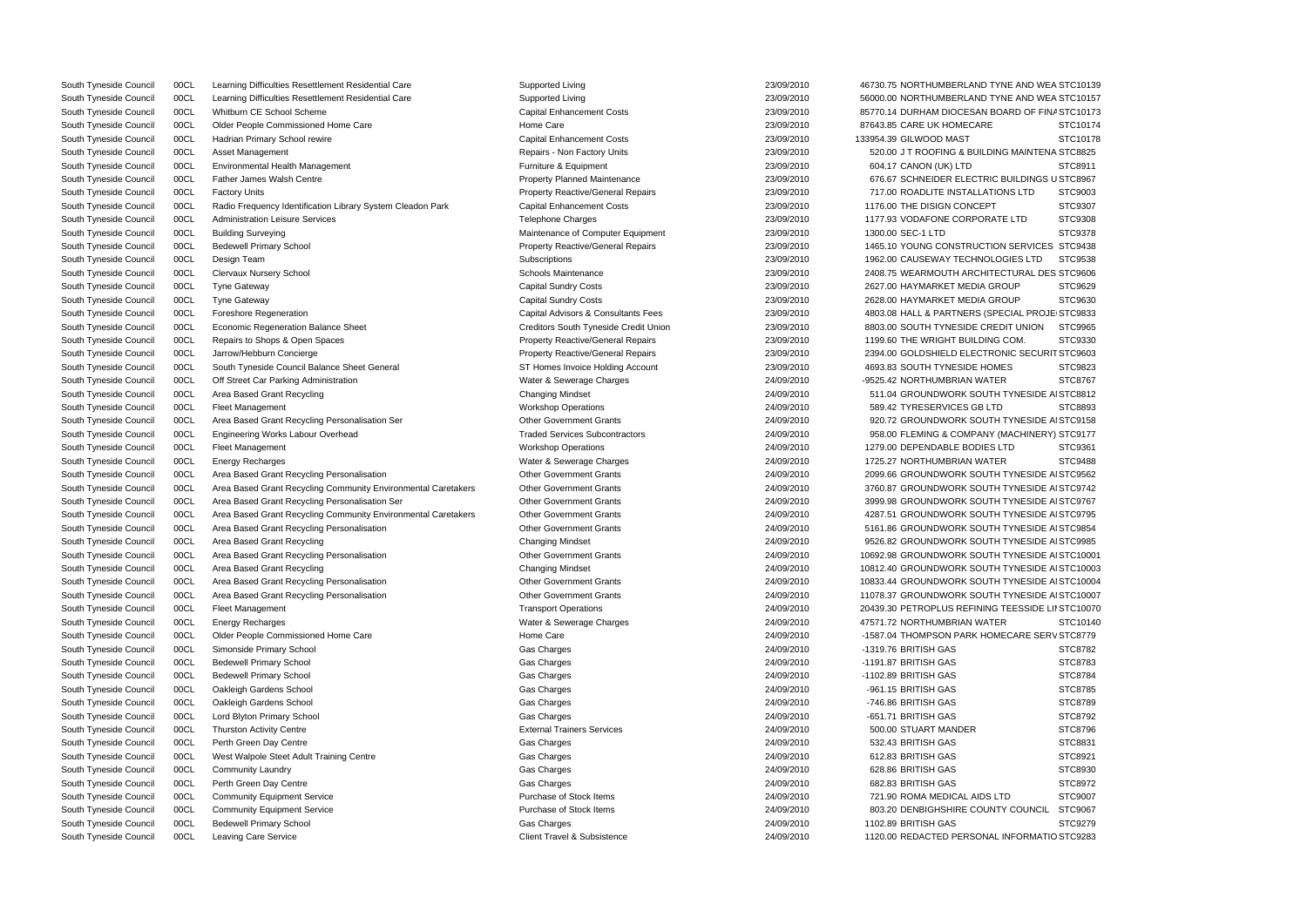| South Tynesiae Council | <b>UUCL</b> | Community Equipment Service                                    | Purchase of Stock Items                  | <b>24/09/2010</b> | TITU.UU MURRIS & ALEXANDER LTD                   | <b>PICA304</b> |
|------------------------|-------------|----------------------------------------------------------------|------------------------------------------|-------------------|--------------------------------------------------|----------------|
| South Tyneside Council | 00CL        | <b>Community Equipment Service</b>                             | Purchase of Stock Items                  | 24/09/2010        | 1200.50 DENBIGHSHIRE COUNTY COUNCIL              | STC9331        |
| South Tyneside Council | 00CL        | Personnel & Payroll                                            | <b>Staff &amp; Members Training</b>      | 24/09/2010        | 1261.37 CANON (UK) LTD                           | STC9356        |
| South Tyneside Council | 00CL        | Momenta 1                                                      | Furniture & Equipment                    | 24/09/2010        | 1281.70 DECORUM                                  | STC9363        |
| South Tyneside Council | 00CL        | Oakleigh Gardens General                                       | Gas Charges                              | 24/09/2010        | 1497.62 BRITISH GAS                              | STC9443        |
| South Tyneside Council | 00CL        | Toner Avenue Junior School Kitchen                             | <b>Catering Provisions</b>               | 24/09/2010        | 2283.55 HOPWELLS LTD.                            | <b>STC9589</b> |
| South Tyneside Council | 00CL        | St Mary's RC Primary School School                             | Gas Charges                              | 24/09/2010        | 2485.95 BRITISH GAS                              | STC9611        |
| South Tyneside Council | 00CL        | West Walpole St Adult Training Centre                          | Gas Charges                              | 24/09/2010        | 2641.38 BRITISH GAS                              | STC9634        |
| South Tyneside Council | 00CL        | Albert Elliott School Kitchen                                  | <b>Catering Provisions</b>               | 24/09/2010        | 3350.87 HOPWELLS LTD.                            | STC9693        |
| South Tyneside Council | 00CL        | <b>Building Services</b>                                       | <b>Rents Paid</b>                        | 24/09/2010        | 3376.96 PORTAKABIN LIMITED                       | STC9700        |
| South Tyneside Council | 00CL        | Mortimer Junior School Kitchen                                 | <b>Catering Provisions</b>               | 24/09/2010        | 3606.56 HOPWELLS LTD.                            | STC9728        |
| South Tyneside Council | 00CL        | <b>Boldon School</b>                                           | Devolved Formula Capital                 | 24/09/2010        | 5000.00 BOLDON SCHOOL LIMITED                    | STC9842        |
| South Tyneside Council | 00CL        | Learning Difficulties Resettlement Residential Care            | Supported Living                         | 24/09/2010        | 6176.40 LIFEWAYS COMMUNITY CARE LTD              | STC9882        |
| South Tyneside Council | 00CL        | Learning Difficulties Resettlement Residential Care            | Supported Living                         | 24/09/2010        | 6661.59 LIFEWAYS COMMUNITY CARE LTD              | STC9904        |
| South Tyneside Council | 00CL        | Learning Difficulties Resettlement Residential Care            | Supported Living                         | 24/09/2010        | 7151.70 LIFEWAYS COMMUNITY CARE LTD              | STC9925        |
| South Tyneside Council | 00CL        | Learning Difficulties Resettlement Residential Care            | Supported Living                         | 24/09/2010        | 7192.62 LIFEWAYS COMMUNITY CARE LTD              | STC9931        |
| South Tyneside Council | 00CL        | Learning Difficulties Resettlement Residential Care            | Supported Living                         | 24/09/2010        | 7204.09 LIFEWAYS COMMUNITY CARE LTD              | STC9936        |
| South Tyneside Council | 00CL        | Learning Difficulties Resettlement Residential Care            | Supported Living                         | 24/09/2010        | 7204.09 LIFEWAYS COMMUNITY CARE LTD              | STC9937        |
| South Tyneside Council | 00CL        | Learning Difficulties Resettlement Residential Care            | Supported Living                         | 24/09/2010        | 7204.09 LIFEWAYS COMMUNITY CARE LTD              | STC9938        |
| South Tyneside Council | 00CL        | Learning Difficulties Resettlement Residential Care            | Supported Living                         | 24/09/2010        | 7365.29 LIFEWAYS COMMUNITY CARE LTD              | STC9942        |
| South Tyneside Council | 00CL        | <b>Bisley Drive Short Breaks</b>                               | Residential Care Respite In Borough      | 24/09/2010        | 7862.24 PLACES FOR PEOPLE INDIVIDUAL SI STC9953  |                |
| South Tyneside Council | 00CL        | Learning Difficulties Resettlement Residential Care            |                                          | 24/09/2010        | 10066.63 LIFEWAYS COMMUNITY CARE LTD             |                |
| South Tyneside Council |             |                                                                | Supported Living                         |                   |                                                  | STC9994        |
|                        | 00CL        | <b>Bisley Drive Short Breaks</b>                               | Residential Care Respite In Borough      | 24/09/2010        | 21257.19 PLACES FOR PEOPLE INDIVIDUAL SI STC1007 |                |
| South Tyneside Council | 00CL        | Children with Disability Team                                  | <b>Agency Staff</b>                      | 24/09/2010        | 36319.42 COMENSURA LTD                           | STC1011        |
| South Tyneside Council | 00CL        | Learning Difficulties Resettlement Residential Care            | Supported Living                         | 24/09/2010        | 45506.13 LIFEWAYS COMMUNITY CARE LTD             | STC1013        |
| South Tyneside Council | 00CL        | <b>Physical Disabilities Home Care</b>                         | Home Care                                | 24/09/2010        | 146897.96 THOMPSON PARK HOMECARE SERV STC1017    |                |
| South Tyneside Council | 00CL        | <b>Monkton Stadium</b>                                         | Non Contract Maintenance of Land         | 24/09/2010        | 510.00 SGM (UK) LIMITED                          | STC8810        |
| South Tyneside Council | 00CL        | <b>Monkton Stadium</b>                                         | Furniture & Equipment                    | 24/09/2010        | 540.00 ALAN FAIRBAIRN                            | STC8837        |
| South Tyneside Council | 00CL        | Mortimer Comprehensive School                                  | Schools Maintenance Non                  | 24/09/2010        | 912.15 RING READY 2007 LTD                       | STC9154        |
| South Tyneside Council | 00CL        | Hadrian Primary School                                         | <b>Property Planned Maintenance</b>      | 24/09/2010        | 967.75 THE PIPE SURGEON                          | STC9185        |
| South Tyneside Council | 00CL        | Bedeburn Primary School                                        | Schools Maintenance Non                  | 24/09/2010        | 1535.00 NE & C WINDOWS & DOORS LTD               | STC9453        |
| South Tyneside Council | 00CL        | <b>Tyne Gateway</b>                                            | Capital Advisors & Consultants Fees      | 24/09/2010        | 1804.00 TURNER & TOWNSEND                        | STC9500        |
| South Tyneside Council | 00CL        | <b>Monkton Stadium</b>                                         | <b>Rents Paid</b>                        | 24/09/2010        | 3000.00 SMITHS GORE                              | STC9668        |
| South Tyneside Council | 00CL        | Temple Park Centre                                             | Gas Charges                              | 24/09/2010        | 3326.73 BRITISH GAS                              | STC9690        |
| South Tyneside Council | 00CL        | <b>Bishop Ramsey Court</b>                                     | Gas Charges                              | 24/09/2010        | -2180.73 BRITISH GAS                             | STC8773        |
| South Tyneside Council | 00CL        | Martin Hall Sheltered Scheme                                   | Gas Charges                              | 24/09/2010        | -1366.81 BRITISH GAS                             | STC8781        |
| South Tyneside Council | 00CL        | Curran House                                                   | Gas Charges                              | 24/09/2010        | -686.99 BRITISH GAS                              | STC8791        |
| South Tyneside Council | 00CL        | Curran House                                                   | Gas Charges                              | 24/09/2010        | -596.64 BRITISH GAS                              | STC8794        |
| South Tyneside Council | 00CL        | Martin Hall Sheltered Scheme                                   | Gas Charges                              | 24/09/2010        | 1290.69 BRITISH GAS                              | STC9373        |
| South Tyneside Council | 00CL        | Curran House                                                   | Gas Charges                              | 24/09/2010        | 1624.52 BRITISH GAS                              | STC9471        |
| South Tyneside Council | 00CL        | <b>Fleet Management</b>                                        | <b>Transport Operations</b>              | 27/09/2010        | 730.71 SHB HIRE LTD                              | STC9012        |
| South Tyneside Council | 00CL        | <b>Coroners Service</b>                                        | <b>Medical Services</b>                  | 27/09/2010        | 774.40 S J HAMILTON SPECIALIST REGISTR STC9046   |                |
| South Tyneside Council | 00CL        | <b>Engineering Works - Highways</b>                            | <b>Traded Services Subcontractors</b>    | 27/09/2010        | 1227.39 THOMPSONS OF PRUDHOE LIMITED STC9337     |                |
| South Tyneside Council | 00CL        | <b>Coroners Service</b>                                        | <b>Medical Services</b>                  | 27/09/2010        | 1258.40 S J HAMILTON SPECIALIST REGISTR STC9351  |                |
| South Tyneside Council | 00CL        | <b>Fleet Management</b>                                        | <b>Transport Operations</b>              | 27/09/2010        | 2002.00 BRETT FUELS                              | STC9552        |
| South Tyneside Council | 00CL        | Engineering Works - Highways                                   | <b>Traded Services Subcontractors</b>    | 27/09/2010        | 4549.49 NORTHUMBRIAN ROADS LTD                   | STC9816        |
| South Tyneside Council | 00CL        | Area Based Grant Recycling Personalisation                     | <b>Other Government Grants</b>           | 27/09/2010        | 5101.86 GROUNDWORK SOUTH TYNESIDE AI STC9851     |                |
| South Tyneside Council | 00CL        | Area Based Grant Recycling Personalisation                     | <b>Other Government Grants</b>           | 27/09/2010        | 5101.86 GROUNDWORK SOUTH TYNESIDE AI STC9852     |                |
| South Tyneside Council | 00CL        | Engineering Works - Highways                                   | <b>Traded Services Subcontractors</b>    | 27/09/2010        | 6626.03 NORTHUMBRIAN ROADS LTD                   | STC9901        |
| South Tyneside Council | 00CL        | Market                                                         | <b>Property Reactive/General Repairs</b> | 27/09/2010        | 7182.62 VIKING PLYWOOD & TIMBER LTD              | STC9928        |
| South Tyneside Council | 00CL        | Area Based Grant Recycling Personalisation                     | <b>Other Government Grants</b>           | 27/09/2010        | 9403.06 GROUNDWORK SOUTH TYNESIDE AI STC9981     |                |
| South Tyneside Council | 00CL        | Engineering Works - Highways                                   | <b>Traded Services Subcontractors</b>    | 27/09/2010        | 11850.18 NORTHUMBRIAN ROADS LTD                  | STC1001        |
| South Tyneside Council | 00CL        | Local Transport Plan, Development & Monitoring Transport Share | Capital Advisors & Consultants Fees      | 27/09/2010        | 42036.00 NEWCASTLE CITY COUNCIL                  | STC1013        |
| South Tyneside Council | 00CL        | Area Based Grant Recycling Personalisation Ser                 | Other Government Grants                  | 27/09/2010        | 53933.70 GROUNDWORK SOUTH TYNESIDE AI STC1015    |                |
| South Tyneside Council | 00CL        | <b>Boldon Children's Centre</b>                                | <b>Client Activities</b>                 | 27/09/2010        | 564.00 BEAMISH MUSEUM LIMITED                    | STC8865        |
| South Tyneside Council | 00CL        | <b>Disabled Facilities Grant Minor Adaptations</b>             | <b>Capital Grants to Third Parties</b>   | 27/09/2010        | 569.57 D LINCOLN                                 | STC8868        |
| South Tyneside Council | 00CL        |                                                                | <b>Telephone Charges</b>                 | 27/09/2010        | 878.03 VIRGIN MEDIA PAYMENTS LTD                 | STC9111        |
|                        |             | Laygate                                                        |                                          |                   |                                                  |                |

| ER LTD                        | STC9304            |
|-------------------------------|--------------------|
| NTY COUNCIL                   | STC9331            |
|                               | STC9356            |
|                               | STC9363            |
|                               | STC9443            |
|                               | STC9589            |
|                               | STC9611            |
|                               | STC9634            |
|                               | STC9693            |
|                               |                    |
| D                             | STC9700            |
|                               | STC9728            |
| MITED                         | STC9842            |
| <b>ITY CARE LTD</b>           | STC9882            |
| ITY CARE LTD                  | STC9904            |
| ITY CARE LTD                  | STC9925            |
| <b>ITY CARE LTD</b>           | STC9931            |
| <b>ITY CARE LTD</b>           | STC9936            |
| <b>ITY CARE LTD</b>           | STC9937            |
| <b>ITY CARE LTD</b>           | STC9938            |
| ITY CARE LTD STC9942          |                    |
| E INDIVIDUAL SI STC9953       |                    |
| <b>ITY CARE LTD</b>           | STC9994            |
| E INDIVIDUAL SI STC10073      |                    |
|                               | STC10119           |
| <b>ITY CARE LTD</b>           | STC10137           |
| OMECARE SERV STC10179         |                    |
|                               | STC8810            |
|                               | STC8837            |
| D                             | STC9154            |
|                               | STC9185            |
| DOORS LTD                     | STC9453            |
| ٩D                            | STC9500            |
|                               |                    |
|                               | STC9668<br>STC9690 |
|                               |                    |
|                               | STC8773            |
|                               | STC8781            |
|                               | STC8791            |
|                               | STC8794            |
|                               | STC9373            |
|                               | STC9471            |
|                               | STC9012            |
| <b>IALIST REGISTR STC9046</b> |                    |
| JDHOE LIMITED STC9337         |                    |
| <b>ALIST REGISTR STC9351</b>  |                    |
|                               | STC9552            |
| ADS LTD                       | STC9816            |
| TH TYNESIDE AI STC9851        |                    |
| TH TYNESIDE AI STC9852        |                    |
| ADS LTD                       | STC9901            |
| TIMBER LTD                    | STC9928            |
| TH TYNESIDE AI STC9981        |                    |
| ADS LTD                       | STC10017           |
| OUNCIL                        | STC10133           |
| TH TYNESIDE AI STC10151       |                    |
| IMITED                        | STC8865            |
|                               | STC8868            |
| ENTS LTD                      | STC9111            |
|                               |                    |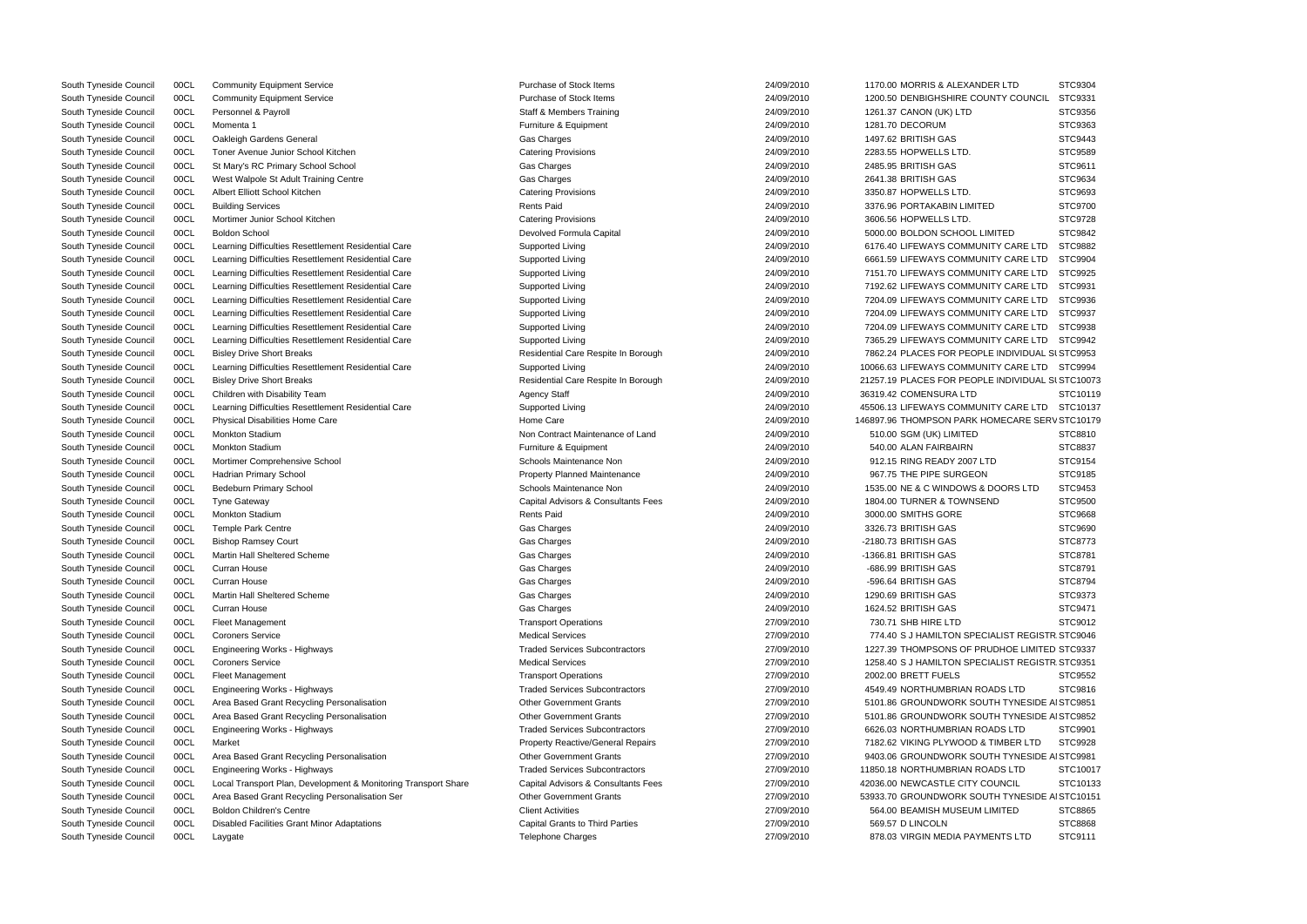|                               | JI U JI 04 |
|-------------------------------|------------|
|                               | STC9227    |
|                               | STC9546    |
| TION LTD                      | STC9588    |
|                               |            |
| Έ                             | STC9644    |
| ITY SERVICES                  | STC9664    |
| : LTD                         | STC9691    |
| ORTH EAST                     | STC9724    |
|                               |            |
| ORTH EAST                     | STC9725    |
| <b>CIATES LIMITEL STC9777</b> |            |
| <b>CIATES LIMITEL STC9779</b> |            |
| <b>CIATES LIMITEL STC9786</b> |            |
| <b>CIATES LIMITEL STC9789</b> |            |
| CIATES LIMITEL STC9790        |            |
|                               |            |
| CIATES LIMITEL STC9791        |            |
| <b>CIATES LIMITEL STC9792</b> |            |
| Ε                             | STC9865    |
| <b>CIATES LIMITEL STC9877</b> |            |
| )CIATES LIMITEL STC9881       |            |
|                               | STC9974    |
|                               |            |
|                               | STC9975    |
|                               | STC9976    |
| ON AGENCY LTI STC9995         |            |
|                               | STC10030   |
| NS LTD                        | STC10075   |
|                               |            |
|                               | STC10079   |
| <b>G LIMITED</b>              | STC8832    |
| HBOURHOOD W/ STC9121          |            |
| REDIT UNION                   | STC9284    |
| AL INFORMATIO STC9416         |            |
|                               | STC9458    |
|                               |            |
| )NTRACTS LTD                  | STC9633    |
| MITED                         | STC9846    |
|                               | STC9498    |
| ∋                             | STC8844    |
|                               | STC8859    |
|                               | STC9107    |
|                               |            |
| HIRE LTD                      | STC9293    |
| <b>EES</b>                    | STC9661    |
| RE LTD.                       | STC9781    |
| <b>DNS</b>                    | STC9784    |
|                               | STC8980    |
| <b>XIS AGENCY</b>             | STC8815    |
|                               |            |
|                               | STC8884    |
| <b>XIS AGENCY</b>             | STC8888    |
|                               | STC8903    |
|                               | STC8907    |
| <b>XIS AGENCY</b>             | STC8950    |
|                               |            |
| U                             | STC8983    |
| E LTD                         | STC8992    |
| <b>XIS AGENCY</b>             | STC9011    |
| <b>XIS AGENCY</b>             | STC9016    |
| <b>XIS AGENCY</b>             | STC9035    |
|                               |            |
| OLLEGE                        | STC9047    |
| E LTD                         | STC9080    |
| OLLEGE                        | STC9095    |
| E LTD                         | STC9131    |
|                               |            |

South Tyneside Council 00CL Disabled Facilities Grant Minor Adaptations Capital Grants to Third Parties 27/09/2010 965.52 P & B GLASSFIBRE STC9184 South Tyneside Council 00CL Disabled Facilities Grant Minor Adaptations Capital Grants to Third Parties 27/09/2010 1026.25 K CAMPBELL South Tyneside Council 00CL Community Equipment Service **Purchase of Stock Items** 27/09/2010 1994.71 SEATING MATTERS South Tyneside Council 00CL Horsley Hill Children's Centre Schools Maintenance 27/09/2010 2278.00 JENSEN CONSTRUCTION 2007 South Tyneside Council 00CL Commissioned Fostering CARE States and Voluntary Sector - Boarded Out Children 27/09/2010 27/09/2010 2772.77 ST CUTHBERTS CAR South Tyneside Council 00CL Supporting People Main Grant Community Council and Block Gross Floating Support 27/09/2010 2995.72 ST ANNES COMMUNITY South Tyneside Council 00CL Commissioned Fostering voluntary Sector - Boarded Out Children 27/09/2010 3340.50 FOSTERING PEOPLE South Tyneside Council 00CL Commissioned Fostering variable values and Voluntary Sector - Boarded Out Children 27/09/2010 3588.48 TEAM FOSTERING NORTH EAST STEP INC South Tyneside Council 00CL Commissioned Fostering **No. 2008** 27/09/2010 3588.48 TEAM FOSTERING No South Tyneside Council 00CL Commissioned Fostering exterior commissioned Fostering voluntary Sector - Boarded Out Children 27/09/2010 4116.80 FOSTER CARE ASSO South Tyneside Council 00CL Commissioned Fostering Commissioned Fostering Voluntary Sector - Boarded Out Children 27/09/2010 4159.89 FOSTER CARE ASSO South Tyneside Council 00CL Commissioned Fostering **Commissioned Fostering** Voluntary Sector - Boarded Out Children 27/09/2010 4202.67 FOSTER CARE ASSO South Tyneside Council 00CL Commissioned Fostering example and the Voluntary Sector - Boarded Out Children 27/09/2010 4245.45 FOSTER CARE ASSO South Tyneside Council 00CL Commissioned Fostering **Commissioned Fostering** Voluntary Sector - Boarded Out Children 27/09/2010 4245.45 FOSTER CARE ASSO South Tyneside Council 00CL Commissioned Fostering example and the Voluntary Sector - Boarded Out Children 27/09/2010 4245.45 FOSTER CARE ASSO South Tyneside Council 00CL Commissioned Fostering values and voluntary Sector - Boarded Out Children 27/09/2010 4245.76 FOSTER CARE ASSO South Tyneside Council 00CL Commissioned Fostering CORP COMPOSITION Voluntary Sector - Boarded Out Children 27/09/2010 5545.55 ST CUTHBERTS CAR South Tyneside Council 00CL Commissioned Fostering exterior commissioned Fostering voluntary Sector - Boarded Out Children 27/09/2010 5946.11 FOSTER CARE ASSO South Tyneside Council 00CL Commissioned Fostering values and voluntary Sector - Boarded Out Children 27/09/2010 6089.02 FOSTER CARE ASSOC South Tyneside Council 00CL Learning Difficulties Resettlement Residential Care Supported Living 27/09/2010 9153.74 GATESHEAD PCT South Tyneside Council 00CL Learning Difficulties Resettlement Residential Care Supported Living 27/09/2010 9153.74 GATESHEAD PCT South Tyneside Council 00CL Learning Difficulties Resettlement Residential Care Supported Living 27/09/2010 9153.74 GATESHEAD PCT South Tyneside Council 00CL Adoption **Foster Carers Other Fees & Expenses** 27/09/2010 10320.00 YORKSHIRE ADOPTIN South Tyneside Council 00CL Small Abatement Works Capital Construction Costs 27/09/2010 13050.00 RHODAR LIMITED South Tyneside Council COCL Supporting People Main Grant 20075 2008 2008 Block Gross Floating Supp 2009/2010 21633.04 TYNESIDE CYRENIANS LTD STC10075 South Tyneside Council 00CL Small Abatement Works Capital Construction Costs 27/09/2010 23000.00 RHODAR LIMITED South Tyneside Council 00CL Temple Park Centre Cleaning Charges 27/09/2010 533.34 GREENHAM TRADING LIMITED STC 27/09/2010 533.34 GREENHAM TRADING South Tyneside Council 00CL Local Initiatives Fund Crant Grant Community Area Forum West Shields 27/09/2010 900.00 BIDDICK HALL NEIGH South Tyneside Council 00CL Economic Regeneration Balance Sheet Creditors South Tyneside Credit Union 27/09/2010 1127.00 SOUTH TYNESIDE CI South Tyneside Council 00CL Economic Regeneration Balance Sheet Debtors Debtors 27/09/2010 1400.00 REDACTED PERSON South Tyneside Council 00CL Market Dock Market Dock Market Dock Water Feature 27/09/2010 1565.00 ENTEC UK LIMITED South Tyneside Council 00CL Hadrian Primary School **Property Planned Maintenance** 27/09/2010 2640.22 AIKEN FLOORING CO South Tyneside Council 00CL Business Mentoring Service Contracts & Supplies Contracts & Supplies 27/09/2010 5000.00 BASE 2 TRAINING LIMITED STC98466 27/09/2010 5000.00 BASE 2 TRAINING LIMITED STC98466 27/09/2010 5000.00 BA South Tyneside Council 00CL Homelessness 
South Tyneside Council 00CL Homelessness 
27/09/2010 1796.00 TV LICENSING South Tyneside Council 00CL Fleet Management Transport Operations Transport Operations 28/09/2010 546.00 JOHN NIXON LIMITED South Tyneside Council COCL Fleet Management (STC8859 and Transport Operations Transport Operations 28/09/2010 552.00 CHEMETALL PLC STC8859 South Tyneside Council 00CL Fleet Management Workshop Operations 28/09/2010 858.50 CHEMETALL PLC STC9107 South Tyneside Council 00CL Fleet Management 28/09/2010 1150.00 GULLIVERS TRUCK HIRE LTD STC929 2010 1150.00 GULLIVERS TRUCK HIRE LTD STC929 2010 1150.00 GULLIVERS TRUCK HIRE LTD STC929 2010 1150.00 GULLIVERS TRUCK H South Tyneside Council 00CL Fleet Management 28/09/2010 2946.61 CHATFIELDS-TYNE T South Tyneside Council 00CL Fleet Management Transport Operations Transport Operations 28/09/2010 4180.00 PREMIER TRUCK HIR South Tyneside Council 00CL Joint Waste Partnership Costs Supplies 28/09/2010 4200.00 SEM COMMUNICATIC South Tyneside Council COCL Design and Print Team  $\blacksquare$  External Printing Contractors  $28/09/2010$  696.00 NW PRINTERS STC8980 South Tyneside Council 00CL Special Educational Needs Transport School Travel Contracts 28/09/2010 512.25 SOUTH TYNESIDE TA South Tyneside Council 00CL Community Equipment Service **Purchase Council Control Control** Community Equipment Service Purchase of Stock Items 28/09/2010 585.00 CARE-ABILITY South Tyneside Council 00CL John Wright Centre Client Centre 28/09/2010 587.90 SOUTH TYNESIDE TANNESIDE TANNESIDE TA South Tyneside Council 00CL Adoption Private Contractor 28/09/2010 600.00 CATCHPOINT STC8903 South Tyneside Council 00CL Youth Service Instructors Fees 28/09/2010 600.00 SANDIE MALIA STC8907 South Tyneside Council 00CL Father James Walsh Centre Client Client Travel & Subsistence 28/09/2010 653.35 SOUTH TYNESIDE TA South Tyneside Council 00CL Children's West Area Team State State Staff Travel Expenses 28/09/2010 698.46 THE TRAVEL BUREAU South Tyneside Council 00CL Commissioned Fostering voluntary Sector - Boarded Out Children 28/09/2010 702.00 SWIIS FOSTER CARE School Travel Council 00CL Home to College Transport Contracts 28/09/2010 725.00 SOUTH TYNESIDE TANNESIDE TAXIS AGENCY SCHOOL TRAVel Contracts South Tyneside Council 00CL Hampden St Day Care Client Client Travel & Subsistence 28/09/2010 736.60 SOUTH TYNESIDE TA South Tyneside Council 00CL Special Educational Needs Transport School Travel Contracts 28/09/2010 757.20 SOUTH TYNESIDE TA South Tyneside Council 00CL Childminder Start Up Grant Start Start Start Start Start Start Start Start Start Start Start Start Start Start Start Start Start Start Start Start Start Start Start Start Start Start Start Start South Tyneside Council 00CL Commissioned Fostering values and voluntary Sector - Boarded Out Children 28/09/2010 820.00 SWIIS FOSTER CARE South Tyneside Council COCL Childminder Start Up Grant Natural State State State State State State State State State State State State State State State State State State State State State State State State State State Sta South Tyneside Council 00CL Commissioned Fostering Voluntary Sector - Boarded Out Children 28/09/2010 901.00 SWIIS FOSTER CARE LTD STC9131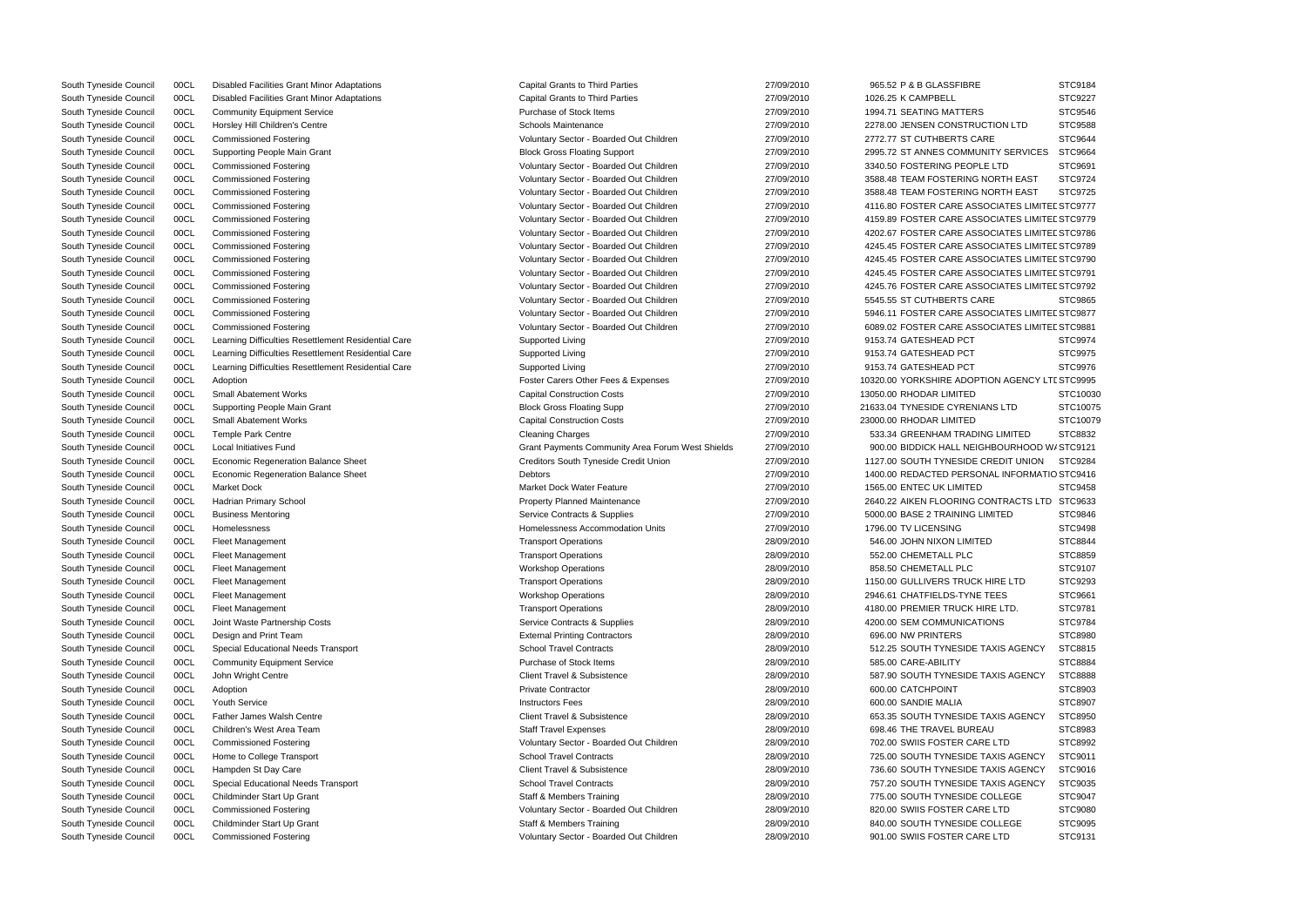| : LID                         | STC9132  |
|-------------------------------|----------|
| E LTD                         | STC9133  |
| E LTD                         | STC9134  |
| E LTD                         | STC9150  |
| E LTD                         | STC9151  |
| E LTD                         | STC9152  |
|                               |          |
| E LTD                         | STC9268  |
| ELTD                          | STC9269  |
| E LTD                         | STC9270  |
| E LTD                         | STC9340  |
| <b>XIS AGENCY</b>             | STC9383  |
| E LTD                         | STC9403  |
| <b>XIS AGENCY</b>             | STC9435  |
| <b>XIS AGENCY</b>             | STC9527  |
| <b>XIS AGENCY</b>             | STC9529  |
| <b>XIS AGENCY</b>             | STC9587  |
| <b>ERVICES LTD</b>            | STC9595  |
|                               |          |
|                               | STC9601  |
| <b>SERVICES</b>               | STC9608  |
| <b>XIS AGENCY</b>             | STC9686  |
| <b>IG AGENCY LTD STC9689</b>  |          |
|                               | STC9694  |
| <b>XIS AGENCY</b>             | STC9880  |
|                               | STC9944  |
|                               | STC9951  |
| $E$ LTD                       | STC9997  |
| COOPERS LLP STC10094          |          |
|                               | STC10102 |
| <b>PRISES LTD</b>             | STC8827  |
| U                             | STC9098  |
|                               | STC9358  |
|                               | STC9447  |
|                               |          |
|                               | STC9551  |
| TD.                           | STC9604  |
| I                             | STC9883  |
| TH TYNESIDE AI STC10000       |          |
| RONIC SECURIT STC9105         |          |
| SSING LIMITED STC8835         |          |
| <b>IRE T/A WCR VE STC8855</b> |          |
| <b>HNOLOGIES LTD STC8995</b>  |          |
| RETE LIMITED STC9088          |          |
| የAGE LTD                      | STC9094  |
| RETE LIMITED                  | STC9139  |
| <b>JDHOE LIMITED STC9170</b>  |          |
| <b>IRE T/A WCR VE STC9213</b> |          |
| SWEEPERS                      | STC9517  |
| SWEEPERS                      | STC9518  |
| <b>SWEEPERS</b>               | STC9519  |
| SWEEPERS                      | STC9520  |
| SWEEPERS                      | STC9521  |
| <b>NAGEMENT LTE STC9537</b>   |          |
| RAGE LTD                      | STC9592  |
|                               | STC9646  |
|                               |          |
|                               | STC9674  |
| <b>AGE LTD</b>                | STC9716  |
|                               | STC9731  |

South Tyneside Council 00CL Commissioned Fostering variable voluntary Sector - Boarded Out Children 28/09/2010 901.00 SWIIS FOSTER CARE South Tyneside Council 00CL Commissioned Fostering values and voluntary Sector - Boarded Out Children 28/09/2010 901.00 SWIIS FOSTER CARE South Tyneside Council 00CL Commissioned Fostering **South Access 28/09/2010** 911.00 SWIIS FOSTER CARE LARE LARE South Tyneside Council 00CL Commissioned Fostering Commissioned Fostering Voluntary Sector - Boarded Out Children 28/09/2010 911.00 SWIIS FOSTER CARE South Tyneside Council 00CL Commissioned Fostering variable voluntary Sector - Boarded Out Children 28/09/2010 911.00 SWIIS FOSTER CARE South Tyneside Council 00CL Commissioned Fostering values and voluntary Sector - Boarded Out Children 28/09/2010 1091.00 SWIIS FOSTER CARE South Tyneside Council 00CL Commissioned Fostering values and voluntary Sector - Boarded Out Children 28/09/2010 1091.00 SWIIS FOSTER CARE South Tyneside Council 00CL Commissioned Fostering **Commissioned Fostering** Voluntary Sector - Boarded Out Children 28/09/2010 1091.00 SWIIS FOSTER CARE South Tyneside Council 00CL Commissioned Fostering exterior commissioned Fostering voluntary Sector - Boarded Out Children 28/09/2010 1230.00 SWIIS FOSTER CARE South Tyneside Council COCL Home to College Transport STC9383 School Travel Contracts School Travel Contracts 28/09/2010 1314.00 SOUTH TYNESIDE TAXIS AGENCY STC9383 South Tyneside Council 00CL Commissioned Fostering **Commissioned Fostering** Voluntary Sector - Boarded Out Children 28/09/2010 1369.00 SWIIS FOSTER CARE South Tyneside Council 00CL Home to College Transport School Travel Contracts Contracts 28/09/2010 1460.00 SOUTH TYNESIDE TA South Tyneside Council 00CL Special Educational Needs Transport School Travel Contracts 28/09/2010 1896.90 SOUTH TYNESIDE TA South Tyneside Council 00CL Special Educational Needs Transport School Travel Contracts 28/09/2010 1908.40 SOUTH TYNESIDE TA South Tyneside Council 00CL Community Learning Disabilities Team Client Travel & Subsistence 28/09/2010 2266.80 SOUTH TYNESIDE TA South Tyneside Council 00CL The Matrix **Service Contracts & Supplies** 28/09/2010 2345.44 IT PROFESSIONAL SERVICE CONTRACTS A Supplies South Tyneside Council 00CL Section 17 Payments (East) Client Travel & Subsistence 28/09/2010 2384.72 AQUILA WAY STC9601 South Tyneside Council 00CL Thurston Activity Centre **Property Reactive/General Repairs** 28/09/2010 2450.00 BOILER TECHNICAL South Tyneside Council 00CL Special Educational Needs Transport School Travel Contracts 28/09/2010 3299.20 SOUTH TYNESIDE TA South Tyneside Council 00CL Commissioned Fostering Commissioned Fostering Voluntary Sector - Boarded Out Children 28/09/2010 3310.80 NATIONAL FOSTERING South Tyneside Council COCL School Improvement Partners Private Contractor Private Contractor 28/09/2010 3362.77 GATESHEAD MBC STC9694 South Tyneside Council 00CL Special Educational Needs Transport School Travel Contracts 28/09/2010 6031.17 SOUTH TYNESIDE TA South Tyneside Council 00CL Older People Commissioned Home Care Home Care Home Care Home Care 28/09/2010 7383.00 D H HOMECARE LTD South Tyneside Council COCL Youth Parliament / DoE (State Grant Payments 28/09/2010 7750.00 CREST STC9951 STC9951 South Tyneside Council 00CL Physical Disability & Sensory Service **Rents Paid 28/09/2010** 28/09/2010 10414.68 ZURICH ASSURANCE South Tyneside Council 00CL Early Years Development & Childcare Partnership External Audit Charges 28/09/2010 27158.00 PRICEWATERHOUSE South Tyneside Council 00CL Bisley Drive Short Breaks **Residential Care Respite In Borough** 28/09/2010 29942.36 REAL LIFE OPTIONS South Tyneside Council 00CL Temple Park Centre Vending Ventre Ventre Vending Vending Machine Stock 28/09/2010 523.74 COCA-COLA ENTERP South Tyneside Council 00CL International Links **Travel 28/09/2010** 28/09/2010 846.80 THE TRAVEL BUREAU STEP 38/09/2010 South Tyneside Council COCL Local Nature Reserves 28/09/2010 28/09/2010 1270.00 KEVIN FORSTER STC9358 South Tyneside Council 00CL The Dragon **Property Reactive/General Repairs** 28/09/2010 1509.00 MAUDESPORT STC94747 South Tyneside Council 00CL Energy Efficiency Audit Energy Charges 28/09/2010 2000.00 ENCRAFT LTD STC9551 Scouth Tyneside Council 00CL Sea View Primary School School School Schools Maintenance 28/09/2010 23/09/2010 2396.00 G S SMIRTHWAITE LTD. Schools Maintenance South Tyneside Council 00CL Fellgate Primary School School Schools Maintenance Non 28/09/2010 6182.00 DCM PROJECTS LTD South Tyneside Council 00CL Supporting People Into Work (Headway) Crant Payments Council 28/09/2010 10570.61 GROUNDWORK SOUT South Tyneside Council 00CL Decent Homes Ellen Court **High Rise** 28/09/2010 855.00 GOLDSHIELD ELECTI South Tyneside Council 00CL Waste Disposal **Waste Disposal Contract** 29/09/2010 540.00 REIVERS REPROCES South Tyneside Council 00CL Fleet Management 2000-2010 29/09/2010 550.00 PHOENIX VEHICLE HIRE T/A WCR VE STC8855 South Tyneside Council 00CL South Shields Crematorium **Property Reactive/General Repairs** 29/09/2010 707.28 FACULTATIEVE TECH South Tyneside Council 00CL Engineering Works - Highways Traded Services Subcontractors 29/09/2010 826.65 NORTH EAST CONCRETE AST CONCRETE LIMITED STC9088 South Tyneside Council COCL Fleet Management Transport Transport Operations 29/09/2010 840.00 LONDONDERRY GARAGE LTD STC9094 South Tyneside Council 00CL Engineering Works - Highways **Traded Services Subcontractors** 29/09/2010 901.80 NORTH EAST CONCR South Tyneside Council 00CL Engineering Works - Highways Traded Services Subcontractors 29/09/2010 945.36 THOMPSONS OF PRU South Tyneside Council 00CL Fleet Management Transport Operations Transport Operations 29/09/2010 1000.00 PHOENIX VEHICLE H South Tyneside Council 00CL Fleet Management - Transport Operations Transport Operations Transport Operations 29/09/2010 1865.00 DAWSON RENTALS S South Tyneside Council 00CL Fleet Management - Transport Operations Transport Operations Transport Operations 29/09/2010 1865.00 DAWSON RENTALS S South Tyneside Council 00CL Fleet Management - Transport Operations Transport Operations Transport Operations 29/09/2010 1865.00 DAWSON RENTALS S South Tyneside Council 00CL Fleet Management - Transport Operations Transport Operations Transport Operations 29/09/2010 1865.00 DAWSON RENTALS S South Tyneside Council 00CL Fleet Management - Transport Operations Transport Operations Transport Operations 29/09/2010 1865.00 DAWSON RENTALS S South Tyneside Council 00CL Kerbside Collection **Contact Collection** Accouncil 29/09/2010 1950.00 PREMIER WASTE MA South Tyneside Council 00CL Fleet Management Transport Operations Transport Operations 29/09/2010 2288.00 LONDONDERRY GAR South Tyneside Council 00CL Waste Disposal Waste Disposal Contract 29/09/2010 2789.89 ALEX SMILES LTD STC9646 South Tyneside Council 00CL Waste Disposal **Waste Disposal Waste Disposal Contract** 29/09/2010 3077.35 ALEX SMILES LTD South Tyneside Council 00CL Fleet Management 2000-2016 Transport Operations 29/09/2010 3520.00 LONDONDERRY GARAGE LTD STC9716 South Tyneside Council 00CL Waste Disposal Waste Disposal Contract 29/09/2010 3659.52 ALEX SMILES LTD STC9731

South Tyneside Council 00CL Commissioned Fostering **Supplemanual Content Content Content Content Content Content** Street Street Street Street Street Street Street Street Street Street Street Street Street Street Street Str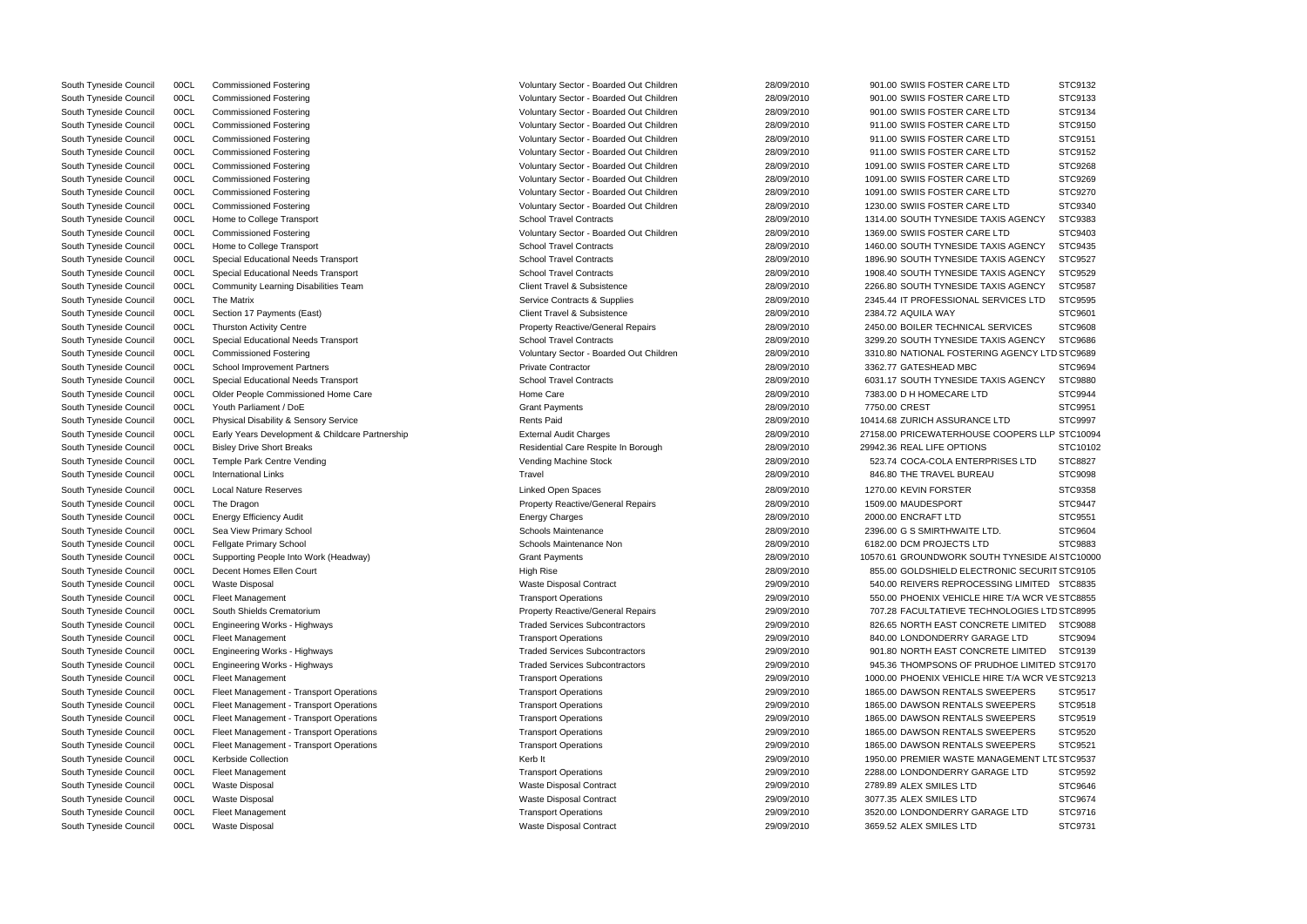|                           | STC9787  |
|---------------------------|----------|
|                           | STC9835  |
| NAGEMENT LTE STC10104     |          |
|                           | STC8934  |
|                           | STC9236  |
| GS                        | STC9474  |
|                           | STC8776  |
|                           | STC8780  |
|                           | STC8786  |
|                           | STC8800  |
| TIVE ACTIVITIES STC8802   |          |
|                           | STC8809  |
| N                         | STC8889  |
|                           | STC8909  |
|                           | STC8964  |
|                           |          |
| <b>IOTEL</b>              | STC8994  |
| FOR SCHOOL L STC9037      |          |
| LTD                       | STC9042  |
| <b>NFECTIONER</b>         | STC9060  |
|                           | STC9066  |
|                           | STC9110  |
| TIVE ACTIVITIES STC9119   |          |
| N                         | STC9289  |
| PLC                       | STC9315  |
| OMECARE SERV STC9448      |          |
| FT) LTD                   | STC9504  |
| EAST                      | STC9560  |
| PLC                       | STC9596  |
| UK LTD                    | STC9609  |
| ion                       | STC9610  |
| PLC                       | STC9628  |
|                           | STC9663  |
| PLC                       | STC9679  |
| EAST                      | STC9692  |
| PLC                       | STC9704  |
| FT) LTD                   | STC9765  |
| PLC                       | STC9802  |
| PLC                       | STC9954  |
| EGRATED PLAY              | STC10026 |
| `D                        | STC10038 |
|                           | STC10045 |
| ГD                        | STC10086 |
| TD.                       | STC10090 |
|                           |          |
| OMES                      | STC10168 |
|                           | STC8774  |
| ion                       | STC8879  |
|                           | STC9008  |
| ES SERVICES LT STC9020    |          |
| έ                         | STC9049  |
| <b><i>NTRACTS LTD</i></b> | STC9051  |
|                           | STC9176  |
|                           | STC9299  |
|                           | STC9365  |
|                           | STC9366  |
|                           | STC9367  |
|                           | STC9368  |
|                           | STC9369  |
|                           |          |

| South Tyneside Council | 00CL | <b>Waste Disposal</b>                                          | Waste Disposal Contract                      | 29/09/2010 | 4214.46 ALEX SMILES LTD   |
|------------------------|------|----------------------------------------------------------------|----------------------------------------------|------------|---------------------------|
| South Tyneside Council | 00CL | <b>Waste Disposal</b>                                          | Waste Disposal Contract                      | 29/09/2010 | 4850.32 ALEX SMILES LTD   |
| South Tyneside Council | 00CL | Kerbside Collection                                            | Kerb It                                      | 29/09/2010 | 30500.00 PREMIER WASTE    |
| South Tyneside Council | 00CL | Design and Print Team                                          | <b>External Printing Contractors</b>         | 29/09/2010 | 637.00 FIELD PRINT        |
| South Tyneside Council | 00CL | Design and Print Team                                          | <b>External Printing Contractors</b>         | 29/09/2010 | 1059.00 FIELD PRINT       |
| South Tyneside Council | 00CL | Performance Team                                               | <b>Private Contractor</b>                    | 29/09/2010 | 1650.00 KIS SALES & LETT  |
| South Tyneside Council | 00CL | <b>Harton Junior School</b>                                    | Gas Charges                                  | 29/09/2010 | -1623.84 BRITISH GAS      |
| South Tyneside Council | 00CL | <b>Physical Disabilities Home Care</b>                         | Home Care                                    | 29/09/2010 | -1369.13 LS CARE LIMITED  |
| South Tyneside Council | 00CL | Harton Junior School                                           | Gas Charges                                  | 29/09/2010 | -959.16 BRITISH GAS       |
| South Tyneside Council | 00CL | <b>Financial Assessments Team</b>                              | Postage Charges                              | 29/09/2010 | 500.00 NEOPOST LIMITED    |
| South Tyneside Council | 00CL | Jarrow Partnership Youth Support                               | <b>Client Activities</b>                     | 29/09/2010 | 500.00 STH TYNESIDE PC    |
| South Tyneside Council | 00CL | <b>Community Equipment Service</b>                             | Servicing/Electric Testing of Equipment      | 29/09/2010 | 509.50 MOUNTWAY LTD       |
| South Tyneside Council | 00CL | <b>Community Equipment Service</b>                             | Purchase of Stock Items                      | 29/09/2010 | 588.00 HOMECRAFT ROL      |
| South Tyneside Council | 00CL | <b>Thurston Activity Centre</b>                                | Water & Sewerage Charges                     | 29/09/2010 | 601.29 UNITED UTILITIES   |
| South Tyneside Council | 00CL | Harton Junior School                                           | Gas Charges                                  | 29/09/2010 | 673.54 BRITISH GAS        |
| South Tyneside Council | 00CL | Section 17 Payments (Assessment)                               | <b>Accommodation Costs</b>                   | 29/09/2010 | 702.13 THE LITTLE HAVE!   |
| South Tyneside Council | 00CL | Personnel & Payroll                                            | <b>Staff &amp; Members Training</b>          | 29/09/2010 | 760.00 NATIONAL COLLE     |
| South Tyneside Council | 00CL | <b>Community Equipment Service</b>                             | Purchase of Stock Items                      | 29/09/2010 | 762.50 CHILTERN INVADE    |
| South Tyneside Council | 00CL | Brinkburn Comprehensive School Kitchen                         | <b>Catering Provisions</b>                   | 29/09/2010 | 798.24 JW RAE BAKER &     |
| South Tyneside Council | 00CL | <b>Harton Junior School</b>                                    | Gas Charges                                  | 29/09/2010 | 802.34 BRITISH GAS        |
| South Tyneside Council | 00CL | <b>Harton Junior School</b>                                    | Gas Charges                                  | 29/09/2010 | 872.79 BRITISH GAS        |
| South Tyneside Council | 00CL |                                                                | <b>Client Activities</b>                     | 29/09/2010 | 897.58 STH TYNESIDE PC    |
|                        | 00CL | Jarrow Partnership Youth Support                               | Purchase of Stock Items                      | 29/09/2010 | 1147.50 HOMECRAFT ROL     |
| South Tyneside Council |      | <b>Community Equipment Service</b>                             |                                              |            |                           |
| South Tyneside Council | 00CL | Epinay School Kitchen                                          | <b>Catering Provisions</b>                   | 29/09/2010 | 1190.82 DANISH BACON C    |
| South Tyneside Council | 00CL | Older People Commissioned Home Care                            | Home Support                                 | 29/09/2010 | 1513.92 THOMPSON PARK     |
| South Tyneside Council | 00CL | <b>Disabled Facilities Grant</b>                               | <b>Capital Grants to Third Parties</b>       | 29/09/2010 | 1819.00 HANDICARE (FREI   |
| South Tyneside Council | 00CL | Neighbourhood Learning in Deprived Communities Revenue Support | <b>Grant Payments</b>                        | 29/09/2010 | 2088.00 NEWSKILLS NORT    |
| South Tyneside Council | 00CL | East Boldon Junior School Kitchen                              | <b>Catering Provisions</b>                   | 29/09/2010 | 2346.52 DANISH BACON C    |
| South Tyneside Council | 00CL | <b>Community Equipment Service</b>                             | Purchase of Stock Items                      | 29/09/2010 | 2473.90 DAYS HEALTHCAF    |
| South Tyneside Council | 00CL | Hadrian School Kitchen                                         | Servicing/Electric Testing of Equipment      | 29/09/2010 | 2485.00 EXCEL REFRIGER    |
| South Tyneside Council | 00CL | Ridgeway School Kitchen                                        | <b>Catering Provisions</b>                   | 29/09/2010 | 2618.26 DANISH BACON C    |
| South Tyneside Council | 00CL | <b>Community Equipment Service</b>                             | Purchase of Stock Items                      | 29/09/2010 | 2992.00 NEXUS DMS LTD     |
| South Tyneside Council | 00CL | Jarrow Cross Kitchen                                           | <b>Catering Provisions</b>                   | 29/09/2010 | 3176.66 DANISH BACON C    |
| South Tyneside Council | 00CL | Neighbourhood Learning in Deprived Communities Revenue Support | <b>Grant Payments</b>                        | 29/09/2010 | 3340.80 NEWSKILLS NORT    |
| South Tyneside Council | 00CL | St Joseph's RC School Kitchen                                  | <b>Catering Provisions</b>                   | 29/09/2010 | 3401.96 DANISH BACON C    |
| South Tyneside Council | 00CL | <b>Disabled Facilities Grant</b>                               | <b>Capital Grants to Third Parties</b>       | 29/09/2010 | 3942.85 HANDICARE (FREI   |
| South Tyneside Council | 00CL | Toner Avenue Junior School Kitchen                             | <b>Catering Provisions</b>                   | 29/09/2010 | 4390.34 DANISH BACON C    |
| South Tyneside Council | 00CL | Hebburn Comprehensive School Kitchen                           | <b>Catering Provisions</b>                   | 29/09/2010 | 7928.73 DANISH BACON C    |
| South Tyneside Council | 00CL | The Children's Fund                                            | <b>Grant Payments</b>                        | 29/09/2010 | 12650.00 SPECIAL NEEDS II |
| South Tyneside Council | 00CL | Out of Area Placements                                         | Voluntary Sector - Boarded Out Children      | 29/09/2010 | 14338.20 KEYS CHILDCARE   |
| South Tyneside Council | 00CL | Physical Disabilities Home Care                                | Home Care                                    | 29/09/2010 | 15208.93 LS CARE LIMITED  |
| South Tyneside Council | 00CL | Day Centres                                                    | <b>Physical Disabilities</b>                 | 29/09/2010 | 24792.78 CHESSHIRE HOPE   |
| South Tyneside Council | 00CL | Provision of Milk                                              | School Milk                                  | 29/09/2010 | 26033.54 ROCK FARM DAIR   |
| South Tyneside Council | 00CL | <b>Community Equipment Service</b>                             | Purchase of Stock Items                      | 29/09/2010 | 75372.60 SOUTH TYNESIDE   |
| South Tyneside Council | 00CL | <b>Wouldhave House</b>                                         | Gas Charges                                  | 29/09/2010 | -1852.60 BRITISH GAS      |
| South Tyneside Council | 00CL | Hadrian Primary School                                         | <b>Property Planned Maintenance</b>          | 29/09/2010 | 580.00 EXCEL REFRIGER     |
| South Tyneside Council | 00CL | Libraries Admin                                                | <b>Printing &amp; Stationery Consumables</b> | 29/09/2010 | 725.00 20 20 PLASTICS LT  |
| South Tyneside Council | 00CL | <b>Biddick Hall Junior/Infants School</b>                      | <b>Property Planned Maintenance</b>          | 29/09/2010 | 740.00 ADVANTAGE UTIL     |
| South Tyneside Council | 00CL | <b>Hebburn Children's Centre</b>                               | Schools Maintenance Non                      | 29/09/2010 | 780.00 WINDOOR SERVIC     |
| South Tyneside Council | 00CL | Lord Blyton Primary School                                     | Schools Maintenance Non                      | 29/09/2010 | 781.04 AIKEN FLOORING     |
| South Tyneside Council | 00CL | <b>Boldon Children's Centre</b>                                | Gas Charges                                  | 29/09/2010 | 956.59 BRITISH GAS        |
| South Tyneside Council | 00CL | West Boldon School Pool                                        | <b>Property Reactive/General Repairs</b>     | 29/09/2010 | 1157.44 COOL BREEZE LTI   |
| South Tyneside Council | 00CL | Foreshore Sea Change Project                                   | Capital Advisors & Consultants Fees          | 29/09/2010 | 1283.75 SCOTT WILSON      |
| South Tyneside Council | 00CL | Foreshore Sea Change Project                                   | Capital Advisors & Consultants Fees          | 29/09/2010 | 1283.75 SCOTT WILSON      |
| South Tyneside Council | 00CL | Foreshore Sea Change Project                                   | Capital Advisors & Consultants Fees          | 29/09/2010 | 1283.75 SCOTT WILSON      |
| South Tyneside Council | 00CL | Foreshore Sea Change Project                                   | Capital Advisors & Consultants Fees          | 29/09/2010 | 1283.75 SCOTT WILSON      |
| South Tyneside Council | 00CL | Foreshore Sea Change Project                                   | Capital Advisors & Consultants Fees          | 29/09/2010 | 1283.75 SCOTT WILSON      |
|                        |      |                                                                |                                              |            |                           |

| South Tyneside Council | 00CL | Waste Disposal                                                 | <b>Waste Disposal Contract</b>                     | 29/09/2010 | 4850.32 ALEX SMILES LTD                         | STC9835            |
|------------------------|------|----------------------------------------------------------------|----------------------------------------------------|------------|-------------------------------------------------|--------------------|
| South Tyneside Council | 00CL | Kerbside Collection                                            | Kerb It                                            | 29/09/2010 | 30500.00 PREMIER WASTE MANAGEMENT LTE STC1010   |                    |
| South Tyneside Council | 00CL | Design and Print Team                                          | <b>External Printing Contractors</b>               | 29/09/2010 | 637.00 FIELD PRINT                              | STC8934            |
| South Tyneside Council | 00CL | Design and Print Team                                          | <b>External Printing Contractors</b>               | 29/09/2010 | 1059.00 FIELD PRINT                             | STC9236            |
| South Tyneside Council | 00CL | Performance Team                                               | <b>Private Contractor</b>                          | 29/09/2010 | 1650.00 KIS SALES & LETTINGS                    | STC9474            |
| South Tyneside Council | 00CL | <b>Harton Junior School</b>                                    | Gas Charges                                        | 29/09/2010 | -1623.84 BRITISH GAS                            | STC8776            |
| South Tyneside Council | 00CL | Physical Disabilities Home Care                                | Home Care                                          | 29/09/2010 | -1369.13 LS CARE LIMITED                        | <b>STC8780</b>     |
| South Tyneside Council | 00CL | Harton Junior School                                           | Gas Charges                                        | 29/09/2010 | -959.16 BRITISH GAS                             | STC8786            |
| South Tyneside Council | 00CL | <b>Financial Assessments Team</b>                              | Postage Charges                                    | 29/09/2010 | 500.00 NEOPOST LIMITED                          | <b>STC8800</b>     |
| South Tyneside Council | 00CL | Jarrow Partnership Youth Support                               | <b>Client Activities</b>                           | 29/09/2010 | 500.00 STH TYNESIDE POSITIVE ACTIVITIES STC8802 |                    |
| South Tyneside Council | 00CL | <b>Community Equipment Service</b>                             | Servicing/Electric Testing of Equipment            | 29/09/2010 | 509.50 MOUNTWAY LTD                             | <b>STC8809</b>     |
| South Tyneside Council | 00CL | <b>Community Equipment Service</b>                             | Purchase of Stock Items                            | 29/09/2010 | 588.00 HOMECRAFT ROLYAN                         | <b>STC8889</b>     |
| South Tyneside Council | 00CL | <b>Thurston Activity Centre</b>                                | Water & Sewerage Charges                           | 29/09/2010 | 601.29 UNITED UTILITIES                         | <b>STC8909</b>     |
| South Tyneside Council | 00CL | <b>Harton Junior School</b>                                    | Gas Charges                                        | 29/09/2010 | 673.54 BRITISH GAS                              | STC8964            |
| South Tyneside Council | 00CL | Section 17 Payments (Assessment)                               | <b>Accommodation Costs</b>                         | 29/09/2010 | 702.13 THE LITTLE HAVEN HOTEL                   | STC8994            |
| South Tyneside Council | 00CL | Personnel & Payroll                                            | <b>Staff &amp; Members Training</b>                | 29/09/2010 | 760.00 NATIONAL COLLEGE FOR SCHOOL L STC9037    |                    |
| South Tyneside Council | 00CL | <b>Community Equipment Service</b>                             | Purchase of Stock Items                            | 29/09/2010 | 762.50 CHILTERN INVADEX LTD                     | STC9042            |
| South Tyneside Council | 00CL | Brinkburn Comprehensive School Kitchen                         | <b>Catering Provisions</b>                         | 29/09/2010 | 798.24 JW RAE BAKER & CONFECTIONER              | STC9060            |
| South Tyneside Council | 00CL | Harton Junior School                                           | Gas Charges                                        | 29/09/2010 | 802.34 BRITISH GAS                              | STC9066            |
| South Tyneside Council | 00CL | <b>Harton Junior School</b>                                    | Gas Charges                                        | 29/09/2010 | 872.79 BRITISH GAS                              | STC9110            |
| South Tyneside Council | 00CL | Jarrow Partnership Youth Support                               | <b>Client Activities</b>                           | 29/09/2010 | 897.58 STH TYNESIDE POSITIVE ACTIVITIES STC9119 |                    |
| South Tyneside Council | 00CL | <b>Community Equipment Service</b>                             | Purchase of Stock Items                            | 29/09/2010 | 1147.50 HOMECRAFT ROLYAN                        | STC9289            |
| South Tyneside Council | 00CL | Epinay School Kitchen                                          | <b>Catering Provisions</b>                         | 29/09/2010 | 1190.82 DANISH BACON CO PLC                     | STC9315            |
| South Tyneside Council | 00CL | Older People Commissioned Home Care                            | Home Support                                       | 29/09/2010 | 1513.92 THOMPSON PARK HOMECARE SERV STC9448     |                    |
| South Tyneside Council | 00CL | <b>Disabled Facilities Grant</b>                               | <b>Capital Grants to Third Parties</b>             | 29/09/2010 | 1819.00 HANDICARE (FREELIFT) LTD                | STC9504            |
| South Tyneside Council | 00CL | Neighbourhood Learning in Deprived Communities Revenue Support | <b>Grant Payments</b>                              | 29/09/2010 | 2088.00 NEWSKILLS NORTH EAST                    | STC9560            |
| South Tyneside Council | 00CL | East Boldon Junior School Kitchen                              | <b>Catering Provisions</b>                         | 29/09/2010 | 2346.52 DANISH BACON CO PLC                     | STC9596            |
| South Tyneside Council | 00CL | <b>Community Equipment Service</b>                             | Purchase of Stock Items                            | 29/09/2010 | 2473.90 DAYS HEALTHCARE UK LTD                  | STC9609            |
| South Tyneside Council | 00CL | Hadrian School Kitchen                                         | Servicing/Electric Testing of Equipment            | 29/09/2010 | 2485.00 EXCEL REFRIGERATION                     | STC9610            |
| South Tyneside Council | 00CL | Ridgeway School Kitchen                                        | <b>Catering Provisions</b>                         | 29/09/2010 | 2618.26 DANISH BACON CO PLC                     | STC9628            |
| South Tyneside Council | 00CL | <b>Community Equipment Service</b>                             | Purchase of Stock Items                            | 29/09/2010 | 2992.00 NEXUS DMS LTD                           | STC9663            |
| South Tyneside Council | 00CL | Jarrow Cross Kitchen                                           | <b>Catering Provisions</b>                         | 29/09/2010 | 3176.66 DANISH BACON CO PLC                     | STC9679            |
| South Tyneside Council | 00CL | Neighbourhood Learning in Deprived Communities Revenue Support | <b>Grant Payments</b>                              | 29/09/2010 | 3340.80 NEWSKILLS NORTH EAST                    | STC9692            |
| South Tyneside Council | 00CL | St Joseph's RC School Kitchen                                  | <b>Catering Provisions</b>                         | 29/09/2010 | 3401.96 DANISH BACON CO PLC                     | STC9704            |
| South Tyneside Council | 00CL | <b>Disabled Facilities Grant</b>                               | <b>Capital Grants to Third Parties</b>             | 29/09/2010 | 3942.85 HANDICARE (FREELIFT) LTD                | STC9765            |
| South Tyneside Council | 00CL | Toner Avenue Junior School Kitchen                             | <b>Catering Provisions</b>                         | 29/09/2010 | 4390.34 DANISH BACON CO PLC                     | STC9802            |
| South Tyneside Council | 00CL | Hebburn Comprehensive School Kitchen                           | <b>Catering Provisions</b>                         | 29/09/2010 | 7928.73 DANISH BACON CO PLC                     | STC9954            |
| South Tyneside Council | 00CL | The Children's Fund                                            | <b>Grant Payments</b>                              | 29/09/2010 | 12650.00 SPECIAL NEEDS INTEGRATED PLAY STC1002  |                    |
| South Tyneside Council | 00CL | Out of Area Placements                                         | Voluntary Sector - Boarded Out Children            | 29/09/2010 | 14338.20 KEYS CHILDCARE LTD                     | STC1003            |
| South Tyneside Council | 00CL | <b>Physical Disabilities Home Care</b>                         | Home Care                                          | 29/09/2010 | 15208.93 LS CARE LIMITED                        | STC1004            |
| South Tyneside Council | 00CL | Day Centres                                                    | <b>Physical Disabilities</b>                       | 29/09/2010 | 24792.78 CHESSHIRE HOPE LTD                     | STC1008            |
| South Tyneside Council | 00CL | Provision of Milk                                              | School Milk                                        | 29/09/2010 | 26033.54 ROCK FARM DAIRY LTD                    | STC1009            |
| South Tyneside Council | 00CL | <b>Community Equipment Service</b>                             | Purchase of Stock Items                            | 29/09/2010 | 75372.60 SOUTH TYNESIDE HOMES                   | STC1016            |
| South Tyneside Council | 00CL | Wouldhave House                                                | Gas Charges                                        | 29/09/2010 | -1852.60 BRITISH GAS                            | STC8774            |
| South Tyneside Council | 00CL | Hadrian Primary School                                         | <b>Property Planned Maintenance</b>                | 29/09/2010 | 580.00 EXCEL REFRIGERATION                      | <b>STC8879</b>     |
|                        |      | Libraries Admin                                                | <b>Printing &amp; Stationery Consumables</b>       | 29/09/2010 | 725.00 20 20 PLASTICS LTD                       | STC9008            |
| South Tyneside Council | 00CL |                                                                |                                                    | 29/09/2010 | 740.00 ADVANTAGE UTILITIES SERVICES LT STC9020  |                    |
| South Tyneside Council | 00CL | <b>Biddick Hall Junior/Infants School</b>                      | <b>Property Planned Maintenance</b>                |            |                                                 |                    |
| South Tyneside Council | 00CL | <b>Hebburn Children's Centre</b>                               | Schools Maintenance Non<br>Schools Maintenance Non | 29/09/2010 | 780.00 WINDOOR SERVICES                         | STC9049<br>STC9051 |
| South Tyneside Council | 00CL | Lord Blyton Primary School                                     |                                                    | 29/09/2010 | 781.04 AIKEN FLOORING CONTRACTS LTD             |                    |
| South Tyneside Council | 00CL | <b>Boldon Children's Centre</b>                                | Gas Charges                                        | 29/09/2010 | 956.59 BRITISH GAS                              | STC9176            |
| South Tyneside Council | 00CL | West Boldon School Pool                                        | Property Reactive/General Repairs                  | 29/09/2010 | 1157.44 COOL BREEZE LTD                         | STC9299            |
| South Tyneside Council | 00CL | Foreshore Sea Change Project                                   | Capital Advisors & Consultants Fees                | 29/09/2010 | 1283.75 SCOTT WILSON                            | STC9365            |
| South Tyneside Council | 00CL | Foreshore Sea Change Project                                   | Capital Advisors & Consultants Fees                | 29/09/2010 | 1283.75 SCOTT WILSON                            | STC9366            |
| South Tyneside Council | 00CL | Foreshore Sea Change Project                                   | Capital Advisors & Consultants Fees                | 29/09/2010 | 1283.75 SCOTT WILSON                            | STC9367            |
| South Tyneside Council | 00CL | Foreshore Sea Change Project                                   | Capital Advisors & Consultants Fees                | 29/09/2010 | 1283.75 SCOTT WILSON                            | STC9368            |
| South Tyneside Council | 00CL | Foreshore Sea Change Project                                   | Capital Advisors & Consultants Fees                | 29/09/2010 | 1283.75 SCOTT WILSON                            | STC9369            |